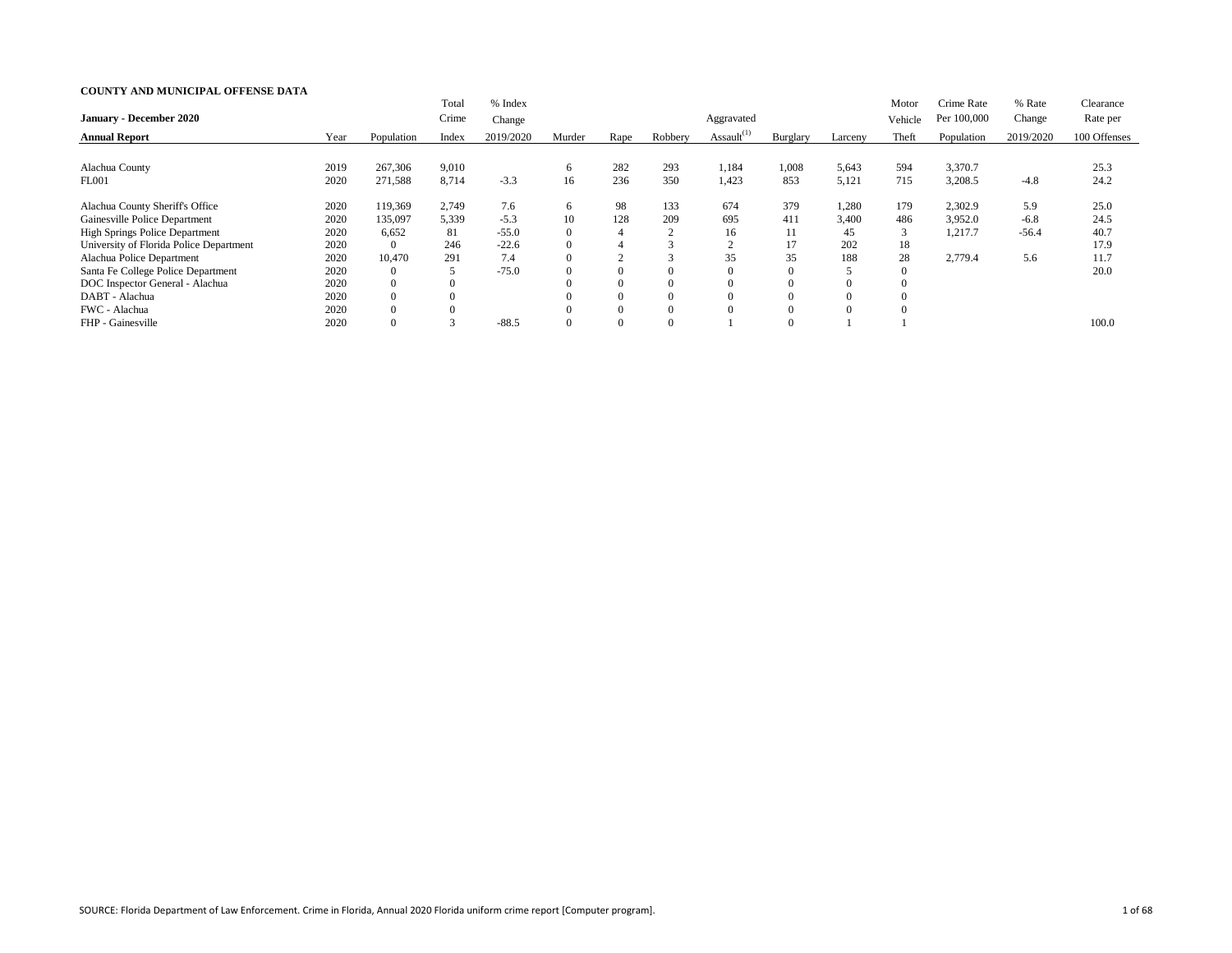| <b>January - December 2020</b>                                                                                         |                                      |                                                                                | Total<br>Crime          | % Index<br>Change |        |                                                            |                                              | Aggravated       |                                                          |                             | Motor<br>Vehicle | Crime Rate<br>Per 100,000 | % Rate<br>Change | Clearance<br>Rate per |
|------------------------------------------------------------------------------------------------------------------------|--------------------------------------|--------------------------------------------------------------------------------|-------------------------|-------------------|--------|------------------------------------------------------------|----------------------------------------------|------------------|----------------------------------------------------------|-----------------------------|------------------|---------------------------|------------------|-----------------------|
| <b>Annual Report</b>                                                                                                   | Year                                 | Population                                                                     | Index                   | 2019/2020         | Murder | Rape                                                       | Robbery                                      | Assault $^{(1)}$ | Burglary                                                 | Larceny                     | Theft            | Population                | 2019/2020        | 100 Offenses          |
| <b>Baker County</b><br><b>FL002</b>                                                                                    | 2019<br>2020                         | 28,249<br>28,532                                                               | 396<br>406              | 2.5               |        | 14<br>11                                                   |                                              | 100<br>116       | 63<br>33                                                 | 181<br>212                  | 31<br>29         | 1,401.8<br>1,423.0        | 1.5              | 54.0<br>49.0          |
| <b>Baker County Sheriff's Office</b><br>DOC Inspector General - Baker<br>DABT - Baker<br>FWC - Baker<br>FHP - Baker Co | 2020<br>2020<br>2020<br>2020<br>2020 | 28,532<br>$\overline{0}$<br>$\overline{0}$<br>$\overline{0}$<br>$\overline{0}$ | 405<br>$\boldsymbol{0}$ | 2.3               |        | -1-1<br>$\Omega$<br>$\theta$<br>$\overline{0}$<br>$\theta$ | $\Omega$<br>$\Omega$<br>$\Omega$<br>$\Omega$ | . 15             | 33<br>$\Omega$<br>$\Omega$<br>$\overline{0}$<br>$\Omega$ | 212<br>$\Omega$<br>$\Omega$ | 29               | 1,419.5                   | 1.3              | 48.9<br>100.0         |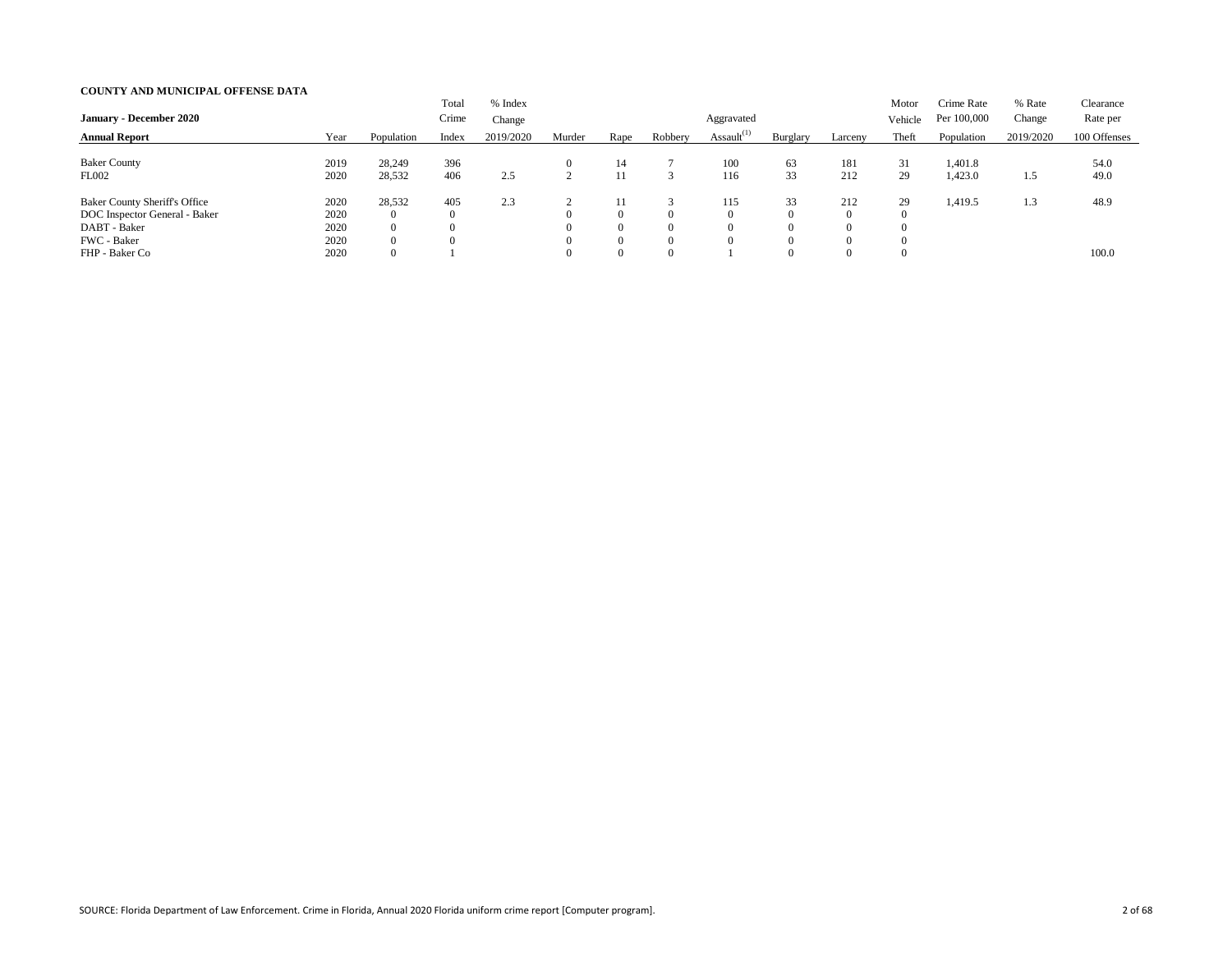|                                       |      |                | Total            | % Index   |                |          |          |                  |          |                | Motor    | Crime Rate  | % Rate    | Clearance    |
|---------------------------------------|------|----------------|------------------|-----------|----------------|----------|----------|------------------|----------|----------------|----------|-------------|-----------|--------------|
| <b>January - December 2020</b>        |      |                | Crime            | Change    |                |          |          | Aggravated       |          |                | Vehicle  | Per 100,000 | Change    | Rate per     |
| <b>Annual Report</b>                  | Year | Population     | Index            | 2019/2020 | Murder         | Rape     | Robbery  | Assault $^{(1)}$ | Burglary | Larceny        | Theft    | Population  | 2019/2020 | 100 Offenses |
|                                       |      |                |                  |           |                |          |          |                  |          |                |          |             |           |              |
| <b>Bay County</b>                     | 2019 | 167,283        | 6,533            |           | 8              | 91       | 103      | 624              | 1,097    | 4,139          | 471      | 3,905.4     |           | 62.4         |
| FL003                                 | 2020 | 174,410        | 5,446            | $-16.6$   | 11             | 93       | 67       | 672              | 771      | 3,451          | 381      | 3,122.5     | $-20.0$   | 48.8         |
| Bay County Sheriff's Office           | 2020 | 93,164         | 2,192            | $-14.1$   | $\overline{4}$ | 30       | 22       | 263              | 378      | 1,310          | 185      | 2,352.8     | $-17.8$   | 57.1         |
| Panama City Police Department         | 2020 | 34,517         | 1,756            | $-18.0$   |                | 38       | 29       | 232              | 252      | 1,059          | 142      | 5,087.3     | $-21.7$   | 37.5         |
| Springfield Police Department         | 2020 | 8,938          | 305              | $-15.3$   |                |          |          | 47               | 48       | 179            | 21       | 3,412.4     | $-26.1$   | 31.8         |
| Panama City Beach Police Department   | 2020 | 13,691         | 887              | $-9.0$    | $\overline{2}$ | 12       | 10       | 107              | 56       | 689            | 11       | 6,478.7     | $-10.7$   | 54.3         |
| Lynn Haven Police Department          | 2020 | 20,235         | 215              | $-36.6$   | $\Omega$       |          |          | 13               | 20       | 164            | 9        | 1,062.5     | $-38.6$   | 56.3         |
| FSU Police Department - Panama City   | 2020 | $\overline{0}$ |                  | 0.0       |                | 0        | $\theta$ |                  |          |                |          |             |           | 0.0          |
| Panama City Airport Police Department | 2020 | $\overline{0}$ | 4                | $-50.0$   |                | $\theta$ | $\theta$ |                  |          |                |          |             |           | 0.0          |
| DOC Inspector General - Bay           | 2020 | $\overline{0}$ | $\theta$         |           |                |          |          |                  |          | $\overline{0}$ | $\Omega$ |             |           |              |
| Parker Police Department              | 2020 | 3,865          | 78               | $-35.5$   |                |          | $\Omega$ |                  | 16       | 41             | 12       | 2,018.1     | $-38.4$   | 48.7         |
| DABT - Bay                            | 2020 | $\overline{0}$ | $\boldsymbol{0}$ |           |                |          |          |                  |          | $\theta$       | $\Omega$ |             |           |              |
| FWC - Bay                             | 2020 | $\overline{0}$ |                  |           |                |          |          |                  |          | $\Omega$       |          |             |           |              |
| FHP - Panama City                     | 2020 | $\Omega$       |                  | 600.0     |                |          |          |                  |          |                |          |             |           | 100.0        |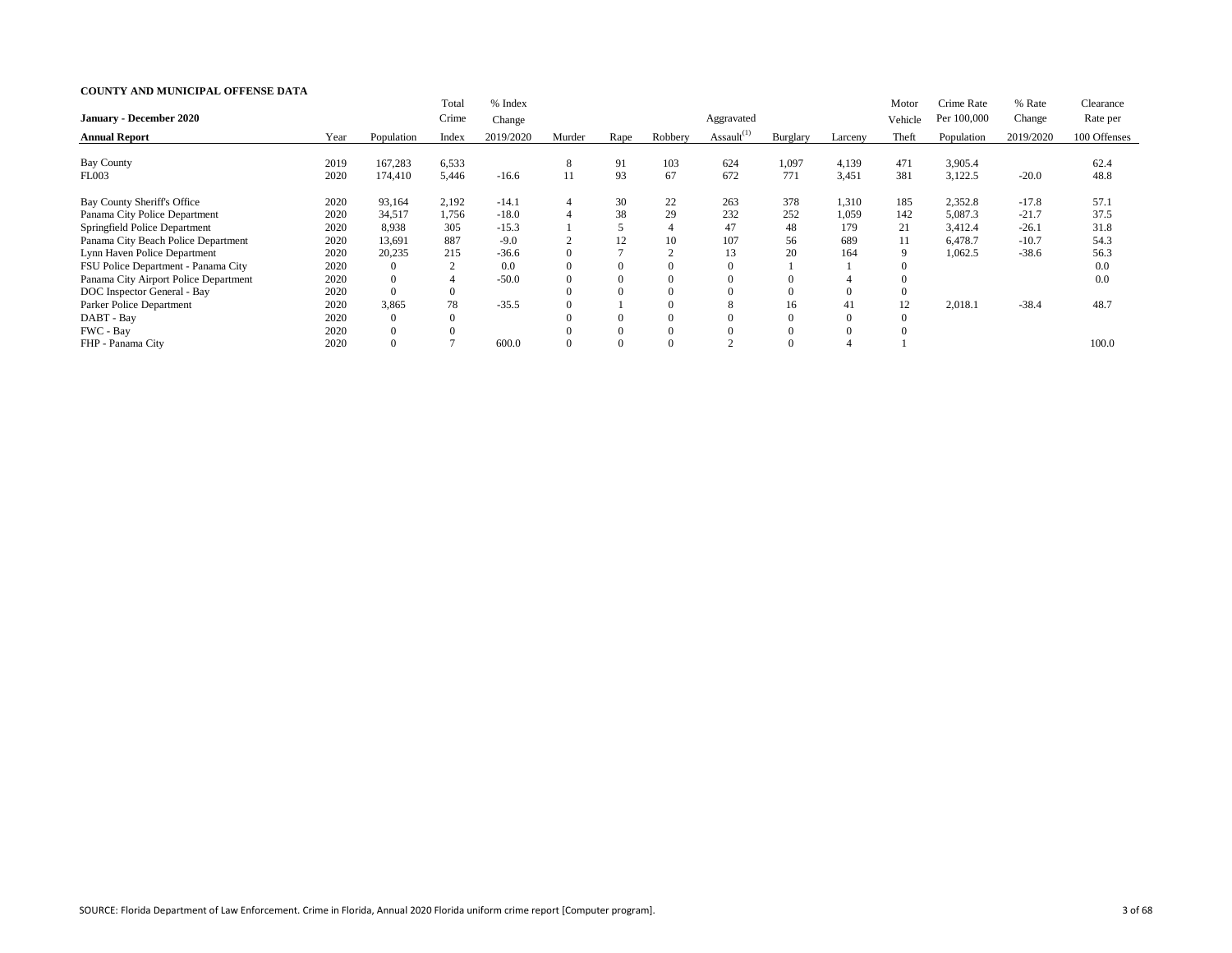| <b>January - December 2020</b>          |      |                | Total<br>Crime | % Index<br>Change |        |                |              | Aggravated       |                |          | Motor<br>Vehicle | Crime Rate<br>Per 100,000 | % Rate<br>Change | Clearance<br>Rate per |
|-----------------------------------------|------|----------------|----------------|-------------------|--------|----------------|--------------|------------------|----------------|----------|------------------|---------------------------|------------------|-----------------------|
| <b>Annual Report</b>                    | Year | Population     | Index          | 2019/2020         | Murder | Rape           | Robbery      | Assault $^{(1)}$ | Burglary       | Larceny  | Theft            | Population                | 2019/2020        | 100 Offenses          |
| <b>Bradford County</b>                  | 2019 | 28,682         | 555            |                   |        | 12             | <sub>6</sub> | 93               | 98             | 311      | 34               | 1,935.0                   |                  | 59.3                  |
| <b>FL004</b>                            | 2020 | 28,725         | 371            | $-33.2$           |        | 8              | 13           | 75               | 41             | 203      | 29               | 1,291.6                   | $-33.3$          | 65.0                  |
| <b>Bradford County Sheriff's Office</b> | 2020 | 22,537         | 110            | $-62.2$           |        |                | 4            | 27               | 29             | 40       |                  | 488.1                     | $-62.2$          | 61.8                  |
| <b>Starke Police Department</b>         | 2020 | 5,460          | 250            | $-2.0$            |        |                | <b>Q</b>     | 46               | 12             | 155      | 21               | 4,578.8                   | $-2.4$           | 64.0                  |
| Lawtey Police Department                | 2020 | 728            | 9              | 0.0               |        | $\overline{0}$ | $\Omega$     |                  | $\overline{0}$ |          | $\overline{0}$   | 1,236.3                   | $-1.8$           | 122.2                 |
| DOC Inspector General - Bradford        | 2020 | $\overline{0}$ | $\Omega$       |                   |        | $\overline{0}$ | $\Omega$     |                  | $\Omega$       |          |                  |                           |                  |                       |
| DABT - Bradford                         | 2020 | $\overline{0}$ |                |                   |        | $\overline{0}$ | $\Omega$     |                  | $\Omega$       |          |                  |                           |                  |                       |
| FWC - Bradford                          | 2020 | $\overline{0}$ |                |                   |        | $\theta$       | $\Omega$     |                  | $\Omega$       | $\Omega$ |                  |                           |                  |                       |
| FHP - Starke                            | 2020 | $\overline{0}$ |                |                   |        | $\overline{0}$ | $\Omega$     |                  | $\Omega$       |          |                  |                           |                  | 100.0                 |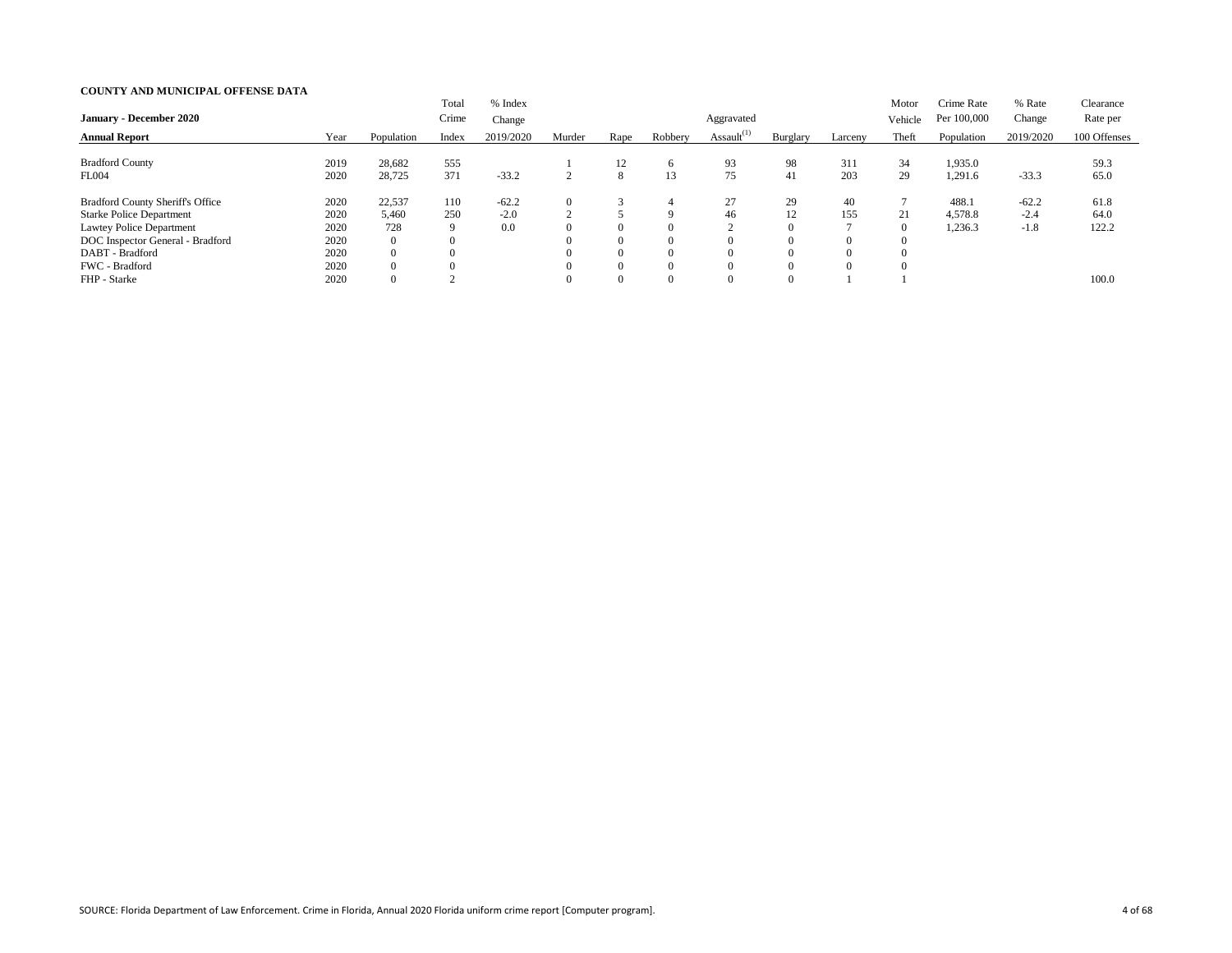|                                        |      |                | Total  | % Index   |               |                          |          |                  |                |         | Motor          | Crime Rate  | % Rate    | Clearance    |
|----------------------------------------|------|----------------|--------|-----------|---------------|--------------------------|----------|------------------|----------------|---------|----------------|-------------|-----------|--------------|
| January - December 2020                |      |                | Crime  | Change    |               |                          |          | Aggravated       |                |         | Vehicle        | Per 100,000 | Change    | Rate per     |
| <b>Annual Report</b>                   | Year | Population     | Index  | 2019/2020 | Murder        | Rape                     | Robbery  | Assault $^{(1)}$ | Burglary       | Larcenv | Theft          | Population  | 2019/2020 | 100 Offenses |
| <b>Brevard County</b>                  | 2019 | 594,469        | 14,493 |           | 23            | 262                      | 332      | 1,607            | 2,019          | 9,322   | 928            | 2,438.0     |           | 26.2         |
| <b>FL005</b>                           | 2020 | 606,671        | 12,950 | $-10.6$   | 30            | 225                      | 298      | 1,735            | 1,629          | 8,161   | 872            | 2,134.6     | $-12.4$   | 28.4         |
| Brevard County Sheriff's Office        | 2020 | 244,620        | 3,443  | $-15.8$   |               | 52                       | 52       | 407              | 526            | 2,138   | 261            | 1,407.5     | $-17.2$   | 32.3         |
| Cocoa Police Department                | 2020 | 19,327         | 1,315  | 17.8      | 3             |                          | 51       | 159              | 120            | 897     | 84             | 6,804.0     | 17.8      | 35.0         |
| Cocoa Beach Police Department          | 2020 | 11,391         | 312    | $-14.3$   |               |                          |          | 42               | 22             | 222     | 20             | 2,739.0     | $-14.4$   | 17.3         |
| <b>Indialantic Police Department</b>   | 2020 | 2,882          | 49     | $-26.9$   |               | $\Omega$                 |          |                  |                | 37      | $\overline{2}$ | 1,700.2     | $-27.6$   | 53.1         |
| Indian Harbour Beach Police Department | 2020 | 8,751          | 115    | 29.2      |               |                          |          |                  | 12             | 87      | 9              | 1,314.1     | 27.5      | 20.0         |
| Melbourne Police Department            | 2020 | 84,402         | 3,288  | $-2.8$    | 8             | 74                       | 86       | 589              | 393            | 1,987   | 151            | 3,895.6     | $-4.0$    | 24.7         |
| Melbourne Beach Police Department      | 2020 | 3,150          | 38     | 18.8      |               |                          | $\Omega$ |                  | 6              | 29      | 2              | 1,206.3     | 17.3      | 47.4         |
| Rockledge Police Department            | 2020 | 27,946         | 403    | $-10.6$   | 3             |                          |          | 46               | 50             | 255     | 38             | 1,442.1     | $-12.6$   | 23.3         |
| Satellite Beach Police Department      | 2020 | 10,887         | 60     | $-25.0$   |               | $\overline{0}$           |          | 5                | $\tau$         | 42      | 5              | 551.1       | $-26.9$   | 23.3         |
| <b>Titusville Police Department</b>    | 2020 | 48,685         | 1,376  | $-26.4$   |               | 24                       | 51       | 215              | 199            | 764     | 118            | 2,826.3     | $-27.6$   | 34.3         |
| Palm Bay Police Department             | 2020 | 118,568        | 2,098  | $-11.7$   | $\mathcal{F}$ | 59                       | 39       | 227              | 241            | 1,380   | 149            | 1,769.4     | $-14.2$   | 21.3         |
| Melbourne Village Police Department    | 2020 | 677            | 12     | $-14.3$   |               | $\overline{0}$           | $\Omega$ | 0                | $\overline{0}$ | 10      | $\overline{2}$ | 1,772.5     | $-14.8$   | 66.7         |
| West Melbourne Police Department       | 2020 | 25,385         | 433    | $-21.7$   | $\Omega$      | $\overline{\mathcal{A}}$ |          | 33               | 48             | 311     | 26             | 1,705.7     | $-27.2$   | 30.0         |
| Melbourne International Airport PD     | 2020 | $\overline{0}$ | 5      | $-54.5$   |               | $\theta$                 | $\Omega$ |                  | $\overline{0}$ |         |                |             |           | 20.0         |
| DOC Inspector General - Brevard        | 2020 | $\overline{0}$ |        |           |               | $\theta$                 |          |                  | $\overline{0}$ |         |                |             |           |              |
| DABT - Brevard                         | 2020 | $\overline{0}$ |        |           |               | $\overline{0}$           | $\Omega$ |                  | $\mathbf{0}$   |         |                |             |           |              |
| FWC - Brevard                          | 2020 | $\overline{0}$ |        |           |               | $\overline{0}$           | $\Omega$ |                  | $\Omega$       |         |                |             |           |              |
| FHP - Melbourne                        | 2020 | $\Omega$       |        | 200.0     |               | $\Omega$                 |          |                  |                |         |                |             |           | 100.0        |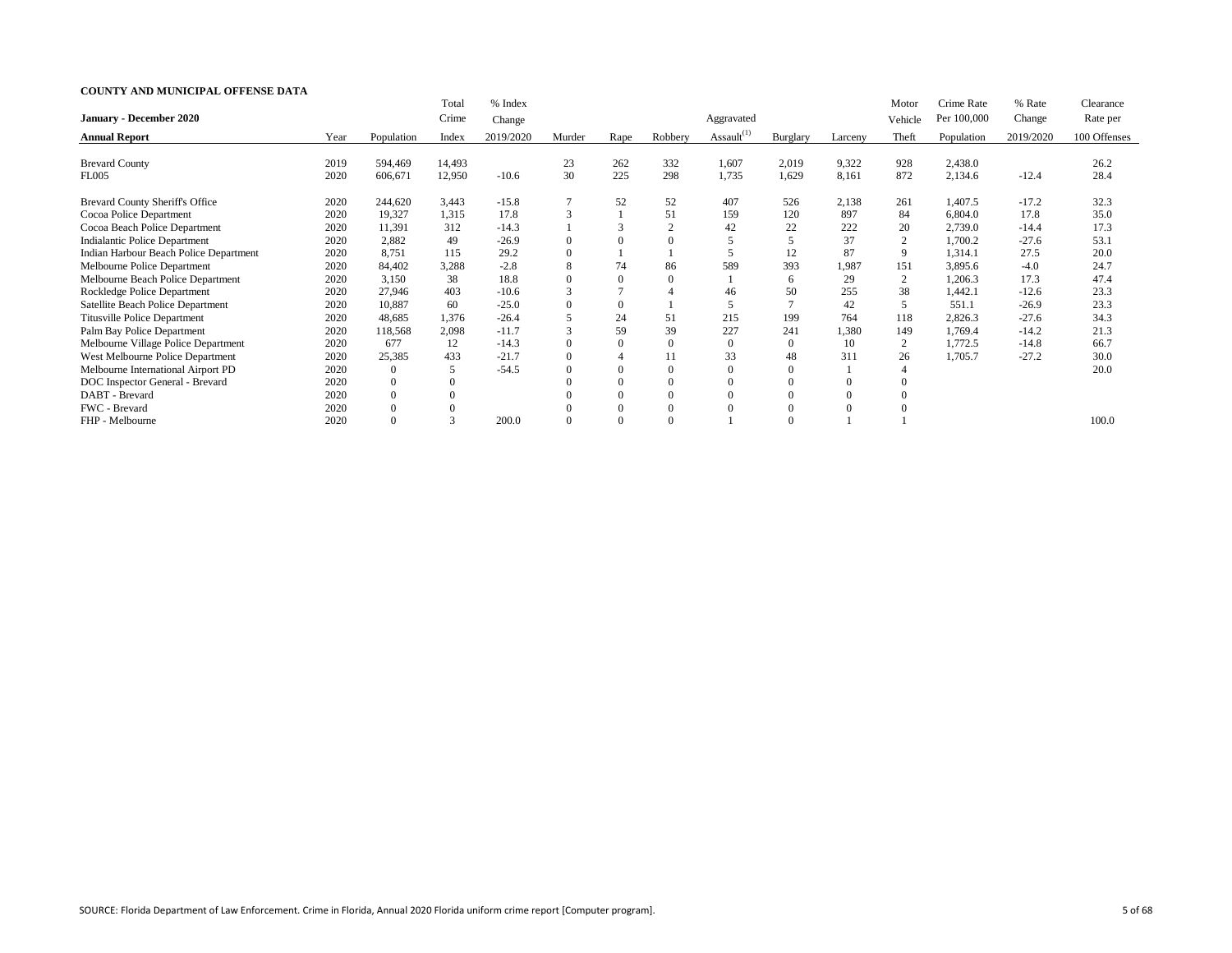|                                           |      |                                    | Total          | % Index   |                |                |                          |                          |                |          | Motor          | Crime Rate  | % Rate    | Clearance    |
|-------------------------------------------|------|------------------------------------|----------------|-----------|----------------|----------------|--------------------------|--------------------------|----------------|----------|----------------|-------------|-----------|--------------|
| <b>January - December 2020</b>            |      |                                    | Crime          | Change    |                |                |                          | Aggravated               |                |          | Vehicle        | Per 100,000 | Change    | Rate per     |
| <b>Annual Report</b>                      | Year | Population                         | Index          | 2019/2020 | Murder         | Rape           | Robbery                  | Assault $^{(1)}$         | Burglary       | Larceny  | Theft          | Population  | 2019/2020 | 100 Offenses |
|                                           |      |                                    |                |           |                |                |                          |                          |                |          |                |             |           |              |
| <b>Broward County</b>                     | 2019 | 1,919,644                          | 57,348         |           | 111            | 688            | 2,134                    | 4,398                    | 5,480          | 39,393   | 5,144          | 2,987.4     |           | 19.6         |
| <b>FL006</b>                              | 2020 | 1,932,212                          | 47,045         | $-18.0$   | 149            | 592            | 1,703                    | 4,578                    | 4,373          | 30,673   | 4,977          | 2,434.8     | $-18.5$   | 18.9         |
| Broward County Sheriff's Office           | 2020 | 15,403                             | 840            | $-19.5$   | 8              | 19             | 49                       | 257                      | 66             | 396      | 45             | 5,453.5     | $-19.8$   | 22.3         |
| Dania Beach Police Department             | 2020 | 32,215                             | 1,226          | $-0.1$    | 8              | 19             | 46                       | 130                      | 142            | 751      | 130            | 3,805.7     | $-1.5$    | 17.2         |
| Deerfield Beach Police Department         | 2020 | 80,178                             | 1,888          | $-24.8$   | 3              | 20             | 59                       | 203                      | 135            | 1,273    | 195            | 2,354.8     | $-25.5$   | 17.4         |
| Fort Lauderdale Police Department         | 2020 | 189,321                            | 8,820          | $-13.4$   | 37             | 91             | 321                      | 709                      | 1,074          | 5,681    | 907            | 4,658.8     | $-14.8$   | 13.8         |
| Hallandale Beach Police Department        | 2020 | 39,945                             | 1,247          | $-12.3$   | 10             | 16             | 46                       | 128                      | 136            | 763      | 148            | 3,121.8     | $-12.5$   | 11.1         |
| Hollywood Police Department               | 2020 | 151,818                            | 3,858          | $-16.4$   | 16             | 54             | 174                      | 298                      | 420            | 2,437    | 459            | 2,541.2     | $-16.9$   | 18.0         |
| <b>Plantation Police Department</b>       | 2020 | 90,802                             | 2,141          | $-23.2$   | 3              | 14             | 54                       | 128                      | 155            | 1,521    | 266            | 2,357.9     | $-23.6$   | 16.0         |
| Pompano Beach Police Department           | 2020 | 112,941                            | 3,979          | $-23.1$   | 19             | 62             | 244                      | 512                      | 434            | 2,237    | 471            | 3,523.1     | $-23.7$   | 20.4         |
| Pembroke Pines Police Department          | 2020 | 168,949                            | 2,704          | $-26.9$   | $\overline{4}$ | 9              | 57                       | 139                      | 184            | 2,074    | 237            | 1,600.5     | $-27.3$   | 20.0         |
| Wilton Manors Police Department           | 2020 | 12,857                             | 510            | 2.8       | $\theta$       | $\Omega$       | 15                       | 48                       | 55             | 361      | 31             | 3,966.7     | 2.8       | 23.1         |
| Cooper City PD                            | 2020 | 34,006                             | 359            | $-7.0$    | $\Omega$       | 10             | $\overline{4}$           | 21                       | 25             | 281      | 18             | 1,055.7     | $-7.0$    | 25.1         |
| <b>Coconut Creek Police Department</b>    | 2020 | 58,803                             | 750            | $-31.3$   | $\theta$       | 10             | 18                       | 60                       | 52             | 534      | 76             | 1,275.4     | $-31.4$   | 30.1         |
| Davie Police Department                   | 2020 | 105,050                            | 2,708          | $-11.8$   | 2              | 31             | 38                       | 192                      | 267            | 1,918    | 260            | 2,577.8     | $-12.5$   | 17.3         |
| Hillsboro Beach Police Department         | 2020 | 1,937                              | 7              | $-50.0$   | $\Omega$       | $\Omega$       | $\Omega$                 | 1                        |                | 4        |                | 361.4       | $-49.9$   | 14.3         |
| Lauderdale-By-The-Sea PD                  | 2020 | 6,305                              | 122            | 8.0       | $\Omega$       | 3              | $\overline{2}$           | 9                        | 12             | 86       | 10             | 1,935.0     | 6.8       | 23.8         |
| Lauderdale Lakes PD                       | 2020 | 36,527                             | 1,057          | $-18.3$   |                | 14             | 68                       | 187                      | 60             | 597      | 124            | 2,893.7     | $-17.9$   | 18.1         |
| Lauderhill Police Department              | 2020 | 72,507                             | 2,541          | $-6.0$    |                | 29             | 94                       | 502                      | 276            | 1,412    | 221            | 3,504.5     | $-6.1$    | 12.2         |
| <b>Lighthouse Point Police Department</b> | 2020 | 10,536                             | 208            | 8.3       | $\Omega$       |                | $\overline{\mathcal{A}}$ | 2                        | 10             | 151      | 40             | 1,974.2     | 8.9       | 34.1         |
| Margate Police Department                 | 2020 | 59,351                             | 780            | $-24.6$   | $\Omega$       | 6              | 34                       | 65                       | 54             | 548      | 73             | 1,314.2     | $-24.9$   | 33.1         |
| Miramar Police Department                 | 2020 | 138,873                            | 1,849          | $-18.1$   | $\overline{4}$ | 44             | 59                       | 242                      | 151            | 1,107    | 242            | 1,331.4     | $-18.1$   | 24.2         |
| North Lauderdale Police Department        | 2020 | 45,549                             | 838            | $-20.0$   | 6              | 19             | 44                       | 123                      | 72             | 488      | 86             | 1,839.8     | $-20.6$   | 34.5         |
| <b>Oakland Park Police Department</b>     | 2020 | 45,709                             | 1,871          | $-9.4$    | 3              | 15             | 86                       | 154                      | 163            | 1,314    | 136            | 4,093.3     | $-9.6$    | 22.6         |
| Sea Ranch Lakes Police Department         | 2020 | 682                                | 11             | 0.0       | $\Omega$       | $\overline{0}$ | $\Omega$                 | $\boldsymbol{0}$         | $\overline{0}$ | 9        | 2              | 1,612.9     | 0.9       | 63.6         |
| Sunrise Police Department                 | 2020 | 94,333                             | 1,519          | $-31.1$   | 3              | 21             | 60                       | 111                      | 96             | 1,031    | 197            | 1,610.3     | $-31.8$   | 19.2         |
| <b>Coral Springs Police Department</b>    | 2020 | 129,263                            | 1,828          | $-27.0$   |                | 32             | 42                       | 89                       | 99             | 1,405    | 160            | 1,414.2     | $-27.1$   | 29.2         |
| Pembroke Park Police Department           | 2020 | 6,373                              | 230            | $-13.9$   | $\theta$       | 2              | 12                       | 21                       | 22             | 131      | 42             | 3,609.0     | $-13.4$   | 10.0         |
| <b>Tamarac Police Department</b>          | 2020 | 66,089                             | 1,155          | $-26.3$   | 3              | 20             | 26                       | 97                       | 79             | 788      | 142            | 1,747.6     | $-27.1$   | 15.8         |
| Ft. Lauderdale Intl. Airport PD           | 2020 | $\overline{0}$                     | 238            | $-33.3$   | $\Omega$       | $\Omega$       | $\overline{2}$           | $\mathbf{1}$             | $\tau$         | 184      | 44             |             |           | 16.8         |
| Parkland PD                               | 2020 | 35,438                             | 209            | 5.6       | $\Omega$       |                | 3                        | $\overline{\mathcal{A}}$ | 23             | 136      | 42             | 589.8       | 1.6       | 14.8         |
| Seminole Police Department                | 2020 | $\overline{0}$                     | 587            | $-4.2$    |                | 9              | 17                       | 32                       | 14             | 456      | 58             |             |           | 25.9         |
| Town of Southwest Ranches                 | 2020 | 7,786                              | 197            | 28.8      | $\theta$       | $\overline{2}$ |                          | 15                       | 13             | 150      | 16             | 2,530.2     | 27.4      | 13.7         |
| West Park Police Department               | 2020 | 15,228                             | 379            | $-26.4$   | 3              | $\overline{7}$ | 19                       | 69                       | 43             | 198      | 40             | 2,488.8     | $-26.6$   | 27.4         |
| DOC Inspector General - Broward           | 2020 | $\overline{0}$                     | $\overline{0}$ |           | $\Omega$       | $\Omega$       | $\Omega$                 | $\mathbf{0}$             | $\Omega$       | $\Omega$ | $\theta$       |             |           |              |
| DABT - Broward                            | 2020 | $\overline{0}$                     | $\Omega$       |           |                | $\Omega$       |                          | $\theta$                 | $\Omega$       | $\Omega$ | 0              |             |           |              |
| DIFS - Broward                            | 2020 | $\mathbf{0}$                       | $\overline{0}$ |           |                | $\Omega$       |                          | $\mathbf{0}$             | $\Omega$       | $\Omega$ | $\Omega$       |             |           |              |
| FWC - Broward                             | 2020 | $\overline{0}$                     | $\overline{0}$ |           |                | $\Omega$       |                          | $\mathbf{0}$             | $\Omega$       | $\Omega$ | $\overline{0}$ |             |           |              |
| Weston PD                                 | 2020 | 67,438                             | 343            | $-13.2$   |                | 10             | 5                        | 20                       | 30             | 226      | 51             | 508.6       | $-13.3$   | 19.2         |
| FHP - Fort Lauderdale                     | 2020 |                                    | 20             | $-74.4$   | $\theta$       | $\overline{0}$ | $\theta$                 | 6                        | $\overline{0}$ |          |                |             |           | 100.0        |
|                                           |      | $\boldsymbol{0}$<br>$\overline{0}$ | 26             |           | $\theta$       | $\overline{2}$ | $\overline{0}$           | 3                        | $\mathfrak{Z}$ | 10       |                |             |           |              |
| Port Everglades PD                        | 2020 |                                    |                | $-55.2$   |                |                |                          |                          |                | 15       | 3              |             |           | 19.2         |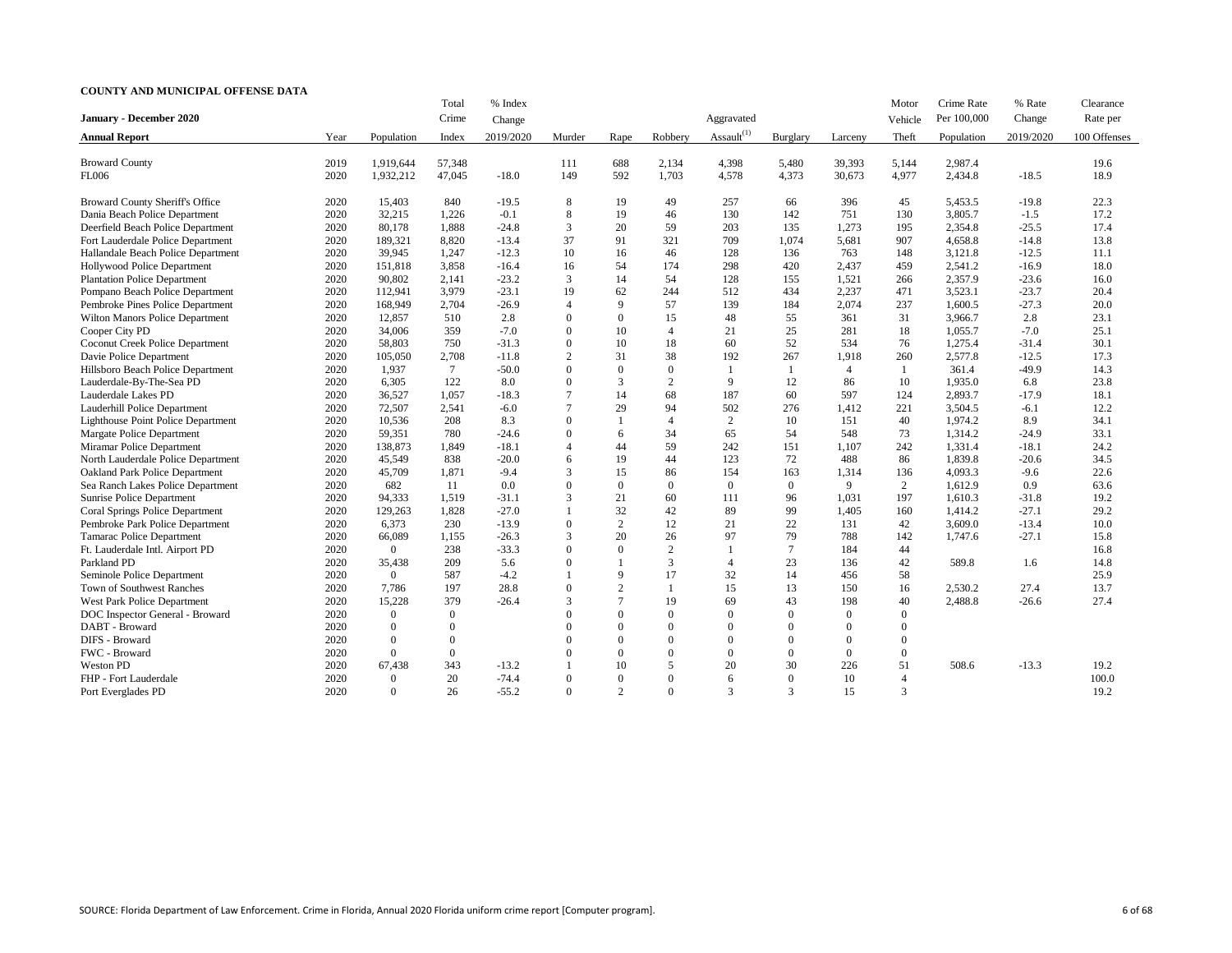| <b>January - December 2020</b>         |      |                | Total<br>Crime | % Index<br>Change |        |                |          | Aggravated       |          |                | Motor<br>Vehicle | Crime Rate<br>Per 100,000 | % Rate<br>Change | Clearance<br>Rate per |
|----------------------------------------|------|----------------|----------------|-------------------|--------|----------------|----------|------------------|----------|----------------|------------------|---------------------------|------------------|-----------------------|
| <b>Annual Report</b>                   | Year | Population     | Index          | 2019/2020         | Murder | Rape           | Robbery  | Assault $^{(1)}$ | Burglary | Larceny        | Theft            | Population                | 2019/2020        | 100 Offenses          |
| <b>Calhoun County</b>                  | 2019 | 14,067         | 150            |                   |        | 0              |          | 34               | 35       | 65             | 14               | 1066.3                    |                  | 48                    |
| <b>FL007</b>                           | 2020 | 14,489         | 159            | 6                 |        |                |          | 30               | 27       | 81             | 15               | 1097.4                    | 2.9              | 59.7                  |
| <b>Calhoun County Sheriff's Office</b> | 2020 | 11,539         | 111            | 2.8               |        |                |          | 27               | 22       | 44             | 12               | 962                       | $-0.8$           | 64                    |
| Altha Police Department                | 2020 | 536            | $\overline{4}$ |                   |        | 0              | $\Omega$ |                  |          |                | $\Omega$         | 746.3                     |                  | 100                   |
| <b>Blountstown Police Department</b>   | 2020 | 2,414          | 43             | 2.4               |        | $\overline{0}$ | $\left($ |                  |          | 36             |                  | 1781.3                    | 2.4              | 44.2                  |
| DOC Inspector General - Calhoun        | 2020 | $\overline{0}$ | $\theta$       |                   |        | $\overline{0}$ | $\Omega$ |                  |          | $\Omega$       | $\theta$         |                           |                  |                       |
| DABT - Calhoun                         | 2020 | $\overline{0}$ |                |                   |        | $\overline{0}$ | $\Omega$ |                  |          | $\overline{0}$ |                  |                           |                  |                       |
| FWC - Calhoun                          | 2020 | $\overline{0}$ |                |                   |        | $\overline{0}$ | $\Omega$ |                  |          | $\Omega$       | $\Omega$         |                           |                  |                       |
| FHP - Calhoun Co                       | 2020 | $\overline{0}$ |                |                   |        | 0              | $\theta$ |                  |          | $\Omega$       | $\theta$         |                           |                  | 100                   |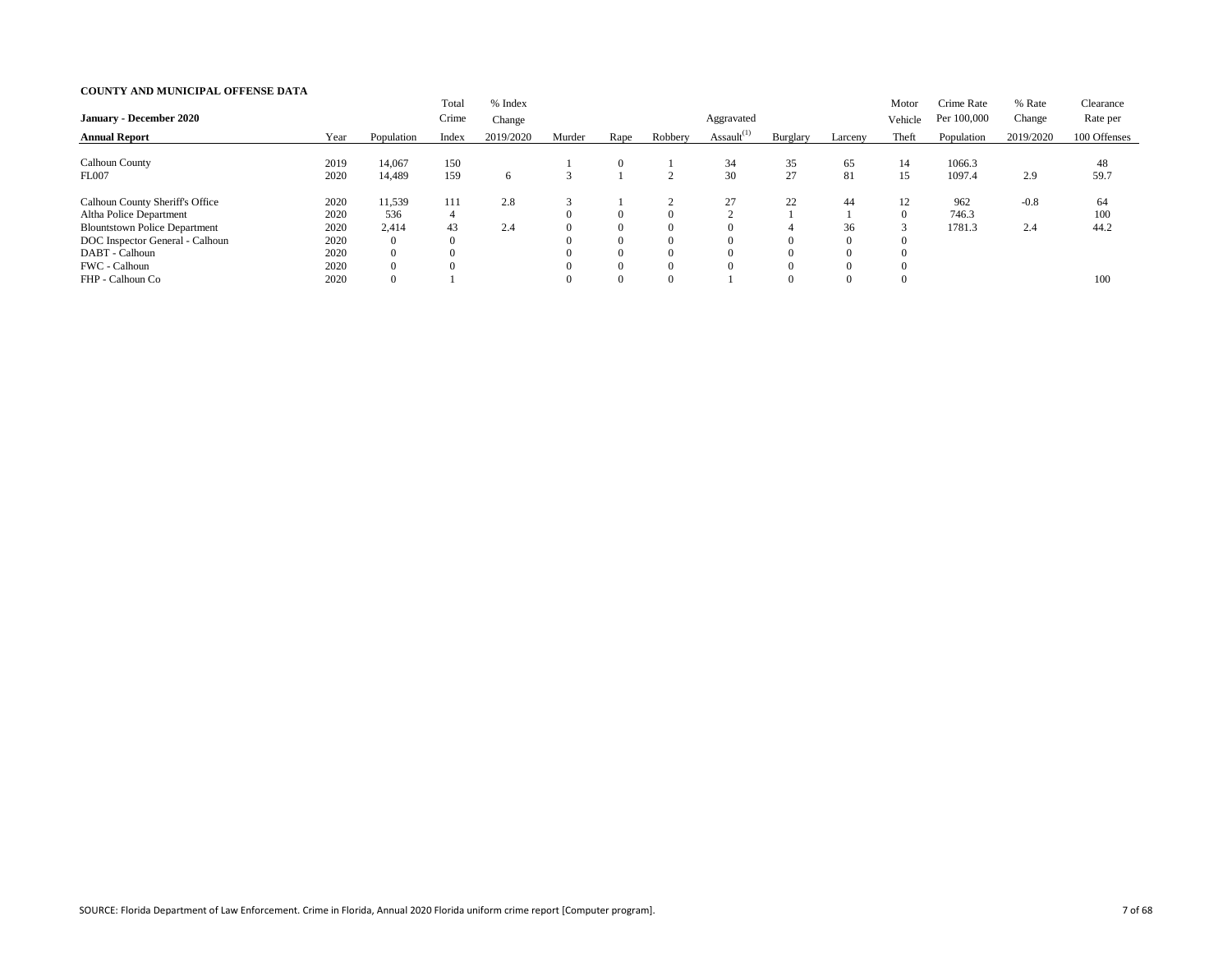| <b>January - December 2020</b>                                                |                      |                                      | Total<br>Crime         | % Index<br>Change |                                  |                                        |                | Aggravated       |                 |                             | Motor<br>Vehicle           | Crime Rate<br>Per 100,000 | % Rate<br>Change | Clearance<br>Rate per |
|-------------------------------------------------------------------------------|----------------------|--------------------------------------|------------------------|-------------------|----------------------------------|----------------------------------------|----------------|------------------|-----------------|-----------------------------|----------------------------|---------------------------|------------------|-----------------------|
| <b>Annual Report</b>                                                          | Year                 | Population                           | Index                  | 2019/2020         | Murder                           | Rape                                   | Robbery        | Assault $^{(1)}$ | Burglary        | Larceny                     | Theft                      | Population                | 2019/2020        | 100 Offenses          |
| <b>Charlotte County</b><br><b>FL008</b>                                       | 2019<br>2020         | 181,770<br>187,904                   | 2481<br>1943           | $-21.7$           |                                  | 41<br>32                               | 20<br>21       | 304<br>238       | 273<br>221      | 1708<br>1302                | 133<br>128                 | 1364.9<br>1034            | $-24.2$          | 36.4<br>36.6          |
| <b>Charlotte County Sheriff's Office</b><br>DOC Inspector General - Charlotte | 2020<br>2020         | 167,499<br>$\overline{0}$            | 1654<br>$\overline{0}$ | $-22.5$           | $\Omega$                         | 32<br>$\Omega$                         | 19<br>$\theta$ | 226              | 207<br>$\theta$ | 1060<br>$\Omega$            | 109<br>$\overline{0}$      | 987.5                     | $-25.1$          | 35.9                  |
| Punta Gorda Police Department<br>DABT - Charlotte<br>FWC - Charlotte          | 2020<br>2020<br>2020 | 20,405<br>$\overline{0}$<br>$\Omega$ | 286<br>$\Omega$        | $-3.4$            | $\Omega$<br>$\Omega$<br>$\Omega$ | $\overline{0}$<br>$\Omega$<br>$\Omega$ |                | 12               | 14              | 241<br>$\Omega$<br>$\Omega$ | 17<br>$\theta$<br>$\theta$ | 1401.6                    | $-5.5$           | 40.6                  |
| FHP - Charlotte Co                                                            | 2020                 | $\overline{0}$                       |                        | $-94.1$           | $\Omega$                         | $\Omega$                               |                |                  |                 |                             |                            |                           |                  | 100                   |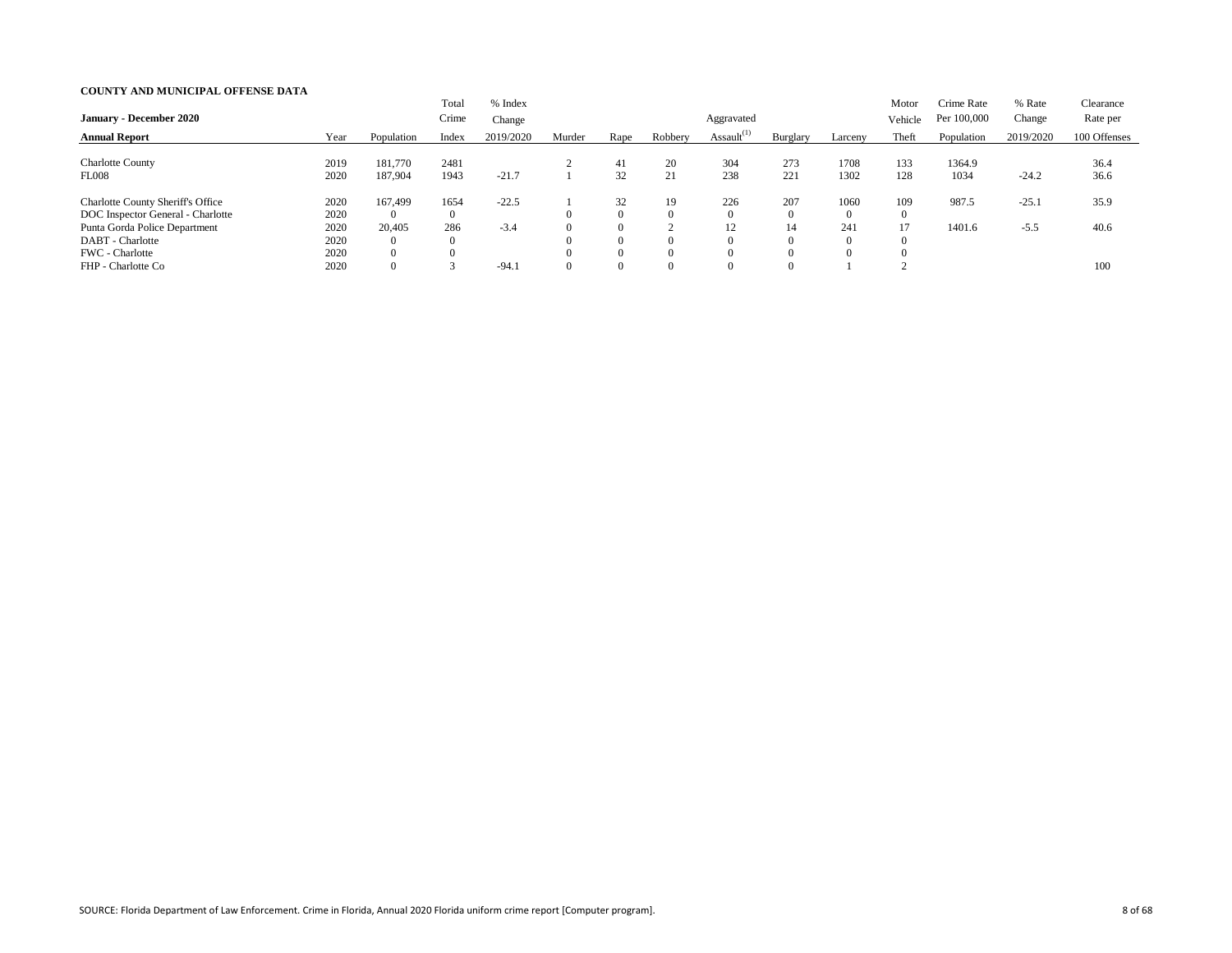|                                |      |                | Total          | % Index   |        |                |          |                  |                |          | Motor    | Crime Rate  | % Rate    | Clearance    |
|--------------------------------|------|----------------|----------------|-----------|--------|----------------|----------|------------------|----------------|----------|----------|-------------|-----------|--------------|
| <b>January - December 2020</b> |      |                | Crime          | Change    |        |                |          | Aggravated       |                |          | Vehicle  | Per 100,000 | Change    | Rate per     |
| <b>Annual Report</b>           | Year | Population     | Index          | 2019/2020 | Murder | Rape           | Robbery  | Assault $^{(1)}$ | Burglary       | Larceny  | Theft    | Population  | 2019/2020 | 100 Offenses |
|                                |      |                |                |           |        |                |          |                  |                |          |          |             |           |              |
| <b>Citrus County</b>           | 2019 | 147,744        | 2428           |           |        | 29             | 40       | 300              | 394            | 1466     | 195      | 1643.4      |           | 34.5         |
| FL009                          | 2020 | 149,383        | 2333           | $-3.9$    |        | 25             | 38       | 335              | 334            | 1403     | 191      | 1561.8      | $-5$      | 34.9         |
| Citrus County Sheriff's Office | 2020 | 149,383        | 2329           | $-3.4$    |        | 25             | 38       | 333              | 334            | 1402     | 190      | 1559.1      | $-4.5$    | 34.8         |
| DOC Inspector General - Citrus | 2020 | $\overline{0}$ | $\overline{0}$ |           |        | $\Omega$       | $\Omega$ |                  | $\Omega$       | $\Omega$ | $\theta$ |             |           |              |
| DABT - Citrus                  | 2020 | $\overline{0}$ |                |           |        | $\theta$       | $\Omega$ |                  | $\overline{0}$ |          |          |             |           |              |
| FWC - Citrus                   | 2020 | $\overline{0}$ | $\theta$       |           |        | $\overline{0}$ | $\Omega$ |                  | $\Omega$       | $\Omega$ |          |             |           |              |
| FHP - Citrus Co                | 2020 | $\overline{0}$ |                | $-75$     |        | $\Omega$       | $\Omega$ |                  | $\Omega$       |          |          |             |           | 100          |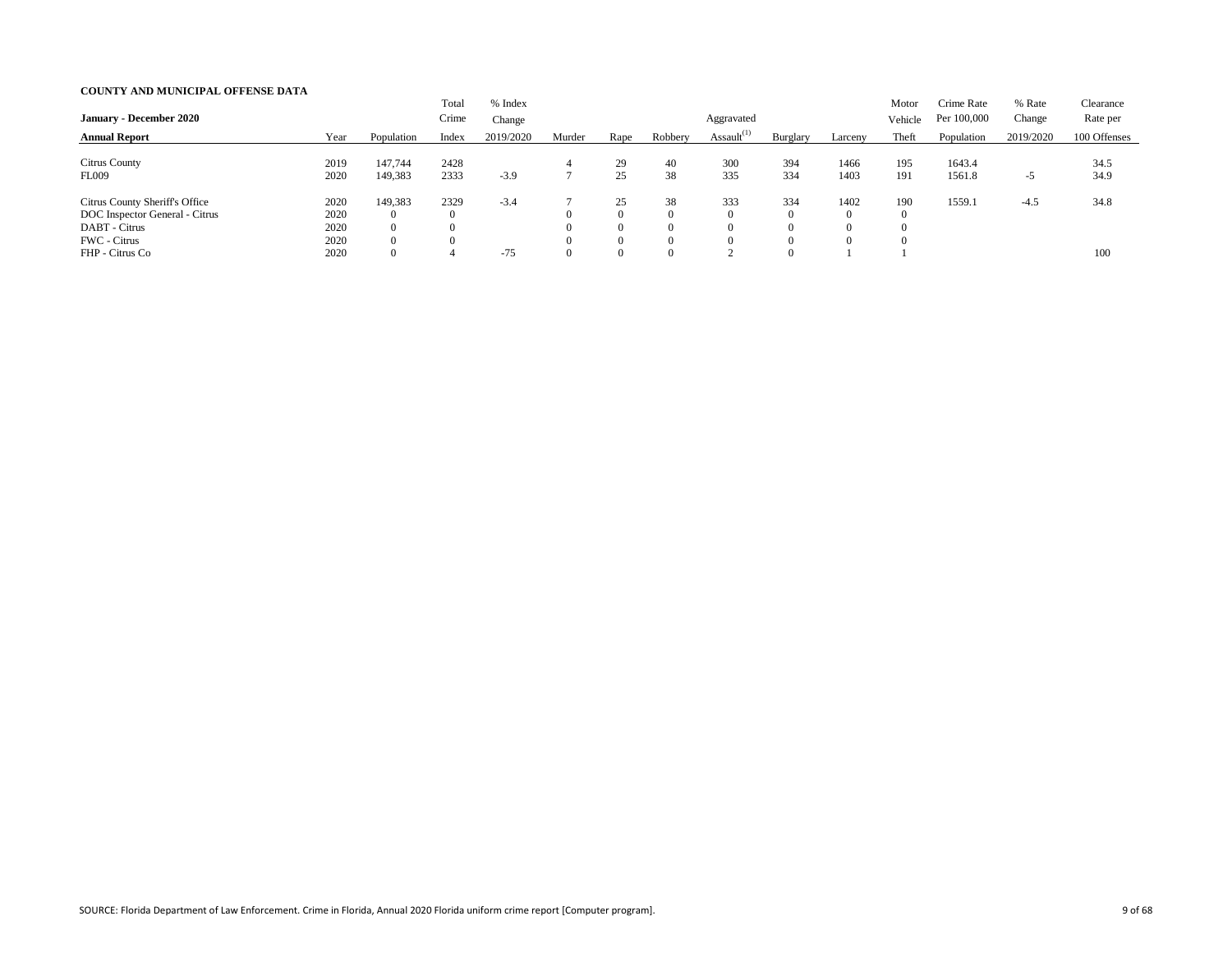|                                      |      |                | Total            | % Index        |          |          |          |                  |          |                | Motor            | Crime Rate  | % Rate    | Clearance    |
|--------------------------------------|------|----------------|------------------|----------------|----------|----------|----------|------------------|----------|----------------|------------------|-------------|-----------|--------------|
| <b>January - December 2020</b>       |      |                | Crime            | Change         |          |          |          | Aggravated       |          |                | Vehicle          | Per 100,000 | Change    | Rate per     |
| <b>Annual Report</b>                 | Year | Population     | Index            | 2019/2020      | Murder   | Rape     | Robbery  | Assault $^{(1)}$ | Burglary | Larceny        | Theft            | Population  | 2019/2020 | 100 Offenses |
|                                      |      |                |                  |                |          |          |          |                  |          |                |                  |             |           |              |
| Clay County                          | 2019 | 215,246        | 3809             |                |          | 98       | 68       | 384              | 544      | 2522           | 189              | 1769.6      |           | 37.7         |
| FL010                                | 2020 | 219,575        | 3322             | $-12.8$        | 6        | 99       | 80       | 383              | 351      | 2197           | 206              | 1512.9      | $-14.5$   | 41.9         |
| Clay County Sheriff's Office         | 2020 | 202,829        | 2911             | $-14$          |          | 81       | 70       | 335              | 314      | 1928           | 178              | 1435.2      | $-15.8$   | 42.4         |
| Green Cove Springs Police Department | 2020 | 8,054          | 185              | $-12.7$        |          | 12       | $\sim$   | 24               | 26       | 111            | 8                | 2297        | $-15$     | 32.4         |
| Orange Park Police Department        | 2020 | 8,692          | 195              | 17.5           | $\Omega$ |          |          | 19               | 11       | 134            | 20               | 2243.4      | 17.1      | 44.1         |
| DOC Inspector General - Clay         | 2020 | $\overline{0}$ | $\boldsymbol{0}$ |                | $\Omega$ |          |          |                  |          | $\overline{0}$ | $\overline{0}$   |             |           |              |
| Clay County School Board PD          | 2020 | $\overline{0}$ | 30               | $-31.8$        | $\Omega$ |          | $\Omega$ |                  |          | 24             | $\overline{0}$   |             |           | 36.7         |
| DABT - Clay                          | 2020 | $\overline{0}$ | $\theta$         |                |          | $\Omega$ |          |                  |          | $\Omega$       | $\theta$         |             |           |              |
| FWC - Clay                           | 2020 | $\Omega$       | $\Omega$         |                | $\Omega$ | $\Omega$ |          |                  |          | $\Omega$       | $\theta$         |             |           |              |
| FHP - Clay Co                        | 2020 |                |                  | $\overline{0}$ | $\Omega$ |          |          |                  |          | $\overline{0}$ | $\boldsymbol{0}$ |             |           | 100          |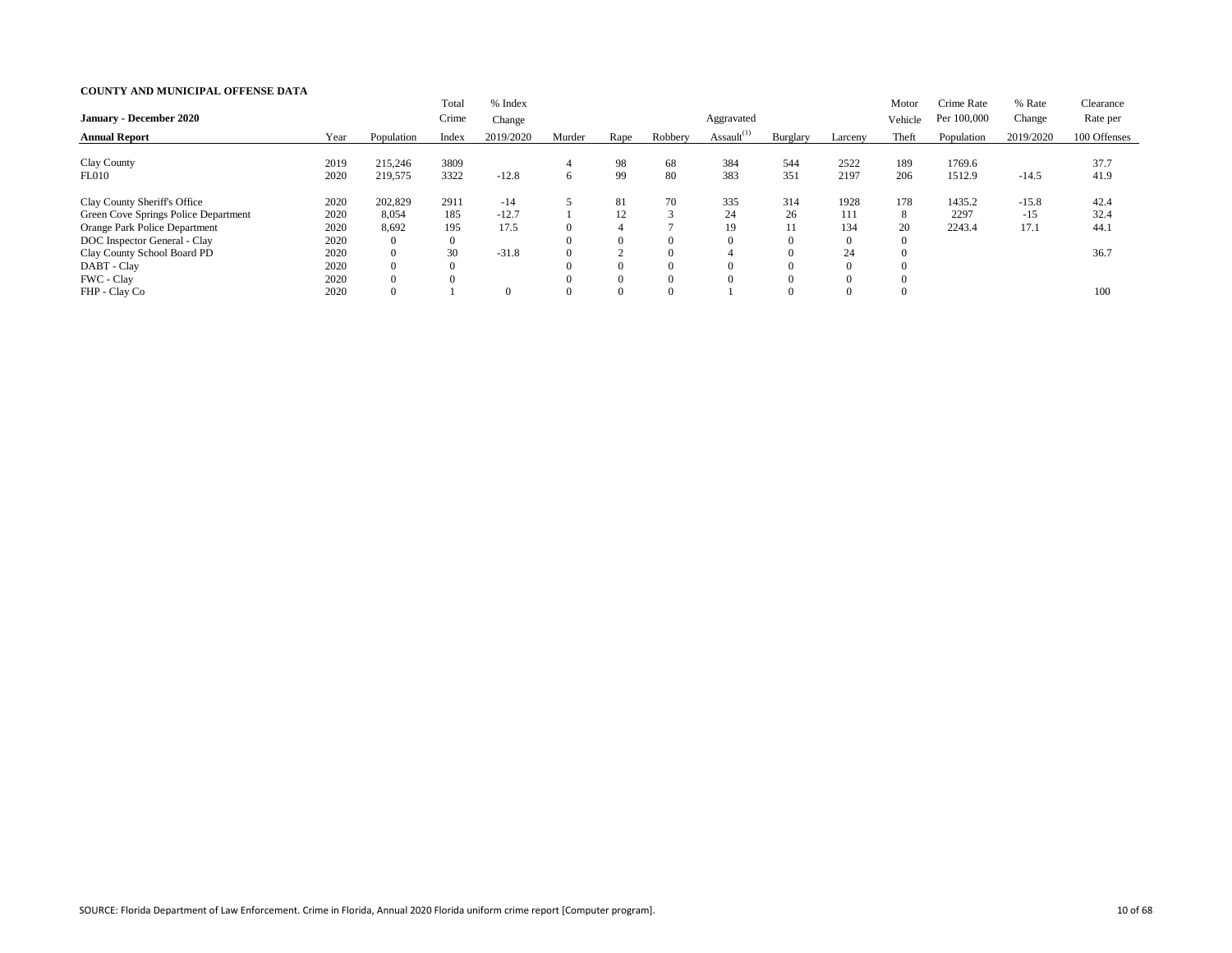| <b>January - December 2020</b>                                     |              |                                  | Total<br>Crime          | % Index<br>Change  |        |                                  |                      | Aggravated       |                      |                | Motor<br>Vehicle | Crime Rate<br>Per 100,000 | % Rate<br>Change   | Clearance<br>Rate per |
|--------------------------------------------------------------------|--------------|----------------------------------|-------------------------|--------------------|--------|----------------------------------|----------------------|------------------|----------------------|----------------|------------------|---------------------------|--------------------|-----------------------|
| <b>Annual Report</b>                                               | Year         | Population                       | Index                   | 2019/2020          | Murder | Rape                             | Robbery              | Assault $^{(1)}$ | Burglary             | Larceny        | Theft            | Population                | 2019/2020          | 100 Offenses          |
| <b>Collier County</b><br><b>FL011</b>                              | 2019<br>2020 | 376,706<br>387,450               | 5204<br>4682            | $-10$              |        | 127<br>68                        | 147<br>122           | 613<br>680       | 469<br>416           | 3530<br>3039   | 309<br>351       | 1381.4<br>1208.4          | $-12.5$            | 21.2<br>19.9          |
|                                                                    |              |                                  |                         |                    |        |                                  |                      |                  |                      |                |                  |                           |                    |                       |
| <b>Collier County Sheriff's Office</b><br>Naples Police Department | 2020<br>2020 | 348,792<br>21,063                | 4253<br>297             | $-10.4$<br>$-11.1$ |        | 61<br>4                          | 120                  | 651<br>15        | 377<br>26            | 2732<br>223    | 307<br>27        | 1219.4<br>1410.1          | $-13.1$<br>$-11.7$ | 19.2<br>27.9          |
| Marco Island Police Department<br>DOC Inspector General - Collier  | 2020<br>2020 | 17,595<br>$\overline{0}$         | 118<br>$\boldsymbol{0}$ | 31.1               |        | $\Omega$                         | $\theta$             |                  | 13<br>$\Omega$       | 75<br>$\Omega$ | 15               | 670.6                     | 29.3               | 17.8                  |
| DABT - Collier<br>FWC - Collier                                    | 2020<br>2020 | $\overline{0}$<br>$\overline{0}$ | $\theta$                |                    |        | $\overline{0}$<br>$\overline{0}$ | $\Omega$<br>$\Omega$ |                  | $\Omega$<br>$\Omega$ | $\Omega$       |                  |                           |                    |                       |
| FHP - Everglades City                                              | 2020         | 0                                | 14                      | $-56.2$            |        | $\overline{0}$                   | $\Omega$             |                  | $\Omega$             | 9              |                  |                           |                    | 100                   |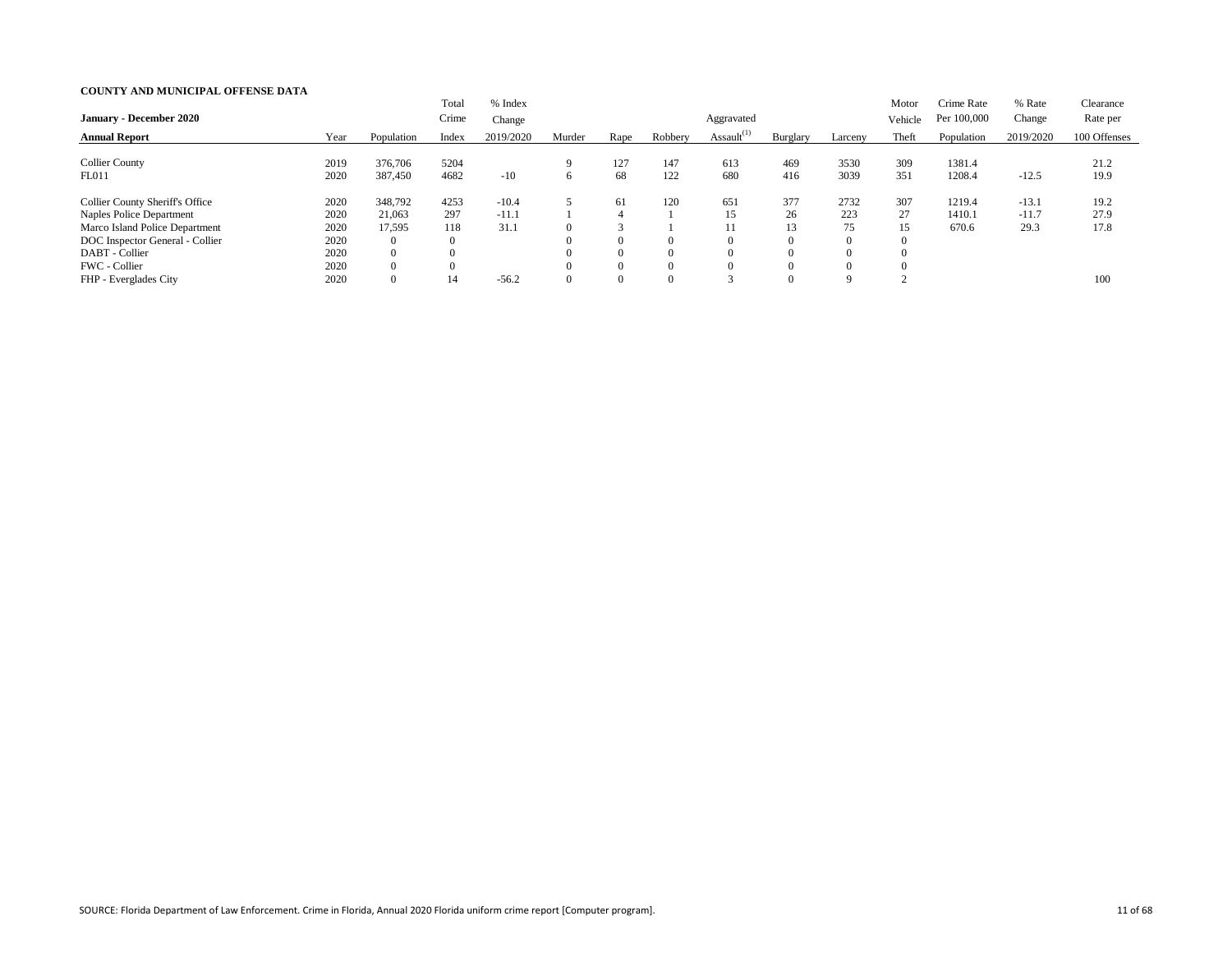| <b>January - December 2020</b>                                                                                                           |                                      |                                                           | Total<br>Crime                 | % Index<br>Change |        |                                             |                                              | Aggravated       |                                               |                                    | Motor<br>Vehicle | Crime Rate<br>Per 100,000 | % Rate<br>Change | Clearance<br>Rate per |
|------------------------------------------------------------------------------------------------------------------------------------------|--------------------------------------|-----------------------------------------------------------|--------------------------------|-------------------|--------|---------------------------------------------|----------------------------------------------|------------------|-----------------------------------------------|------------------------------------|------------------|---------------------------|------------------|-----------------------|
| <b>Annual Report</b>                                                                                                                     | Year                                 | Population                                                | Index                          | 2019/2020         | Murder | Rape                                        | Robbery                                      | Assault $^{(1)}$ | Burglary                                      | Larceny                            | Theft            | Population                | 2019/2020        | 100 Offenses          |
| Columbia County<br>FL012                                                                                                                 | 2019<br>2020                         | 70,492<br>70,617                                          | 2032<br>1849                   | $-9$              |        | 21<br>26                                    | 47<br>48                                     | 284<br>291       | 490<br>436                                    | 1124<br>957                        | 63<br>87         | 2882.6<br>2618.3          | $-9.2$           | 30.8<br>36.8          |
| Columbia County Sheriff's Office<br>Lake City Police Department<br>DOC Inspector General - Columbia<br>DABT - Columbia<br>FWC - Columbia | 2020<br>2020<br>2020<br>2020<br>2020 | 58,314<br>12,303<br>0<br>$\overline{0}$<br>$\overline{0}$ | 972<br>862<br>$\boldsymbol{0}$ | $-7.6$<br>$-8.5$  |        | 18<br>8<br>$\Omega$<br>$\Omega$<br>$\theta$ | 22<br>26<br>$\Omega$<br>$\Omega$<br>$\Omega$ | 128<br>157       | 334<br>102<br>$\overline{0}$<br>$\Omega$<br>0 | 425<br>528<br>$\Omega$<br>$\Omega$ | 43<br>39         | 1666.8<br>7006.4          | $-7.8$<br>$-8.7$ | 36.3<br>36.2          |
| FHP - Lake City                                                                                                                          | 2020                                 | $\overline{0}$                                            | 15                             | $-60.5$           |        | $\overline{0}$                              | $\Omega$                                     |                  | $\Omega$                                      |                                    |                  |                           |                  | 100                   |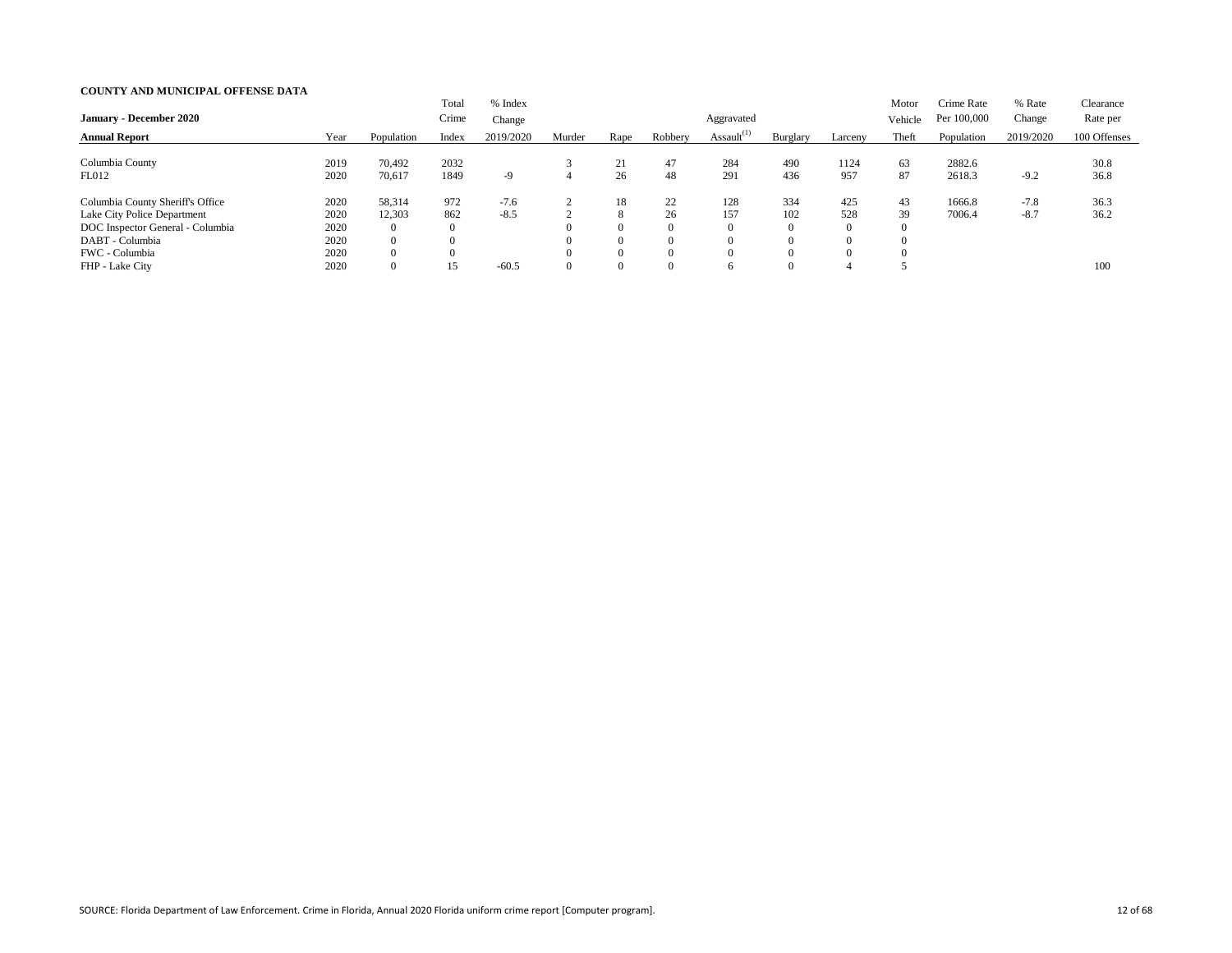|                                          |      |                  | Total          | % Index       |          |                                                |                |                  |                             |                          | Motor                    | Crime Rate  | % Rate        | Clearance    |
|------------------------------------------|------|------------------|----------------|---------------|----------|------------------------------------------------|----------------|------------------|-----------------------------|--------------------------|--------------------------|-------------|---------------|--------------|
| <b>January - December 2020</b>           |      |                  | Crime          | Change        |          |                                                |                | Aggravated       |                             |                          | Vehicle                  | Per 100,000 | Change        | Rate per     |
| <b>Annual Report</b>                     | Year | Population       | Index          | 2019/2020     | Murder   | Rape                                           | Robbery        | Assault $^{(1)}$ | Burglary                    | Larceny                  | Theft                    | Population  | 2019/2020     | 100 Offenses |
|                                          |      |                  |                |               |          |                                                |                |                  |                             |                          |                          |             |               |              |
| Miami-Dade County                        | 2019 | 2,812,130        | 99,161         |               | 202      | 955                                            | 3,649          | 8,531            | 7,936                       | 70,231                   | 7,657                    | 3,526.2     |               | 17.2         |
| <b>FL013</b>                             | 2020 | 2,832,794        | 79,764         | $-19.6$       | 224      | 776                                            | 2,687          | 9,442            | 6,399                       | 52,896                   | 7,340                    | 2,815.7     | $-20.1$       | 17.9         |
| Miami-Dade Police Department             | 2020 | 1,220,446        | 33,003         | $-11.2$       | 113      | 410                                            | 967            | 4,606            | 2,400                       | 21,458                   | 3,049                    | 2,704.2     | $-11.8$       | 17.5         |
| Bal Harbour Village Police Department    | 2020 | 2,932            | 93             | $-5.1$        | $\theta$ | $\overline{0}$                                 |                | $\overline{0}$   |                             | 87                       | 4                        | 3,171.9     | $-5.4$        | 30.1         |
| Coral Gables Police Department           | 2020 | 51,133           | 1,218          | $-12.6$       | $\theta$ |                                                | 13             | 31               | 127                         | 959                      | 81                       | 2,382.0     | $-13.4$       | 24.4         |
| Florida City Police Department           | 2020 | 13,405           | 1,001          | $-16.9$       | 3        | $\overline{4}$                                 | 66             | 271              | 85                          | 521                      | 51                       | 7,467.4     | $-17.8$       | 15.3         |
| Hialeah Police Department                | 2020 | 239,956          | 4,298          | $-20.3$       |          | 27                                             | 98             | 315              | 301                         | 3,011                    | 539                      | 1,791.2     | $-20.4$       | 21.7         |
| Homestead Police Department              | 2020 | 76,334           | 2,314          | $-21.7$       | 3        | 30                                             | 214            | 363              | 202                         | 1,376                    | 126                      | 3,031.4     | $-21.8$       | 22.6         |
| Miami Police Department                  | 2020 | 497,924          | 15,737         | $-23.1$       | 61       | 94                                             | 610            | 1,880            | 1,453                       | 10,017                   | 1,622                    | 3,160.5     | $-24.2$       | 17.1         |
| Miami Beach Police Department            | 2020 | 94,161           | 5,777          | $-26.2$       | 5        | 62                                             | 200            | 401              | 444                         | 4,244                    | 421                      | 6,135.2     | $-26.3$       | 12.7         |
| Miami Shores Police Department           | 2020 | 10,817           | 568            | $-4.5$        |          | 6                                              | 10             | 11               | 40                          | 471                      | 29                       | 5,251.0     | $-4.6$        | 15.0         |
| Miami Springs Police Department          | 2020 | 14,255           | 457            | 9.6           | $\theta$ | 2                                              | 26             | 64               | 113                         | 209                      | 43                       | 3,205.9     | 9.5           | 20.4         |
| North Miami Beach Police Department      | 2020 | 47,722           | 1,490          | $-19.2$       | 8        | 24                                             | 65             | 221              | 163                         | 869                      | 140                      | 3,122.2     | $-19.3$       | 10.7         |
| Doral Police Department                  | 2020 | 71,314           | 1,301          | $-15.4$       | $\Omega$ | 9                                              | 8              | 46               | 103                         | 986                      | 149                      | 1,824.3     | $-16.4$       | 18.6         |
| Opa-Locka Police Department              | 2020 | 18,090           | <b>DNR</b>     | $\sim$ $\sim$ | --       | $\hspace{0.1mm}-\hspace{0.1mm}-\hspace{0.1mm}$ | $- -$          | $\sim$ $\sim$    | $\mathcal{L}_{\mathcal{L}}$ | $- -$                    | $\sim$ $\sim$            | $-$         | $\sim$ $\sim$ | $\sim$ $-$   |
| Surfside Police Department               | 2020 | 5,997            | 132            | $-2.9$        | $\theta$ |                                                | $\overline{0}$ | $\overline{2}$   | 8                           | 115                      | 6                        | 2,201.1     | $-2.6$        | 31.8         |
| <b>Biscayne Park Police Department</b>   | 2020 | 3,181            | 26             | $-27.8$       | $\theta$ | $\overline{0}$                                 | $\theta$       | $\mathfrak{Z}$   | 3                           | 16                       | $\overline{\mathcal{A}}$ | 817.4       | $-27.5$       | 15.4         |
| El Portal Police Department              | 2020 | 2,146            | 12             | $-55.6$       | $\Omega$ | $\Omega$                                       |                | 2                | $\overline{2}$              | 6                        |                          | 559.2       | $-55.5$       | 8.3          |
| Hialeah Gardens Police Department        | 2020 | 23,644           | 491            | $-24.9$       | $\Omega$ | $\overline{0}$                                 | 3              | 25               | 40                          | 389                      | 34                       | 2,076.6     | $-25.0$       | 26.5         |
| North Bay Village Police Department      | 2020 | 9,064            | 130            | 11.1          | $\Omega$ | 2                                              |                | 13               | $\tau$                      | 88                       | 19                       | 1,434.2     | 11.2          | 30.0         |
| North Miami Police Department            | 2020 | 65,089           | 2,489          | $-15.1$       | Δ        | 27                                             | 126            | 324              | 178                         | 1,625                    | 205                      | 3,824.0     | $-15.1$       | 17.6         |
| South Miami Police Department            | 2020 | 12,900           | 477            | $-7.2$        | $\Omega$ | 6                                              | 13             | 31               | 90                          | 318                      | 19                       | 3,697.7     | $-6.7$        | 19.5         |
| Virginia Gardens Police Department       | 2020 | 2,439            | 38             | $-15.6$       |          | $\Omega$                                       | $\overline{2}$ | $\overline{2}$   |                             | 25                       | $\overline{\mathcal{L}}$ | 1,558.0     | $-15.5$       | 2.6          |
| West Miami Police Department             | 2020 | 8,915            | 110            | 4.8           | $\Omega$ |                                                | 3              | 8                | 14                          | 75                       | 9                        | 1,233.9     | $-8.0$        | 8.2          |
| Bay Harbor Islands Police Department     | 2020 | 6,091            | 59             | 9.3           | $\Omega$ | $\Omega$                                       | $\theta$       | $\overline{A}$   | 5                           | 42                       | 8                        | 968.6       | 8.3           | 33.9         |
| Golden Beach Police Department           | 2020 | 943              | 9              | $-43.8$       | $\Omega$ | $\Omega$                                       | $\theta$       |                  | $\overline{2}$              | $\overline{\mathcal{A}}$ | $\overline{2}$           | 954.4       | $-43.5$       | 77.8         |
| Indian Creek Village Public Safety Dept. | 2020 | 87               |                |               | $\Omega$ | $\Omega$                                       | $\theta$       | $\overline{0}$   | $\Omega$                    |                          | $\Omega$                 | 1,149.4     |               | 0.0          |
| <b>Medley Police Department</b>          | 2020 | 995              | 194            | 2.1           | $\Omega$ | $\Omega$                                       |                | 18               | 37                          | 101                      | 37                       | 19,497.5    | $-13.1$       | 20.1         |
| <b>Sweetwater Police Department</b>      | 2020 | 22,348           | 123            | $-49.6$       | $\Omega$ | $\Omega$                                       | $\Omega$       | 5                | $\overline{2}$              | 109                      |                          | 550.4       | $-49.6$       | 21.1         |
| FDLE - Miami                             | 2020 | $\overline{0}$   |                |               |          |                                                | 0              | $\Omega$         |                             | $\overline{0}$           |                          |             |               | 0.0          |
| Florida International University PD      | 2020 | $\Omega$         | 78             | $-62.3$       | $\Omega$ | $\overline{2}$                                 |                |                  | 3                           | 70                       |                          |             |               | 5.1          |
| Miami-Dade County Public Schools PD      | 2020 | $\Omega$         | 245            | $-54.0$       | $\Omega$ |                                                |                | 14               | 80                          | 133                      |                          |             |               | 31.8         |
| Miccosukee Police Department             | 2020 | $\boldsymbol{0}$ | 142            | $-27.2$       | $\theta$ | $\Omega$                                       | 0              | $\overline{2}$   | 3                           | 134                      | 3                        |             |               | 74.6         |
| Key Biscayne Police Department           | 2020 | 12,925           | 199            | 10.6          | $\Omega$ | $\Omega$                                       |                | $\gamma$         | 3                           | 170                      | 23                       | 1,539.7     | 10.5          | 31.2         |
| DOC Inspector General - Miami-Dade       | 2020 | $\mathbf{0}$     | $\overline{0}$ |               |          | $\Omega$                                       |                | $\theta$         |                             | $\Omega$                 | $\Omega$                 |             |               |              |
| DABT - Miami-Dade                        | 2020 | $\Omega$         | $\overline{0}$ |               |          | $\Omega$                                       |                | $\mathbf{0}$     |                             | $\Omega$                 | $\Omega$                 |             |               |              |
| Sunny Isles Beach Police Department      | 2020 | 23,869           | 236            | $-39.2$       |          |                                                |                | 17               | 14                          | 178                      | 20                       | 988.7       | $-40.7$       | 30.9         |
| Town of Cutler Bay Police Dept.          | 2020 | 45,480           | 928            | $-34.7$       | $\Omega$ | 14                                             | 25             | 75               | 50                          | 700                      | 64                       | 2,040.5     | $-34.8$       | 13.4         |
| DIFS - Miami-Dade                        | 2020 | $\mathbf{0}$     | $\overline{0}$ |               |          | $\Omega$                                       | 0              | $\overline{0}$   | $\Omega$                    | $\Omega$                 |                          |             |               |              |
| FWC - Miami-Dade                         | 2020 | $\boldsymbol{0}$ | $\overline{0}$ |               |          | $\Omega$                                       | 0              | $\overline{0}$   | $\Omega$                    | $\Omega$                 | $\Omega$                 |             |               |              |
| FHP - Miami                              | 2020 | $\overline{0}$   | 76             | $-35.6$       |          | $\Omega$                                       | $\Omega$       | 33               | $\Omega$                    | 30                       | 13                       |             |               | 100.0        |
| <b>Aventura Police Department</b>        | 2020 | 38,041           | 1,300          | $-31.0$       | $\Omega$ | 10                                             | 20             | 38               | 65                          | 1,116                    | 51                       | 3,417.4     | $-31.0$       | 26.4         |
| Village of Pinecrest Police Department   | 2020 | 18,619           | 458            | 6.0           |          | $\overline{2}$                                 |                | 11               | 45                          | 349                      | 47                       | 2,459.9     | 5.4           | 11.6         |
| Miami Lakes Police Department            | 2020 | 32,299           | 456            | $-28.0$       | $\Omega$ |                                                | 9              | 15               | 20                          | 340                      | 65                       | 1,411.8     | $-29.7$       | 10.7         |
| Palmetto Bay Police Department           | 2020 | 24,870           | 540            | $-22.0$       | $\theta$ | 5                                              | $\tau$         | 18               | 55                          | 423                      | 32                       | 2,171.3     | $-23.6$       | 20.0         |
| Miami Gardens Police Department          | 2020 | 114,363          | 3,557          | $-31.0$       | 18       | 15                                             | 180            | 569              | 237                         | 2,131                    | 407                      | 3,110.3     | $-31.0$       | 17.5         |

DNR=Did not report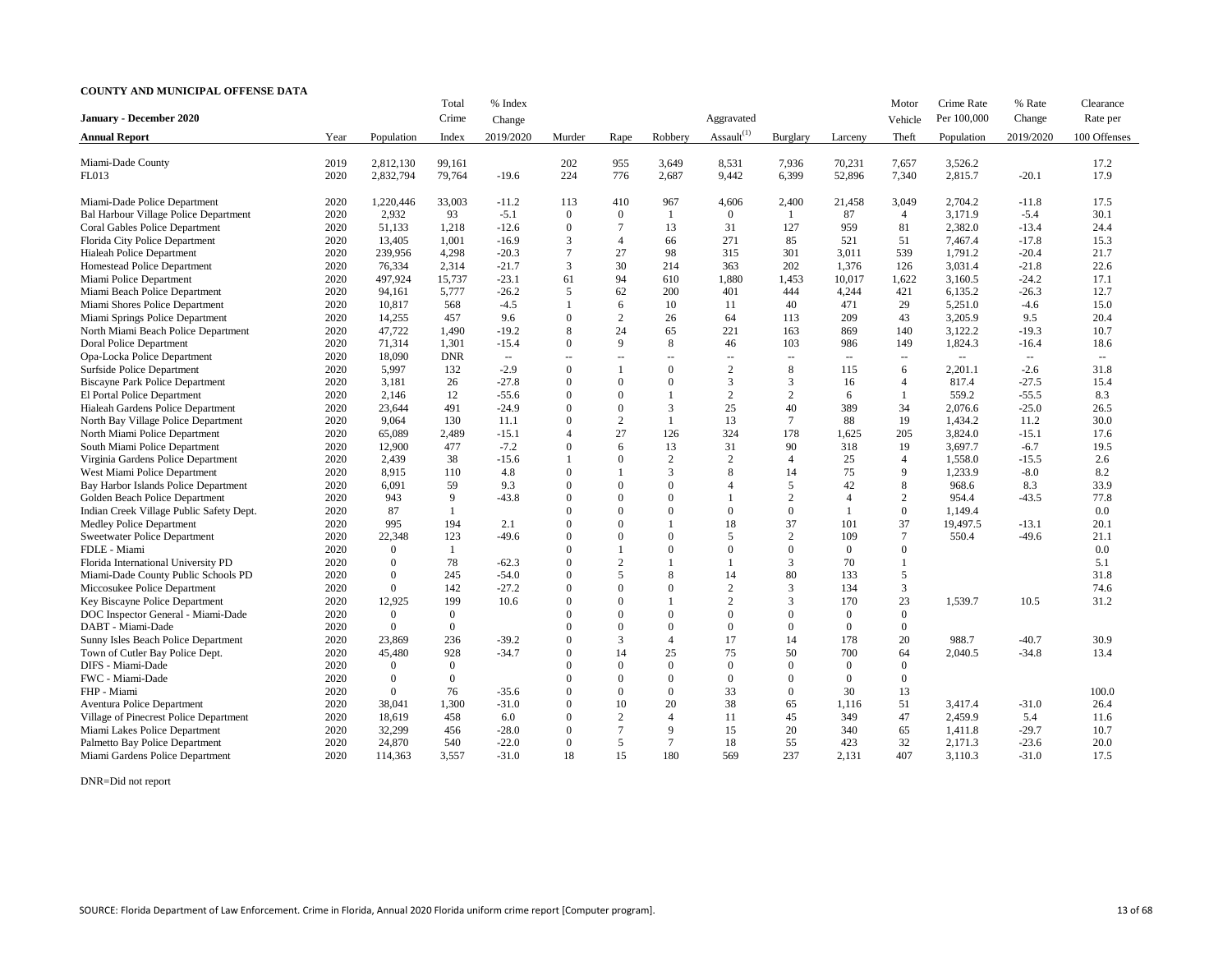| <b>January - December 2020</b> |      |                | Total<br>Crime   | % Index<br>Change |        |                |          | Aggravated       |                |          | Motor<br>Vehicle | Crime Rate<br>Per 100,000 | % Rate<br>Change | Clearance<br>Rate per |
|--------------------------------|------|----------------|------------------|-------------------|--------|----------------|----------|------------------|----------------|----------|------------------|---------------------------|------------------|-----------------------|
|                                |      |                |                  |                   |        |                |          | Assault $^{(1)}$ |                |          |                  |                           |                  | 100 Offenses          |
| <b>Annual Report</b>           | Year | Population     | Index            | 2019/2020         | Murder | Rape           | Robbery  |                  | Burglary       | Larceny  | Theft            | Population                | 2019/2020        |                       |
| Desoto County                  | 2019 | 36,065         | 777              |                   |        | 19             | 13       | 124              | 177            | 391      | 50               | 2,154.4                   |                  | 44.8                  |
| FL014                          | 2020 | 37,082         | 736              | $-5.3$            |        | 22             |          | 148              | 170            | 336      | 44               | 1,984.8                   | $-7.9$           | 43.9                  |
| Desoto County Sheriff's Office | 2020 | 29,096         | 590              | $-4.2$            |        | 20             |          | 104              | 134            | 284      | 35               | 2,027.8                   | $-6.9$           | 34.6                  |
| Arcadia Police Department      | 2020 | 7,986          | 146              | $-9.3$            |        | $\sim$         |          | 44               | 36             | 52       | 9                | 1,828.2                   | $-11.8$          | 81.5                  |
| DOC Inspector General - DeSoto | 2020 | $\overline{0}$ | $\boldsymbol{0}$ |                   |        | $\overline{0}$ | $\Omega$ |                  | $\overline{0}$ | $\Omega$ |                  |                           |                  |                       |
| DABT - DeSoto                  | 2020 | $\overline{0}$ |                  |                   |        | $\theta$       | $\Omega$ |                  | $\Omega$       | $\Omega$ |                  |                           |                  |                       |
| <b>FWC</b> - DeSoto            | 2020 | $\overline{0}$ |                  |                   |        | $\theta$       | $\Omega$ |                  | $\Omega$       |          |                  |                           |                  |                       |
| FHP - Arcadia                  | 2020 | $\overline{0}$ |                  |                   |        | $\overline{0}$ | $\Omega$ |                  | $\Omega$       | $\Omega$ |                  |                           |                  |                       |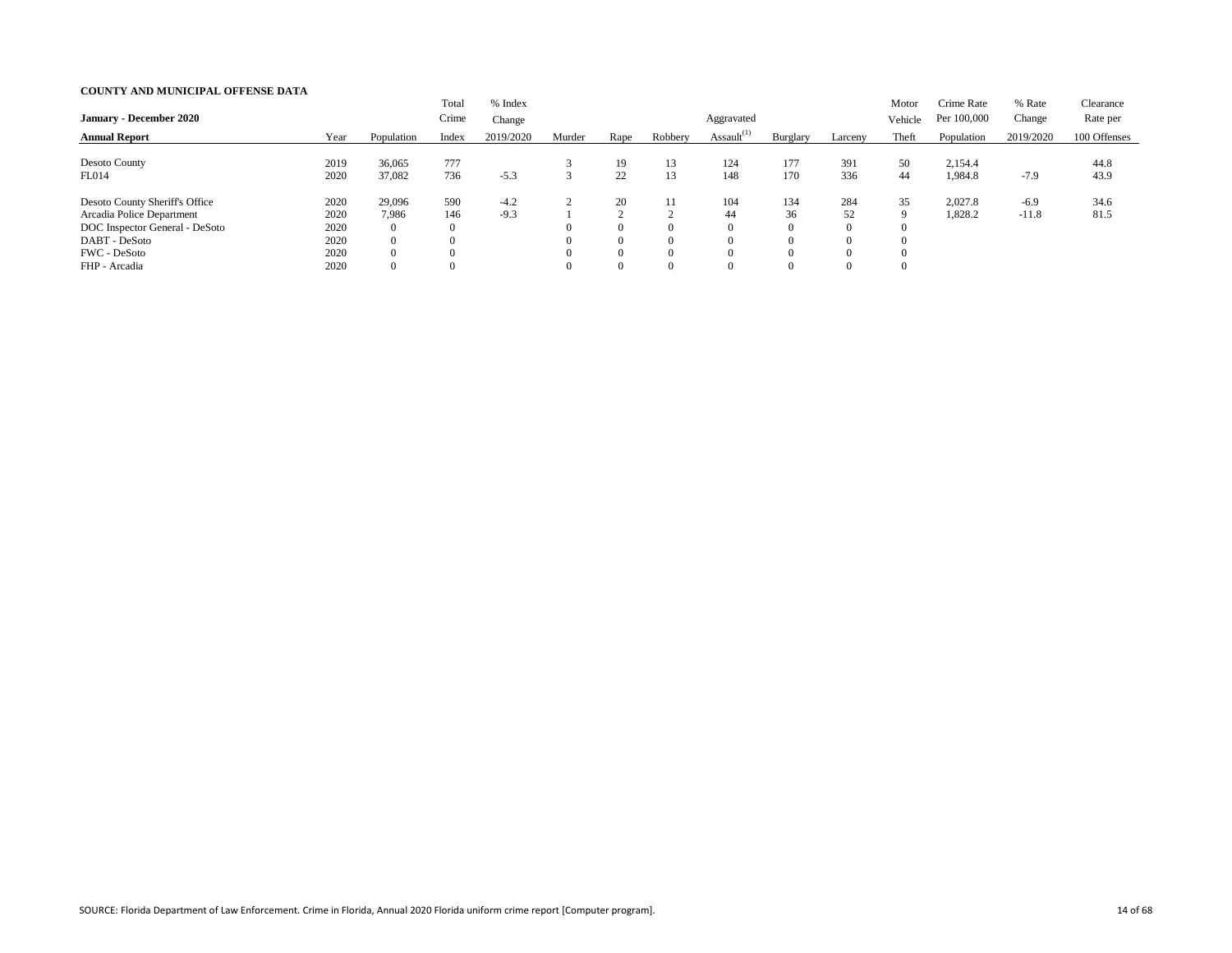| <b>January - December 2020</b>                                                                                                                           |                                              |                                                                                         | Total<br>Crime                    | % Index<br>Change           |        |                                                         |                                                               | Aggravated       |                                                                |                                                          | Motor<br>Vehicle          | Crime Rate<br>Per 100,000 | % Rate<br>Change | Clearance<br>Rate per |
|----------------------------------------------------------------------------------------------------------------------------------------------------------|----------------------------------------------|-----------------------------------------------------------------------------------------|-----------------------------------|-----------------------------|--------|---------------------------------------------------------|---------------------------------------------------------------|------------------|----------------------------------------------------------------|----------------------------------------------------------|---------------------------|---------------------------|------------------|-----------------------|
| <b>Annual Report</b>                                                                                                                                     | Year                                         | Population                                                                              | Index                             | 2019/2020                   | Murder | Rape                                                    | Robbery                                                       | Assault $^{(1)}$ | Burglary                                                       | Larceny                                                  | Theft                     | Population                | 2019/2020        | 100 Offenses          |
| Dixie County<br>FL015                                                                                                                                    | 2019<br>2020                                 | 16,610<br>16,663                                                                        | 238<br>262                        | 10.1                        |        | 14<br>10                                                | 4                                                             | 72<br>77         | 88<br>86                                                       | 46<br>63                                                 | 15<br>21                  | 1,432.9<br>1,572.3        | 9.7              | 31.9<br>39.7          |
| Dixie County Sheriff's Office<br><b>Cross City Police Department</b><br>DOC Inspector General - Dixie<br>DABT - Dixie<br>FWC - Dixie<br>FHP - Cross City | 2020<br>2020<br>2020<br>2020<br>2020<br>2020 | 14,937<br>1,726<br>$\overline{0}$<br>$\overline{0}$<br>$\overline{0}$<br>$\overline{0}$ | 219<br>43<br>$\theta$<br>$\theta$ | $-5.6$<br>975.0<br>$-100.0$ |        | 8<br>$\theta$<br>$\theta$<br>$\Omega$<br>$\overline{0}$ | 4<br>$\Omega$<br>$\Omega$<br>$\Omega$<br>$\Omega$<br>$\Omega$ | 67<br>10         | 76<br>10<br>$\theta$<br>$\theta$<br>$\Omega$<br>$\overline{0}$ | 44<br>19<br>$\theta$<br>$\theta$<br>$\Omega$<br>$\theta$ | 19<br>∠<br>$\overline{0}$ | 1,466.2<br>2,491.3        | $-5.6$<br>941.5  | 41.6<br>30.2          |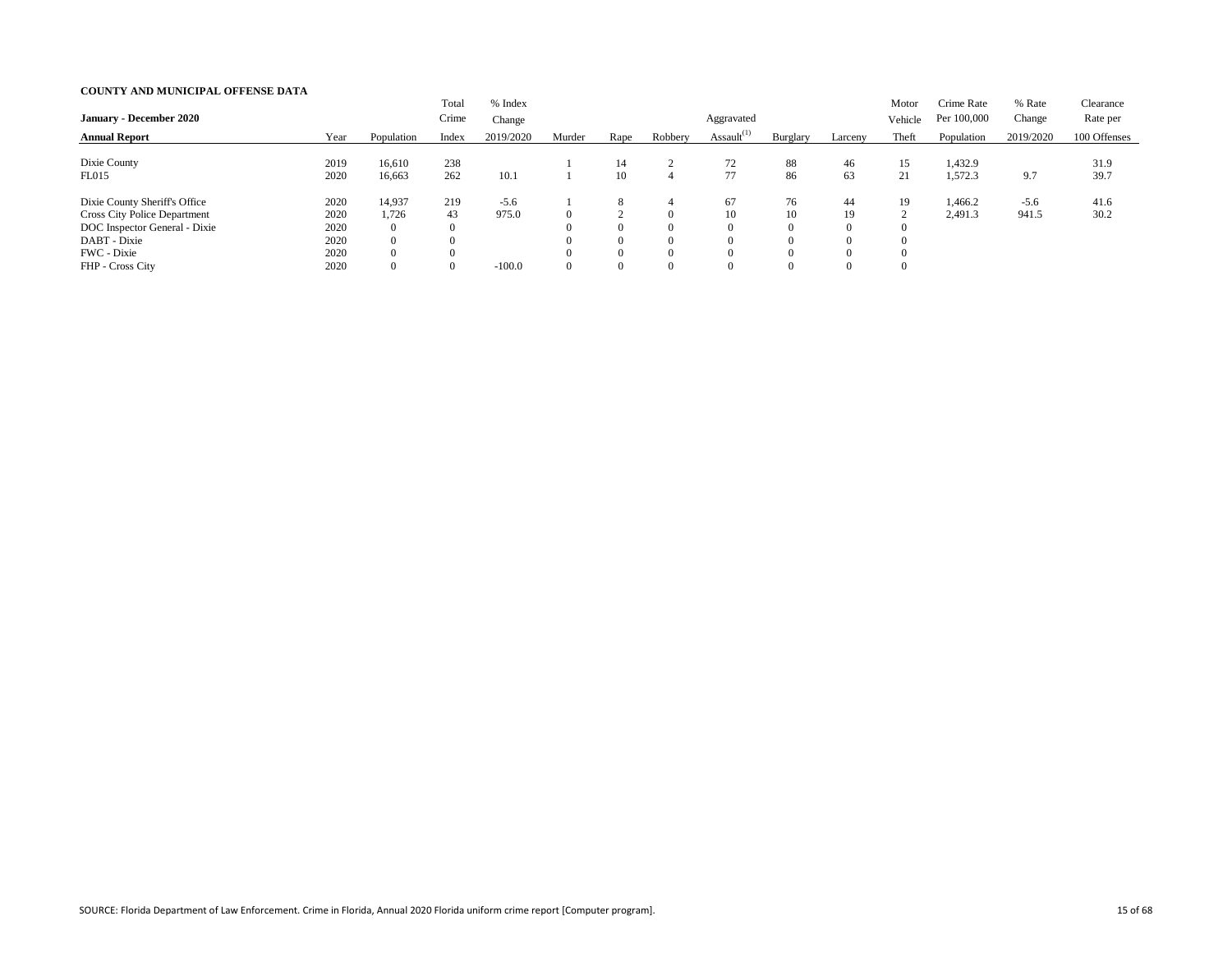|                                          |      |            | Total    | % Index   |                |      |         |                  |          |          | Motor    | Crime Rate  | % Rate    | Clearance    |
|------------------------------------------|------|------------|----------|-----------|----------------|------|---------|------------------|----------|----------|----------|-------------|-----------|--------------|
| <b>January - December 2020</b>           |      |            | Crime    | Change    |                |      |         | Aggravated       |          |          | Vehicle  | Per 100,000 | Change    | Rate per     |
| <b>Annual Report</b>                     | Year | Population | Index    | 2019/2020 | Murder         | Rape | Robbery | Assault $^{(1)}$ | Burglary | Larceny  | Theft    | Population  | 2019/2020 | 100 Offenses |
|                                          |      |            |          |           |                |      |         |                  |          |          |          |             |           |              |
| <b>Duval County</b>                      | 2019 | 970,672    | 37,710   |           | 131            | 584  | 1,331   | 4,041            | 5,096    | 23,581   | 2,946    | 3,884.9     |           | 20.6         |
| FL016                                    | 2020 | 982,080    | 34,452   | $-8.6$    | 143            | 477  | 961     | 5,074            | 4,021    | 20,655   | 3,121    | 3,508.1     | $-9.7$    | 18.6         |
| <b>Atlantic Beach Police Department</b>  | 2020 | 13,824     | 302      | 29.6      |                | 5    |         | 41               | 23       | 206      | 21       | 2,184.6     | 29.3      | 22.2         |
| Jacksonville Sheriff's Office            | 2020 | 937,669    | 32,856   | $-8.7$    | 140            | 456  | 928     | 4,900            | 3,860    | 19,602   | 2,970    | 3,504.0     | $-9.8$    | 18.4         |
| Jacksonville Beach Police Department     | 2020 | 23,394     | 850      | $-12.3$   | $\overline{2}$ | 15   | 21      | 91               | 56       | 598      | 67       | 3,633.4     | $-12.4$   | 19.5         |
| Neptune Beach Police Department          | 2020 | 7,193      | 134      | 8.1       | $\overline{0}$ |      |         | 14               | 20       | 79       | 18       | 1,862.9     | 8.4       | 27.6         |
| FDLE - Jacksonville RA                   | 2020 | $\Omega$   |          | $-75.0$   | $\Omega$       |      |         |                  | $\Omega$ |          |          |             |           | 100.0        |
| University of North Florida Police Dept. | 2020 | $\theta$   | 70       | $-6.7$    | $\Omega$       |      |         |                  | 10       | 57       | $\Omega$ |             |           | 2.9          |
| Jacksonville Aviation Authority PD       | 2020 | $\theta$   | 42       | $-36.4$   | $\theta$       |      |         |                  |          | 9        | 32       |             |           | 4.8          |
| Duval County School Police Department    | 2020 | $\theta$   | 161      | $-29.7$   | $\overline{0}$ |      |         | 20               | 51       | 83       |          |             |           | 24.2         |
| DOC Inspector General - Duval            | 2020 | $\theta$   |          |           |                |      |         |                  |          | $\Omega$ |          |             |           |              |
| DABT - Duval                             | 2020 | $\theta$   |          |           |                |      |         |                  |          | $\Omega$ |          |             |           |              |
| DIFS - Duval                             | 2020 | $\Omega$   |          |           |                |      |         |                  |          | $\Omega$ |          |             |           |              |
| FWC - Duval                              | 2020 | $\Omega$   | $\theta$ |           | $\Omega$       |      |         |                  |          | $\theta$ |          |             |           |              |
| FHP - Jacksonville                       | 2020 | $\Omega$   | 36       | 0.0       | $\Omega$       |      |         |                  |          | 20       | q        |             |           | 100.0        |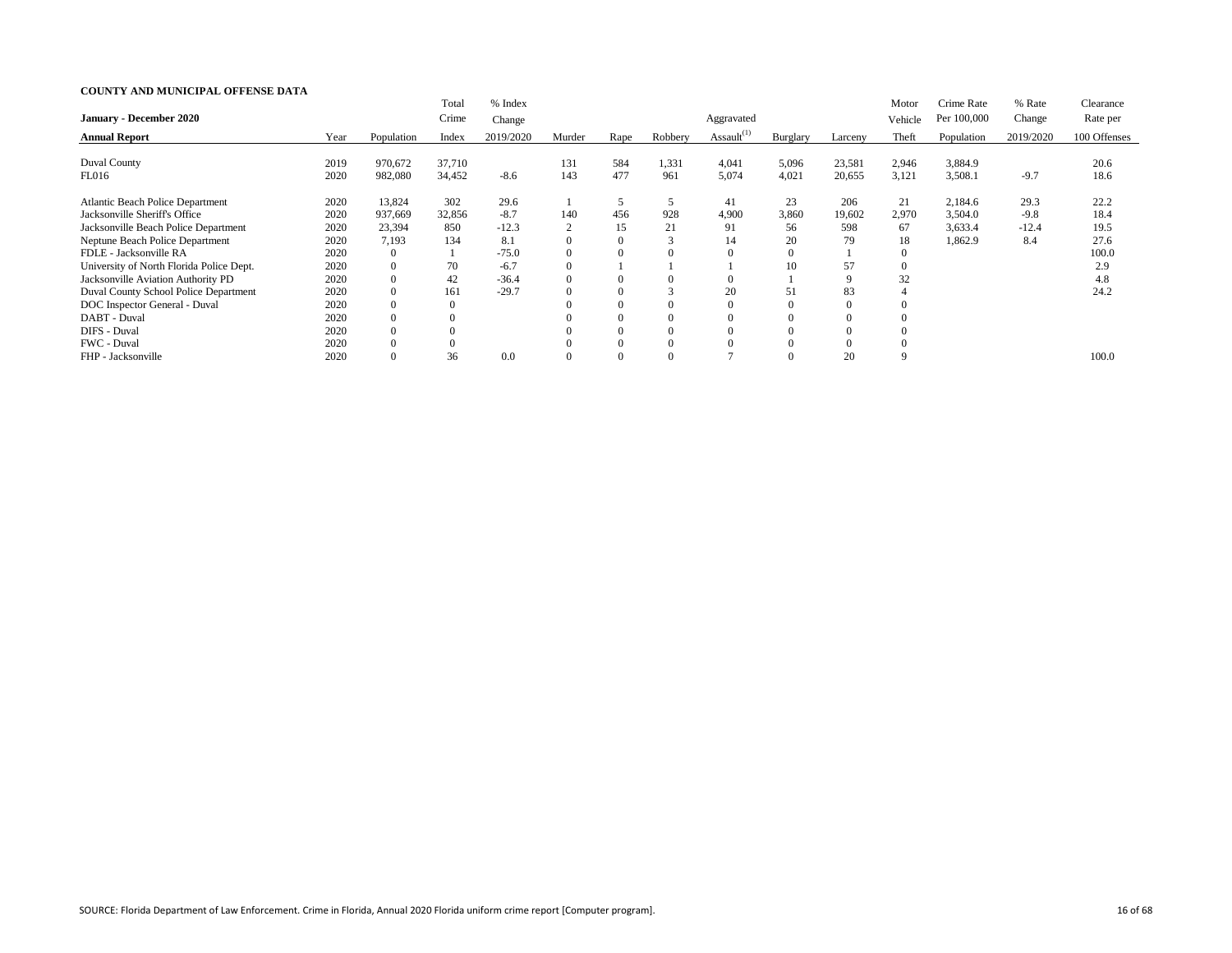|                                           |      |                | Total          | % Index   |                |      |         |                  |          |                | Motor    | Crime Rate  | % Rate    | Clearance    |
|-------------------------------------------|------|----------------|----------------|-----------|----------------|------|---------|------------------|----------|----------------|----------|-------------|-----------|--------------|
| <b>January - December 2020</b>            |      |                | Crime          | Change    |                |      |         | Aggravated       |          |                | Vehicle  | Per 100,000 | Change    | Rate per     |
| <b>Annual Report</b>                      | Year | Population     | Index          | 2019/2020 | Murder         | Rape | Robbery | Assault $^{(1)}$ | Burglary | Larceny        | Theft    | Population  | 2019/2020 | 100 Offenses |
|                                           |      |                |                |           |                |      |         |                  |          |                |          |             |           |              |
| Escambia County                           | 2019 | 321,134        | 10,979         |           | 27             | 186  | 337     | 1,227            | 1,828    | 6,724          | 650      | 3,418.8     |           | 32.5         |
| FL017                                     | 2020 | 323,714        | 10,298         | $-6.2$    | 32             | 225  | 376     | 1,306            | 1,588    | 6,039          | 732      | 3,181.2     | $-7.0$    | 32.6         |
| Escambia County Sheriff's Office          | 2020 | 268,216        | 8,386          | $-3.0$    | 27             | 198  | 324     | 1,055            | 1,395    | 4,743          | 644      | 3,126.6     | $-3.9$    | 28.2         |
| Pensacola Police Department               | 2020 | 55,498         | 1,870          | $-15.0$   |                | 26   | 52      | 244              | 191      | 1,272          | 80       | 3,369.5     | $-15.4$   | 52.1         |
| FDLE - Pensacola                          | 2020 | $\theta$       | $\overline{0}$ | $-100.0$  | $\overline{0}$ |      |         |                  |          | $\overline{0}$ |          |             |           |              |
| University of West Florida Police Dept    | 2020 | $\Omega$       | 20             | $-62.3$   | $\theta$       |      |         |                  |          | 16             |          |             |           | 15.0         |
| DOC Inspector General - Escambia          | 2020 | $\Omega$       | $\Omega$       |           | $\Omega$       |      |         |                  |          | $\theta$       |          |             |           |              |
| DABT - Escambia                           | 2020 | $\theta$       |                |           | $\Omega$       |      |         |                  |          | $\Omega$       | $\left($ |             |           |              |
| DIFS - Escambia                           | 2020 | $\theta$       |                |           | $\Omega$       |      |         |                  |          | $\Omega$       | $\Omega$ |             |           |              |
| FWC - Escambia                            | 2020 | $\overline{0}$ |                |           | $\Omega$       |      |         |                  |          | $\Omega$       |          |             |           |              |
| FHP - Pensacola                           | 2020 | $\Omega$       | 13             | $-74.5$   | $\Omega$       |      |         |                  |          |                |          |             |           | 100.0        |
| Pensacola State College Police Department | 2020 | $\theta$       |                | $-65.4$   | $\Omega$       |      |         |                  |          |                | O        |             |           | 11.1         |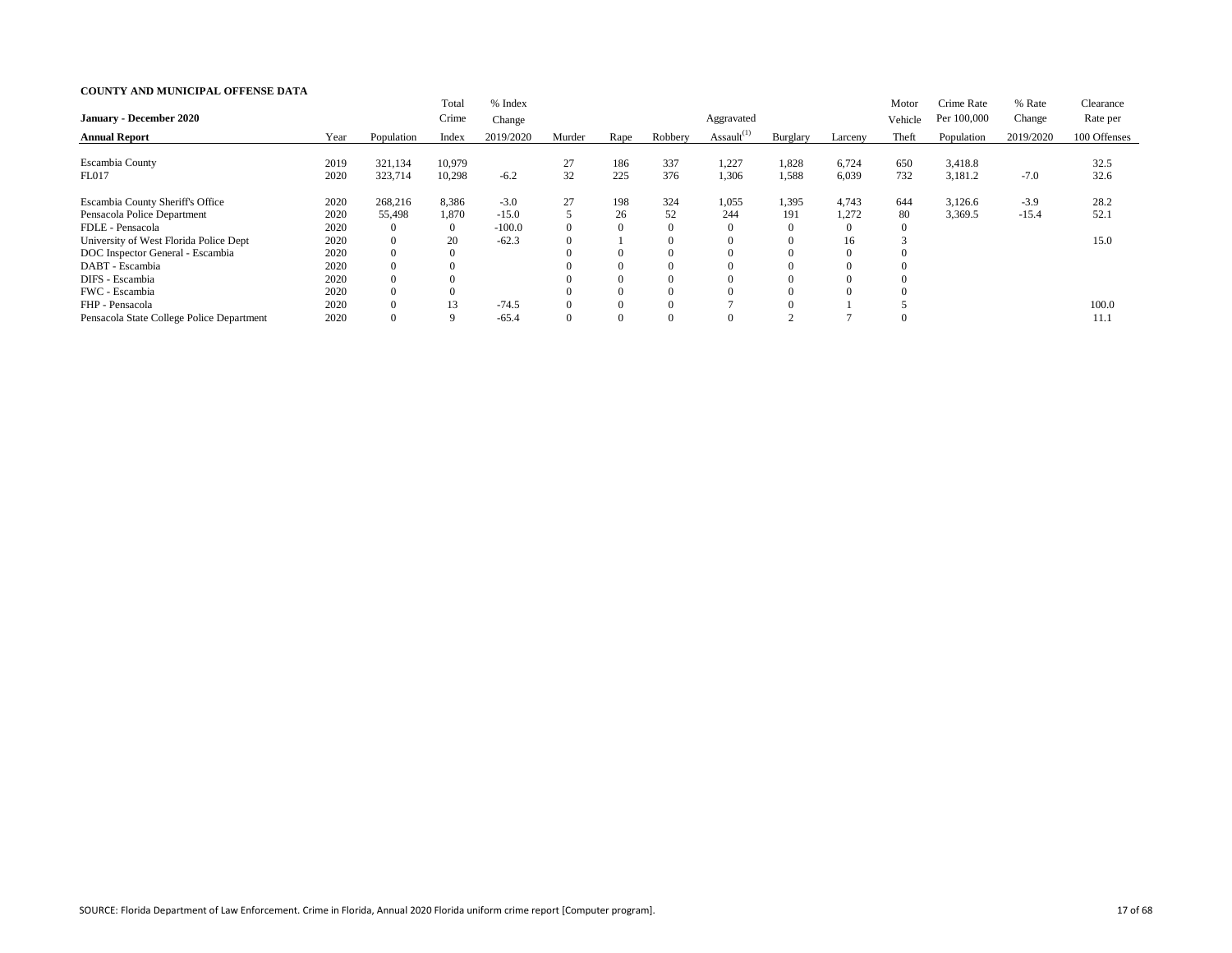| <b>January - December 2020</b>         |      |                | Total<br>Crime   | % Index<br>Change |        |                |          | Aggravated       |          |          | Motor<br>Vehicle | Crime Rate<br>Per 100,000 | % Rate<br>Change | Clearance<br>Rate per |
|----------------------------------------|------|----------------|------------------|-------------------|--------|----------------|----------|------------------|----------|----------|------------------|---------------------------|------------------|-----------------------|
| <b>Annual Report</b>                   | Year | Population     | Index            | 2019/2020         | Murder | Rape           | Robbery  | Assault $^{(1)}$ | Burglary | Larceny  | Theft            | Population                | 2019/2020        | 100 Offenses          |
| <b>Flagler County</b>                  | 2019 | 110,695        | 1,379            |                   |        | 38             |          | 156              | 181      | 898      | 92               | 1,245.8                   |                  | 33.6                  |
| FL018                                  | 2020 | 114,235        | 1,139            | $-17.4$           |        | 32             | 10       | 210              | 99       | 725      | 63               | 997.1                     | $-20.0$          | 39.0                  |
| <b>Flagler County Sheriff's Office</b> | 2020 | 105,968        | 974              | $-18.4$           |        | 27             | h        | 183              | 83       | 628      | 47               | 919.1                     | $-21.0$          | 37.8                  |
| <b>Bunnell Police Department</b>       | 2020 | 3,507          | 115              | $-16.7$           |        | $\mathbf{z}$   |          | 24               | 10       | 63       | 12               | 3,279.2                   | $-22.3$          | 49.6                  |
| <b>Flagler Beach Police Department</b> | 2020 | 4,760          | 48               | 9.1               |        |                |          |                  | 6        | 34       | $\Omega$         | 1,008.4                   | 9.5              | 35.4                  |
| DOC Inspector General - Flagler        | 2020 | $\overline{0}$ | $\boldsymbol{0}$ |                   |        | $\Omega$       | $\theta$ |                  |          | $\Omega$ |                  |                           |                  |                       |
| DABT - Flagler                         | 2020 | $\overline{0}$ |                  |                   |        | $\overline{0}$ | $\Omega$ |                  | 0        | $\Omega$ |                  |                           |                  |                       |
| FWC - Flagler                          | 2020 | $\Omega$       | $\theta$         |                   |        | $\theta$       | $\Omega$ |                  |          | $\Omega$ |                  |                           |                  |                       |
| FHP - Flagler Co                       | 2020 | $\overline{0}$ |                  | $-33.3$           |        | $\overline{0}$ | $\Omega$ |                  |          | $\Omega$ |                  |                           |                  | 100.0                 |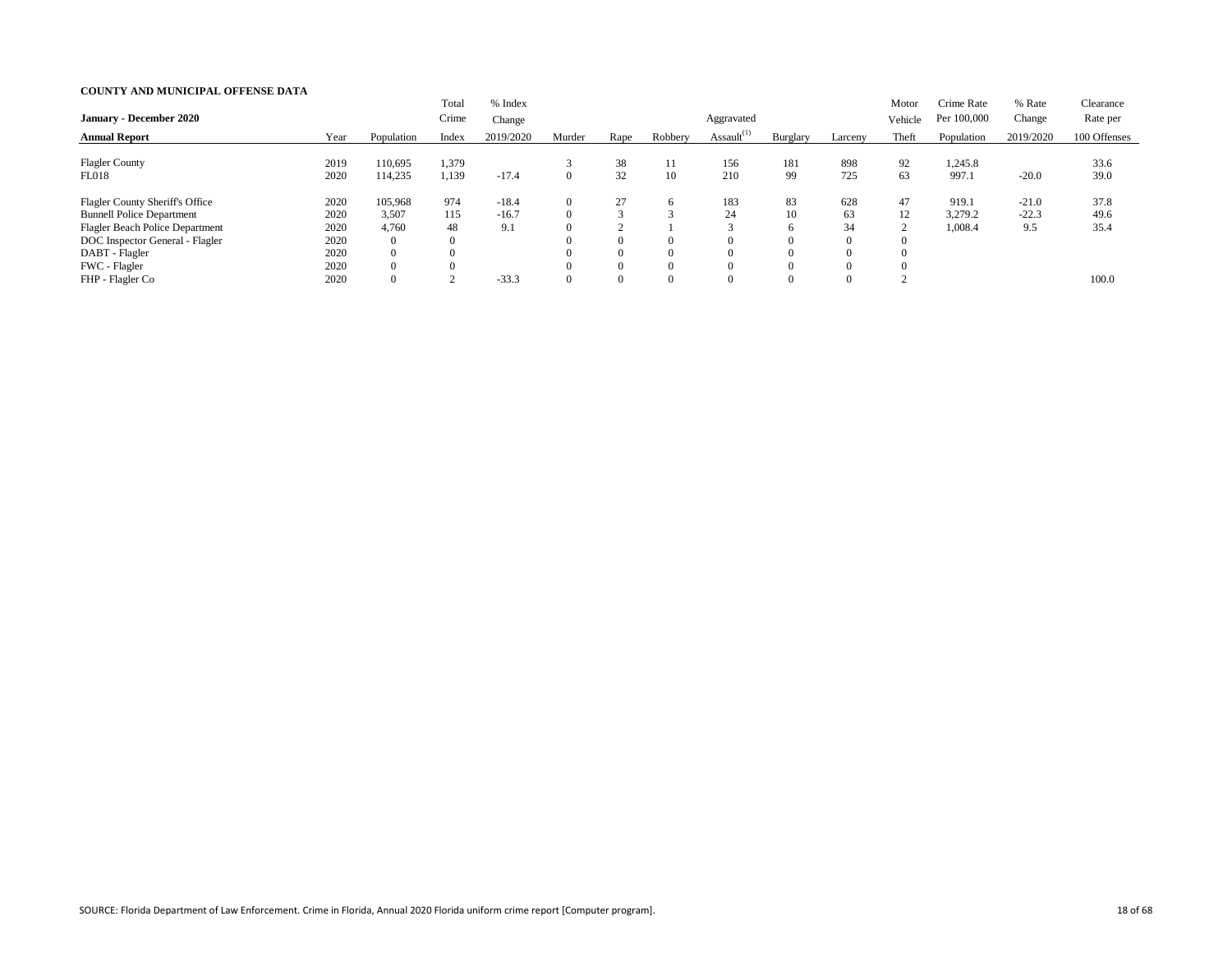| <b>January - December 2020</b>   |      |                | Total<br>Crime | % Index       |                          |                |                          |                  |                |          | Motor          | Crime Rate<br>Per 100,000 | % Rate<br>Change         | Clearance<br>Rate per |
|----------------------------------|------|----------------|----------------|---------------|--------------------------|----------------|--------------------------|------------------|----------------|----------|----------------|---------------------------|--------------------------|-----------------------|
|                                  |      |                |                | Change        |                          |                |                          | Aggravated       |                |          | Vehicle        |                           |                          |                       |
| <b>Annual Report</b>             | Year | Population     | Index          | 2019/2020     | Murder                   | Rape           | Robbery                  | Assault $^{(1)}$ | Burglary       | Larceny  | Theft          | Population                | 2019/2020                | 100 Offenses          |
|                                  |      |                |                |               |                          |                |                          |                  |                |          |                |                           |                          |                       |
| Franklin County                  | 2019 | 12,273         | 270            |               |                          |                | $\Omega$                 | 58               | 33             | 169      | 9              | 2,200.0                   |                          | 42.6                  |
| <b>FL019</b>                     | 2020 | 11,864         | 243            | $-10.0$       |                          |                | $\Omega$                 | 29               | 44             | 160      |                | 2,048.2                   | $-6.9$                   | 37.4                  |
| Franklin County Sheriff's Office | 2020 | 6,874          | 243            | $-10.0$       | $\Omega$                 |                | $\Omega$                 | 29               | 44             | 160      |                | 3,535.1                   | $-7.7$                   | 37.4                  |
| Apalachicola Police Department   | 2020 | 2,350          | <b>DNR</b>     | $\sim$ $\sim$ | $\sim$ $\sim$            | $- -$          | $\overline{\phantom{m}}$ | $- -$            | $- -$          | $- -$    | $- -$          | $- -$                     | $\overline{\phantom{m}}$ | $- -$                 |
| Carrabelle Police Department     | 2020 | 2,640          | <b>DNR</b>     | $\sim$ $\sim$ | $\overline{\phantom{a}}$ | $- -$          | $\sim$ $\sim$            | $- -$            | $- -$          | $- -$    | $- -$          | $- -$                     | $\overline{\phantom{m}}$ | $- -$                 |
| DOC Inspector General - Franklin | 2020 | $\overline{0}$ | $\overline{0}$ |               |                          | $\overline{0}$ | $\Omega$                 | $\Omega$         | $\overline{0}$ | $\Omega$ | $\overline{0}$ |                           |                          |                       |
| DABT - Franklin                  | 2020 | $\overline{0}$ | $\Omega$       |               |                          | $\theta$       | $\Omega$                 |                  | $\Omega$       |          |                |                           |                          |                       |
| FWC - Franklin                   | 2020 | $\overline{0}$ | $\Omega$       |               |                          | $\Omega$       | $\Omega$                 |                  | $\overline{0}$ | $\Omega$ |                |                           |                          |                       |
| FHP - Apalachicola               | 2020 | $\overline{0}$ |                |               |                          | $\Omega$       | $\Omega$                 |                  | $\theta$       |          |                |                           |                          |                       |

DNR=Did not report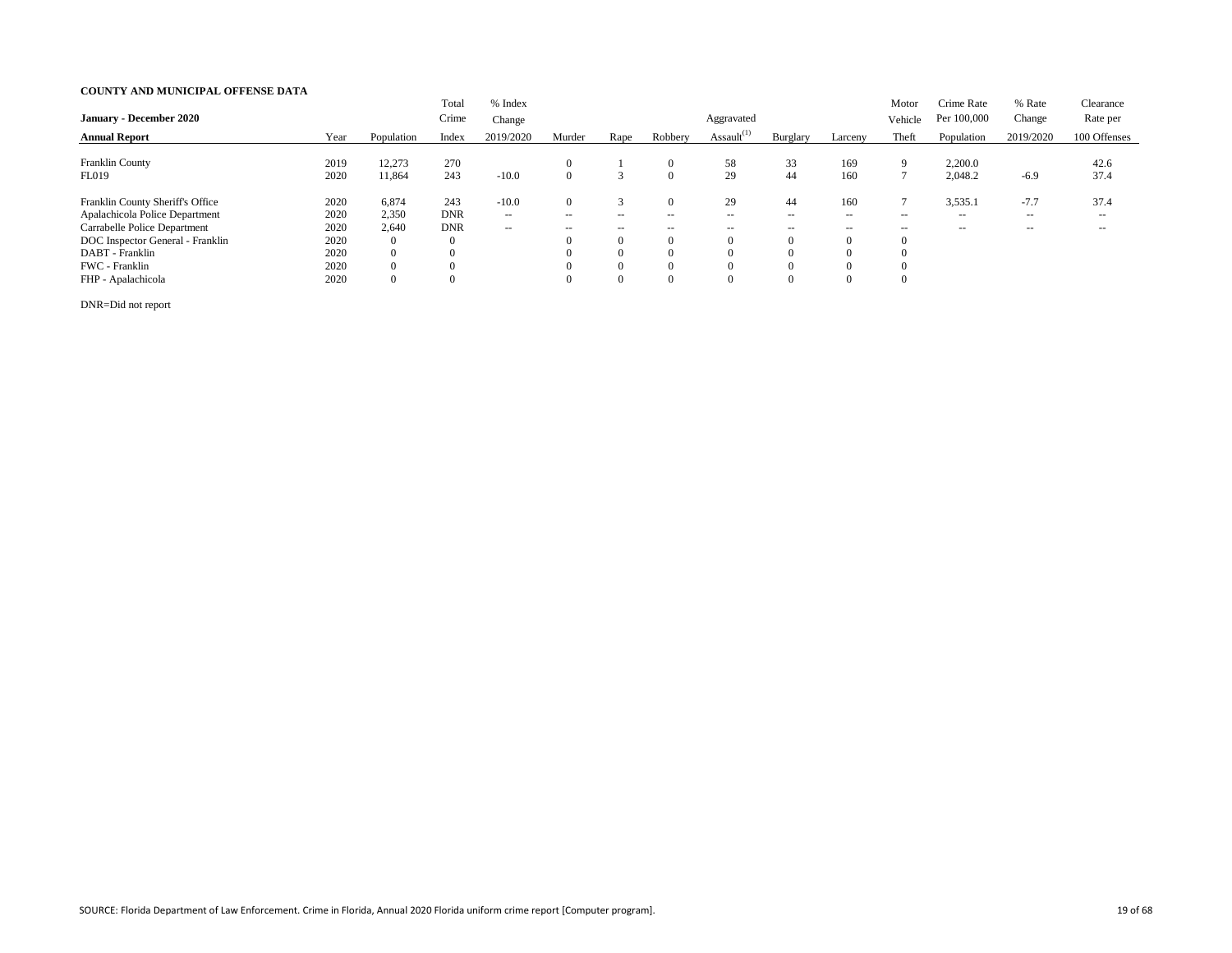|                                 |      |                | Total       | % Index       |                          |                |          |                  |          |          | Motor          | Crime Rate        | % Rate            | Clearance    |
|---------------------------------|------|----------------|-------------|---------------|--------------------------|----------------|----------|------------------|----------|----------|----------------|-------------------|-------------------|--------------|
| January - December 2020         |      |                | Crime       | Change        |                          |                |          | Aggravated       |          |          | Vehicle        | Per 100,000       | Change            | Rate per     |
| <b>Annual Report</b>            | Year | Population     | Index       | 2019/2020     | Murder                   | Rape           | Robbery  | Assault $^{(1)}$ | Burglary | Larceny  | Theft          | Population        | 2019/2020         | 100 Offenses |
|                                 |      |                |             |               |                          |                |          |                  |          |          |                |                   |                   |              |
| Gadsden County                  | 2019 | 46,277         | 942         |               |                          | 22             | 21       | 123              | 398      | 313      | 62             | 2,035.6           |                   | 26.8         |
| <b>FL020</b>                    | 2020 | 46,226         | 498         | $-47.1$       | 4                        | 11             | 8        | 97               | 142      | 174      | 62             | 1,077.3           | $-47.1$           | 50.6         |
| Gadsden County Sheriff's Office | 2020 | 27,991         | 302         | $-11.4$       | 3                        | 10             | 6        | 56               | 110      | 96       | 21             | 1,078.9           | $-10.4$           | 55.3         |
| <b>Quincy Police Department</b> | 2020 | 7,919          | <b>DNR</b>  | $\sim$ $\sim$ | $\overline{\phantom{m}}$ | $- -$          | $- -$    | $- -$            | $- -$    | $- -$    | $- -$          | $\qquad \qquad -$ | $- -$             | $- -$        |
| Chattahoochee Police Department | 2020 | 3,302          | 149         | 38.0          |                          | $\overline{0}$ | $\sim$   | 31               | 21       | 61       | 34             | 4,512.4           | 29.1              | 40.3         |
| Havana Police Department        | 2020 | 1,880          | <b>DNR</b>  | $--$          | $-$                      | $- -$          | --       | $- -$            | $- -$    | $- -$    | $- -$          | $- -$             | $\qquad \qquad -$ | $- -$        |
| Gretna Police Department        | 2020 | 1,667          | 23          | 53.3          |                          | $\overline{0}$ | $\Omega$ |                  | 6        | 9        | $\overline{0}$ | 1,379.7           | 52.3              | 65.2         |
| Midway Police Department        | 2020 | 3,467          | 15          |               |                          |                | $\Omega$ |                  |          |          | $\sim$         | 432.7             |                   | 6.7          |
| DOC Inspector General - Gadsden | 2020 | $\overline{0}$ | $\theta$    |               |                          | $\overline{0}$ | $\Omega$ |                  |          | $\Omega$ |                |                   |                   |              |
| DABT - Gadsden                  | 2020 | $\overline{0}$ |             |               |                          | $\overline{0}$ | $\Omega$ |                  | U        | $\Omega$ |                |                   |                   |              |
| FWC - Gadsden                   | 2020 | $\Omega$       |             |               |                          | $\theta$       | $\Omega$ |                  |          | $\Omega$ |                |                   |                   |              |
| FHP - Quincy                    | 2020 | $\theta$       | $\mathbf Q$ | $-47.1$       |                          | $\Omega$       | $\Omega$ |                  |          |          |                |                   |                   | 100.0        |

DNR=Did not report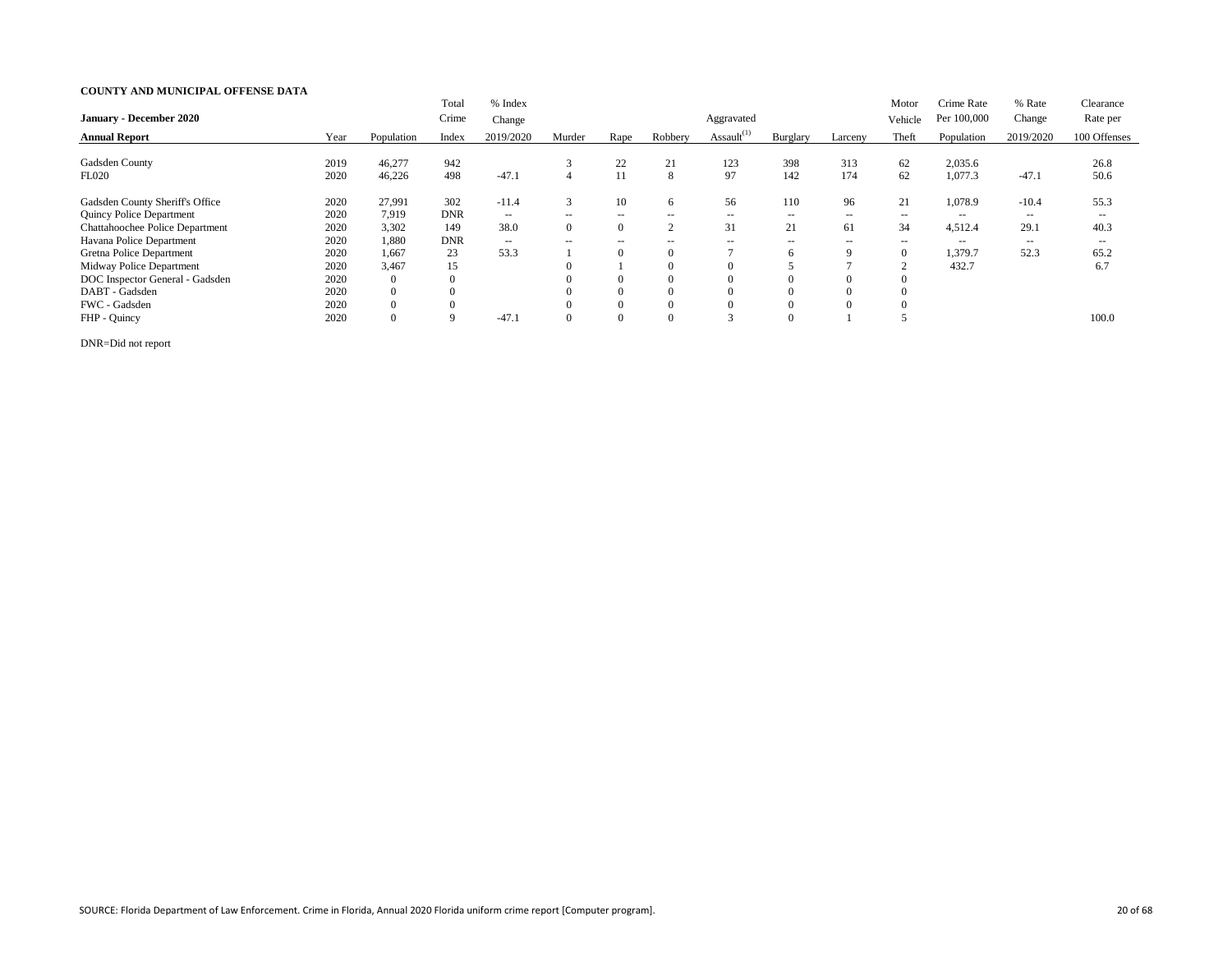| <b>January - December 2020</b>                                                                                                                       |                                      |                                                                 | Total<br>Crime | % Index<br>Change  |          |                                              |                                                          | Aggravated       |                                      |                                        | Motor<br>Vehicle | Crime Rate<br>Per 100,000 | % Rate<br>Change   | Clearance<br>Rate per |
|------------------------------------------------------------------------------------------------------------------------------------------------------|--------------------------------------|-----------------------------------------------------------------|----------------|--------------------|----------|----------------------------------------------|----------------------------------------------------------|------------------|--------------------------------------|----------------------------------------|------------------|---------------------------|--------------------|-----------------------|
| <b>Annual Report</b>                                                                                                                                 | Year                                 | Population                                                      | Index          | 2019/2020          | Murder   | Rape                                         | Robbery                                                  | Assault $^{(1)}$ | Burglary                             | Larceny                                | Theft            | Population                | 2019/2020          | 100 Offenses          |
| <b>Gilchrist County</b><br>FL021                                                                                                                     | 2019<br>2020                         | 17,766<br>18,269                                                | 199<br>121     | $-39.2$            | $\Omega$ | 8                                            | $\left($                                                 | 30<br>24         | 60<br>34                             | 74<br>52                               | 25               | 1,120.1<br>662.3          | $-40.9$            | 31.2<br>29.8          |
| Gilchrist County Sheriff's Office<br>Trenton Department of Public Safety<br>DOC Inspector General - Gilchrist<br>DABT - Gilchrist<br>FWC - Gilchrist | 2020<br>2020<br>2020<br>2020<br>2020 | 16,035<br>2,234<br>$\overline{0}$<br>$\overline{0}$<br>$\Omega$ | 108<br>12<br>0 | $-39.3$<br>$-33.3$ |          | $\theta$<br>$\theta$<br>$\theta$<br>$\Omega$ | $\theta$<br>$\Omega$<br>$\left($<br>$\Omega$<br>$\Omega$ | 22               | 28<br>6<br>$\Omega$<br>$\Omega$<br>0 | 47<br>$\Omega$<br>$\Omega$<br>$\Omega$ | 9                | 673.5<br>537.2            | $-40.4$<br>$-39.7$ | 28.7<br>33.3          |
| FHP - Gilchrist Co                                                                                                                                   | 2020                                 | $\overline{0}$                                                  |                | $-66.7$            |          | $\overline{0}$                               | $\Omega$                                                 |                  | $\Omega$                             | $\Omega$                               |                  |                           |                    | 100.0                 |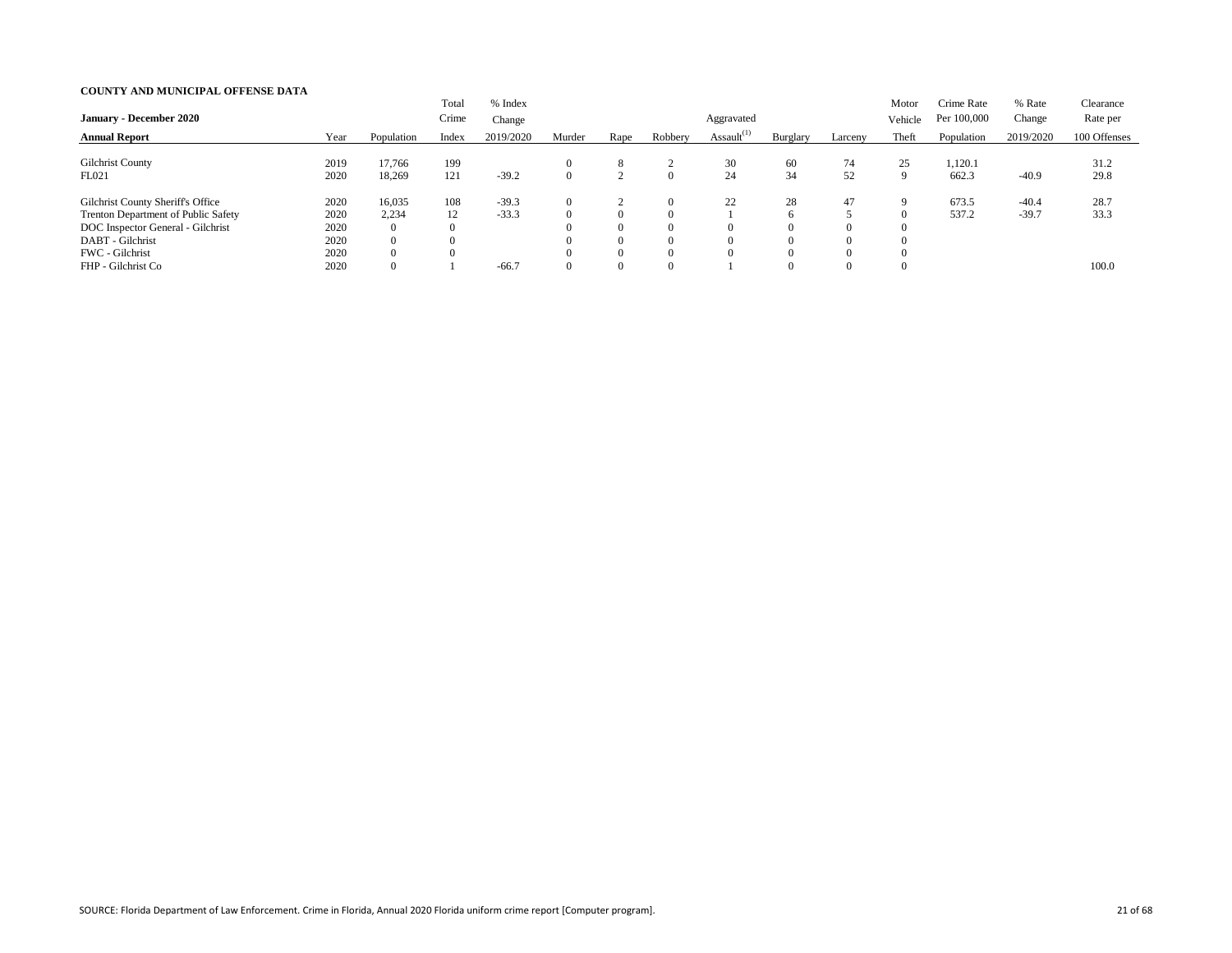|                                |      |                | Total    | % Index   |          |                |          |                  |          |          | Motor   | Crime Rate  | % Rate    | Clearance    |
|--------------------------------|------|----------------|----------|-----------|----------|----------------|----------|------------------|----------|----------|---------|-------------|-----------|--------------|
| <b>January - December 2020</b> |      |                | Crime    | Change    |          |                |          | Aggravated       |          |          | Vehicle | Per 100,000 | Change    | Rate per     |
| <b>Annual Report</b>           | Year | Population     | Index    | 2019/2020 | Murder   | Rape           | Robbery  | Assault $^{(1)}$ | Burglary | Larceny  | Theft   | Population  | 2019/2020 | 100 Offenses |
|                                |      |                |          |           |          |                |          |                  |          |          |         |             |           |              |
| <b>Glades County</b>           | 2019 | 13,121         | 149      |           |          |                | $\left($ | 22               | 20       | 93       | 12      | 1,135.6     |           | 16.1         |
| FL022                          | 2020 | 13,609         | 128      | $-14.1$   | $\Omega$ |                |          | 29               | 17       | 64       | 14      | 940.6       | $-17.2$   | 13.3         |
| Glades County Sheriff's Office | 2020 | 13,609         | 126      | $-14.9$   |          |                |          | 29               | 17       | 62       | 14      | 925.9       | $-17.9$   | 11.9         |
| DOC Inspector General - Glades | 2020 | $\overline{0}$ | $\Omega$ |           |          | $\theta$       | $\left($ |                  | $\Omega$ | $\Omega$ |         |             |           |              |
| DABT - Glades                  | 2020 | $\overline{0}$ |          |           |          | $\overline{0}$ | $\Omega$ |                  | $\Omega$ | $\Omega$ |         |             |           |              |
| FWC - Glades                   | 2020 | $\overline{0}$ |          |           |          | $\overline{0}$ | $\theta$ |                  | $\Omega$ | $\Omega$ |         |             |           |              |
| FHP - Glades Co                | 2020 | $\overline{0}$ |          | 100.0     |          | $\overline{0}$ | $\Omega$ |                  | 0        | $\sim$   |         |             |           | 100.0        |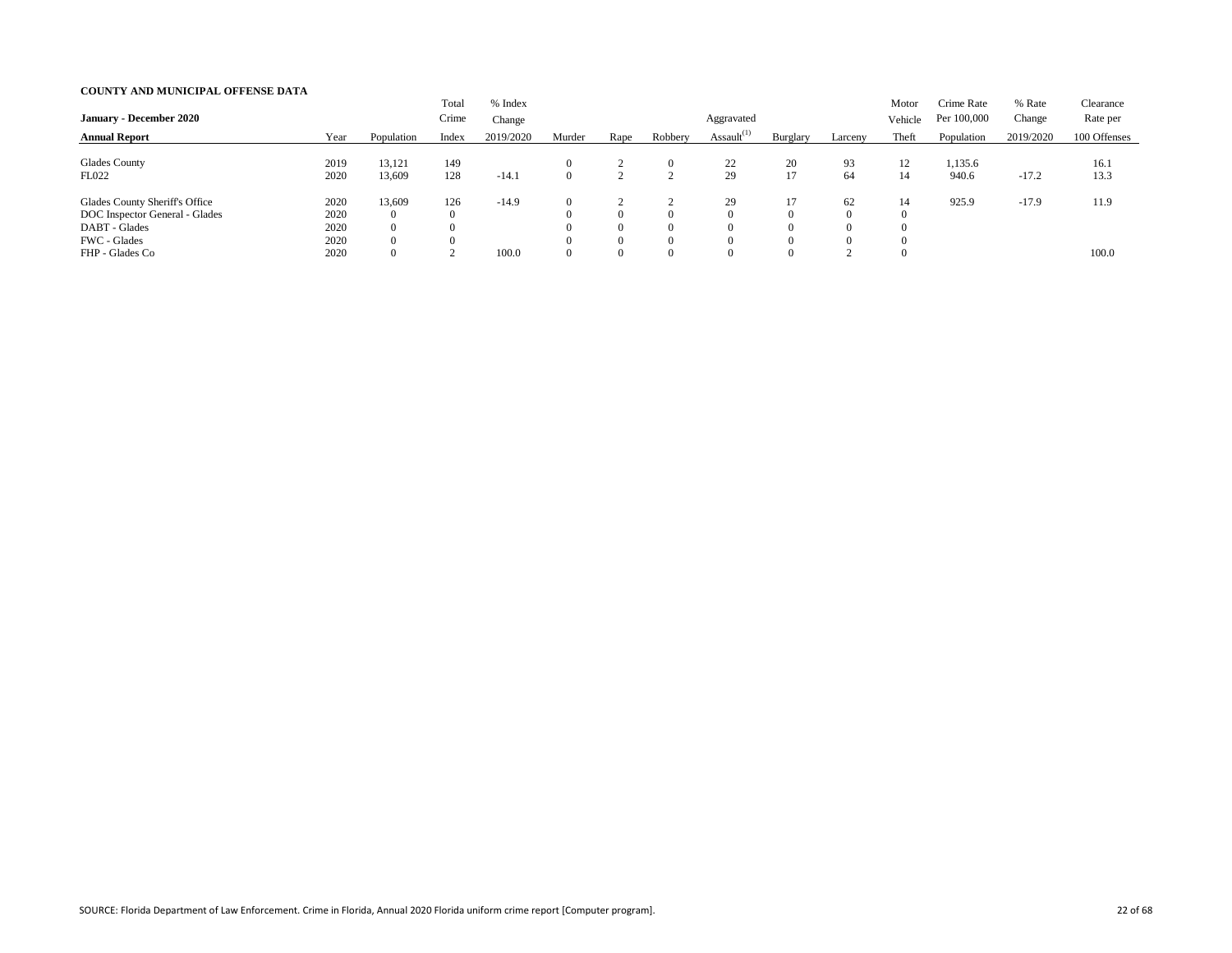| <b>January - December 2020</b>                                                                                                                      |                                              |                                                                            | Total<br>Crime        | % Index<br>Change |        |                                                                           |                                                                      | Aggravated       |                                                               |                      | Motor<br>Vehicle   | Crime Rate<br>Per 100,000 | % Rate<br>Change | Clearance<br>Rate per |
|-----------------------------------------------------------------------------------------------------------------------------------------------------|----------------------------------------------|----------------------------------------------------------------------------|-----------------------|-------------------|--------|---------------------------------------------------------------------------|----------------------------------------------------------------------|------------------|---------------------------------------------------------------|----------------------|--------------------|---------------------------|------------------|-----------------------|
| <b>Annual Report</b>                                                                                                                                | Year                                         | Population                                                                 | Index                 | 2019/2020         | Murder | Rape                                                                      | Robbery                                                              | Assault $^{(1)}$ | Burglary                                                      | Larceny              | Theft              | Population                | 2019/2020        | 100 Offenses          |
| <b>Gulf County</b><br>FL023                                                                                                                         | 2019<br>2020                                 | 13,082<br>14,724                                                           | 232<br>248            | 6.9               |        | 8                                                                         | $\Omega$                                                             | 33<br>63         | 58<br>55                                                      | 125<br>111           | 13<br>11           | 1,773.4<br>1,684.3        | $-5.0$           | 32.8<br>52.4          |
| <b>Gulf County Sheriff's Office</b><br>Port St. Joe Police Department<br>DOC Inspector General - Gulf<br>DABT - Gulf<br>FWC - Gulf<br>FHP - Gulf Co | 2020<br>2020<br>2020<br>2020<br>2020<br>2020 | 10,983<br>3,741<br>$\overline{0}$<br>$\overline{0}$<br>0<br>$\overline{0}$ | 219<br>29<br>$\theta$ | 18.4<br>$-38.3$   |        | 8<br>$\overline{0}$<br>$\theta$<br>$\theta$<br>$\Omega$<br>$\overline{0}$ | $\Omega$<br>$\Omega$<br>$\Omega$<br>$\Omega$<br>$\Omega$<br>$\Omega$ | 52<br>11         | 47<br>8<br>$\Omega$<br>$\Omega$<br>$\Omega$<br>$\overline{0}$ | 103<br>8<br>$\Omega$ | 9<br>0<br>$\Omega$ | 1,994.0<br>775.2          | 3.7<br>$-42.9$   | 52.1<br>55.2          |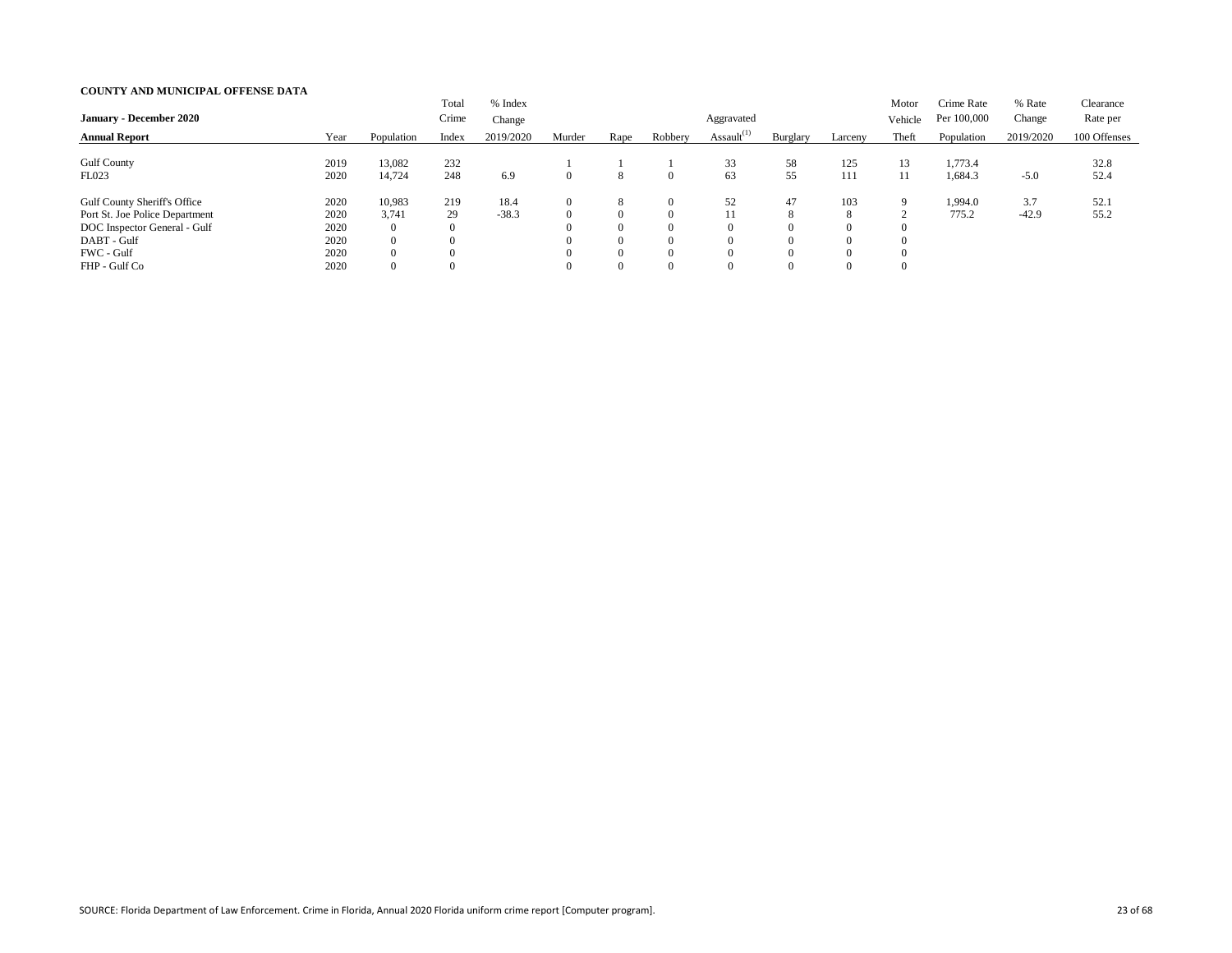|                                  |      |                | Total      | % Index       |                          |                |          |                  |                    |               | Motor   | Crime Rate  | % Rate    | Clearance    |
|----------------------------------|------|----------------|------------|---------------|--------------------------|----------------|----------|------------------|--------------------|---------------|---------|-------------|-----------|--------------|
| <b>January - December 2020</b>   |      |                | Crime      | Change        |                          |                |          | Aggravated       |                    |               | Vehicle | Per 100,000 | Change    | Rate per     |
| <b>Annual Report</b>             | Year | Population     | Index      | 2019/2020     | Murder                   | Rape           | Robbery  | Assault $^{(1)}$ | Burglary           | Larceny       | Theft   | Population  | 2019/2020 | 100 Offenses |
|                                  |      |                |            |               |                          |                |          |                  |                    |               |         |             |           |              |
| <b>Hamilton County</b>           | 2019 | 14,600         | 312        |               |                          | 4              | 4        | 46               | 69                 | 170           | 18      | 2,137.0     |           | 29.2         |
| FL024                            | 2020 | 14,570         | 324        | 3.8           |                          | 3              | 6        | 53               | 81                 | 160           | 19      | 2,223.7     | 4.1       | 25.9         |
| Hamilton County Sheriff's Office | 2020 | 10,235         | 241        | 6.2           |                          | 3              |          | 37               | 69                 | 115           | 11      | 2,354.7     | 4.3       | 22.4         |
| Jasper Police Department         | 2020 | 2,644          | 57         | 26.7          |                          | $\overline{0}$ |          |                  | 10                 | 34            | 6       | 2,155.8     | 36.3      | 22.8         |
| Jennings Police Department       | 2020 | 869            | <b>DNR</b> | $\sim$ $\sim$ | $\overline{\phantom{a}}$ | $\sim$ $\sim$  | $- -$    | $- -$            | $\sim$ $\sim$      | $\sim$ $\sim$ | $- -$   | $- -$       | $- -$     | $- -$        |
| White Springs Police Department  | 2020 | 822            | 22         | $-24.1$       |                          | $\overline{0}$ | $\Omega$ | 10               | $\mathcal{D}$<br>∠ | 8             |         | 2,676.4     | $-23.7$   | 59.1         |
| DOC Inspector General - Hamilton | 2020 | $\overline{0}$ |            |               |                          | $\overline{0}$ | $\Omega$ |                  | U                  | $\Omega$      |         |             |           |              |
| DABT - Hamilton                  | 2020 | $\overline{0}$ |            |               |                          | $\overline{0}$ | $\Omega$ |                  |                    | $\Omega$      |         |             |           |              |
| FWC - Hamilton                   | 2020 | $\overline{0}$ | $\theta$   |               |                          | $\theta$       | $\Omega$ |                  |                    | $\Omega$      |         |             |           |              |
| FHP - Hamilton Co                | 2020 | $\overline{0}$ |            | 33.3          |                          | $\overline{0}$ | $\Omega$ |                  | $\overline{0}$     | $\sim$        |         |             |           | 100.0        |

DNR=Did not report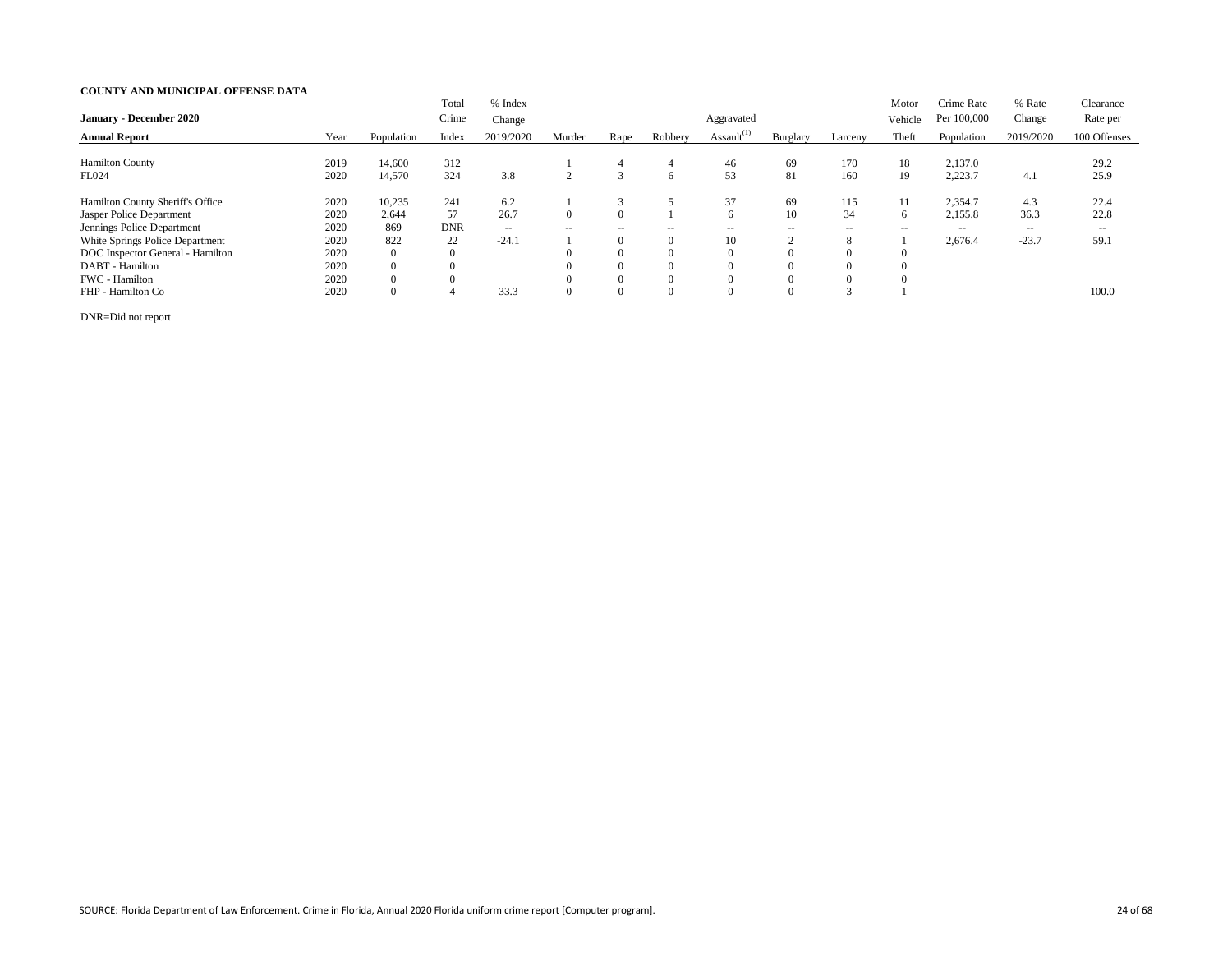| <b>January - December 2020</b>         |      |                | Total<br>Crime | % Index<br>Change |          |          |         | Aggravated       |                  |                | Motor<br>Vehicle | Crime Rate<br>Per 100,000 | % Rate<br>Change | Clearance<br>Rate per |
|----------------------------------------|------|----------------|----------------|-------------------|----------|----------|---------|------------------|------------------|----------------|------------------|---------------------------|------------------|-----------------------|
| <b>Annual Report</b>                   | Year | Population     | Index          | 2019/2020         | Murder   | Rape     | Robbery | Assault $^{(1)}$ | Burglary         | Larceny        | Theft            | Population                | 2019/2020        | 100 Offenses          |
| Hardee County                          | 2019 | 27,385         | 560            |                   |          | 6        |         | 58               | 153              | 300            | 35               | 2,044.9                   |                  | 39.6                  |
| FL025                                  | 2020 | 27,443         | 574            | 2.5               |          | 6        | 8       | 79               | 152              | 273            | 55               | 2,091.6                   | 2.3              | 54.4                  |
| Hardee County Sheriff's Office         | 2020 | 19,290         | 357            | 12.6              |          | 6        |         | 62               | 66               | 181            | 36               | 1,850.7                   | 12.3             | 52.9                  |
| <b>Bowling Green Police Department</b> | 2020 | 2,913          | 101            | 98.0              | $\Omega$ | $\Omega$ |         |                  | 55               | 29             | $\mathbf Q$      | 3,467.2                   | 98.7             | 76.2                  |
| Wauchula Police Department             | 2020 | 5,240          | 116            | $-39.6$           | $\Omega$ | $\Omega$ |         | 10               | 31               | 63             | 10               | 2,213.7                   | $-39.7$          | 39.7                  |
| DOC Inspector General - Hardee         | 2020 | $\overline{0}$ | $\mathbf{0}$   |                   | $\Omega$ | $\Omega$ |         |                  | $\boldsymbol{0}$ | $\overline{0}$ |                  |                           |                  |                       |
| DABT - Hardee                          | 2020 | $\Omega$       |                |                   | $\Omega$ | $\Omega$ |         |                  |                  | $\Omega$       |                  |                           |                  |                       |
| FWC - Hardee                           | 2020 | $\overline{0}$ |                |                   | $\Omega$ | $\Omega$ |         |                  | $\Omega$         | $\theta$       |                  |                           |                  |                       |
| FHP - Hardee Co                        | 2020 | $\theta$       |                |                   | $\Omega$ |          |         |                  |                  | $\Omega$       |                  |                           |                  |                       |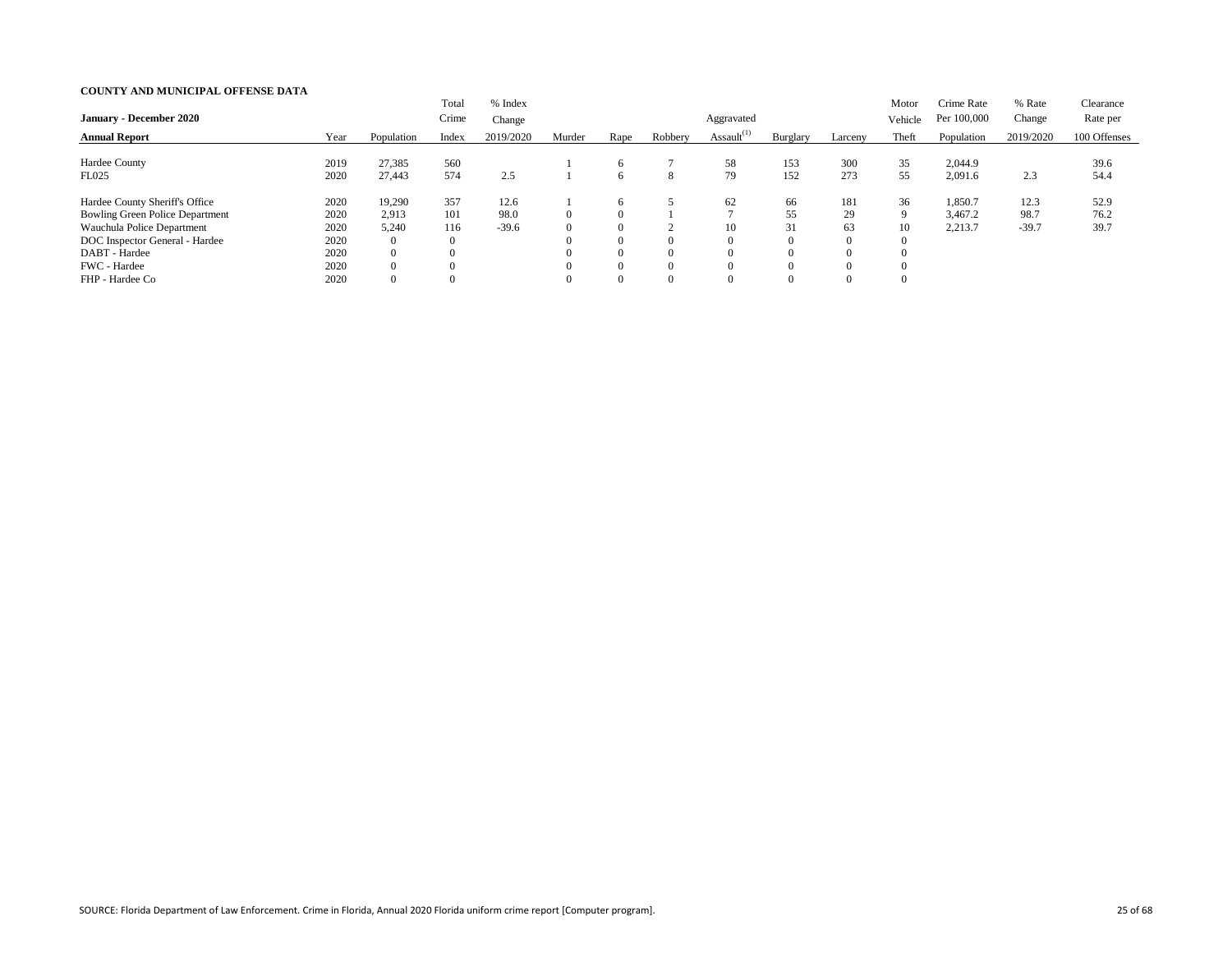| <b>January - December 2020</b>                                                                                                          |                                      |                                                                       | Total<br>Crime                 | % Index<br>Change  |        |                                                         |                                               | Aggravated       |                                                     |                                    | Motor<br>Vehicle | Crime Rate<br>Per 100,000 | % Rate<br>Change   | Clearance<br>Rate per |
|-----------------------------------------------------------------------------------------------------------------------------------------|--------------------------------------|-----------------------------------------------------------------------|--------------------------------|--------------------|--------|---------------------------------------------------------|-----------------------------------------------|------------------|-----------------------------------------------------|------------------------------------|------------------|---------------------------|--------------------|-----------------------|
| <b>Annual Report</b>                                                                                                                    | Year                                 | Population                                                            | Index                          | 2019/2020          | Murder | Rape                                                    | Robbery                                       | Assault $^{(1)}$ | Burglary                                            | Larceny                            | Theft            | Population                | 2019/2020          | 100 Offenses          |
| Hendry County<br>FL026                                                                                                                  | 2019<br>2020                         | 40,120<br>40,953                                                      | 993<br>868                     | $-12.6$            |        | 20<br>6                                                 | 16<br>25                                      | 108<br>115       | 327<br>276                                          | 458<br>365                         | 56<br>76         | 2,475.1<br>2,119.5        | $-14.4$            | 29.0<br>27.3          |
| Hendry County Sheriff's Office<br><b>Clewiston Police Department</b><br>DOC Inspector General - Hendry<br>DABT - Hendry<br>FWC - Hendry | 2020<br>2020<br>2020<br>2020<br>2020 | 32,932<br>8,021<br>$\overline{0}$<br>$\overline{0}$<br>$\overline{0}$ | 667<br>199<br>$\boldsymbol{0}$ | $-11.8$<br>$-16.0$ |        | 6<br>$\Omega$<br>$\overline{0}$<br>$\theta$<br>$\theta$ | <b>20</b><br>$\Omega$<br>$\Omega$<br>$\Omega$ | 87<br>28         | 233<br>43<br>$\overline{0}$<br>$\Omega$<br>$\Omega$ | 256<br>108<br>$\theta$<br>$\Omega$ | 61<br>14         | 2,025.4<br>2,481.0        | $-13.9$<br>$-16.5$ | 24.0<br>37.7          |
| FHP - Hendry Co                                                                                                                         | 2020                                 | $\overline{0}$                                                        |                                |                    |        | $\theta$                                                | $\Omega$                                      |                  | $\Omega$                                            |                                    |                  |                           |                    | 100.0                 |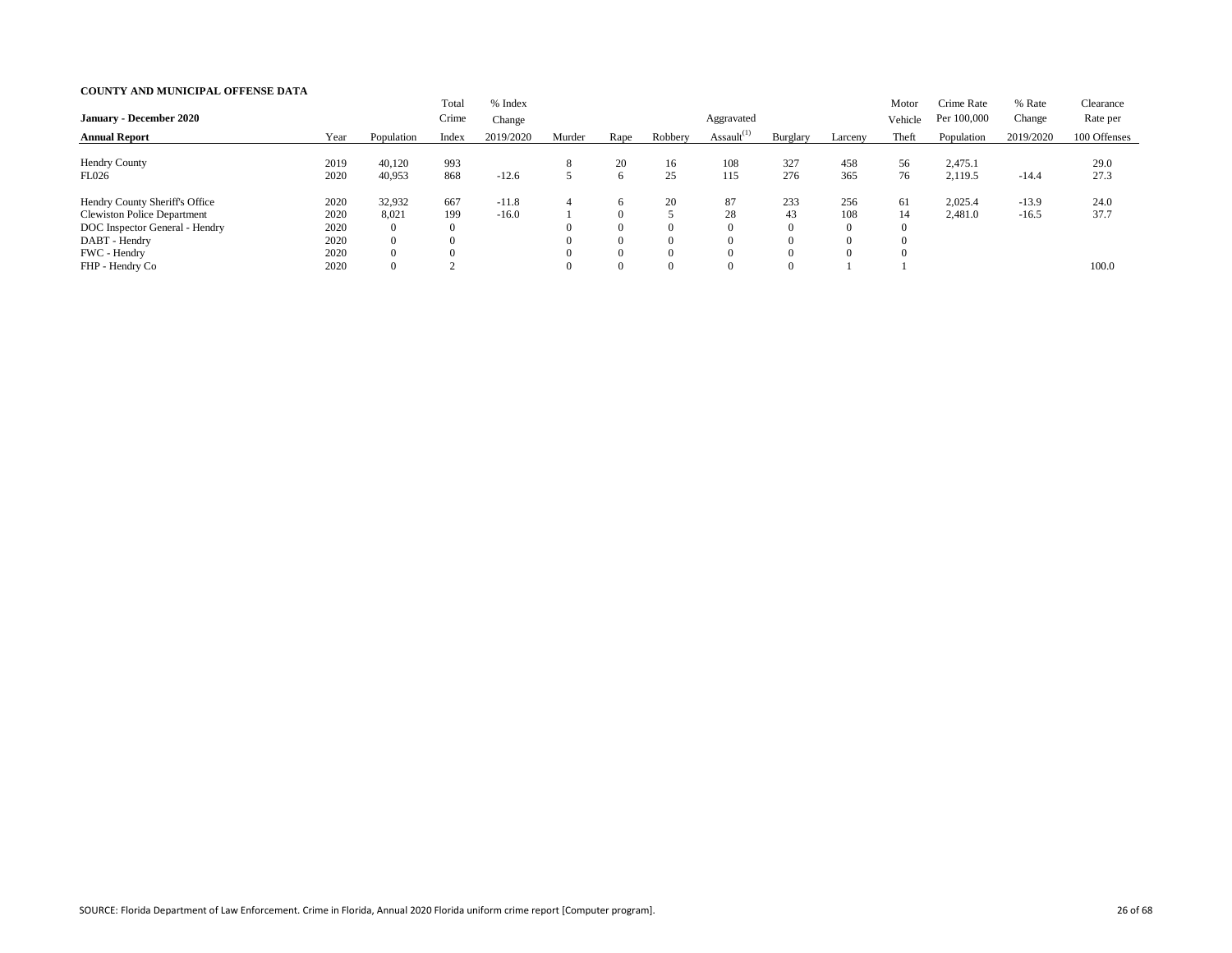| <b>January - December 2020</b>                                                                                                   |                                      |                                                     | Total<br>Crime           | % Index<br>Change |        |                                        |                                        | Aggravated       |                                               |                                      | Motor<br>Vehicle | Crime Rate<br>Per 100,000 | % Rate<br>Change   | Clearance<br>Rate per |
|----------------------------------------------------------------------------------------------------------------------------------|--------------------------------------|-----------------------------------------------------|--------------------------|-------------------|--------|----------------------------------------|----------------------------------------|------------------|-----------------------------------------------|--------------------------------------|------------------|---------------------------|--------------------|-----------------------|
| <b>Annual Report</b>                                                                                                             | Year                                 | Population                                          | Index                    | 2019/2020         | Murder | Rape                                   | Robbery                                | Assault $^{(1)}$ | Burglary                                      | Larceny                              | Theft            | Population                | 2019/2020          | 100 Offenses          |
| Hernando County<br>FL027                                                                                                         | 2019<br>2020                         | 188,358<br>192,186                                  | 3,107<br>2,785           | $-10.4$           |        | 66<br>58                               | 53<br>53                               | 393<br>369       | 457<br>365                                    | 1,945<br>1,764                       | 188<br>169       | ,649.5<br>1,449.1         | $-12.1$            | 41.6<br>42.2          |
| Hernando County Sheriff's Office<br>City of Brooksville<br>DOC Inspector General - Hernando<br>DABT - Hernando<br>FWC - Hernando | 2020<br>2020<br>2020<br>2020<br>2020 | 183,203<br>8,983<br>0<br>$\overline{0}$<br>$\theta$ | 2,498<br>277<br>$\theta$ | $-8.2$<br>$-27.5$ |        | 51<br>$\Omega$<br>$\theta$<br>$\theta$ | 49<br>$\Omega$<br>$\Omega$<br>$\Omega$ | 333<br>30        | 342<br>23<br>$\theta$<br>$\Omega$<br>$\Omega$ | 1,560<br>201<br>$\theta$<br>$\Omega$ | 156<br>12        | 1,363.5<br>3,083.6        | $-10.0$<br>$-30.1$ | 41.6<br>45.1          |
| FHP - Brooksville                                                                                                                | 2020                                 | $\overline{0}$                                      | 10                       | 233.3             |        | $\overline{0}$                         | $\Omega$                               |                  | $\overline{0}$                                |                                      |                  |                           |                    | 100.0                 |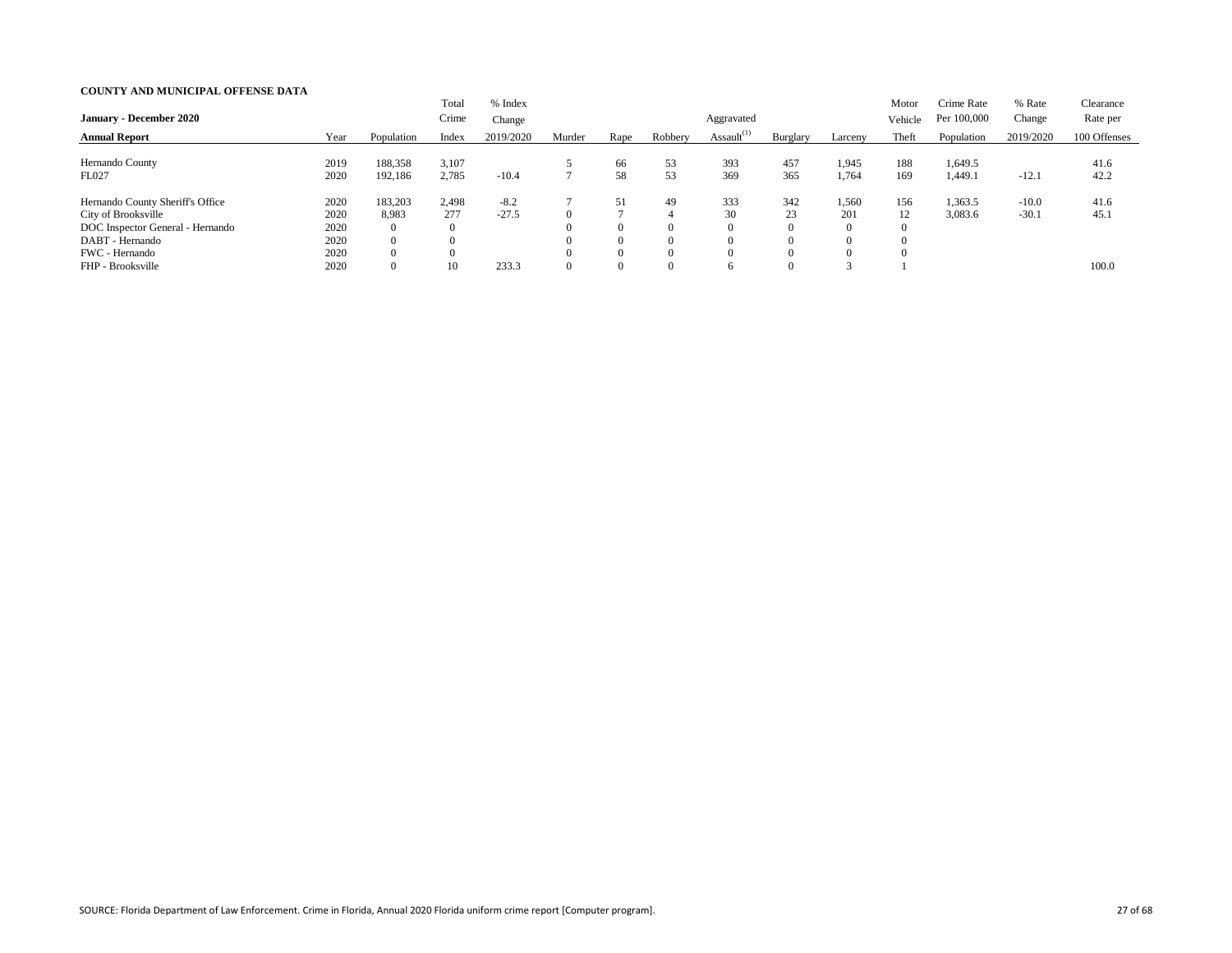| <b>January - December 2020</b>                                                                                                                                                     |                                              |                                                                                 | Total<br>Crime                                     | % Index<br>Change             |         |                                                               |                                                          | Aggravated       |                                                                   |                                            | Motor<br>Vehicle | Crime Rate<br>Per 100,000     | % Rate<br>Change              | Clearance<br>Rate per |
|------------------------------------------------------------------------------------------------------------------------------------------------------------------------------------|----------------------------------------------|---------------------------------------------------------------------------------|----------------------------------------------------|-------------------------------|---------|---------------------------------------------------------------|----------------------------------------------------------|------------------|-------------------------------------------------------------------|--------------------------------------------|------------------|-------------------------------|-------------------------------|-----------------------|
| <b>Annual Report</b>                                                                                                                                                               | Year                                         | Population                                                                      | Index                                              | 2019/2020                     | Murder  | Rape                                                          | Robbery                                                  | Assault $^{(1)}$ | Burglary                                                          | Larceny                                    | Theft            | Population                    | 2019/2020                     | 100 Offenses          |
| <b>Highlands County</b><br><b>FL028</b>                                                                                                                                            | 2019<br>2020                                 | 103,434<br>104,834                                                              | 2,621<br>2,185                                     | $-16.6$                       | 11<br>8 | 30<br>29                                                      | 58<br>39                                                 | 181<br>220       | 546<br>333                                                        | 1,709<br>1,405                             | 86<br>151        | 2,534.0<br>2,084.2            | $-17.7$                       | 42.4<br>50.8          |
| <b>Highlands County Sheriff's Office</b><br>Lake Placid Police Department<br>Sebring Police Department<br>DOC Inspector General - Highlands<br>DABT - Highlands<br>FWC - Highlands | 2020<br>2020<br>2020<br>2020<br>2020<br>2020 | 90,786<br>2,840<br>11,208<br>$\overline{0}$<br>$\overline{0}$<br>$\overline{0}$ | 1,639<br>78<br>468<br>$\boldsymbol{0}$<br>$\theta$ | $-16.5$<br>$-34.5$<br>$-13.0$ |         | 21<br>$\theta$<br>8<br>$\theta$<br>$\overline{0}$<br>$\theta$ | 24<br>$\Omega$<br>15<br>$\Omega$<br>$\Omega$<br>$\Omega$ | 157<br>10<br>53  | 259<br>$\epsilon$<br>69<br>$\overline{0}$<br>$\Omega$<br>$\Omega$ | 1,043<br>60<br>302<br>$\theta$<br>$\Omega$ | 130<br>3<br>18   | 1,805.3<br>2,746.5<br>4,175.6 | $-17.6$<br>$-39.2$<br>$-13.7$ | 51.6<br>20.5<br>53.4  |
| FHP - Lake Placid                                                                                                                                                                  | 2020                                         | $\overline{0}$                                                                  |                                                    |                               |         | $\overline{0}$                                                | $\Omega$                                                 |                  | $\Omega$                                                          |                                            |                  |                               |                               |                       |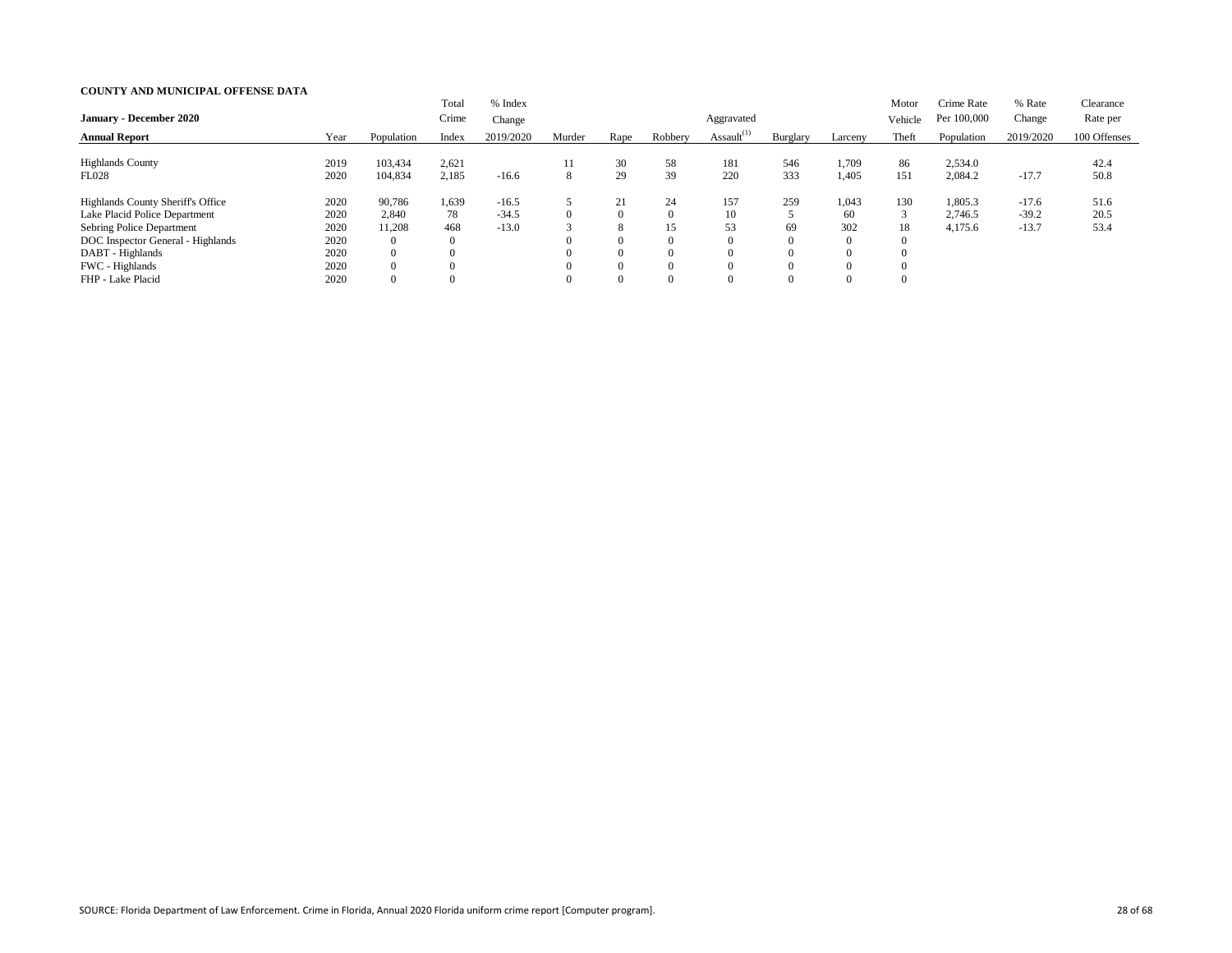|                                          |      |            | Total    | % Index   |          |      |         |                  |          |          | Motor       | Crime Rate  | % Rate    | Clearance    |
|------------------------------------------|------|------------|----------|-----------|----------|------|---------|------------------|----------|----------|-------------|-------------|-----------|--------------|
| <b>January - December 2020</b>           |      |            | Crime    | Change    |          |      |         | Aggravated       |          |          | Vehicle     | Per 100,000 | Change    | Rate per     |
| <b>Annual Report</b>                     | Year | Population | Index    | 2019/2020 | Murder   | Rape | Robbery | Assault $^{(1)}$ | Burglary | Larceny  | Theft       | Population  | 2019/2020 | 100 Offenses |
|                                          |      |            |          |           |          |      |         |                  |          |          |             |             |           |              |
| Hillsborough County                      | 2019 | 1,444,870  | 23,601   |           | 66       | 392  | 609     | 2,589            | 2,689    | 15,575   | 1,681       | 1,633.4     |           | 35.9         |
| <b>FL029</b>                             | 2020 | 1,478,759  | 20,705   | $-12.3$   | 81       | 363  | 650     | 3,201            | 2,332    | 12,348   | 1,730       | 1,400.2     | $-14.3$   | 33.6         |
| Hillsborough County Sheriff's Office     | 2020 | 1,019,128  | 10,606   | $-19.1$   | 37       | 248  | 262     | 1,331            | 1,191    | 6,610    | 927         | 1,040.7     | $-21.5$   | 35.5         |
| <b>Plant City Police Department</b>      | 2020 | 39,846     | 1,105    | $-10.5$   | 3        | 6    | 36      | 154              | 95       | 724      | 87          | 2,773.2     | $-11.4$   | 28.1         |
| Tampa Police Department                  | 2020 | 392,953    | 7,680    | $-5.7$    | 41       | 101  | 325     | 1,652            | 925      | 3,993    | 643         | 1,954.4     | $-6.3$    | 34.6         |
| Temple Terrace Police Department         | 2020 | 26,832     | 555      | $-12.7$   | $\Omega$ |      | 23      | 45               | 108      | 339      | 36          | 2,068.4     | $-13.3$   | 22.0         |
| FDLE - Tampa TBOC                        | 2020 | $\Omega$   |          | $-50.0$   | $\Omega$ |      |         |                  |          |          | $\Omega$    |             |           | 0.0          |
| Tampa International Airport Police Dept. | 2020 | $\Omega$   | 543      | 259.6     | $\Omega$ |      |         |                  |          | 513      | 24          |             |           | 7.2          |
| University of South Florida Police Dept  | 2020 | $\theta$   | 180      | $-27.7$   | $\Omega$ |      |         |                  | 10       | 153      | $\mathbf Q$ |             |           | 11.7         |
| DOC Inspector General - Hillsborough     | 2020 | $\Omega$   | $\theta$ |           | $\Omega$ |      |         |                  |          | $\theta$ |             |             |           |              |
| DABT - Hillsborough                      | 2020 | $\Omega$   |          |           |          |      |         |                  |          | $\Omega$ |             |             |           |              |
| DIFS - Hillsborough                      | 2020 | $\Omega$   |          |           | $\Omega$ |      |         |                  |          | $\Omega$ |             |             |           |              |
| FWC - Hillsborough                       | 2020 | $\Omega$   |          |           |          |      |         |                  |          | $\Omega$ |             |             |           |              |
| FHP - Tampa                              | 2020 | $\theta$   | 35       | $-55.1$   | $\Omega$ |      |         | 16               |          | 15       |             |             |           | 100.0        |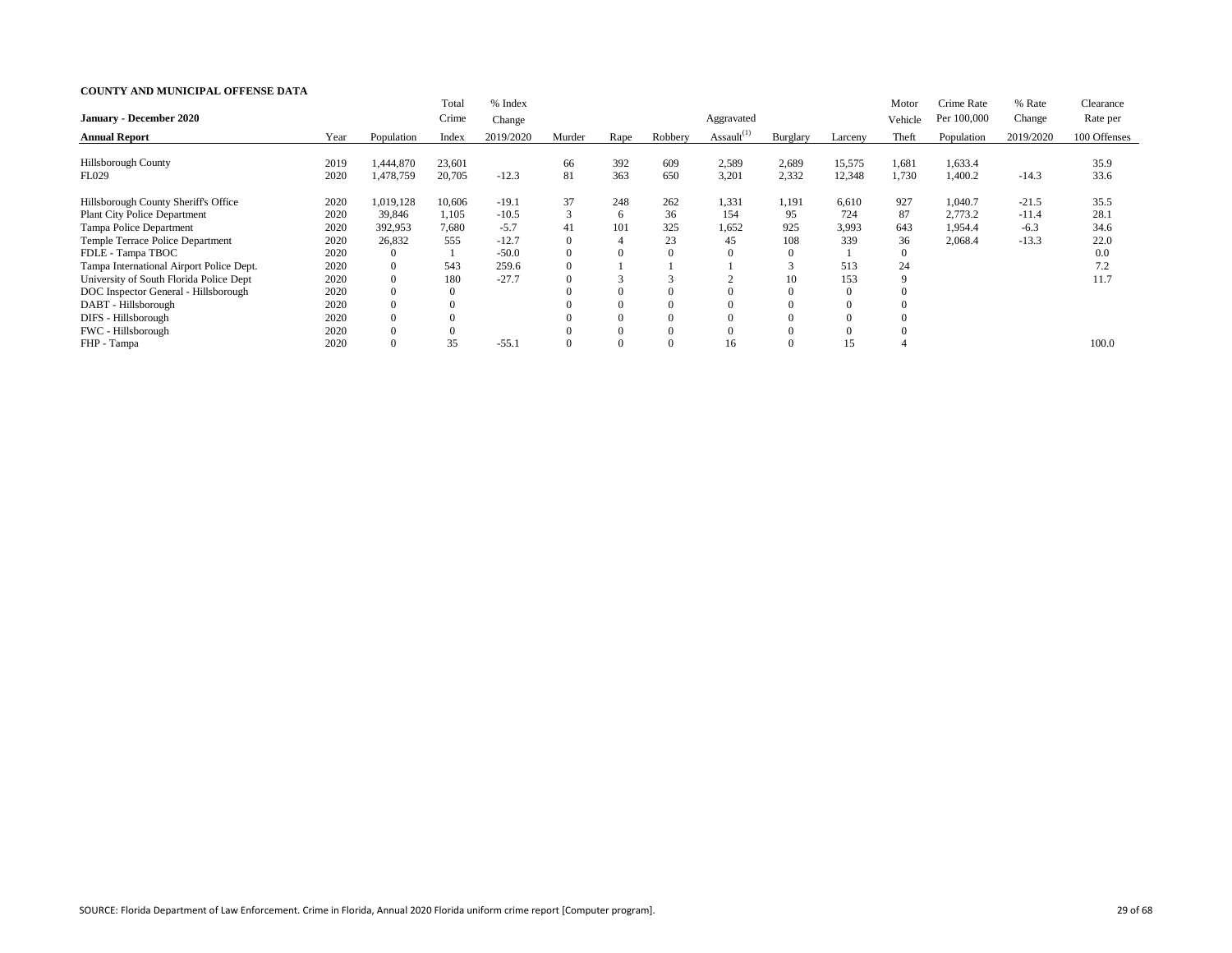| <b>January - December 2020</b>                                     |              |                                  | Total<br>Crime | % Index<br>Change |        |                            |                      | Aggravated       |                            |               | Motor<br>Vehicle           | Crime Rate<br>Per 100,000 | % Rate<br>Change | Clearance<br>Rate per |
|--------------------------------------------------------------------|--------------|----------------------------------|----------------|-------------------|--------|----------------------------|----------------------|------------------|----------------------------|---------------|----------------------------|---------------------------|------------------|-----------------------|
| <b>Annual Report</b>                                               | Year         | Population                       | Index          | 2019/2020         | Murder | Rape                       | Robbery              | Assault $^{(1)}$ | Burglary                   | Larceny       | Theft                      | Population                | 2019/2020        | 100 Offenses          |
| Holmes County<br><b>FL030</b>                                      | 2019<br>2020 | 20,049<br>20,001                 | 241<br>248     | 2.9               |        | 12<br>4                    | $\Omega$             | 59<br>59         | 57<br>50                   | 97<br>113     | 12<br>21                   | 1,202.1<br>1,239.9        | 3.2              | 73.4<br>72.6          |
| Holmes County Sheriff's Office<br><b>Bonifay Police Department</b> | 2020<br>2020 | 17,292<br>2,709                  | 213<br>35      | $-7.4$<br>337.5   |        | 4<br>$\overline{0}$        | $\Omega$<br>$\Omega$ | 52               | 47<br>$\sim$               | 92<br>21      | 17<br>4                    | 1,231.8<br>1,292.0        | $-7.4$<br>344.9  | 68.1<br>100.0         |
| DOC Inspector General - Holmes<br>DABT - Holmes                    | 2020<br>2020 | $\overline{0}$<br>$\overline{0}$ |                |                   |        | $\theta$<br>$\theta$       | $\Omega$<br>$\Omega$ | $\theta$         | $\theta$<br>$\theta$       | $\theta$<br>0 | $\Omega$<br>$\Omega$       |                           |                  |                       |
| FWC - Holmes<br>FHP - Holmes Co                                    | 2020<br>2020 | $\overline{0}$<br>$\overline{0}$ |                | $-100.0$          |        | $\Omega$<br>$\overline{0}$ | $\Omega$<br>$\Omega$ | 0                | $\Omega$<br>$\overline{0}$ |               | $\Omega$<br>$\overline{0}$ |                           |                  |                       |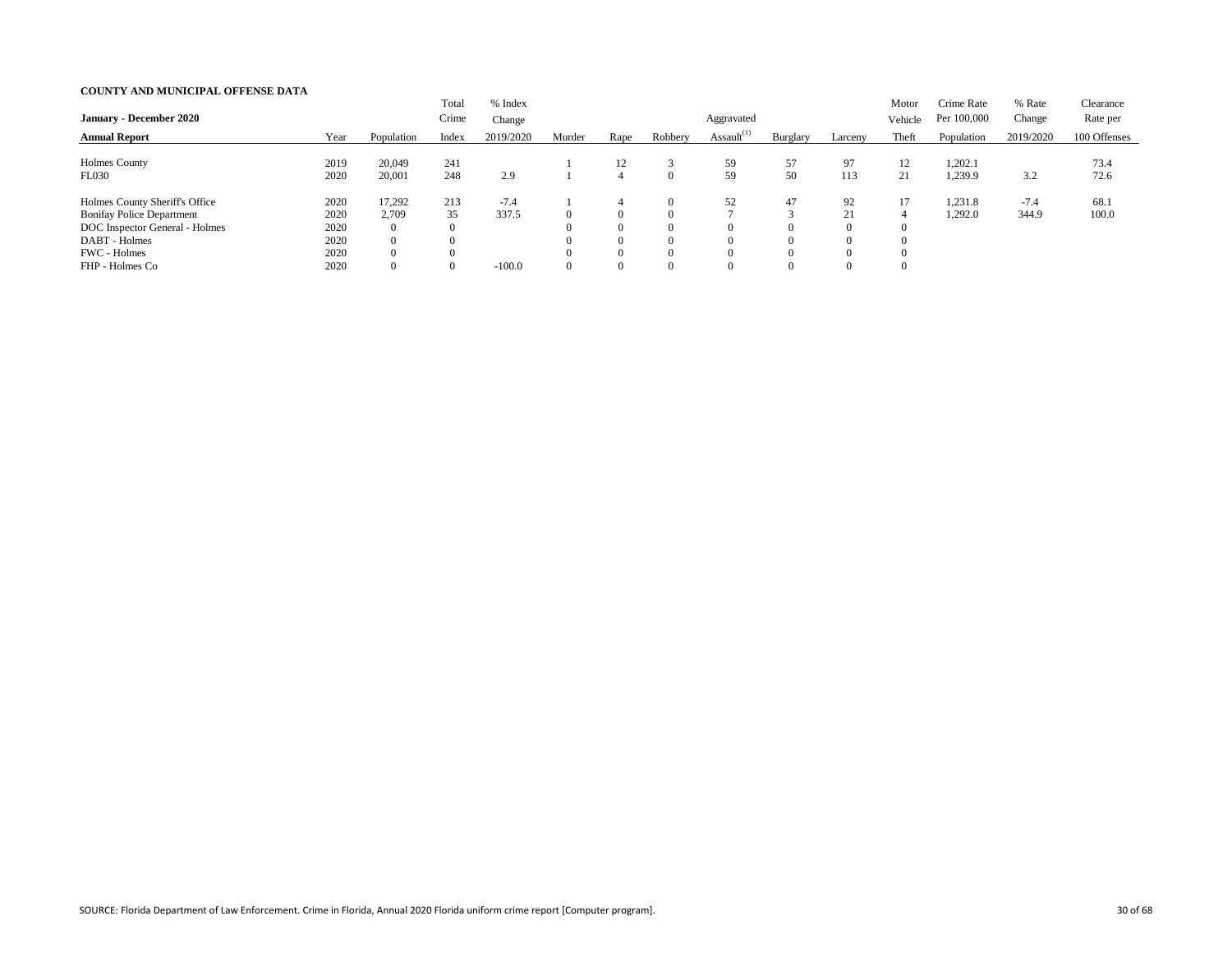|                                         |      |                | Total    | % Index   |          |          |              |                  |          |                | Motor                    | Crime Rate  | % Rate    | Clearance    |
|-----------------------------------------|------|----------------|----------|-----------|----------|----------|--------------|------------------|----------|----------------|--------------------------|-------------|-----------|--------------|
| <b>January - December 2020</b>          |      |                | Crime    | Change    |          |          |              | Aggravated       |          |                | Vehicle                  | Per 100,000 | Change    | Rate per     |
| <b>Annual Report</b>                    | Year | Population     | Index    | 2019/2020 | Murder   | Rape     | Robbery      | Assault $^{(1)}$ | Burglary | Larceny        | Theft                    | Population  | 2019/2020 | 100 Offenses |
| <b>Indian River County</b>              |      | 154,939        |          |           |          | 36       | 31           | 279              | 248      | 1,708          | 139                      |             |           | 24.9         |
|                                         | 2019 |                | 2,447    |           | 6        |          |              |                  |          |                |                          | 1,579.3     |           |              |
| FL031                                   | 2020 | 158,834        | 2,099    | $-14.2$   |          | 14       | 28           | 174              | 187      | 1,513          | 180                      | 1,321.5     | $-16.3$   | 25.6         |
| Indian River County Sheriff's Office    | 2020 | 106,261        | 1,560    | $-6.7$    |          | 9        | 18           | 126              | 129      | 1,135          | 140                      | 1,468.1     | $-9.4$    | 23.1         |
| Fellsmere Police Department             | 2020 | 5,668          | 60       | 13.2      |          | $\Omega$ |              |                  | 8        | 40             | $\overline{\mathcal{A}}$ | 1,058.6     | 12.1      | 31.7         |
| <b>Sebastian Police Department</b>      | 2020 | 25,658         | 176      | $-44.3$   | $\Omega$ | 4        |              | 14               | 12       | 132            | 11                       | 685.9       | $-45.4$   | 20.5         |
| Vero Beach Police Department            | 2020 | 16,869         | 284      | $-28.5$   |          |          | <sub>6</sub> | 27               | 37       | 190            | 23                       | 1,683.6     | $-29.1$   | 42.3         |
| Indian River Shores Public Safety Dept. | 2020 | 4,378          | 17       | 88.9      |          | $\Omega$ | $\Omega$     |                  |          | 15             |                          | 388.3       | 86.1      | 0.0          |
| DOC Inspector General - Indian River    | 2020 | $\overline{0}$ | $\theta$ |           |          | $\Omega$ | $\theta$     |                  |          | $\overline{0}$ |                          |             |           |              |
| DABT - Indian River                     | 2020 | $\overline{0}$ | $\Omega$ |           |          | $\Omega$ | $\theta$     |                  |          | $\theta$       |                          |             |           |              |
| FWC - Indian River                      | 2020 | $\overline{0}$ |          |           |          | $\Omega$ | $\Omega$     |                  |          | $\Omega$       | $\Omega$                 |             |           |              |
| FHP - Indian River Co                   | 2020 |                |          |           |          |          |              |                  |          |                |                          |             |           | 100.0        |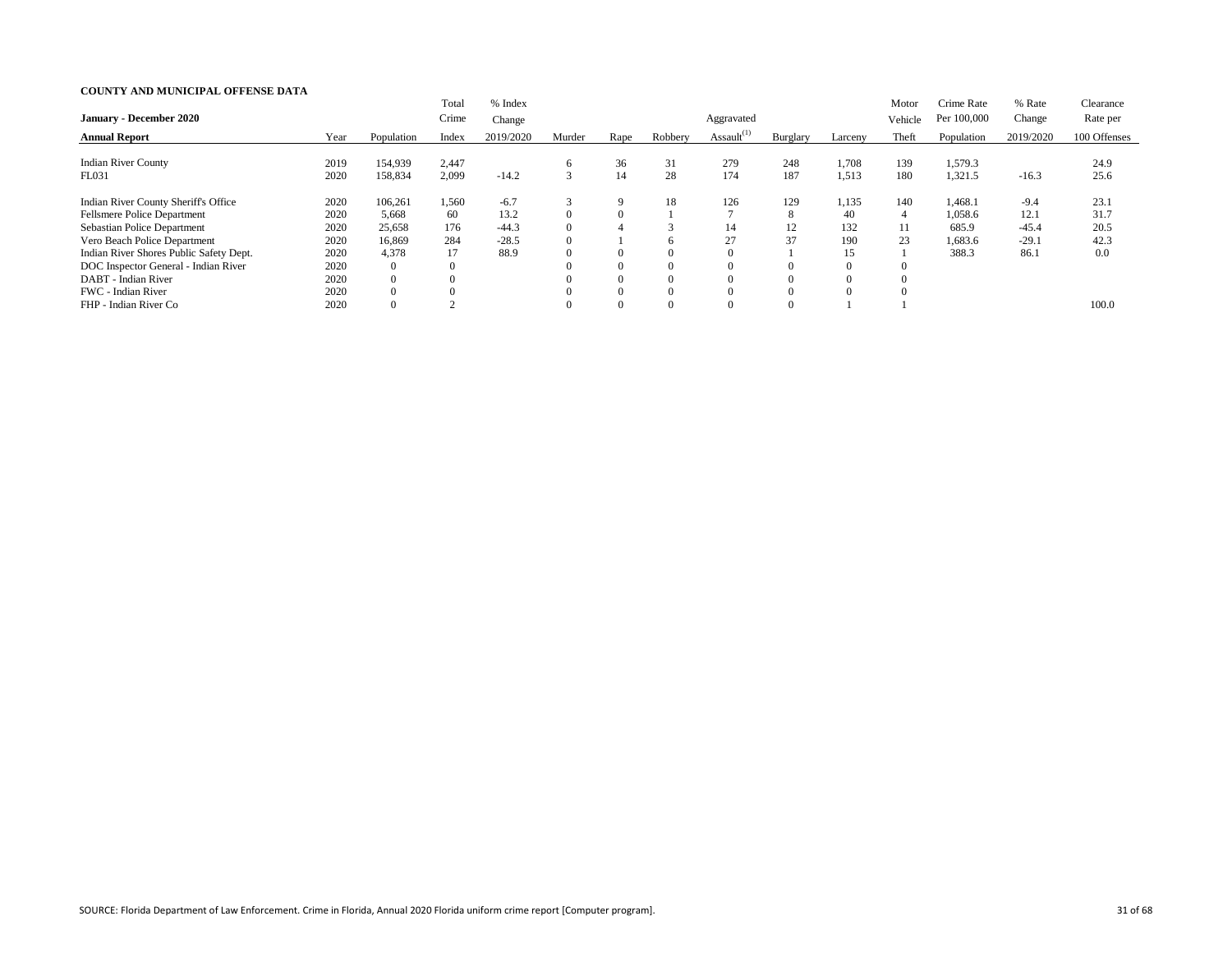|                                     |      |                | Total            | % Index   |                          |                          |                          |                  |                          |                | Motor         | Crime Rate  | % Rate            | Clearance     |
|-------------------------------------|------|----------------|------------------|-----------|--------------------------|--------------------------|--------------------------|------------------|--------------------------|----------------|---------------|-------------|-------------------|---------------|
| <b>January - December 2020</b>      |      |                | Crime            | Change    |                          |                          |                          | Aggravated       |                          |                | Vehicle       | Per 100,000 | Change            | Rate per      |
| <b>Annual Report</b>                | Year | Population     | Index            | 2019/2020 | Murder                   | Rape                     | Robbery                  | Assault $^{(1)}$ | Burglary                 | Larceny        | Theft         | Population  | 2019/2020         | 100 Offenses  |
| <b>Jackson County</b>               |      |                |                  |           |                          |                          |                          |                  |                          |                |               |             |                   |               |
|                                     | 2019 | 46,969         | 368              |           | $\theta$                 | 6                        |                          | 87               | 108                      | 131            | 29            | 783.5       |                   | 34.5          |
| <b>FL032</b>                        | 2020 | 46,587         | 374              | 1.6       |                          |                          | 4                        | 105              | 103                      | 135            | 19            | 802.8       | 2.5               | 28.1          |
| Jackson County Sheriff's Office     | 2020 | 35,586         | <b>DNR</b>       | $--$      | ---                      | $- -$                    |                          | --               | $- -$                    | $- -$          | $ -$          | $- -$       | $\qquad \qquad -$ | $- -$         |
| Marianna Police Department          | 2020 | 6,215          | 252              | 0.8       | $\theta$                 | 4                        | $\sim$                   | 87               | 70                       | 81             | 8             | 4,054.7     | $-2.2$            | 24.6          |
| <b>Cottondale Police Department</b> | 2020 | 861            | <b>DNR</b>       | $-  \,$   | $\overline{\phantom{a}}$ | $\overline{\phantom{a}}$ | $\overline{\phantom{m}}$ | $- -$            | $\overline{\phantom{a}}$ | $\sim$ $\sim$  | $\sim$ $\sim$ | $- -$       | $- -$             | $\sim$ $\sim$ |
| Graceville Police Department        | 2020 | 2,224          | 64               | $-5.9$    |                          |                          |                          | 12               | 18                       | 27             |               | 2,877.7     | $-5.3$            | 23.4          |
| <b>Sneads Police Department</b>     | 2020 | 1,701          | 47               | 56.7      |                          | $\Omega$                 |                          |                  | 14                       | 22             |               | 2,763.1     | 66.0              | 46.8          |
| DOC Inspector General - Jackson     | 2020 | $\overline{0}$ | $\boldsymbol{0}$ |           |                          | $\Omega$                 | $\theta$                 |                  | 0                        | $\Omega$       |               |             |                   |               |
| Jackson County School District PD   | 2020 | $\mathbf{0}$   | 8                | $-27.3$   |                          |                          | $\Omega$                 |                  |                          |                |               |             |                   | 37.5          |
| DABT - Jackson                      | 2020 | $\overline{0}$ | $\theta$         |           |                          | $\Omega$                 | $\Omega$                 |                  | v                        |                |               |             |                   |               |
| FWC - Jackson                       | 2020 | $\Omega$       | $\theta$         |           |                          | $\theta$                 | $\Omega$                 |                  | $\Omega$                 | $\Omega$       |               |             |                   |               |
| FHP - Marianna                      | 2020 | $\theta$       |                  | $-66.7$   |                          | $\Omega$                 | $\Omega$                 |                  | $\Omega$                 | $\overline{ }$ |               |             |                   | 100.0         |

DNR=Did not report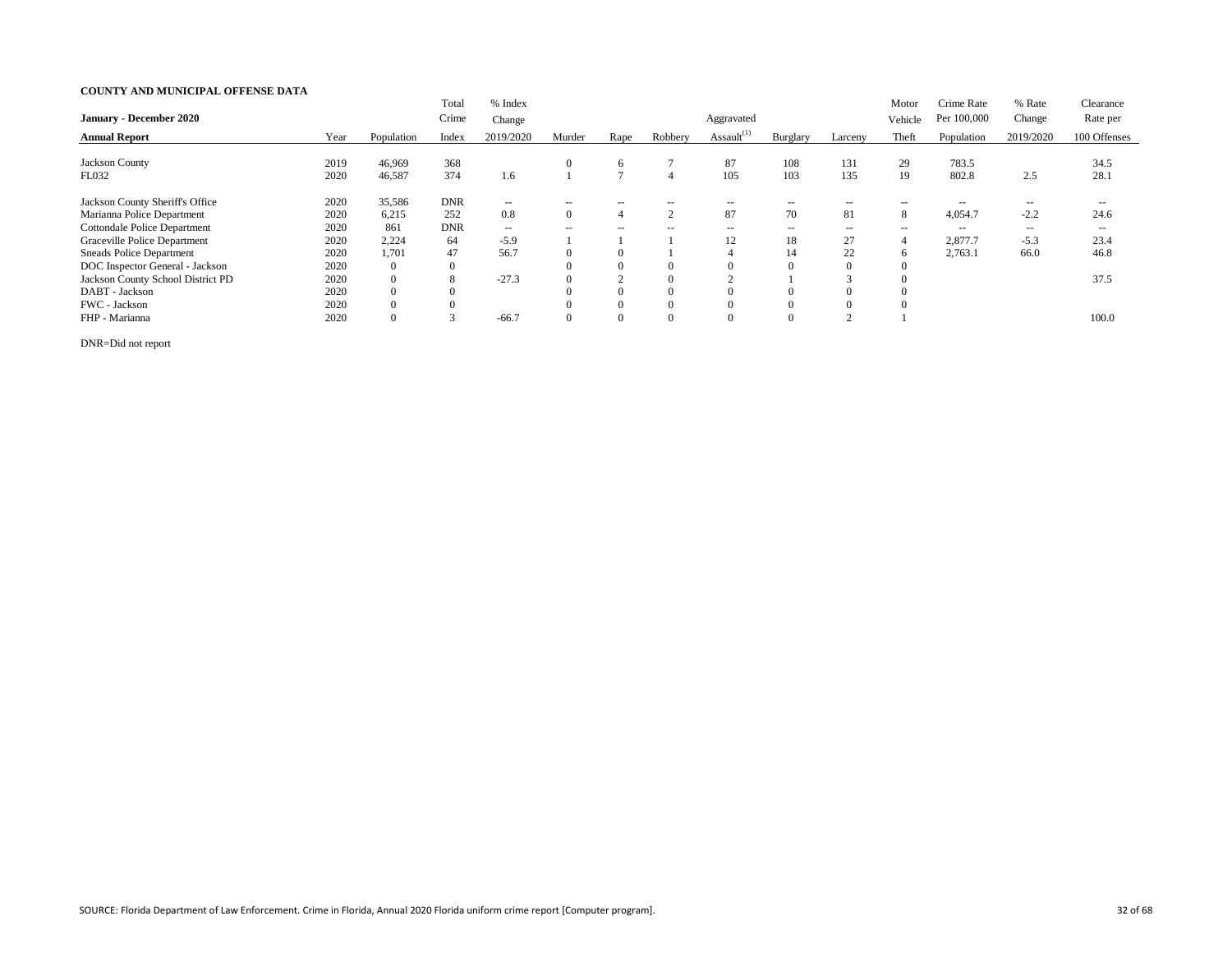| <b>January - December 2020</b>      |      |                | Total<br>Crime | % Index<br>Change |        |                |          | Aggravated       |                 |         | Motor<br>Vehicle | Crime Rate<br>Per 100,000 | % Rate<br>Change | Clearance<br>Rate per |
|-------------------------------------|------|----------------|----------------|-------------------|--------|----------------|----------|------------------|-----------------|---------|------------------|---------------------------|------------------|-----------------------|
| <b>Annual Report</b>                | Year | Population     | Index          | 2019/2020         | Murder | Rape           | Robbery  | Assault $^{(1)}$ | <b>Burglary</b> | Larceny | Theft            | Population                | 2019/2020        | 100 Offenses          |
| Jefferson County                    | 2019 | 14,776         | 296            |                   |        |                |          | 69               | 84              | 118     | 19               | 2,003.2                   |                  | 42.2                  |
| FL033                               | 2020 | 14,394         | 346            | 16.9              |        | $\sigma$       | $\theta$ | 106              | 71              | 145     | 18               | 2,403.8                   | 20.0             | 45.7                  |
| Jefferson County Sheriff's Office   | 2020 | 11,957         | 229            | 1.3               |        |                | $\theta$ | 88               | 47              | 75      | 14               | 1,915.2                   | 4.5              | 45.0                  |
| <b>Monticello Police Department</b> | 2020 | 2,437          | 107            | 62.1              |        |                | $\Omega$ | 14               | 24              | 67      |                  | 4,390.6                   | 62.9             | 42.1                  |
| DOC Inspector General - Jefferson   | 2020 | $\overline{0}$ |                |                   |        | $\Omega$       | $\Omega$ |                  | $\Omega$        |         |                  |                           |                  |                       |
| DABT - Jefferson                    | 2020 | $\overline{0}$ |                |                   |        | $\Omega$       | $\Omega$ |                  | $\Omega$        |         | 0                |                           |                  |                       |
| FWC - Jefferson                     | 2020 | $\theta$       |                |                   |        | $\Omega$       | $\Omega$ |                  | $\Omega$        |         |                  |                           |                  |                       |
| FHP - Jefferson Co                  | 2020 | $\overline{0}$ | 10             | 150.0             |        | $\overline{0}$ | $\Omega$ |                  | $\Omega$        |         |                  |                           |                  | 100.0                 |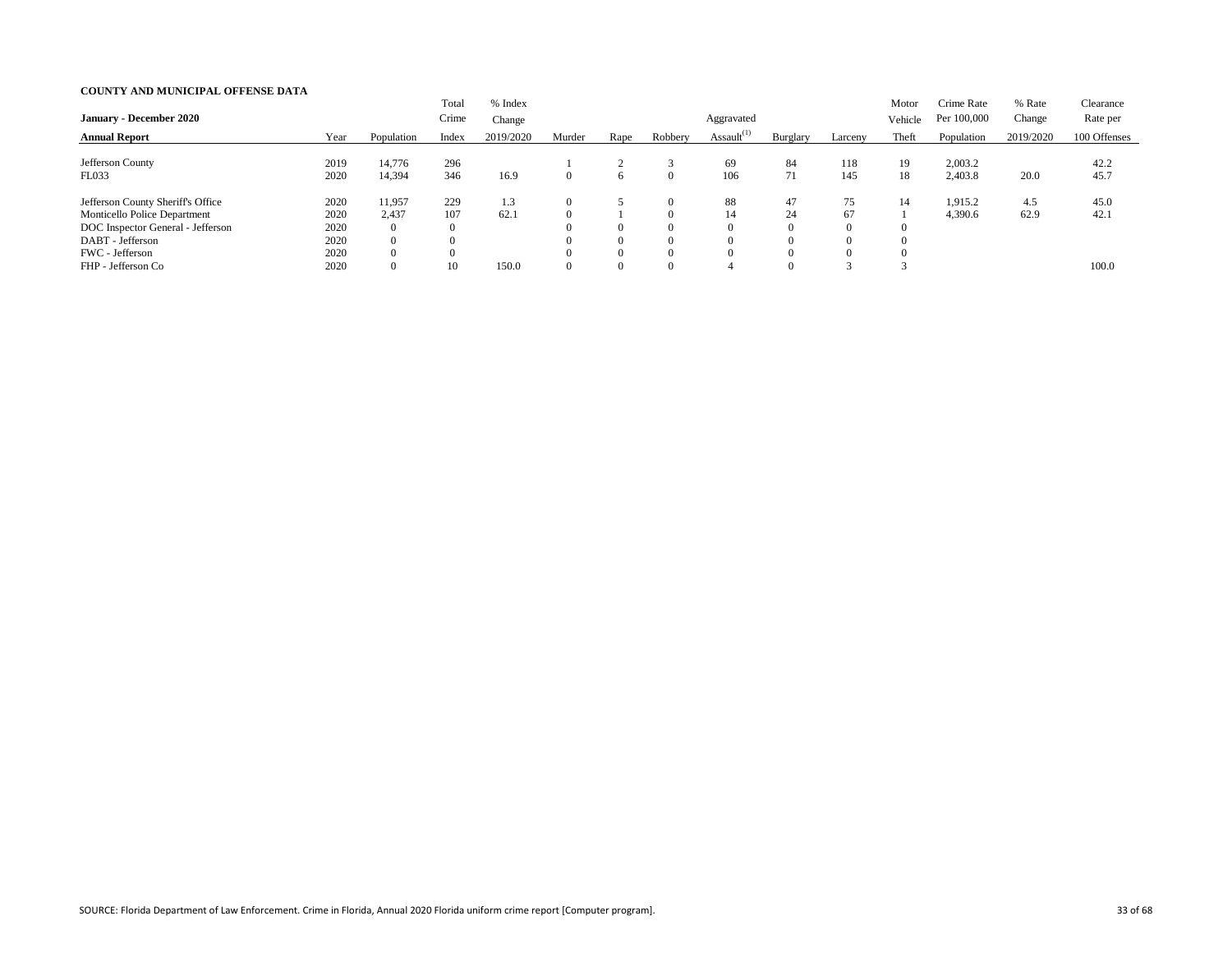|                                   |      |                | Total    | % Index   |        |                |          |                  |                |          | Motor              | Crime Rate  | % Rate    | Clearance    |
|-----------------------------------|------|----------------|----------|-----------|--------|----------------|----------|------------------|----------------|----------|--------------------|-------------|-----------|--------------|
| <b>January - December 2020</b>    |      |                | Crime    | Change    |        |                |          | Aggravated       |                |          | Vehicle            | Per 100,000 | Change    | Rate per     |
| <b>Annual Report</b>              | Year | Population     | Index    | 2019/2020 | Murder | Rape           | Robbery  | Assault $^{(1)}$ | Burglary       | Larceny  | Theft              | Population  | 2019/2020 | 100 Offenses |
| Lafayette County                  | 2019 | 8,482          | 50       |           |        |                | $\left($ | 12               | 12             | 20       |                    | 589.5       |           | 60.0         |
| FL034                             | 2020 | 8,690          | 47       | $-6.0$    |        | $\overline{0}$ |          | 24               | 9              | 10       | $\mathcal{D}$<br>∠ | 540.9       | $-8.2$    | 87.2         |
| Lafayette County Sheriff's Office | 2020 | 8,690          | 47       | $-6.0$    |        | $\Omega$       |          | 24               | 9              | 10       |                    | 540.9       | $-8.2$    | 87.2         |
| DOC Inspector General - Lafayette | 2020 | $\overline{0}$ | $\Omega$ |           |        | $\theta$       | $\left($ |                  | 0              | $\theta$ |                    |             |           |              |
| DABT - Lafayette                  | 2020 | $\overline{0}$ |          |           |        | $\Omega$       | $\Omega$ |                  | $\Omega$       | $\Omega$ |                    |             |           |              |
| FWC - Lafayette                   | 2020 | $\overline{0}$ |          |           |        | $\overline{0}$ | $\Omega$ |                  | $\Omega$       | $\Omega$ |                    |             |           |              |
| FHP - Lafayette Co                | 2020 | $\overline{0}$ |          |           |        | $\overline{0}$ | $\left($ |                  | $\overline{0}$ | $\Omega$ |                    |             |           |              |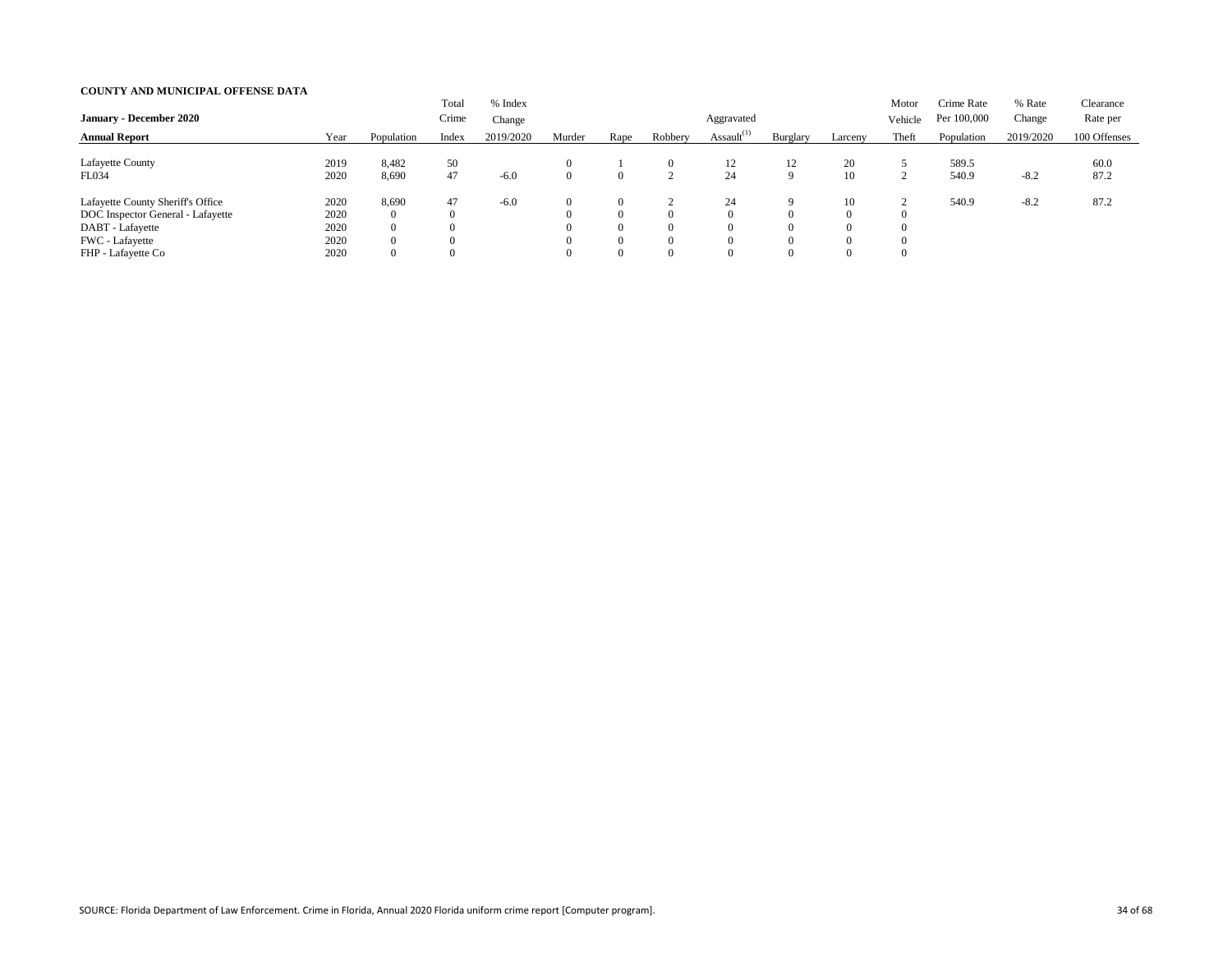|                                      |      |                | Total          | % Index   |                |                |          |                  |                |                | Motor          | Crime Rate  | % Rate    | Clearance    |
|--------------------------------------|------|----------------|----------------|-----------|----------------|----------------|----------|------------------|----------------|----------------|----------------|-------------|-----------|--------------|
| <b>January - December 2020</b>       |      |                | Crime          | Change    |                |                |          | Aggravated       |                |                | Vehicle        | Per 100,000 | Change    | Rate per     |
| <b>Annual Report</b>                 | Year | Population     | Index          | 2019/2020 | Murder         | Rape           | Robbery  | Assault $^{(1)}$ | Burglary       | Larceny        | Theft          | Population  | 2019/2020 | 100 Offenses |
| Lake County                          | 2019 | 357,247        | 7,478          |           | 9              | 122            | 129      | 747              | 1,306          | 4,562          | 603            | 2,093.2     |           | 25.0         |
| FL035                                | 2020 | 366,742        | 6,341          | $-15.2$   | 18             | 138            | 130      | 687              | 1,035          | 3,799          | 534            | 1,729.0     | $-17.4$   | 26.3         |
| Lake County Sheriff's Office         | 2020 | 169,802        | 2,405          | $-10.1$   | 12             | 72             | 50       | 338              | 401            | 1,282          | 250            | 1,416.4     | $-11.3$   | 24.5         |
| <b>Eustis Police Department</b>      | 2020 | 21,594         | 429            | $-27.2$   | $\overline{0}$ | $\overline{2}$ | 19       | 29               | 54             | 283            | 42             | 1,986.7     | $-27.9$   | 25.6         |
| Leesburg Police Department           | 2020 | 24,539         | 1,108          | $-18.9$   |                | 17             | 25       | 115              | 164            | 700            | 85             | 4,515.3     | $-20.7$   | 26.4         |
| <b>Clermont Police Department</b>    | 2020 | 44,301         | 705            | $-6.9$    | $\Omega$       | 12             | 15       | 66               | 61             | 517            | 34             | 1,591.4     | $-14.3$   | 25.4         |
| Fruitland Park Police Department     | 2020 | 10,206         | 148            | 2.8       | $\theta$       |                |          | 16               | 37             | 89             | $\Omega$       | 1,450.1     | 1.6       | 36.5         |
| Groveland Police Department          | 2020 | 20,510         | 212            | $-18.8$   | $\Omega$       | 6              |          | 33               | 47             | 109            | 17             | 1,033.6     | $-27.7$   | 39.6         |
| Howey-In-The-Hills Police Department | 2020 | 1,702          | 9              | $-50.0$   | $\overline{0}$ | $\overline{0}$ |          | $\sim$<br>∠      | 3              | 3              |                | 528.8       | $-52.7$   | 100.0        |
| <b>Mascotte Police Department</b>    | 2020 | 6,447          | 206            | 15.7      | $\overline{0}$ | 6              |          |                  | 137            | 43             | $\overline{2}$ | 3,195.3     | 11.4      | 17.0         |
| Minneola Police Department           | 2020 | 13,175         | 108            | $-12.2$   | $\overline{0}$ |                |          |                  | 14             | 65             | 13             | 819.7       | $-14.1$   | 23.1         |
| Mount Dora Police Department         | 2020 | 15,200         | 495            | $-21.7$   | 3              | 6              |          | 16               | 31             | 389            | 45             | 3,256.6     | $-23.1$   | 25.1         |
| <b>Tavares Police Department</b>     | 2020 | 17,395         | 250            | $-21.9$   |                |                |          | 38               | 55             | 129            | 22             | 1,437.2     | $-20.2$   | 25.6         |
| Umatilla Police Department           | 2020 | 4,196          | 95             | $-4.0$    | $\Omega$       |                |          |                  | 13             | 77             | $\overline{4}$ | 2,264.1     | $-5.0$    | 20.0         |
| Lady Lake Police Department          | 2020 | 15,754         | 159            | $-46.5$   | $\Omega$       |                |          |                  | 14             | 110            | 17             | 1,009.3     | $-46.8$   | 47.8         |
| <b>Astatula Police Department</b>    | 2020 | 1,921          | 10             | $-23.1$   | $\Omega$       |                |          |                  | $\overline{4}$ | $\overline{2}$ | $\mathcal{D}$  | 520.6       | $-22.4$   | 40.0         |
| DOC Inspector General - Lake         | 2020 | $\Omega$       | $\theta$       |           |                |                |          |                  |                | $\Omega$       |                |             |           |              |
| DABT - Lake                          | 2020 | $\overline{0}$ | $\overline{0}$ |           | $\Omega$       | $\overline{0}$ | $\Omega$ |                  | $\Omega$       | $\overline{0}$ | 0              |             |           |              |
| FWC - Lake                           | 2020 | $\overline{0}$ |                |           | $\Omega$       |                |          |                  |                | $\overline{0}$ |                |             |           |              |
| FHP - Leesburg                       | 2020 | $\theta$       | $\overline{2}$ | $-60.0$   | $\Omega$       |                |          |                  |                |                | $\overline{0}$ |             |           | 100.0        |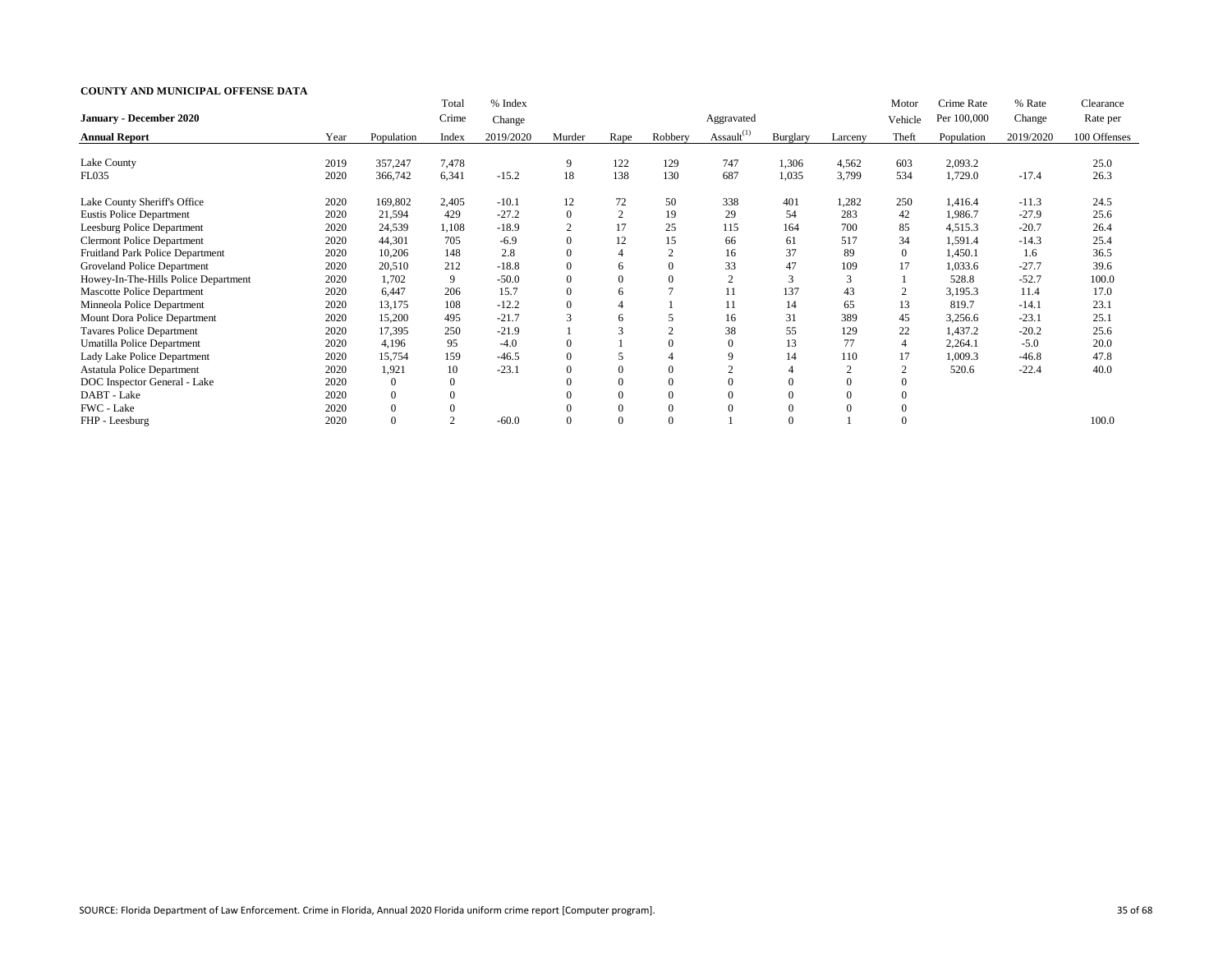|                                           |      |            | Total          | % Index   |                |          |         |                  |          |                | Motor   | Crime Rate  | % Rate    | Clearance    |
|-------------------------------------------|------|------------|----------------|-----------|----------------|----------|---------|------------------|----------|----------------|---------|-------------|-----------|--------------|
| <b>January - December 2020</b>            |      |            | Crime          | Change    |                |          |         | Aggravated       |          |                | Vehicle | Per 100,000 | Change    | Rate per     |
| <b>Annual Report</b>                      | Year | Population | Index          | 2019/2020 | Murder         | Rape     | Robbery | Assault $^{(1)}$ | Burglary | Larceny        | Theft   | Population  | 2019/2020 | 100 Offenses |
| Lee County                                | 2019 | 735,148    | 10,869         |           | 23             | 246      | 386     | 1,324            | 1,343    | 6,792          | 755     | 1,478.5     |           | 31.0         |
| <b>FL036</b>                              | 2020 | 750,493    | 10,218         | $-6.0$    | 32             | 239      | 304     | 1,525            | 1,180    | 6,167          | 771     | 1,361.5     | $-7.9$    | 29.0         |
| Lee County Sheriff's Office               | 2020 | 463,738    | 5,562          | $-5.2$    | 22             | 179      | 217     | 949              | 677      | 3,029          | 489     | 1,199.4     | $-7.1$    | 30.9         |
| Fort Myers Police Department              | 2020 | 92,599     | 2,166          | $-11.2$   | 9              | 39       | 67      | 352              | 193      | 1,359          | 147     | 2,339.1     | $-15.7$   | 32.1         |
| Cape Coral Police Department              | 2020 | 187,307    | 2,385          | $-0.7$    |                | 18       | 20      | 216              | 305      | 1,692          | 133     | 1,273.3     | $-1.5$    | 21.3         |
| Sanibel Police Department                 | 2020 | 6,849      | 40             | $-16.7$   | $\Omega$       |          |         |                  |          | 34             |         | 584.0       | $-17.8$   | 30.0         |
| Lee County Port Authority PD              | 2020 | $\theta$   | 22             | $-45.0$   | $\overline{0}$ | $\theta$ |         | $\Omega$         | $\Omega$ | 21             |         |             |           | 18.2         |
| FDLE - Fort Myers RA                      | 2020 | $\Omega$   | $\overline{0}$ | $-100.0$  | $\Omega$       |          |         |                  |          | $\overline{0}$ |         |             |           |              |
| Florida Gulf Coast University Police Dept | 2020 | $\theta$   | 25             | 4.2       | $\Omega$       |          |         |                  |          | 19             |         |             |           | 16.0         |
| Florida Southwestern State College PD     | 2020 |            |                | $-66.7$   | $\Omega$       |          |         |                  |          |                |         |             |           | 0.0          |
| DOC Inspector General - Lee               | 2020 | $\Omega$   |                |           | $\Omega$       |          |         | 0                |          | $\Omega$       |         |             |           |              |
| DABT - Lee                                | 2020 |            |                |           |                |          |         |                  |          | $\Omega$       |         |             |           |              |
| DIFS - Lee                                | 2020 |            |                |           |                |          |         |                  | $\Omega$ | $\Omega$       |         |             |           |              |
| FWC - Lee                                 | 2020 |            |                |           |                |          |         |                  | $\Omega$ | $\Omega$       |         |             |           |              |
| FHP - Fort Myers                          | 2020 |            | 15             | $-61.5$   | $\Omega$       |          |         |                  |          |                |         |             |           | 100.0        |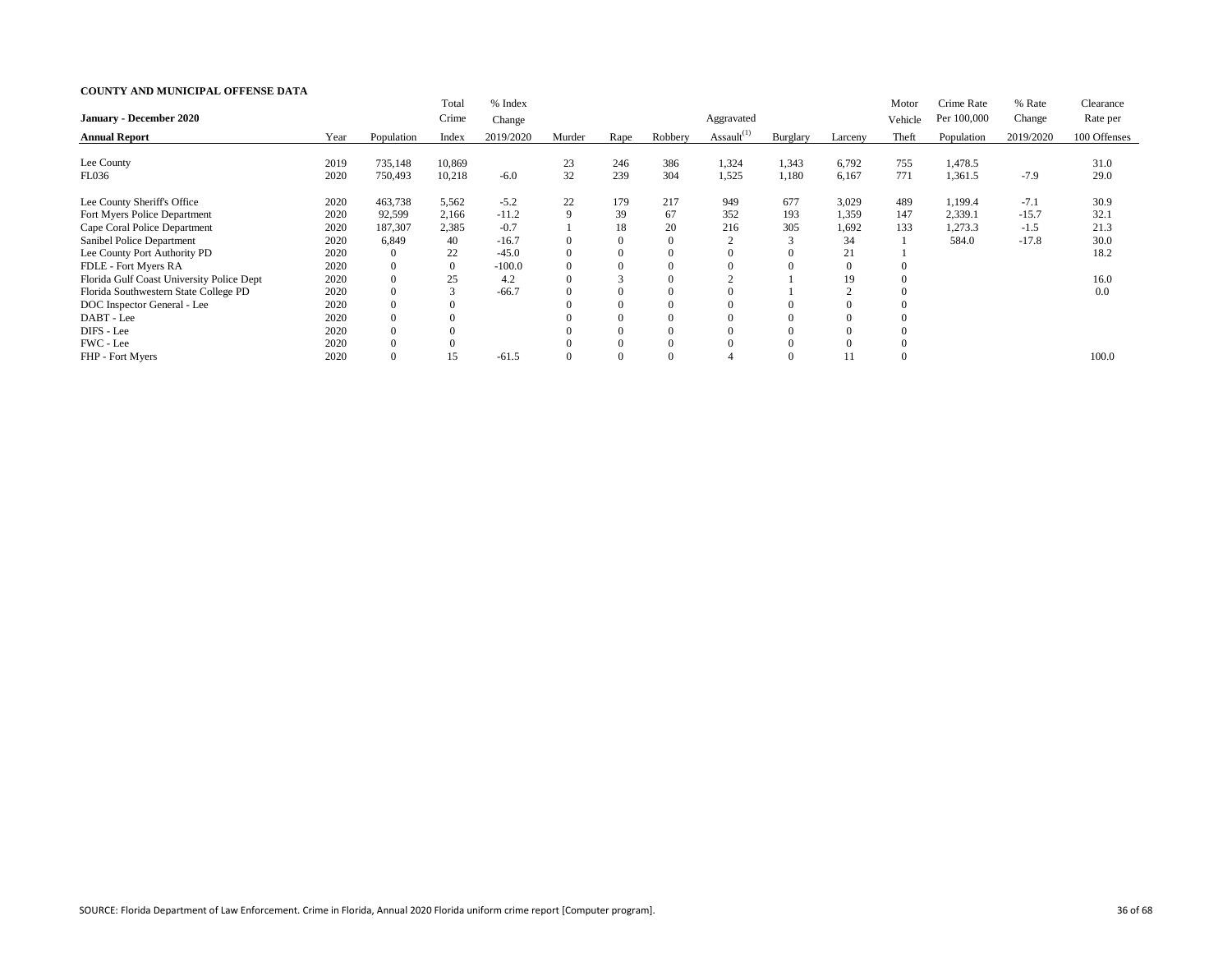|                                         |      |            | Total          | % Index   |                |      |         |                  |          |                | Motor    | Crime Rate  | % Rate    | Clearance    |
|-----------------------------------------|------|------------|----------------|-----------|----------------|------|---------|------------------|----------|----------------|----------|-------------|-----------|--------------|
| <b>January - December 2020</b>          |      |            | Crime          | Change    |                |      |         | Aggravated       |          |                | Vehicle  | Per 100,000 | Change    | Rate per     |
| <b>Annual Report</b>                    | Year | Population | Index          | 2019/2020 | Murder         | Rape | Robbery | Assault $^{(1)}$ | Burglary | Larceny        | Theft    | Population  | 2019/2020 | 100 Offenses |
|                                         |      |            |                |           |                |      |         |                  |          |                |          |             |           |              |
| Leon County                             | 2019 | 296,499    | 11,402         |           | 21             | 237  | 285     | 1,156            | 1,535    | 7,342          | 826      | 3,845.5     |           | 19.1         |
| FL037                                   | 2020 | 299,484    | 9,163          | $-19.6$   | 29             | 229  | 268     | 1,279            | 1,359    | 5,288          | 711      | 3,059.6     | $-20.4$   | 19.2         |
| Leon County Sheriff's Office            | 2020 | 100,857    | 1,554          | $-12.2$   |                | 27   | 29      | 210              | 247      | 923            | 113      | 1,540.8     | $-12.2$   | 28.4         |
| Tallahassee Police Department           | 2020 | 198,627    | 7,302          | $-20.0$   | 24             | 196  | 238     | 1,058            | 1,067    | 4,159          | 560      | 3,676.2     | $-21.1$   | 17.6         |
| FDLE - Tallahassee                      | 2020 | $\Omega$   | 3              | $-25.0$   | $\theta$       | 2    |         | 0                | $\theta$ |                | $\theta$ |             |           | 0.0          |
| Florida State University Police Dept.   | 2020 | $\Omega$   | 176            | $-52.0$   | $\overline{0}$ |      |         |                  | $\delta$ | 133            | 30       |             |           | 0.0          |
| Fla Agricultural and Mechanical Univ PD | 2020 | $\Omega$   | 71             | 7.6       | $\Omega$       |      |         | 0                | 35       | 35             |          |             |           | 0.0          |
| FWC - Leon                              | 2020 | $\Omega$   | $\overline{0}$ |           | $\Omega$       |      |         |                  | $\Omega$ | $\overline{0}$ |          |             |           |              |
| Florida Capitol Police                  | 2020 | $\theta$   | 17             | 21.4      | $\theta$       | 0    |         | $\Omega$         |          | 14             |          |             |           | 0.0          |
| DIFS - Leon                             | 2020 |            | $\overline{0}$ |           | $\Omega$       |      |         |                  |          | $\Omega$       |          |             |           |              |
| Tallahassee Community College PD        | 2020 |            | 15             | $-65.$    | $\theta$       |      |         |                  |          | 12             |          |             |           | 13.3         |
| DOC Inspector General - Leon            | 2020 |            | 0              |           | $\Omega$       |      |         |                  | $\theta$ | $\Omega$       |          |             |           |              |
| DABT - Leon                             | 2020 |            |                |           |                |      |         |                  |          | $\Omega$       |          |             |           |              |
| FHP - Tallahassee                       | 2020 |            | 25             | 47.1      | $\Omega$       |      |         |                  |          |                |          |             |           | 100.0        |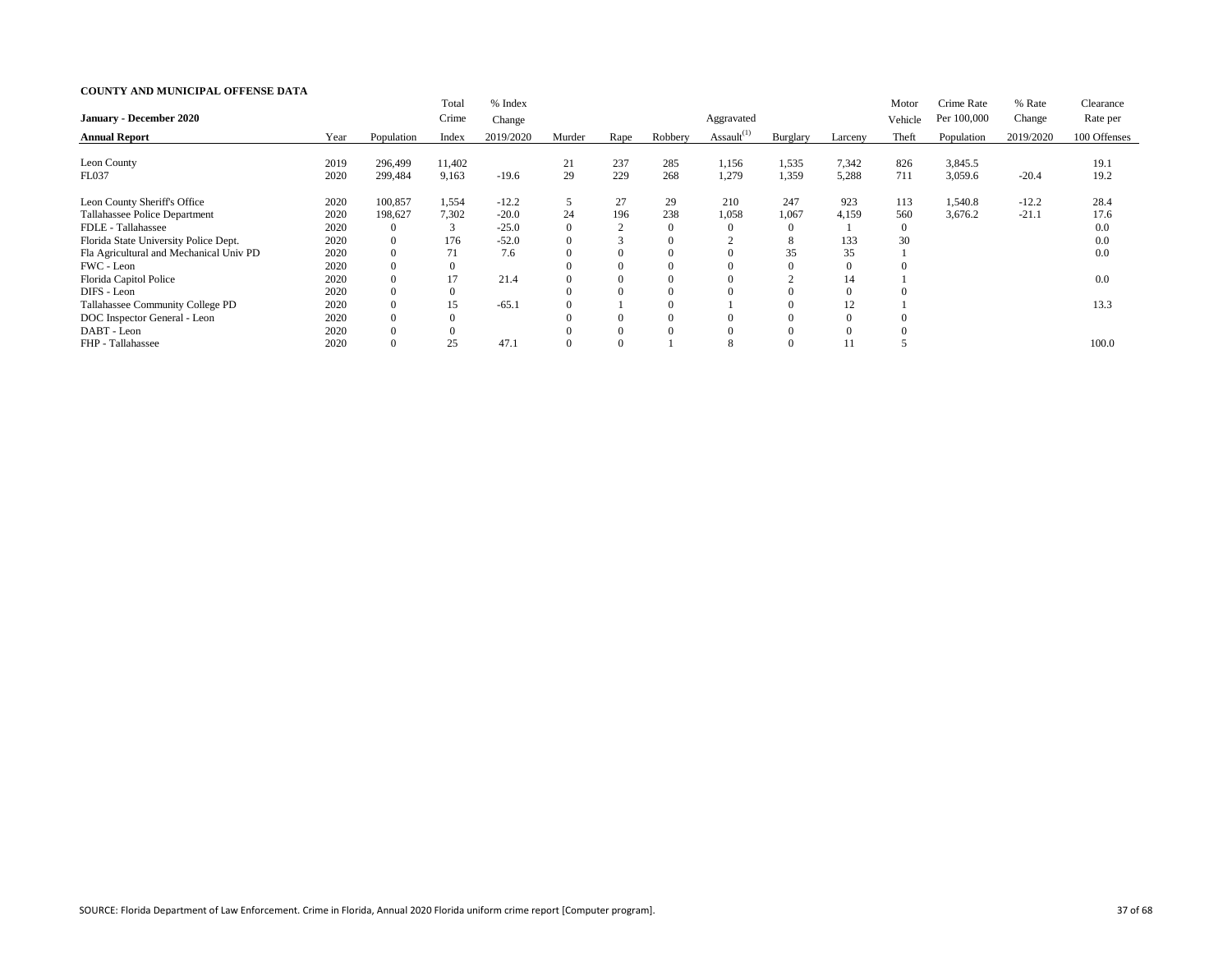|                                    |      |                  | Total            | % Index   |        |                |          |                  |                |                | Motor    | Crime Rate  | % Rate    | Clearance    |
|------------------------------------|------|------------------|------------------|-----------|--------|----------------|----------|------------------|----------------|----------------|----------|-------------|-----------|--------------|
| <b>January - December 2020</b>     |      |                  | Crime            | Change    |        |                |          | Aggravated       |                |                | Vehicle  | Per 100,000 | Change    | Rate per     |
| <b>Annual Report</b>               | Year | Population       | Index            | 2019/2020 | Murder | Rape           | Robbery  | Assault $^{(1)}$ | Burglary       | Larceny        | Theft    | Population  | 2019/2020 | 100 Offenses |
|                                    |      |                  |                  |           |        |                |          |                  |                |                |          |             |           |              |
| Levy County                        | 2019 | 41,330           | 1,164            |           |        | 19             | $\sim$   | 455              | 277            | 337            | 73       | 2,816.4     |           | 44.1         |
| <b>FL038</b>                       | 2020 | 41,699           | 1,095            | $-5.9$    |        | 33             | $\sigma$ | 425              | 233            | 340            | 57       | 2,626.0     | $-6.8$    | 47.3         |
| Levy County Sheriff's Office       | 2020 | 35,850           | 883              | $-10.7$   |        | 33             |          | 415              | 174            | 205            | 50       | 2,463.0     | $-11.6$   | 45.8         |
| Cedar Key Police Department        | 2020 | 726              | 5                | $-54.5$   |        | $\overline{0}$ | $\Omega$ |                  | $\overline{0}$ | $\overline{4}$ | $\Omega$ | 688.7       | $-55.3$   | 20.0         |
| <b>Chiefland Police Department</b> | 2020 | 2,217            | 101              | 83.6      |        | $\overline{0}$ | $\Omega$ |                  | 49             | 48             |          | 4,555.7     | 84.6      | 76.2         |
| <b>Williston Police Department</b> | 2020 | 2,906            | 103              | $-5.5$    |        | $\overline{0}$ |          |                  | 10             | 82             |          | 3,544.4     | $-5.9$    | 32.0         |
| DOC Inspector General - Levy       | 2020 | $\overline{0}$   | $\boldsymbol{0}$ |           |        | $\overline{0}$ | $\theta$ |                  | $\Omega$       | $\Omega$       |          |             |           |              |
| DABT - Levy                        | 2020 | $\overline{0}$   |                  |           |        | $\Omega$       | $\Omega$ |                  | $\Omega$       |                |          |             |           |              |
| FWC - Levy                         | 2020 | $\overline{0}$   |                  |           |        | $\Omega$       | $\Omega$ |                  | $\Omega$       |                |          |             |           |              |
| FHP - Inglis                       | 2020 | $\boldsymbol{0}$ |                  |           |        | $\Omega$       | $\Omega$ |                  | $\theta$       |                |          |             |           | 100.0        |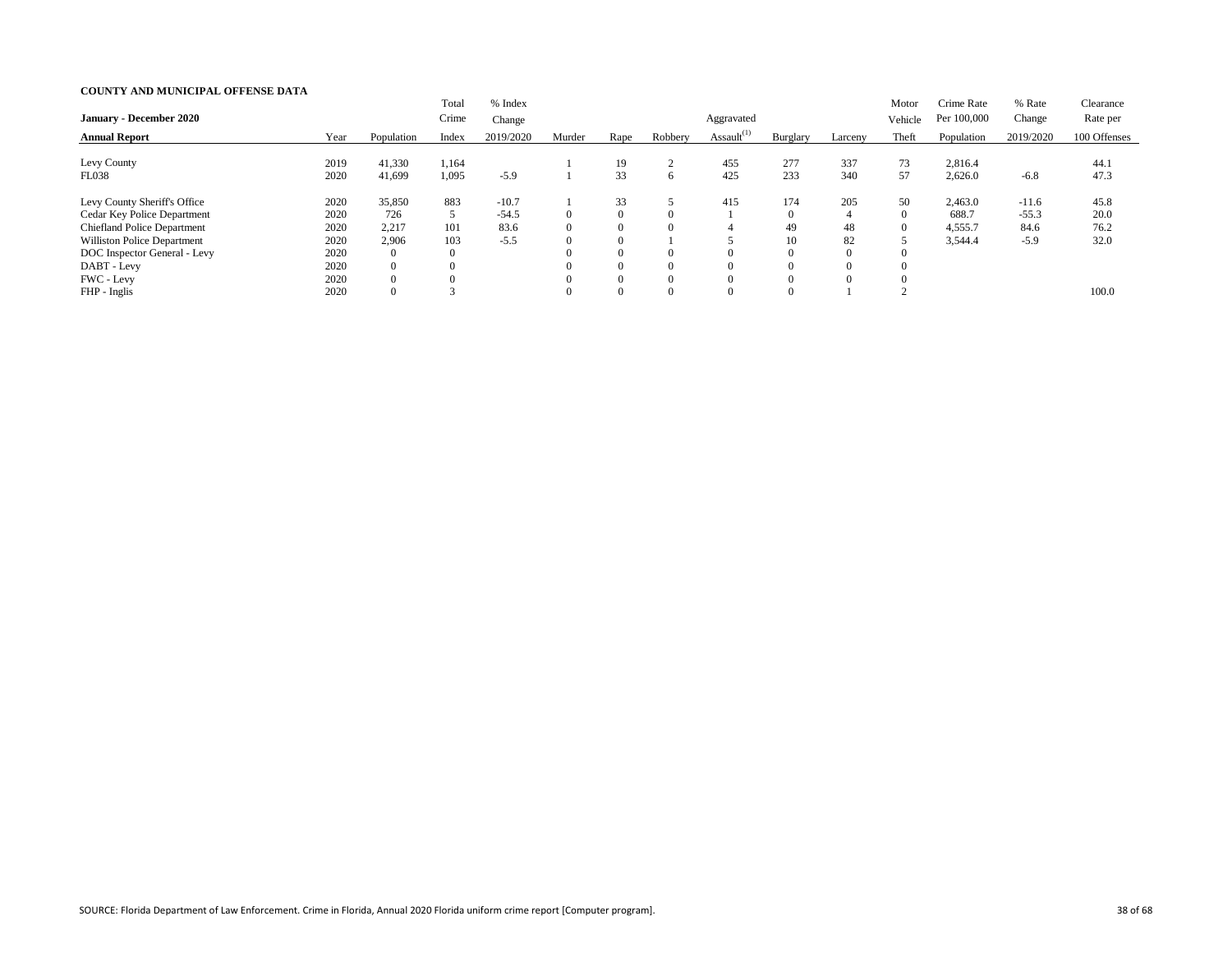|                                                                                                                           |                                      |                                                                               | Total                | % Index   |        |                                                                                  |                                                          |                    |                                                                            |                            | Motor          | Crime Rate     | % Rate    | Clearance    |
|---------------------------------------------------------------------------------------------------------------------------|--------------------------------------|-------------------------------------------------------------------------------|----------------------|-----------|--------|----------------------------------------------------------------------------------|----------------------------------------------------------|--------------------|----------------------------------------------------------------------------|----------------------------|----------------|----------------|-----------|--------------|
| <b>January - December 2020</b>                                                                                            |                                      |                                                                               | Crime                | Change    |        |                                                                                  |                                                          | Aggravated         |                                                                            |                            | Vehicle        | Per 100,000    | Change    | Rate per     |
| <b>Annual Report</b>                                                                                                      | Year                                 | Population                                                                    | Index                | 2019/2020 | Murder | Rape                                                                             | Robbery                                                  | Assault $^{(1)}$   | Burglary                                                                   | Larceny                    | Theft          | Population     | 2019/2020 | 100 Offenses |
| <b>Liberty County</b><br><b>FL039</b>                                                                                     | 2019<br>2020                         | 8,772<br>8,575                                                                | 85<br>60             | $-29.4$   |        | $\Omega$<br>$\overline{0}$                                                       | $\Omega$                                                 | 17<br><sub>0</sub> | 22<br>6                                                                    | 35<br>48                   | $\overline{0}$ | 969.0<br>699.7 | $-27.8$   | 62.4<br>33.3 |
| Liberty County Sheriff's Office<br>DOC Inspector General - Liberty<br>DABT - Liberty<br>FWC - Liberty<br>FHP - Liberty Co | 2020<br>2020<br>2020<br>2020<br>2020 | 8,575<br>$\overline{0}$<br>$\overline{0}$<br>$\overline{0}$<br>$\overline{0}$ | 60<br>$\overline{0}$ | $-29.4$   |        | $\overline{0}$<br>$\theta$<br>$\overline{0}$<br>$\overline{0}$<br>$\overline{0}$ | $\Omega$<br>$\Omega$<br>$\Omega$<br>$\Omega$<br>$\Omega$ | n.                 | $\sigma$<br>$\overline{0}$<br>$\overline{0}$<br>$\overline{0}$<br>$\Omega$ | 48<br>$\Omega$<br>$\theta$ |                | 699.7          | $-27.8$   | 33.3         |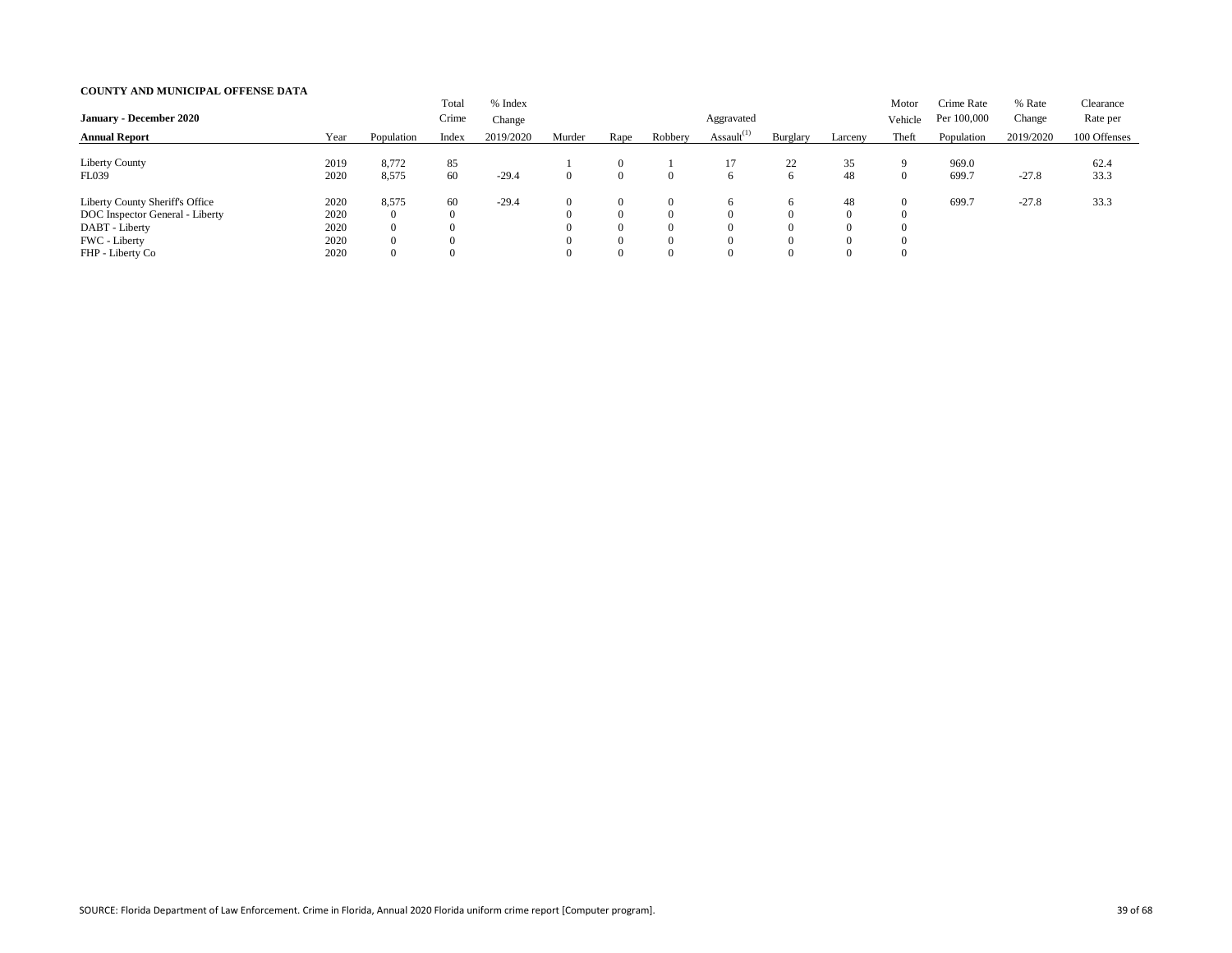| <b>January - December 2020</b>         |      |                | Total<br>Crime | % Index<br>Change |                          |                |                          | Aggravated       |                |          | Motor<br>Vehicle | Crime Rate<br>Per 100,000 | % Rate<br>Change         | Clearance<br>Rate per |
|----------------------------------------|------|----------------|----------------|-------------------|--------------------------|----------------|--------------------------|------------------|----------------|----------|------------------|---------------------------|--------------------------|-----------------------|
| <b>Annual Report</b>                   | Year | Population     | Index          | 2019/2020         | Murder                   | Rape           | Robbery                  | Assault $^{(1)}$ | Burglary       | Larceny  | Theft            | Population                | 2019/2020                | 100 Offenses          |
|                                        |      |                |                |                   |                          |                |                          |                  |                |          |                  |                           |                          |                       |
| <b>Madison County</b>                  | 2019 | 19,570         | 285            |                   |                          | 14             |                          | 94               | 71             | 101      | 2                | 1,456.3                   |                          | 51.6                  |
| <b>FL040</b>                           | 2020 | 18,954         | 294            | 3.2               |                          |                |                          | 119              | 46             | 117      | 3                | 1,551.1                   | 6.5                      | 52.4                  |
| <b>Madison County Sheriff's Office</b> | 2020 | 16,055         | 289            | 2.1               |                          |                |                          | 18               | 46             | 114      | 2                | 1,800.1                   | 5.4                      | 51.6                  |
| <b>Madison Police Department</b>       | 2020 | 2,899          | <b>DNR</b>     | $\sim$ $\sim$     | $\overline{\phantom{m}}$ | $- -$          | $\overline{\phantom{a}}$ | $- -$            | $- -$          | $- -$    | $- -$            | $- -$                     | $\overline{\phantom{m}}$ | $- -$                 |
| DOC Inspector General - Madison        | 2020 | $\overline{0}$ | $\overline{0}$ |                   |                          | $\overline{0}$ | $\Omega$                 |                  | $\overline{0}$ | $\theta$ |                  |                           |                          |                       |
| DABT - Madison                         | 2020 | $\overline{0}$ |                |                   |                          | $\theta$       | $\Omega$                 |                  | $\Omega$       | $\Omega$ |                  |                           |                          |                       |
| FWC - Madison                          | 2020 | $\overline{0}$ |                |                   |                          | $\theta$       | $\Omega$                 |                  | $\Omega$       |          |                  |                           |                          |                       |
| FHP - Madison                          | 2020 | $\overline{0}$ |                | 150.0             |                          | $\overline{0}$ | $\Omega$                 |                  | $\Omega$       |          |                  |                           |                          | 100.0                 |

DNR=Did not report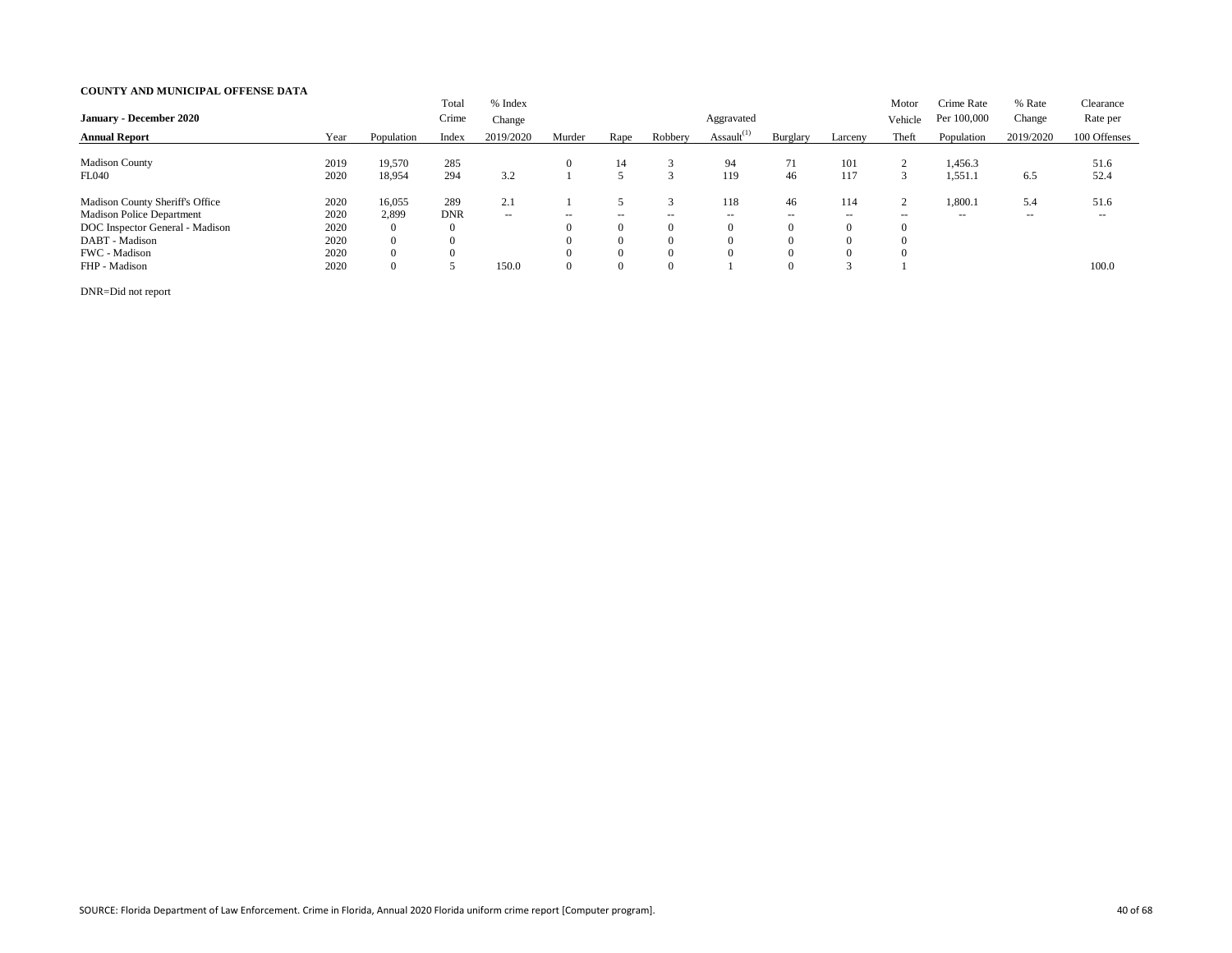|                                          |      |                | Total            | % Index   |        |                |          |                  |          |          | Motor          | Crime Rate  | % Rate    | Clearance    |
|------------------------------------------|------|----------------|------------------|-----------|--------|----------------|----------|------------------|----------|----------|----------------|-------------|-----------|--------------|
| <b>January - December 2020</b>           |      |                | Crime            | Change    |        |                |          | Aggravated       |          |          | Vehicle        | Per 100,000 | Change    | Rate per     |
| <b>Annual Report</b>                     | Year | Population     | Index            | 2019/2020 | Murder | Rape           | Robbery  | Assault $^{(1)}$ | Burglary | Larceny  | Theft          | Population  | 2019/2020 | 100 Offenses |
| <b>Manatee County</b>                    | 2019 | 392,004        | 8,422            |           | 17     | 209            | 239      | 1,355            | 906      | 5,252    | 444            | 2,148.4     |           | 32.0         |
| FL041                                    | 2020 | 403,120        | 8,064            | $-4.3$    | 15     | 219            | 239      | 1,403            | 779      | 4,884    | 525            | 2,000.4     | $-6.9$    | 30.3         |
| Manatee County Sheriff's Office          | 2020 | 318,639        | 5,816            | $-3.4$    | 8      | 187            | 178      | 1,101            | 611      | 3,331    | 400            | 1,825.3     | $-6.1$    | 30.3         |
| <b>Bradenton Police Department</b>       | 2020 | 58,621         | 1,628            | $-11.2$   |        | 25             | 46       | 231              | 108      | 1,115    | 99             | 2,777.2     | $-13.7$   | 25.9         |
| <b>Bradenton Beach Police Department</b> | 2020 | 1,188          | 24               | 4.3       |        | $\overline{0}$ | $\Omega$ | v                | 3        | 18       | $\overline{2}$ | 2,020.2     | 5.6       | 16.7         |
| Holmes Beach Police Department           | 2020 | 3,913          | 50               | 19.0      |        | $\overline{0}$ |          |                  | 9        | 36       |                | 1,277.8     | 19.5      | 20.0         |
| Longboat Key Police Department           | 2020 | 7,098          | 75               | 27.1      |        | $\overline{0}$ | $\Omega$ |                  | 9        | 64       | $\bigcap$<br>∠ | 1,056.6     | 26.1      | 8.0          |
| Palmetto Police Department               | 2020 | 13,661         | 465              | 7.9       | $\sim$ |                | 15       | 64               | 39       | 319      | 19             | 3,403.9     | 5.5       | 48.8         |
| DOC Inspector General - Manatee          | 2020 | $\Omega$       | $\boldsymbol{0}$ |           |        | $\Omega$       | $\Omega$ |                  | $\theta$ | $\theta$ |                |             |           |              |
| DABT - Manatee                           | 2020 | $\overline{0}$ | $\boldsymbol{0}$ |           |        | $\overline{0}$ | $\Omega$ |                  | $\Omega$ | $\Omega$ |                |             |           |              |
| FWC - Manatee                            | 2020 | $\theta$       |                  |           |        | $\Omega$       | $\Omega$ |                  |          |          |                |             |           |              |
| FHP - Bradenton                          | 2020 | $\Omega$       | $\sigma$         | $-60.0$   |        | $\theta$       | $\Omega$ | $\sim$           | $\Omega$ |          |                |             |           | 100.0        |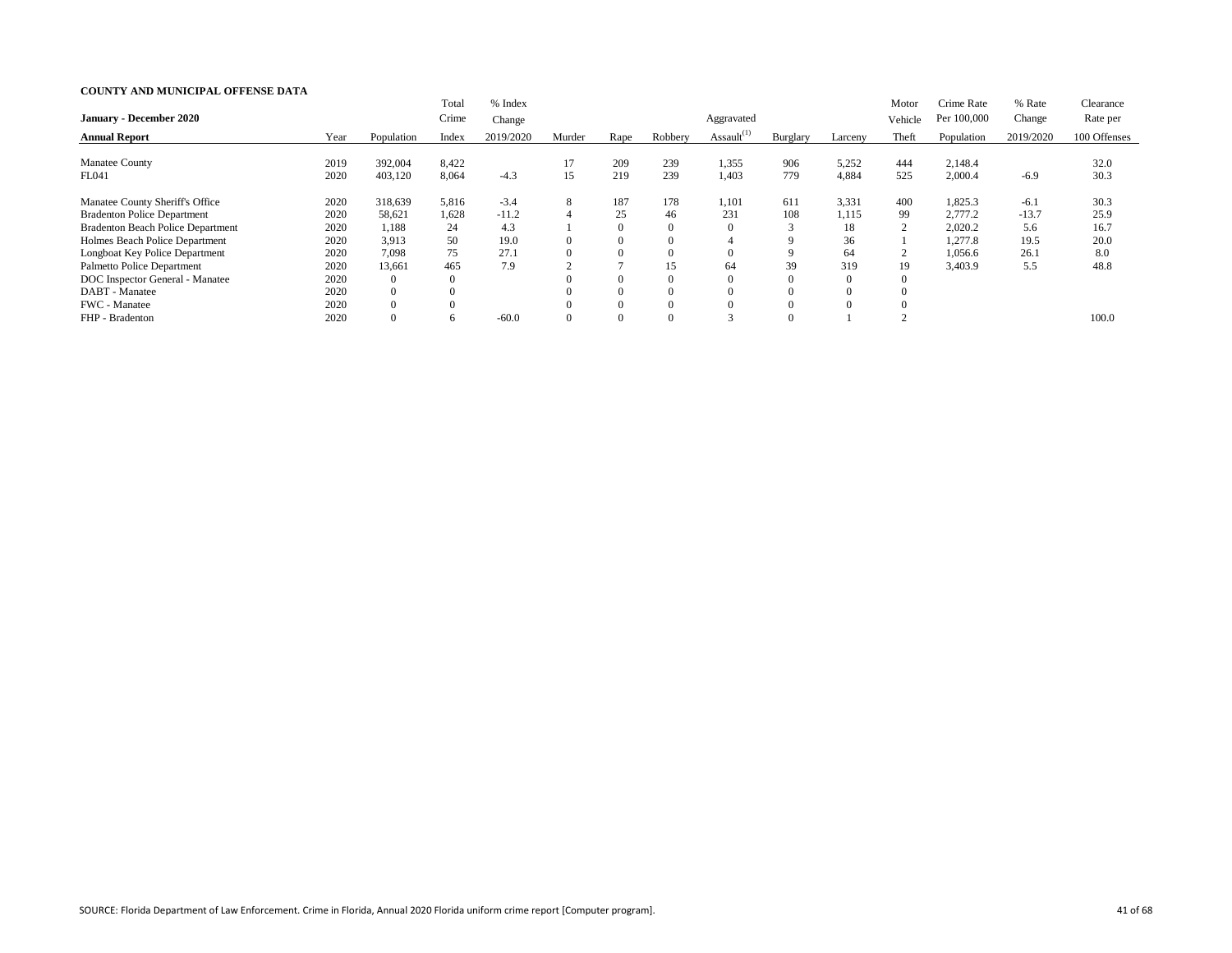|                                    |      |                | Total            | % Index   |           |                |          |                  |          |          | Motor   | Crime Rate  | % Rate    | Clearance    |
|------------------------------------|------|----------------|------------------|-----------|-----------|----------------|----------|------------------|----------|----------|---------|-------------|-----------|--------------|
| <b>January - December 2020</b>     |      |                | Crime            | Change    |           |                |          | Aggravated       |          |          | Vehicle | Per 100,000 | Change    | Rate per     |
| <b>Annual Report</b>               | Year | Population     | Index            | 2019/2020 | Murder    | Rape           | Robbery  | Assault $^{(1)}$ | Burglary | Larceny  | Theft   | Population  | 2019/2020 | 100 Offenses |
|                                    |      |                |                  |           |           |                |          |                  |          |          |         |             |           |              |
| <b>Marion County</b>               | 2019 | 360,421        | 8,397            |           | 31        | 227            | 211      | 1,087            | 1,198    | 4,947    | 696     | 2,329.8     |           | 38.4         |
| FL042                              | 2020 | 368,135        | 7,569            | $-9.9$    | 19        | 184            | 136      | 1,218            | 1,141    | 4,289    | 582     | 2,056.0     | $-11.7$   | 43.7         |
| Marion County Sheriff's Office     | 2020 | 298,918        | 4,875            | $-2.5$    | 16        | 125            | 73       | 880              | 890      | 2,436    | 455     | 1,630.9     | $-4.8$    | 42.0         |
| <b>Ocala Police Department</b>     | 2020 | 62,023         | 2,349            | $-22.8$   | $\bigcap$ | 55             | 61       | 294              | 161      | 1,663    | 112     | 3,787.3     | $-23.3$   | 47.2         |
| <b>Belleview Police Department</b> | 2020 | 5,330          | 226              | $-0.9$    |           | $\sim$         |          | 26               | 58       | 129      | 9       | 4,240.2     | $-1.9$    | 41.6         |
| Dunnellon Police Department        | 2020 | 1,864          | 117              | 17.0      |           |                |          | 17               | 32       | 61       |         | 6,276.8     | 13.6      | 43.6         |
| DOC Inspector General - Marion     | 2020 | $\overline{0}$ | $\boldsymbol{0}$ |           |           | $\Omega$       | $\Omega$ |                  | $\Omega$ | $\theta$ |         |             |           |              |
| DABT - Marion                      | 2020 | $\overline{0}$ |                  |           |           | $\overline{0}$ | $\Omega$ |                  | $\Omega$ |          |         |             |           |              |
| FWC - Marion                       | 2020 | $\Omega$       |                  |           |           | $\Omega$       | $\Omega$ |                  | $\Omega$ |          |         |             |           |              |
| FHP - Ocala                        | 2020 | $\overline{0}$ |                  | $-92.6$   |           | $\Omega$       | $\Omega$ |                  | $\theta$ |          |         |             |           | 100.0        |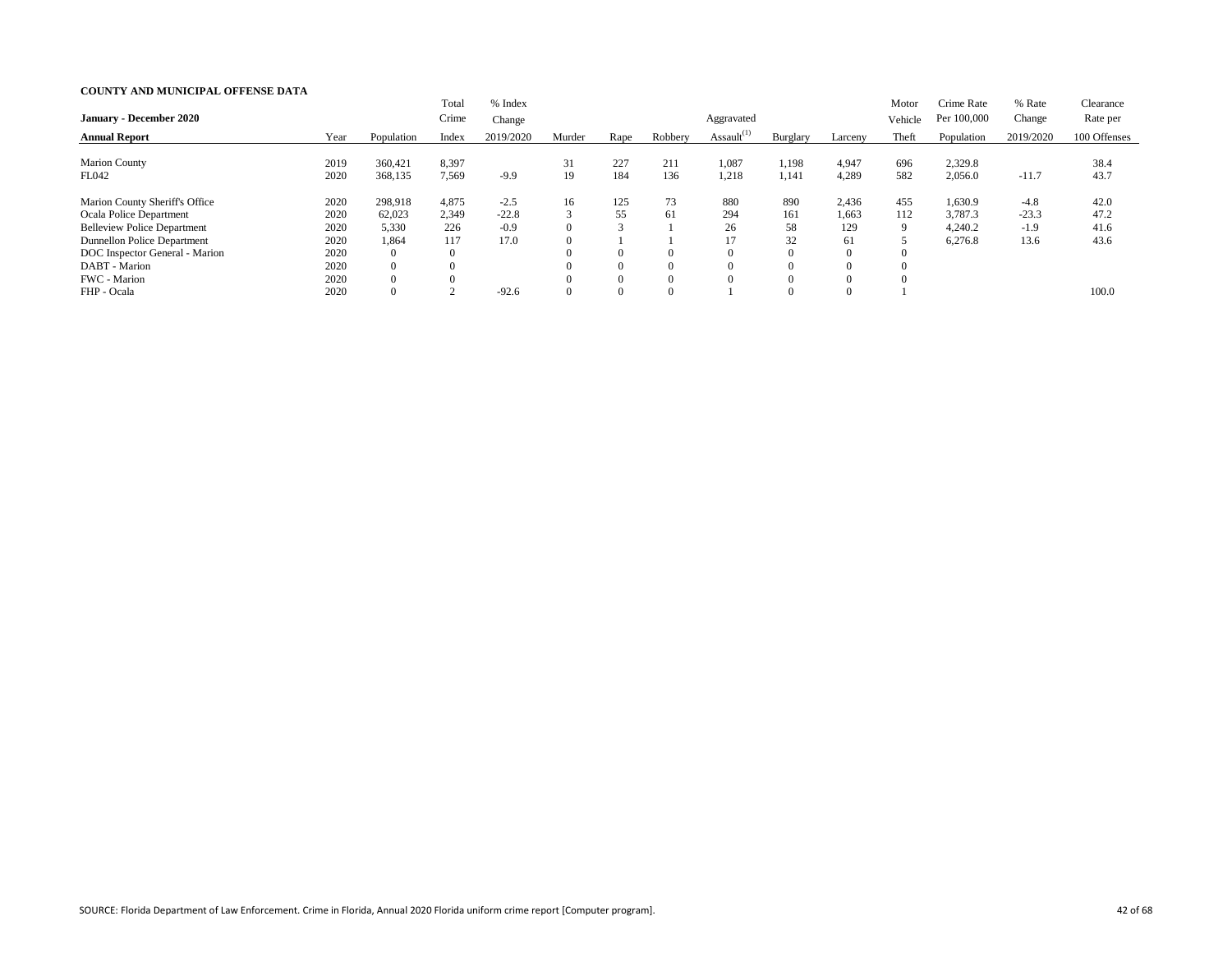|                                         |      |                | Total    | % Index   |        |                |          |                  |          |          | Motor   | Crime Rate  | % Rate    | Clearance    |
|-----------------------------------------|------|----------------|----------|-----------|--------|----------------|----------|------------------|----------|----------|---------|-------------|-----------|--------------|
| <b>January - December 2020</b>          |      |                | Crime    | Change    |        |                |          | Aggravated       |          |          | Vehicle | Per 100,000 | Change    | Rate per     |
| <b>Annual Report</b>                    | Year | Population     | Index    | 2019/2020 | Murder | Rape           | Robbery  | Assault $^{(1)}$ | Burglary | Larceny  | Theft   | Population  | 2019/2020 | 100 Offenses |
|                                         |      |                |          |           |        |                |          |                  |          |          |         |             |           |              |
| <b>Martin County</b>                    | 2019 | 158,598        | 2,300    |           |        | 96             | 45       | 203              | 226      | 1,640    | 85      | 1,450.2     |           | 17.7         |
| FL043                                   | 2020 | 161,301        | 2,132    | $-7.3$    |        | 77             | 44       | 229              | 211      | 1,477    | 89      | 1,321.8     | $-8.9$    | 18.2         |
| Martin County Sheriff's Office          | 2020 | 141,534        | 1,714    | $-5.9$    |        | 70             | 39       | 191              | 170      | 1,166    | 73      | 1,211.0     | $-7.4$    | 15.6         |
| <b>Stuart Police Department</b>         | 2020 | 16,793         | 400      | $-12.1$   |        |                |          | 33               | 36       | 303      | 16      | 2,381.9     | $-13.6$   | 28.5         |
| Jupiter Island Public Safety Department | 2020 | 847            | 5        | $-28.6$   |        | $\Omega$       | $\Omega$ |                  |          | $\sim$   |         | 590.3       | $-30.1$   | 20.0         |
| Sewall's Point Police Department        | 2020 | 2,127          | 10       | $-28.6$   |        | $\overline{0}$ | $\Omega$ |                  |          |          |         | 470.1       | $-29.8$   | 20.0         |
| DOC Inspector General - Martin          | 2020 | $\Omega$       | $\theta$ |           |        | $\Omega$       | $\Omega$ |                  | $\theta$ | $\Omega$ |         |             |           |              |
| DABT - Martin                           | 2020 | $\overline{0}$ |          |           |        | $\Omega$       | $\Omega$ |                  | $\Omega$ |          |         |             |           |              |
| FWC - Martin                            | 2020 | $\Omega$       |          |           |        | $\theta$       | $\Omega$ |                  | $\Omega$ |          |         |             |           |              |
| FHP - Martin Co                         | 2020 | $\Omega$       |          | 0.0       |        | $\Omega$       | $\Omega$ | $\sim$           | $\Omega$ |          |         |             |           | 100.0        |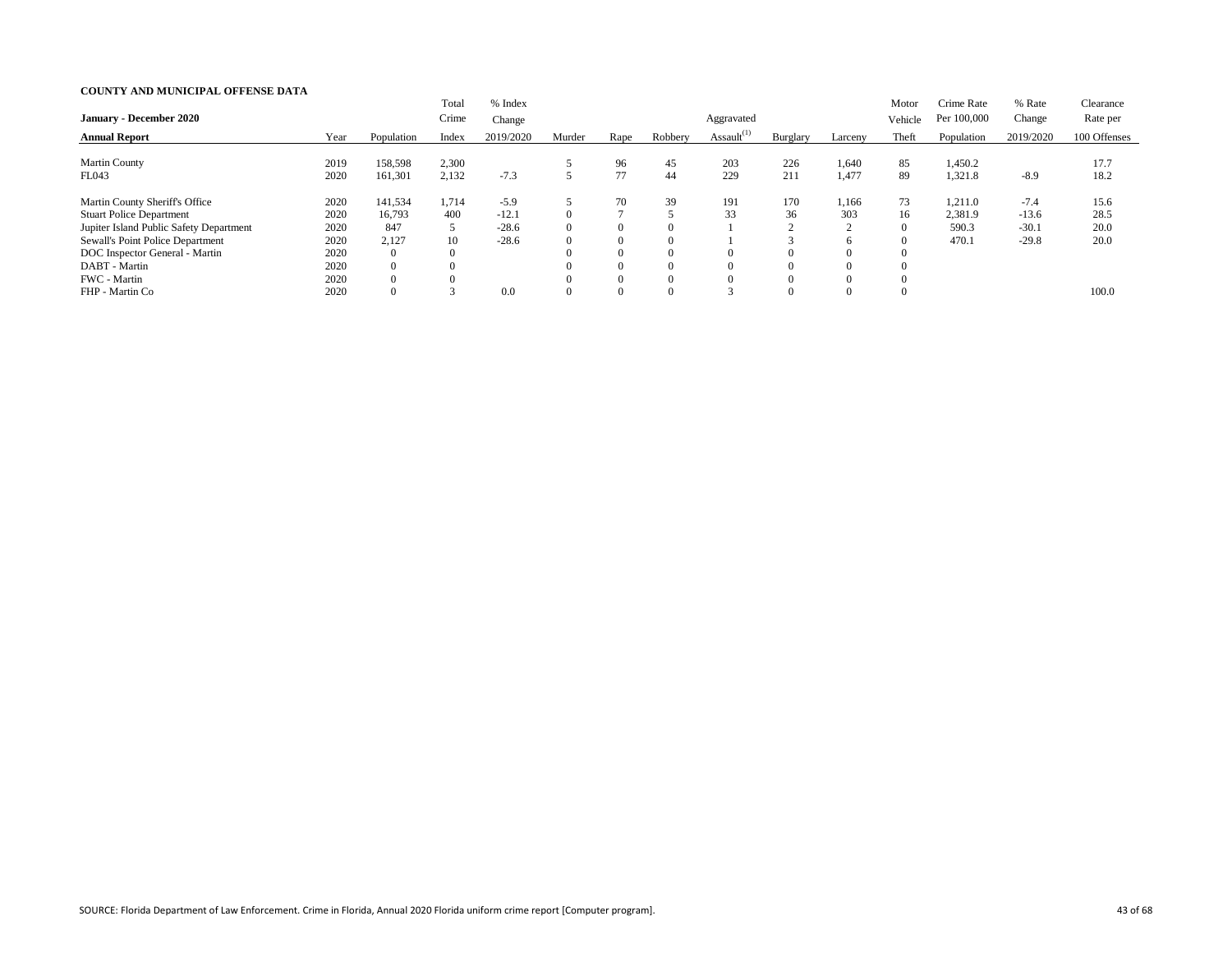| <b>January - December 2020</b>                                                                                                                                        |                                              |                                                                               | Total<br>Crime                                   | % Index<br>Change          |                |                                                                      |                                                    | Aggravated       |                                                        |                             | Motor<br>Vehicle           | Crime Rate<br>Per 100,000     | % Rate<br>Change           | Clearance<br>Rate per |
|-----------------------------------------------------------------------------------------------------------------------------------------------------------------------|----------------------------------------------|-------------------------------------------------------------------------------|--------------------------------------------------|----------------------------|----------------|----------------------------------------------------------------------|----------------------------------------------------|------------------|--------------------------------------------------------|-----------------------------|----------------------------|-------------------------------|----------------------------|-----------------------|
| <b>Annual Report</b>                                                                                                                                                  | Year                                         | Population                                                                    | Index                                            | 2019/2020                  | Murder         | Rape                                                                 | Robbery                                            | Assault $^{(1)}$ | Burglary                                               | Larceny                     | Theft                      | Population                    | 2019/2020                  | 100 Offenses          |
| Monroe County<br>FL044                                                                                                                                                | 2019<br>2020                                 | 76,212<br>77,823                                                              | 1,704<br>1,277                                   | $-25.1$                    | $\overline{4}$ | 36<br>40                                                             | 34<br>33                                           | 210<br>220       | 159<br>103                                             | 1,154<br>794                | 109<br>83                  | 2,235.9<br>.,640.9            | $-26.6$                    | 37.5<br>39.8          |
| Monroe County Sheriff's Office<br>Key West Police Department<br>Key Colony Beach Police Department<br>DOC Inspector General - Monroe<br>DABT - Monroe<br>FWC - Monroe | 2020<br>2020<br>2020<br>2020<br>2020<br>2020 | 52,160<br>24,868<br>795<br>$\overline{0}$<br>$\overline{0}$<br>$\overline{0}$ | 710<br>556<br>10<br>$\boldsymbol{0}$<br>$\theta$ | $-18.1$<br>$-33.0$<br>42.9 |                | 17<br>23<br>$\overline{0}$<br>$\theta$<br>$\overline{0}$<br>$\theta$ | 16<br>$\Omega$<br>$\Omega$<br>$\Omega$<br>$\Omega$ | 154<br>65        | 58<br>43<br>$\sim$<br>$\Omega$<br>$\Omega$<br>$\Omega$ | 437<br>349<br>8<br>$\Omega$ | 25<br>58<br>$\overline{0}$ | 1,361.2<br>2,235.8<br>1,257.9 | $-21.1$<br>$-32.2$<br>36.6 | 46.5<br>31.8<br>0.0   |
| FHP - Marathon                                                                                                                                                        | 2020                                         | $\overline{0}$                                                                |                                                  |                            |                | $\overline{0}$                                                       | $\Omega$                                           |                  | $\Omega$                                               |                             |                            |                               |                            | 100.0                 |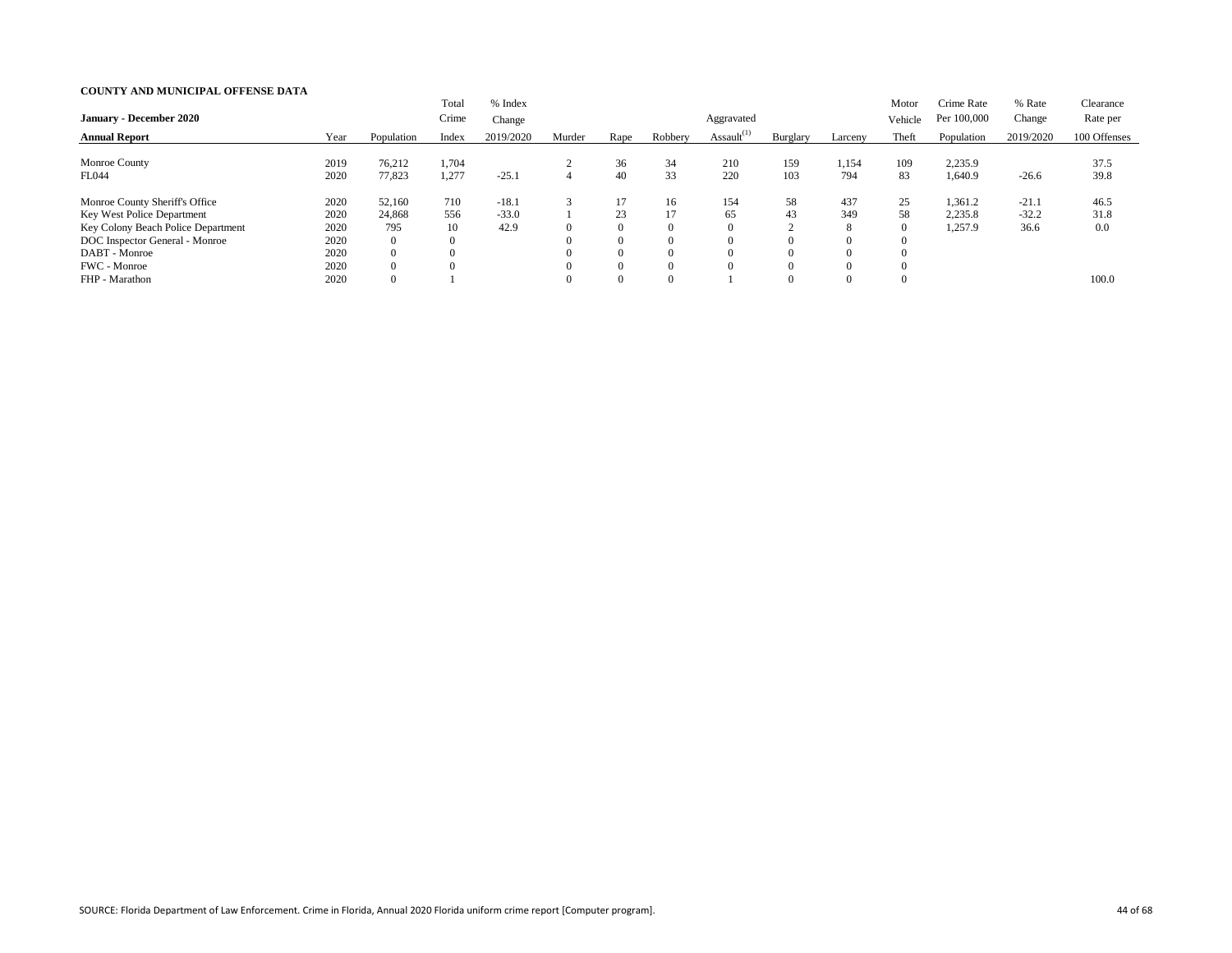| <b>January - December 2020</b>                                                                                                          |                                      |                                                                  | Total<br>Crime                             | % Index<br>Change |                                              |                                                     |             | Aggravated       |                |                                                      | Motor<br>Vehicle | Crime Rate<br>Per 100,000 | % Rate<br>Change  | Clearance<br>Rate per |
|-----------------------------------------------------------------------------------------------------------------------------------------|--------------------------------------|------------------------------------------------------------------|--------------------------------------------|-------------------|----------------------------------------------|-----------------------------------------------------|-------------|------------------|----------------|------------------------------------------------------|------------------|---------------------------|-------------------|-----------------------|
| <b>Annual Report</b>                                                                                                                    | Year                                 | Population                                                       | Index                                      | 2019/2020         | Murder                                       | Rape                                                | Robbery     | Assault $^{(1)}$ | Burglary       | Larceny                                              | Theft            | Population                | 2019/2020         | 100 Offenses          |
| Nassau County<br><b>FL045</b>                                                                                                           | 2019<br>2020                         | 85,070<br>89,258                                                 | 1,270<br>1,192                             | $-6.1$            |                                              | 39<br>32                                            | 4<br>9      | 154<br>127       | 345<br>316     | 644<br>595                                           | 82<br>112        | ,492.9<br>1,335.5         | $-10.5$           | 28.7<br>25.9          |
| Nassau County Sheriff's Office<br>Fernandina Beach Police Department<br>DOC Inspector General - Nassau<br>DABT - Nassau<br>FWC - Nassau | 2020<br>2020<br>2020<br>2020<br>2020 | 75,724<br>13,534<br>$\overline{0}$<br>$\overline{0}$<br>$\theta$ | 1,052<br>138<br>$\overline{0}$<br>$\Omega$ | $-3.8$<br>$-22.0$ | $\Omega$<br>$\Omega$<br>$\Omega$<br>$\Omega$ | 30<br>$\bigcap$<br>$\Omega$<br>$\Omega$<br>$\Omega$ | 0<br>0<br>0 | 114<br>13        | 310<br>6       | 490<br>104<br>$\overline{0}$<br>$\theta$<br>$\Omega$ | 100<br>11        | 1,389.3<br>1,019.7        | $-8.3$<br>$-25.6$ | 25.6<br>27.5          |
| FHP - Nassau Co                                                                                                                         | 2020                                 | $\overline{0}$                                                   |                                            |                   | $\Omega$                                     | $\Omega$                                            | 0           |                  | $\overline{0}$ |                                                      |                  |                           |                   | 100.0                 |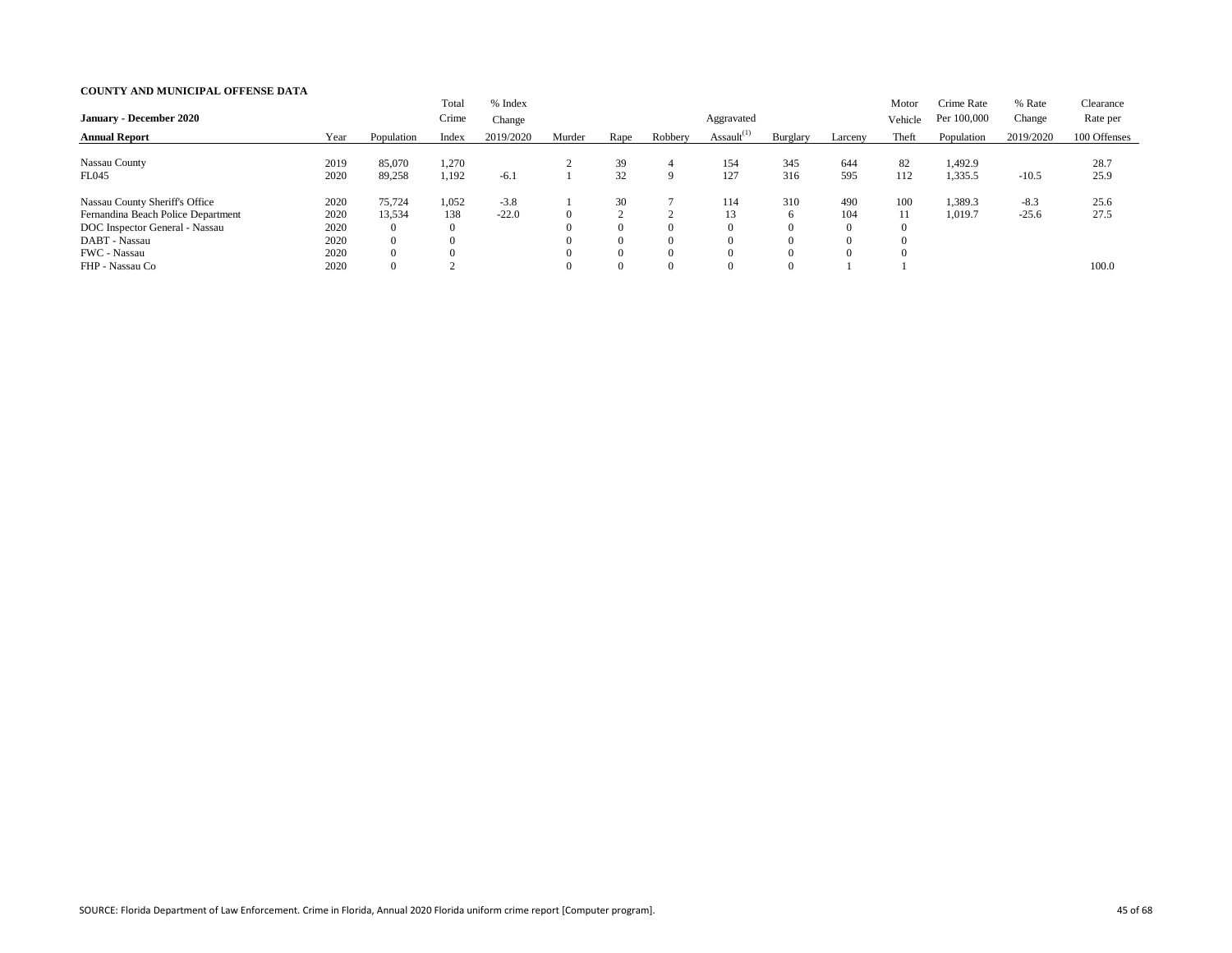|                                         |      |                | Total    | % Index   |                |          |          |                  |          |          | Motor   | Crime Rate  | % Rate    | Clearance    |
|-----------------------------------------|------|----------------|----------|-----------|----------------|----------|----------|------------------|----------|----------|---------|-------------|-----------|--------------|
| <b>January - December 2020</b>          |      |                | Crime    | Change    |                |          |          | Aggravated       |          |          | Vehicle | Per 100,000 | Change    | Rate per     |
| <b>Annual Report</b>                    | Year | Population     | Index    | 2019/2020 | Murder         | Rape     | Robbery  | Assault $^{(1)}$ | Burglary | Larceny  | Theft   | Population  | 2019/2020 | 100 Offenses |
|                                         |      |                |          |           |                |          |          |                  |          |          |         |             |           |              |
| Okaloosa County                         | 2019 | 201,514        | 4,495    |           | 12             | 113      | 60       | 554              | 478      | 2,967    | 311     | 2,230.6     |           | 33.1         |
| FL046                                   | 2020 | 203,951        | 3,723    | $-17.2$   | 9              | 94       | 43       | 514              | 427      | 2,331    | 305     | 1,825.4     | $-18.2$   | 31.5         |
| <b>Okaloosa County Sheriff's Office</b> | 2020 | 135,481        | 2,373    | $-18.5$   | 3              | 62       | 26       | 380              | 236      | 1,496    | 170     | 1,751.5     | $-19.3$   | 35.1         |
| <b>Crestview Police Department</b>      | 2020 | 26,178         | 695      | $-6.1$    | $\overline{4}$ | 18       | 13       | 58               | 72       | 457      | 73      | 2,654.9     | $-7.9$    | 18.1         |
| Fort Walton Beach Police Department     | 2020 | 21,064         | 536      | $-1.3$    | $\bigcap$      | 13       |          | 55               | 89       | 324      | 49      | 2,544.6     | $-1.9$    | 27.2         |
| Niceville Police Department             | 2020 | 14,976         | 57       | $-73.5$   |                |          | $\Omega$ |                  | 13       | 32       | 3       | 380.6       | $-74.0$   | 52.6         |
| Valparaiso Police Department            | 2020 | 5,408          | 35       | $-36.4$   |                | $\Omega$ | $\Omega$ |                  | 11       | 14       |         | 647.2       | $-37.2$   | 28.6         |
| <b>Shalimar Police Department</b>       | 2020 | 844            | 21       |           |                | $\Omega$ | 0        |                  | 6        |          |         | 2,488.2     |           | 100.0        |
| DOC Inspector General - Okaloosa        | 2020 | $\overline{0}$ | $\theta$ |           |                | $\Omega$ | 0        |                  |          |          |         |             |           |              |
| Northwest Florida State College PD      | 2020 | $\overline{0}$ |          | $-90.0$   |                | $\Omega$ | 0        |                  |          |          |         |             |           | 0.0          |
| DABT - Okaloosa                         | 2020 | $\overline{0}$ |          |           |                |          | 0        |                  |          | $\Omega$ |         |             |           |              |
| FWC - Okaloosa                          | 2020 | $\overline{0}$ |          |           |                |          |          |                  |          |          |         |             |           |              |
| FHP - Crestview                         | 2020 |                |          | $-77.3$   |                |          |          |                  |          |          |         |             |           | 100.0        |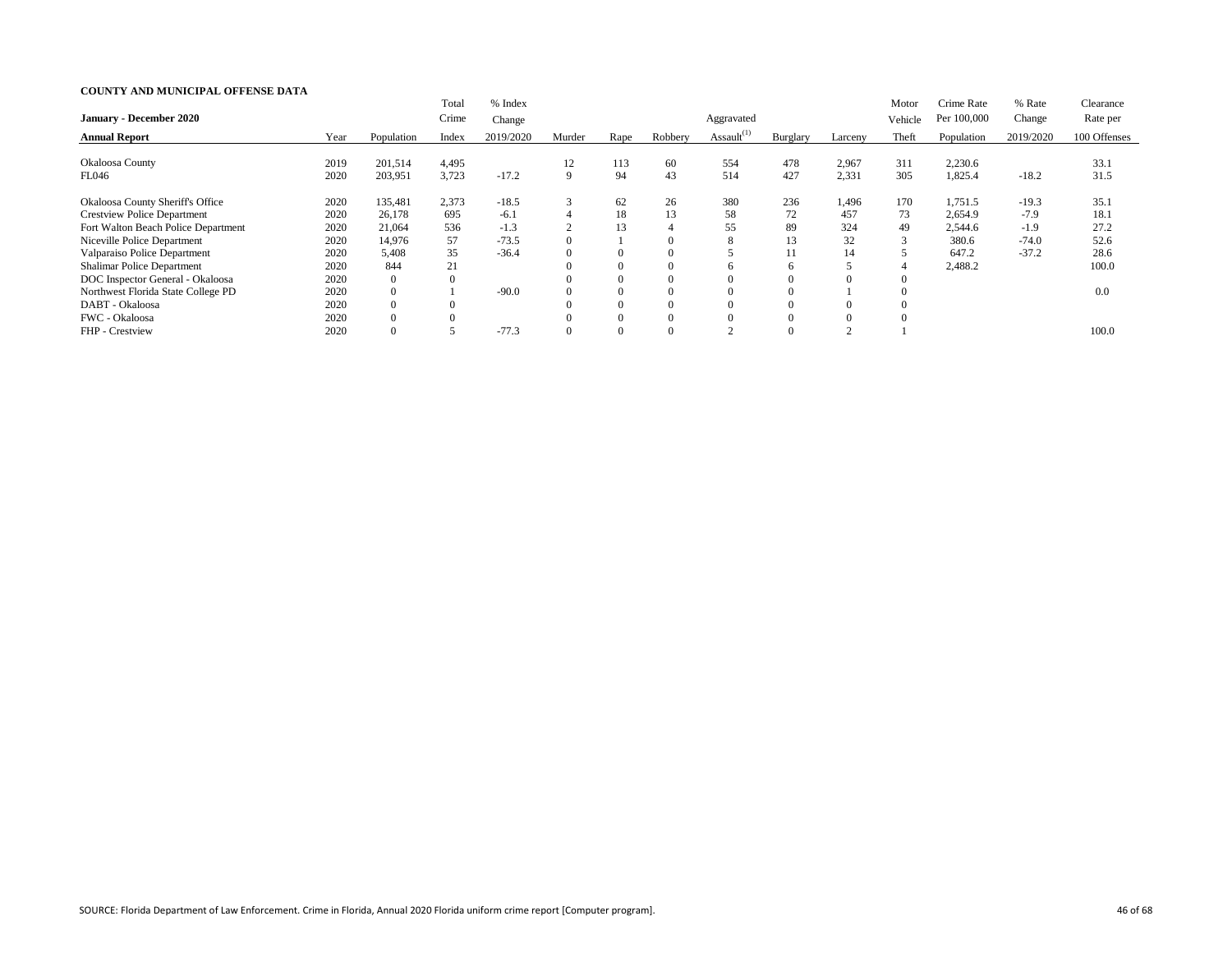| <b>January - December 2020</b>                                                                                                                                           |                                              |                                                                                   | Total<br>Crime           | % Index<br>Change      |                |                                                                |                                                              | Aggravated       |                                                                 |                                    | Motor<br>Vehicle | Crime Rate<br>Per 100,000 | % Rate<br>Change | Clearance<br>Rate per |
|--------------------------------------------------------------------------------------------------------------------------------------------------------------------------|----------------------------------------------|-----------------------------------------------------------------------------------|--------------------------|------------------------|----------------|----------------------------------------------------------------|--------------------------------------------------------------|------------------|-----------------------------------------------------------------|------------------------------------|------------------|---------------------------|------------------|-----------------------|
| <b>Annual Report</b>                                                                                                                                                     | Year                                         | Population                                                                        | Index                    | 2019/2020              | Murder         | Rape                                                           | Robbery                                                      | Assault $^{(1)}$ | Burglary                                                        | Larceny                            | Theft            | Population                | 2019/2020        | 100 Offenses          |
| Okeechobee County<br><b>FL047</b>                                                                                                                                        | 2019<br>2020                                 | 41,808<br>42,112                                                                  | 1,175<br>1,245           | 6.0                    | $\overline{4}$ | 21<br>20                                                       | 28<br>23                                                     | 141<br>157       | 168<br>187                                                      | 715<br>757                         | 100<br>97        | 2,810.5<br>2,956.4        | 5.2              | 28.1<br>24.7          |
| Okeechobee County Sheriff's Office<br>Okeechobee Police Department<br>DOC Inspector General - Okeechobee<br>DABT - Okeechobee<br>FWC - Okeechobee<br>FHP - Okeechobee Co | 2020<br>2020<br>2020<br>2020<br>2020<br>2020 | 36,424<br>5,688<br>$\overline{0}$<br>$\overline{0}$<br>$\Omega$<br>$\overline{0}$ | 1,026<br>219<br>$\theta$ | 8.9<br>4.8<br>$-100.0$ |                | 20<br>$\theta$<br>$\Omega$<br>$\theta$<br>$\theta$<br>$\Omega$ | 21<br>$\sim$<br>$\Omega$<br>$\Omega$<br>$\Omega$<br>$\Omega$ | 149              | 168<br>19<br>$\overline{0}$<br>$\Omega$<br>$\Omega$<br>$\Omega$ | 582<br>175<br>$\theta$<br>$\Omega$ | 82<br>15         | 2,816.8<br>3,850.2        | 8.3<br>3.2       | 27.2<br>13.2          |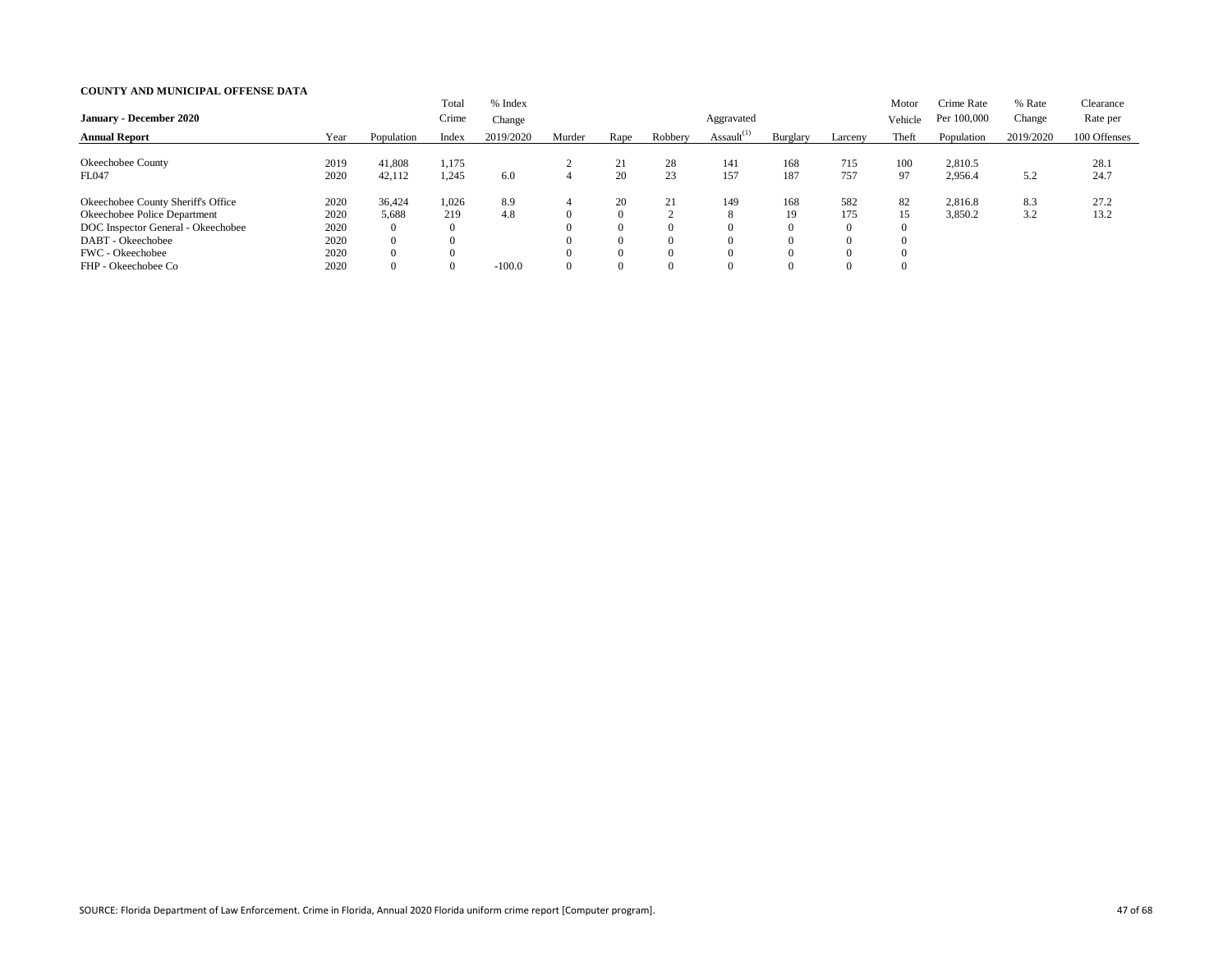|                                     |      |                | Total            | % Index   |          |                |          |                  |                |                | Motor          | Crime Rate  | % Rate    | Clearance    |
|-------------------------------------|------|----------------|------------------|-----------|----------|----------------|----------|------------------|----------------|----------------|----------------|-------------|-----------|--------------|
| January - December 2020             |      |                | Crime            | Change    |          |                |          | Aggravated       |                |                | Vehicle        | Per 100,000 | Change    | Rate per     |
| <b>Annual Report</b>                | Year | Population     | Index            | 2019/2020 | Murder   | Rape           | Robbery  | Assault $^{(1)}$ | Burglary       | Larceny        | Theft          | Population  | 2019/2020 | 100 Offenses |
| Orange County                       | 2019 | 1,386,080      | 48,850           |           | 91       | 718            | 1,789    | 5,180            | 5,757          | 31,425         | 3,890          | 3,524.3     |           | 24.5         |
| FL048                               | 2020 | 1,415,260      | 39,690           | $-18.8$   | 111      | 659            | 1,438    | 5,634            | 4,240          | 24,253         | 3,355          | 2,804.4     | $-20.4$   | 25.3         |
| Orange County Sheriff's Office      | 2020 | 893,339        | 20,441           | $-20.5$   | 69       | 394            | 817      | 3,284            | 2,353          | 11,698         | 1,826          | 2,288.2     | $-21.9$   | 28.4         |
| Apopka Police Department            | 2020 | 53,632         | 1,642            | $-23.2$   |          | 43             | 41       | 162              | 259            | 1,040          | 96             | 3,061.6     | $-24.9$   | 35.3         |
| <b>Maitland Police Department</b>   | 2020 | 21,113         | 326              | $-11.2$   |          |                |          | 18               | 45             | 225            | 27             | 1,544.1     | $-11.2$   | 16.3         |
| Ocoee Police Department             | 2020 | 49,781         | 1,263            | $-15.1$   |          | 15             | 16       | 100              | 130            | 927            | 74             | 2,537.1     | $-18.9$   | 27.8         |
| Orlando Police Department           | 2020 | 298,943        | 13,682           | $-15.8$   | 31       | 169            | 507      | 1,817            | 1,198          | 8,812          | 1,148          | 4,576.8     | $-17.9$   | 18.3         |
| Winter Garden Police Department     | 2020 | 48,469         | 963              | $-25.5$   | 3        | 12             | 18       | 120              | 88             | 654            | 68             | 1,986.8     | $-27.4$   | 44.0         |
| Winter Park Police Department       | 2020 | 30,630         | 772              | $-6.9$    |          | 10             | 25       | 51               | 85             | 550            | 50             | 2,520.4     | $-8.1$    | 22.4         |
| <b>Eatonville Police Department</b> | 2020 | 2,351          | 145              | $-5.2$    | $\Omega$ | 6              |          | 27               | 9              | 80             | 18             | 6,167.6     | $-5.3$    | 9.0          |
| <b>Oakland Police Department</b>    | 2020 | 3,809          | 74               | $-7.5$    | $\theta$ | $\Omega$       |          | 16               | 24             | 28             | 4              | 1,942.8     | $-18.3$   | 32.4         |
| Windermere Police Department        | 2020 | 3,024          | 23               | $-42.5$   |          | $\Omega$       |          |                  | 14             | 6              | $\overline{0}$ | 760.6       | $-43.5$   | 26.1         |
| <b>Edgewood Police Department</b>   | 2020 | 2,791          | 68               | $-1.4$    | $\Omega$ |                | $\Omega$ | 8                | 9              | 39             | 11             | 2,436.4     | $-4.1$    | 44.1         |
| FDLE - Orlando RA                   | 2020 | $\overline{0}$ |                  | $-91.7$   | $\Omega$ |                |          |                  | $\overline{0}$ | $\overline{0}$ | $\theta$       |             |           | 100.0        |
| University of Central Florida PD    | 2020 | $\overline{0}$ | 153              | $-41.4$   | $\Omega$ |                |          | $\bigcap$        | 13             | 128            |                |             |           | 22.9         |
| DOC Inspector General - Orange      | 2020 | $\theta$       | $\overline{0}$   |           | $\left($ | $\Omega$       | $\Omega$ | $\Omega$         | $\Omega$       | $\mathbf{0}$   | 0              |             |           |              |
| DABT - Orange                       | 2020 | $\mathbf{0}$   | $\boldsymbol{0}$ |           |          | $\Omega$       |          |                  | $\overline{0}$ |                |                |             |           |              |
| DIFS - Orange                       | 2020 | $\overline{0}$ | $\boldsymbol{0}$ |           |          | $\overline{0}$ | $\Omega$ |                  | $\mathbf{0}$   |                | 0              |             |           |              |
| FWC - Orange                        | 2020 | $\theta$       | $\mathbf{0}$     |           |          | $\Omega$       | $\Omega$ | $\Omega$         | $\overline{0}$ | $\Omega$       | $\theta$       |             |           |              |
| FHP - Orlando                       | 2020 | $\Omega$       | 30               | 30.4      | $\Omega$ | $\Omega$       | $\Omega$ | 15               | $\overline{0}$ | 9              | 6              |             |           | 100.0        |
| <b>Belle Isle Police Department</b> | 2020 | 7,378          | 107              | $-20.7$   | $\Omega$ | $\Omega$       | $\sim$   | 13               | 13             | 57             | 22             | 1,450.3     | $-20.9$   | 21.5         |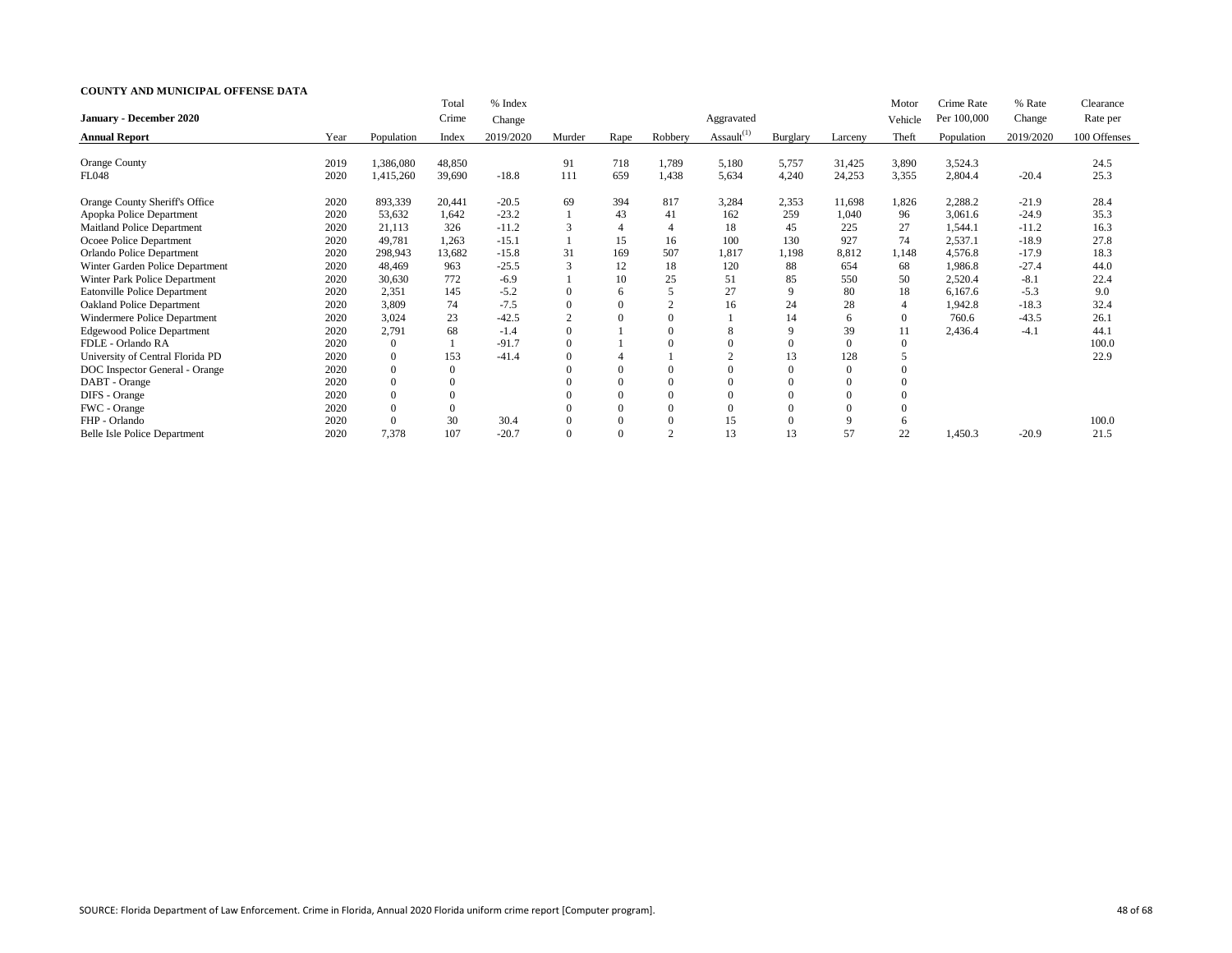| <b>January - December 2020</b>                                                                                                                     |                                      |                                                                 | Total<br>Crime                    | % Index<br>Change           |          |                                        |                                   | Aggravated       |                               |                                                     | Motor<br>Vehicle                         | Crime Rate<br>Per 100,000     | % Rate<br>Change              | Clearance<br>Rate per |
|----------------------------------------------------------------------------------------------------------------------------------------------------|--------------------------------------|-----------------------------------------------------------------|-----------------------------------|-----------------------------|----------|----------------------------------------|-----------------------------------|------------------|-------------------------------|-----------------------------------------------------|------------------------------------------|-------------------------------|-------------------------------|-----------------------|
| <b>Annual Report</b>                                                                                                                               | Year                                 | Population                                                      | Index                             | 2019/2020                   | Murder   | Rape                                   | Robbery                           | Assault $^{(1)}$ | Burglary                      | Larceny                                             | Theft                                    | Population                    | 2019/2020                     | 100 Offenses          |
| <b>Osecola County</b><br>FL049                                                                                                                     | 2019<br>2020                         | 370,552<br>387,055                                              | 8,198<br>7,433                    | $-9.3$                      | 14<br>15 | 138<br>128                             | 145<br>149                        | 855<br>860       | 1,189<br>1,109                | 5,412<br>4,703                                      | 445<br>469                               | 2,212.4<br>1,920.4            | $-13.2$                       | 28.8<br>26.4          |
| Osceola County Sheriff's Office<br>St. Cloud Police Department<br>Kissimmee Police Department<br>DOC Inspector General - Osceola<br>DABT - Osceola | 2020<br>2020<br>2020<br>2020<br>2020 | 260,514<br>50,897<br>75,644<br>$\overline{0}$<br>$\overline{0}$ | 4,706<br>698<br>2,025<br>$\theta$ | $-9.3$<br>$-5.9$<br>$-10.7$ | 11       | 76<br>23<br>29<br>$\Omega$<br>$\Omega$ | 110<br>32<br>$\Omega$<br>$\left($ | 535<br>69<br>253 | 797<br>106<br>206<br>$\Omega$ | 2,893<br>450<br>1,359<br>$\theta$<br>$\overline{0}$ | 284<br>43<br>142<br>$\theta$<br>$\Omega$ | 1,806.4<br>1,371.4<br>2,677.0 | $-13.7$<br>$-11.5$<br>$-11.7$ | 31.3<br>21.3<br>16.8  |
| FWC - Osceola<br>FHP - Kissimmee                                                                                                                   | 2020<br>2020                         | $\overline{0}$<br>$\overline{0}$                                | 4                                 | 100.0                       |          | $\Omega$<br>$\Omega$                   | $\Omega$<br>$\left($              |                  |                               | $\theta$                                            | $\Omega$<br>$\Omega$                     |                               |                               | 100.0                 |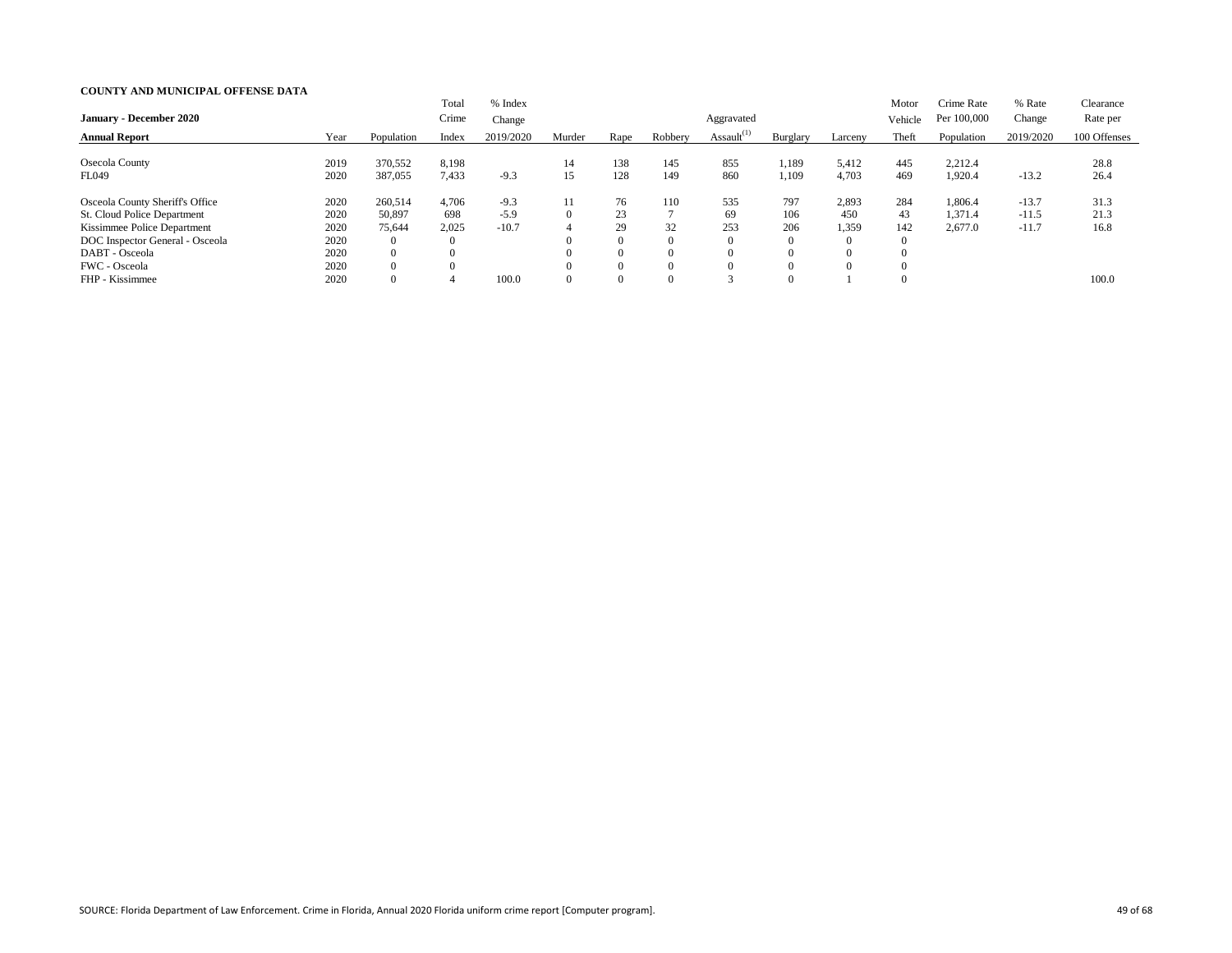|                                         |      |                | Total          | % Index   |                |                          |                |                  |                |          | Motor          | Crime Rate  | % Rate    | Clearance    |
|-----------------------------------------|------|----------------|----------------|-----------|----------------|--------------------------|----------------|------------------|----------------|----------|----------------|-------------|-----------|--------------|
| January - December 2020                 |      |                | Crime          | Change    |                |                          |                | Aggravated       |                |          | Vehicle        | Per 100,000 | Change    | Rate per     |
| <b>Annual Report</b>                    | Year | Population     | Index          | 2019/2020 | Murder         | Rape                     | Robbery        | Assault $^{(1)}$ | Burglary       | Larceny  | Theft          | Population  | 2019/2020 | 100 Offenses |
|                                         |      |                |                |           |                |                          |                |                  |                |          |                |             |           |              |
| Palm Beach County                       | 2019 | 1,447,857      | 37,571         |           | 87             | 561                      | 1,324          | 3,671            | 3,493          | 25,734   | 2,701          | 2,594.9     |           | 22.3         |
| <b>FL050</b>                            | 2020 | 1,466,494      | 33,719         | $-10.3$   | 89             | 537                      | 1,096          | 3,839            | 3,156          | 22,227   | 2,775          | 2,299.3     | $-11.4$   | 21.0         |
| Palm Beach County Sheriff's Office      | 2020 | 642,338        | 9,977          | $-7.0$    | 22             | 196                      | 230            | 990              | 892            | 6,745    | 902            | 1,553.2     | $-8.4$    | 19.8         |
| Belle Glade Police Department           | 2020 | 17,979         | 709            | 17.2      | 5              | 18                       | 19             | 143              | 86             | 411      | 27             | 3,943.5     | 17.2      | 23.4         |
| <b>Boca Raton Police Department</b>     | 2020 | 95,139         | 2,202          | $-7.0$    | 2              | 35                       | 67             | 102              | 191            | 1,573    | 232            | 2,314.5     | $-7.7$    | 23.8         |
| <b>Boynton Beach Police Department</b>  | 2020 | 78,495         | 2,317          | $-27.2$   | 9              | 20                       | 105            | 389              | 153            | 1,468    | 173            | 2,951.8     | $-28.0$   | 18.0         |
| Delray Beach Police Department          | 2020 | 67,168         | 2,813          | 2.1       | 5              | 31                       | 67             | 298              | 245            | 1,929    | 238            | 4,188.0     | 2.0       | 18.2         |
| Lake Worth Police Department            | 2020 | 38,875         | 1,661          | 3.2       | 3              | 34                       | 140            | 233              | 164            | 950      | 137            | 4,272.7     | 2.1       | 23.2         |
| Palm Beach Police Department            | 2020 | 8,409          | 131            | 24.8      | $\Omega$       | $\Omega$                 |                | 2                | 20             | 84       | 24             | 1,557.9     | 23.5      | 47.3         |
| Riviera Beach Police Department         | 2020 | 36,057         | 1,602          | $-11.6$   | 16             | 23                       | 63             | 326              | 151            | 909      | 114            | 4,443.0     | $-12.4$   | 18.0         |
| West Palm Beach Police Department       | 2020 | 116,781        | 4,725          | $-7.2$    | 18             | 76                       | 231            | 538              | 452            | 2,967    | 443            | 4,046.0     | $-8.4$    | 16.3         |
| <b>Atlantis Police Department</b>       | 2020 | 2,055          | 28             | $-53.3$   | $\Omega$       | $\Omega$                 | $\Omega$       | 3                |                | 24       | $\overline{0}$ | 1,362.5     | $-53.8$   | 25.0         |
| Greenacres Department of Public Safety  | 2020 | 39,945         | 830            | $-3.2$    |                | 10                       | 29             | 79               | 63             | 597      | 51             | 2,077.9     | $-3.5$    | 37.1         |
| <b>Gulf Stream Police Department</b>    | 2020 | 1,032          | 26             | 52.9      | $\Omega$       | $\Omega$                 | $\Omega$       | $\theta$         | 2              | 13       | 11             | 2,519.4     | 52.9      | 0.0          |
| Town of Hypoluxo Police Department      | 2020 | 2,828          | 41             | 2.5       | $\Omega$       |                          | $\Omega$       | $\overline{0}$   | 11             | 29       | $\Omega$       | 1,449.8     | 1.1       | 19.5         |
| Juno Beach Police Department            | 2020 | 3,463          | 31             | $-18.4$   | $\Omega$       |                          | $\overline{2}$ | 3                |                | 22       | 2              | 895.2       | $-18.9$   | 32.3         |
| Jupiter Police Department               | 2020 | 63,188         | 784            | $-32.0$   |                | 10                       | 13             | 59               | 99             | 552      | 50             | 1,240.7     | $-32.7$   | 26.4         |
| Jupiter Inlet Colony Police Department  | 2020 | 414            | 3              | 200.0     | $\Omega$       | $\Omega$                 | $\overline{0}$ | $\overline{0}$   | $\theta$       | -1       | 2              | 724.6       | 194.2     | 0.0          |
| Lake Park Police Department             | 2020 | 8,912          | 642            | $-18.3$   |                | $\overline{\mathcal{A}}$ | 15             | 39               | $22\,$         | 524      | 37             | 7,203.8     | $-18.3$   | 19.5         |
| Lantana Police Department               | 2020 | 12,081         | 512            | $-19.9$   | $\overline{2}$ | 6                        | 24             | 54               | 39             | 361      | 26             | 4,238.1     | $-24.3$   | 24.4         |
| Manalapan Police Department             | 2020 | 428            | 13             | $-38.1$   | $\Omega$       | $\Omega$                 | $\Omega$       | $\overline{0}$   | $\overline{2}$ | 10       | $\overline{1}$ | 3,037.4     | $-38.5$   | 0.0          |
| Mangonia Park Police Department         | 2020 | 2,050          | 286            | 36.2      |                |                          | $\Delta$       | 31               | 27             | 214      | 8              | 13,951.2    | 37.0      | 29.4         |
| North Palm Beach Police Department      | 2020 | 12,813         | 101            | $-16.5$   | $\Omega$       | $\overline{2}$           |                | 9                | 18             | 63       | 8              | 788.3       | $-17.8$   | 55.4         |
| Ocean Ridge Police Department           | 2020 | 1,854          | 38             | 18.8      | $\Omega$       |                          | $\Omega$       | 3                | 10             | 17       | $\tau$         | 2,049.6     | 17.6      | 0.0          |
| Pahokee Police Department               | 2020 | 5,847          | 231            | 5.5       | $\Omega$       | $\Omega$                 | 8              | 49               | 23             | 133      | 18             | 3,950.7     | 6.6       | 19.5         |
| Palm Beach Gardens Police Department    | 2020 | 56,709         | 1,064          | $-22.5$   |                | 8                        | 14             | 42               | 86             | 871      | 42             | 1,876.2     | $-24.0$   | 21.8         |
| Palm Springs Police Department          | 2020 | 23,867         | 1,072          | $-4.1$    | $\Omega$       | 5                        | 34             | 249              | 257            | 442      | 85             | 4,491.6     | $-5.3$    | 22.5         |
| Royal Palm Beach Police Department      | 2020 | 39,801         | 722            | 1.4       |                | 11                       | 10             | 63               | 33             | 569      | 35             | 1,814.0     | $-1.4$    | 29.8         |
| South Bay Police Department             | 2020 | 5,271          | 116            | $-9.4$    | $\Omega$       | 2                        | 2              | 31               | 19             | 51       | 11             | 2,200.7     | $-9.4$    | 24.1         |
| South Palm Beach Police Department      | 2020 | 1,460          | 7              | 133.3     | $\Omega$       |                          | $\Omega$       |                  |                | 5        | $\Omega$       | 479.5       | 131.4     | 14.3         |
| <b>Tequesta Police Department</b>       | 2020 | 5,874          | 27             | $-46.0$   | $\Omega$       | $\Omega$                 | $\Omega$       |                  | 3              | 24       |                | 459.7       | $-46.2$   | 7.4          |
| Palm Beach Shores Police Department     | 2020 | 1,251          | 37             | 60.9      | $\Omega$       | $\gamma$                 | $\Omega$       |                  | 6              | 25       |                | 2,957.6     | 53.4      | 18.9         |
| Florida Atlantic University Police Dept | 2020 | $\mathbf{0}$   | 40             | $-67.7$   | $\Omega$       |                          | 0              | $\overline{2}$   | 8              | 22       | 4              |             |           | 17.5         |
| <b>Highland Beach Police Department</b> | 2020 | 3,657          | 12             | $-72.7$   | $\theta$       | $\overline{0}$           | $\Omega$       | $\mathbf{1}$     | $\Omega$       | 9        | 2              | 328.1       | $-72.6$   | 8.3          |
| Palm Beach County School District PD    | 2020 | $\overline{0}$ | 174            | $-51.7$   | $\Omega$       | 15                       | 8              | 17               | 11             | 121      | $\overline{2}$ |             |           | 35.6         |
| Lake Clarke Shores Police Department    | 2020 | 3,426          | 39             | $-17.0$   | $\Omega$       | $\Omega$                 | $\overline{2}$ | 2                |                | 29       | $\overline{2}$ | 1,138.4     | $-17.2$   | 28.2         |
| DOC Inspector General - Palm Beach      | 2020 | $\overline{0}$ | $\overline{0}$ |           | $\Omega$       | $\Omega$                 | $\Omega$       | $\overline{0}$   |                | $\Omega$ | $\Omega$       |             |           |              |
| <b>Westlake Police Department</b>       | 2020 | 951            | 16             | 220.0     | $\Omega$       | $\overline{2}$           |                | $\overline{0}$   |                | 13       | $\Omega$       | 1,682.4     | 27.9      | $0.0\,$      |
| Loxahatchee Groves Police Department    | 2020 | 3,426          | 82             | $-27.4$   | $\Omega$       |                          |                | 6                | 18             | 48       | 8              | 2,393.5     | $-27.9$   | 20.7         |
| DABT - Palm Beach                       | 2020 | $\overline{0}$ | $\Omega$       |           | $\Omega$       | $\Omega$                 |                | $\theta$         | $\Omega$       | $\Omega$ |                |             |           |              |
| DIFS - Palm Beach                       | 2020 | $\overline{0}$ | $\Omega$       |           |                | $\Omega$                 | $\Omega$       | $\theta$         |                | $\Omega$ |                |             |           |              |
| FWC - Palm Beach                        | 2020 | $\mathbf{0}$   | $\overline{0}$ |           | $\Omega$       | $\Omega$                 | $\Omega$       | $\overline{0}$   | $\Omega$       | $\Omega$ | $\Omega$       |             |           |              |
| FHP - Palm Beach Turnpike Station       | 2020 | $\overline{0}$ | 52             | $-69.4$   | $\Omega$       | $\overline{0}$           | $\overline{0}$ | 31               | $\overline{0}$ | 10       | 11             |             |           | 100.0        |
| <b>Wellington Police Department</b>     | 2020 | 62,650         | 556            | $-34.7$   |                | 17                       | 6              | 43               | 38             | 392      | 59             | 887.5       | $-35.0$   | 24.8         |
|                                         |      |                |                |           |                |                          |                |                  |                |          |                |             |           |              |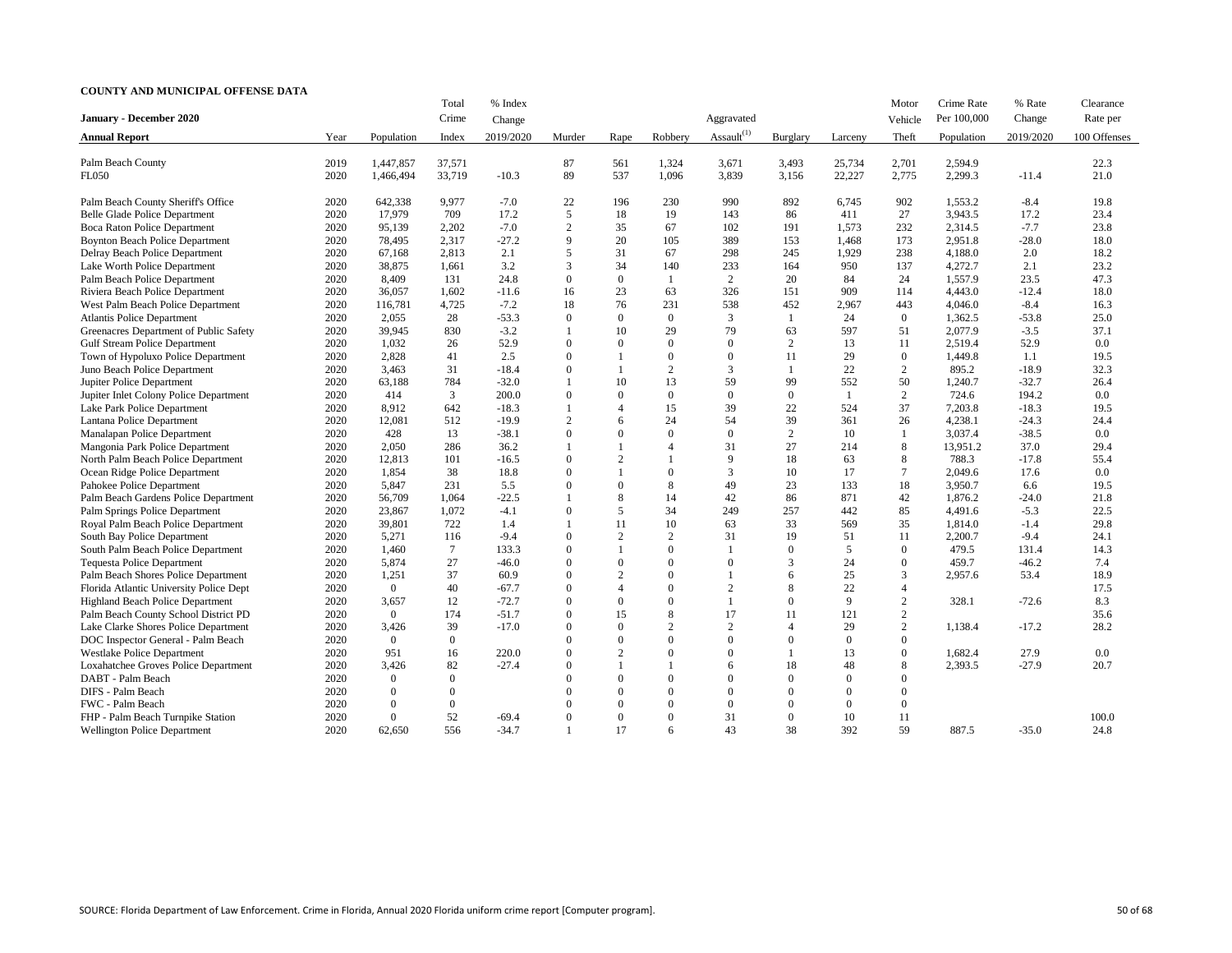|                                   |      |                | Total          | % Index   |        |          |              |                  |                |                | Motor   | Crime Rate  | % Rate    | Clearance    |
|-----------------------------------|------|----------------|----------------|-----------|--------|----------|--------------|------------------|----------------|----------------|---------|-------------|-----------|--------------|
| <b>January - December 2020</b>    |      |                | Crime          | Change    |        |          |              | Aggravated       |                |                | Vehicle | Per 100,000 | Change    | Rate per     |
| <b>Annual Report</b>              | Year | Population     | Index          | 2019/2020 | Murder | Rape     | Robbery      | Assault $^{(1)}$ | Burglary       | Larceny        | Theft   | Population  | 2019/2020 | 100 Offenses |
| Pasco County                      | 2019 | 527,122        | 9,567          |           | 14     | 251      | 293          | 1,135            | 1,171          | 6,155          | 548     | 1,814.9     |           | 39.2         |
| FL051                             | 2020 | 542,638        | 8,620          | $-9.9$    | 15     | 205      | 231          | 1,238            | 1,037          | 5,255          | 639     | 1,588.5     | $-12.5$   | 34.9         |
| Pasco County Sheriff's Office     | 2020 | 498,162        | 6,973          | $-11.8$   | 14     | 173      | 193          | 1,077            | 832            | 4,154          | 530     | 1,399.7     | $-14.3$   | 35.0         |
| Dade City Police Department       | 2020 | 7,402          | 339            | 5.0       |        |          | $\mathbf Q$  | 32               | 41             | 227            | 24      | 4,579.8     | 3.7       | 29.5         |
| New Port Richey Police Department | 2020 | 16,935         | 551            | $-13.5$   | v      | 20       | 21           | 76               | 82             | 316            | 36      | 3,253.6     | $-18.1$   | 32.3         |
| Zephyrhills Police Department     | 2020 | 17,092         | 549            | $-15.7$   |        | 4        | <sub>6</sub> | 31               | 70             | 407            | 31      | 3,212.0     | $-17.8$   | 38.4         |
| Port Richey Police Department     | 2020 | 3,047          | 179            |           |        |          |              |                  | 12             | 147            | 8       | 5,874.6     |           | 31.3         |
| DOC Inspector General - Pasco     | 2020 | $\overline{0}$ | $\overline{0}$ |           |        | $\Omega$ | $\Omega$     |                  | $\overline{0}$ | $\overline{0}$ |         |             |           |              |
| DABT - Pasco                      | 2020 | $\overline{0}$ |                |           |        | $\Omega$ | $\Omega$     |                  | $\theta$       |                |         |             |           |              |
| FWC - Pasco                       | 2020 | $\theta$       |                |           |        | $\theta$ | $\Omega$     |                  | $\Omega$       |                |         |             |           |              |
| FHP - Pasco Co                    | 2020 | $\theta$       | 29             | $-39.6$   |        | $\Omega$ | $\Omega$     | 15               | $\Omega$       |                | 10      |             |           | 100.0        |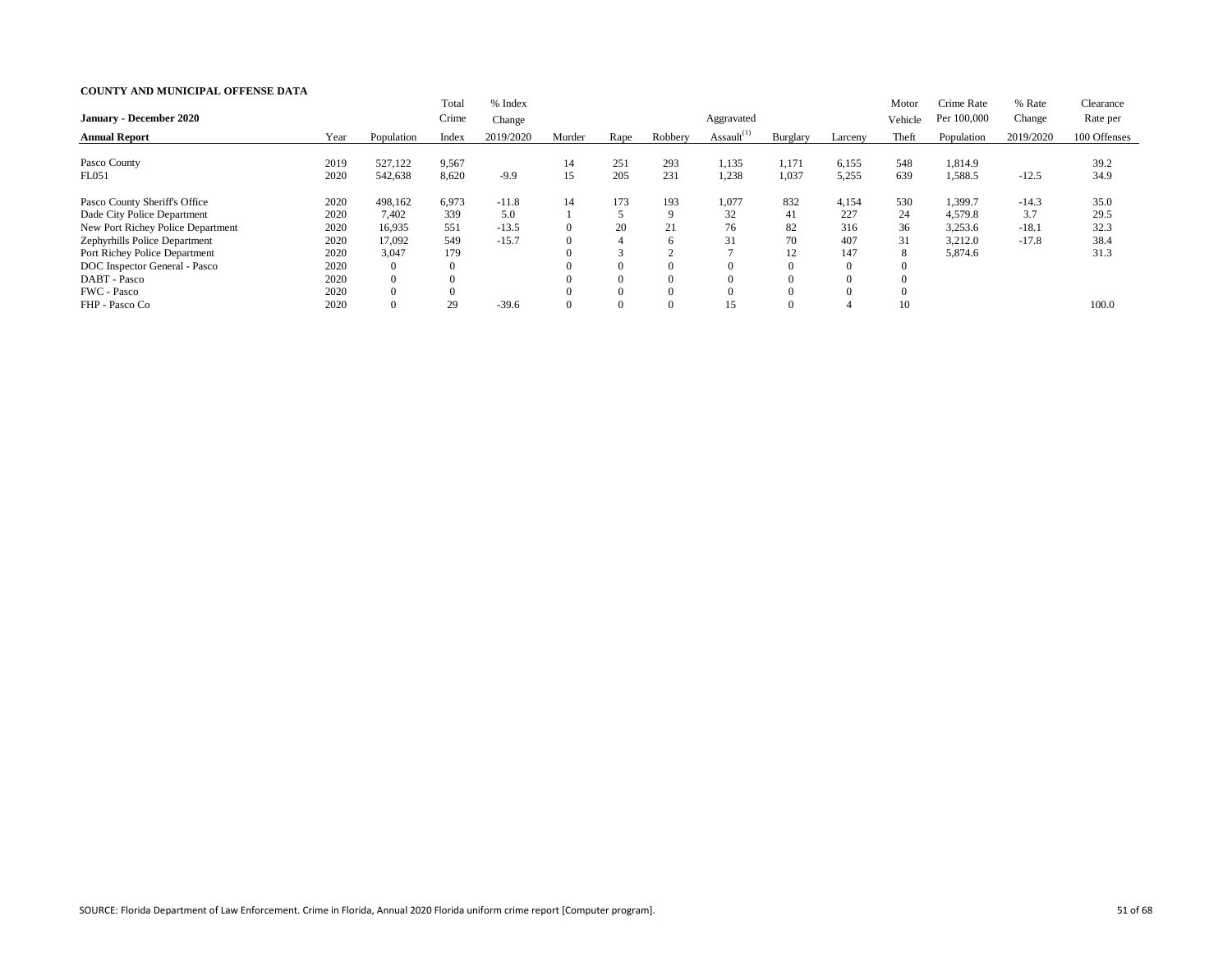|                                           |      |                | Total            | % Index   |                  |                  |                |                  |                |                | Motor          | Crime Rate  | % Rate    | Clearance    |
|-------------------------------------------|------|----------------|------------------|-----------|------------------|------------------|----------------|------------------|----------------|----------------|----------------|-------------|-----------|--------------|
| <b>January - December 2020</b>            |      |                | Crime            | Change    |                  |                  |                | Aggravated       |                |                | Vehicle        | Per 100,000 | Change    | Rate per     |
| <b>Annual Report</b>                      | Year | Population     | Index            | 2019/2020 | Murder           | Rape             | Robbery        | Assault $^{(1)}$ | Burglary       | Larceny        | Theft          | Population  | 2019/2020 | 100 Offenses |
|                                           |      |                |                  |           |                  |                  |                |                  |                |                |                |             |           |              |
| <b>Pinellas County</b>                    | 2019 | 978,045        | 26,305           |           | 40               | 460              | 620            | 2,259            | 2,517          | 18,785         | 1,624          | 2,689.5     |           | 25.2         |
| FL052                                     | 2020 | 984,054        | 22,163           | $-15.7$   | 27               | 450              | 591            | 2,620            | 2,180          | 14,836         | 1,459          | 2,252.2     | $-16.3$   | 24.1         |
| Pinellas County Sheriff's Office          | 2020 | 279,784        | 3,594            | $-16.4$   | 6                | 100              | 73             | 333              | 439            | 2,410          | 233            | 1,284.6     | $-16.3$   | 27.3         |
| <b>Belleair Police Department</b>         | 2020 | 4,095          | 43               | 30.3      | $\mathbf{0}$     | $\boldsymbol{0}$ | $\overline{0}$ |                  | 6              | 34             | 2              | 1,050.1     | 29.0      | 7.0          |
| <b>Belleair Bluffs Police Department</b>  | 2020 | 2,104          | 15               | $-57.1$   | $\boldsymbol{0}$ | $\boldsymbol{0}$ | $\mathbf{0}$   | $\boldsymbol{0}$ |                | 13             |                | 712.9       | $-57.3$   | 13.3         |
| <b>Clearwater Police Department</b>       | 2020 | 118,017        | 2,692            | $-17.9$   | $\mathbf{0}$     | 92               | 87             | 281              | 249            | 1,850          | 133            | 2,281.0     | $-18.9$   | 29.0         |
| <b>Dunedin Police Department</b>          | 2020 | 37,869         | 429              | $-16.0$   | $\boldsymbol{0}$ | 6                | 5              | 42               | 57             | 308            | 11             | 1,132.9     | $-16.6$   | 24.9         |
| <b>Gulfport Police Department</b>         | 2020 | 12,598         | 380              | $-9.3$    | $\mathbf{0}$     | 6                | 8              | 17               | 30             | 274            | 45             | 3,016.4     | $-9.4$    | 27.6         |
| <b>Indian Rocks Beach PD</b>              | 2020 | 4,158          | 93               | 24.0      | $\mathbf{0}$     | 5                |                | 9                | $\overline{4}$ | 72             | $\overline{2}$ | 2,236.7     | 32.2      | 28.0         |
| Kenneth City Police Department            | 2020 | 5,145          | 97               | $-36.2$   | $\boldsymbol{0}$ |                  | $\overline{2}$ | 12               | 14             | 62             | 6              | 1,885.3     | $-36.6$   | 23.7         |
| Largo Police Department                   | 2020 | 84,574         | 2,142            | $-20.0$   | $\overline{4}$   | 38               | 60             | 230              | 154            | 1,505          | 151            | 2,532.7     | $-20.8$   | 15.6         |
| Madeira Beach Police Department           | 2020 | 4,447          | 141              | $-9.6$    |                  | 2                |                | 11               | 7              | 111            | 8              | 3,170.7     | $-10.2$   | 30.5         |
| City of Seminole                          | 2020 | 19,705         | 379              | $-28.6$   | $\boldsymbol{0}$ | 6                | 11             | 31               | 23             | 299            | 9              | 1,923.4     | $-29.6$   | 36.7         |
| <b>Oldsmar Police Department</b>          | 2020 | 14,998         | 211              | $-9.1$    |                  | 5                | $\mathfrak{Z}$ | 13               | 24             | 158            | $\tau$         | 1,406.9     | $-10.3$   | 33.2         |
| Pinellas Park Police Department           | 2020 | 54,202         | 1,975            | $-12.0$   | $\theta$         | 32               | 47             | 108              | 185            | 1,484          | 119            | 3,643.8     | $-13.5$   | 23.0         |
| Redington Beaches Police Department       | 2020 | 1,507          | 25               | $-3.8$    | $\overline{0}$   | $\boldsymbol{0}$ | $\theta$       | $\boldsymbol{0}$ | 2              | 17             | 6              | 1,658.9     | $-5.5$    | 24.0         |
| Safety Harbor Police Department           | 2020 | 17,696         | 242              | 33.0      | $\theta$         | 6                | 2              | 23               | 22             | 166            | 23             | 1,367.5     | 32.3      | 26.9         |
| St. Petersburg Police Department          | 2020 | 271,044        | 8,613            | $-15.4$   | 15               | 110              | 275            | 1,372            | 887            | 5,315          | 639            | 3,177.7     | $-16.0$   | 21.5         |
| St. Pete Beach Police Department          | 2020 | 9,531          | 212              | $-3.6$    | $\overline{0}$   | 8                | $\theta$       | 14               | 16             | 166            | 8              | 2,224.3     | $-3.7$    | 21.7         |
| South Pasadena Police Department          | 2020 | 5,078          | 71               | $-47.0$   | $\overline{0}$   |                  | $\theta$       | 3                | 5              | 60             | $\overline{2}$ | 1,398.2     | $-46.9$   | 19.7         |
| <b>Indian Shores Police Department</b>    | 2020 | 1,479          | 26               | 8.3       | $\overline{0}$   |                  | $\theta$       | $\overline{3}$   |                | 20             |                | 1,757.9     | 7.5       | 7.7          |
| <b>Tarpon Springs Police Department</b>   | 2020 | 25,937         | 457              | $-28.5$   | $\theta$         | 23               | 13             | 73               | 34             | 282            | 32             | 1,762.0     | $-29.7$   | 36.5         |
| <b>Treasure Island Police Department</b>  | 2020 | 6,930          | 251              | 32.1      | $\Omega$         | 5                | 3              | 28               | 17             | 185            | 13             | 3,621.9     | 31.0      | 33.1         |
| <b>Belleair Beach Police Department</b>   | 2020 | 1,625          | 8                | $-57.9$   | $\theta$         | $\overline{2}$   | $\Omega$       |                  |                | 4              | $\overline{0}$ | 492.3       | $-58.8$   | 12.5         |
| DOC Inspector General - Pinellas          | 2020 | $\mathbf{0}$   | $\boldsymbol{0}$ |           |                  | $\Omega$         | $\Omega$       | $\overline{0}$   | $\Omega$       | $\Omega$       | $\Omega$       |             |           |              |
| North Redington Beach PD                  | 2020 | 1,531          | 19               | 137.5     | $\Omega$         | $\overline{0}$   | $\theta$       | $\overline{2}$   | $\overline{2}$ | 14             |                | 1,241.0     | 132.4     | 15.8         |
| St. Petersburg - Clearwater Airport PD    | 2020 | $\mathbf{0}$   | 8                | 700.0     | $\theta$         | $\overline{0}$   | $\Omega$       | $\overline{0}$   | $\Omega$       | 7              |                |             |           | 37.5         |
| Univ of South Florida PD - St Pete Campus | 2020 | $\mathbf{0}$   | 14               | $-53.3$   | $\Omega$         |                  | $\theta$       | $\overline{0}$   | $\Omega$       | 12             |                |             |           | 35.7         |
| <b>DIFS</b> - Pinellas                    | 2020 | $\Omega$       | $\Omega$         |           |                  | $\overline{0}$   | $\Omega$       | $\overline{0}$   | $\Omega$       | $\overline{0}$ |                |             |           |              |
| DABT - Pinellas                           | 2020 | $\Omega$       | $\theta$         |           |                  | $\Omega$         | $\Omega$       | $\overline{0}$   | $\Omega$       | $\Omega$       |                |             |           |              |
| FWC - Pinellas                            | 2020 | $\overline{0}$ | $\boldsymbol{0}$ |           |                  | $\theta$         | $\theta$       | $\boldsymbol{0}$ | $\Omega$       | $\overline{0}$ | $\Omega$       |             |           |              |
| FHP - Pinellas Park                       | 2020 | $\Omega$       | 26               | 420.0     | $\Omega$         | $\Omega$         | $\Omega$       | 13               | $\Omega$       | 8              | 5              |             |           | 100.0        |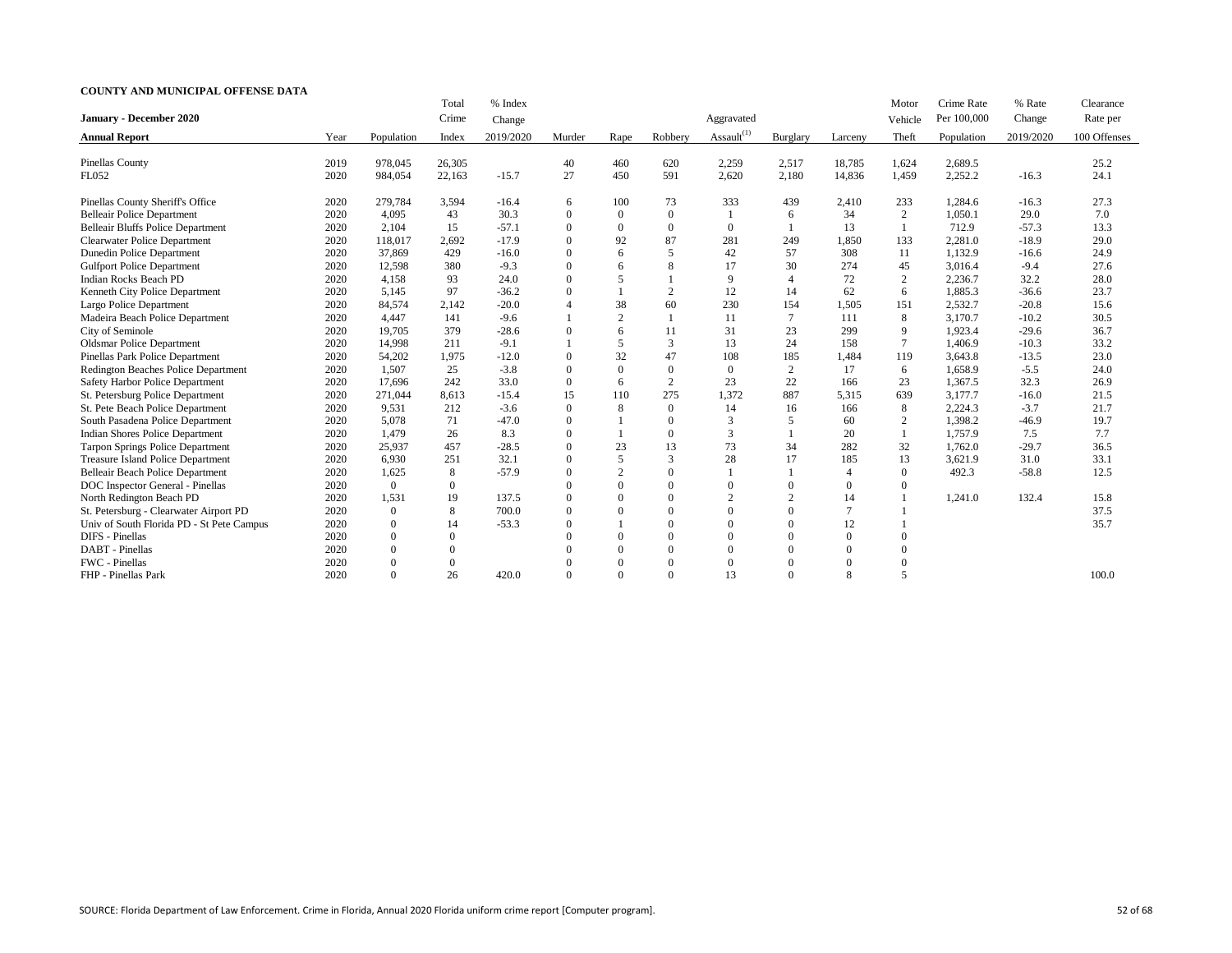|                                   |      |                | Total        | % Index   |                  |                |              |                  |                 |                | Motor   | Crime Rate  | % Rate    | Clearance    |
|-----------------------------------|------|----------------|--------------|-----------|------------------|----------------|--------------|------------------|-----------------|----------------|---------|-------------|-----------|--------------|
| <b>January - December 2020</b>    |      |                | Crime        | Change    |                  |                |              | Aggravated       |                 |                | Vehicle | Per 100,000 | Change    | Rate per     |
| <b>Annual Report</b>              | Year | Population     | Index        | 2019/2020 | Murder           | Rape           | Robbery      | Assault $^{(1)}$ | <b>Burglary</b> | Larceny        | Theft   | Population  | 2019/2020 | 100 Offenses |
|                                   |      |                |              |           |                  |                |              |                  |                 |                |         |             |           |              |
| Polk County                       | 2019 | 690,606        | 13,787       |           | 23               | 166            | 300          | 1,501            | 1,947           | 8,914          | 936     | 1,996.4     |           | 26.1         |
| FL053                             | 2020 | 715,090        | 12,117       | $-12.1$   | 40               | 171            | 209          | 1,695            | 1,576           | 7,471          | 955     | 1,694.5     | $-15.1$   | 26.3         |
| Polk County Sheriff's Office      | 2020 | 462,047        | 5,827        | $-6.8$    | 22               | 78             | 89           | 1,138            | 792             | 3,168          | 540     | 1,261.1     | $-9.9$    | 30.5         |
| Auburndale Police Department      | 2020 | 17,120         | 556          | $-27.8$   | $\boldsymbol{0}$ | 5              | <sub>6</sub> | 41               | 83              | 398            | 23      | 3,247.7     | $-30.3$   | 16.5         |
| <b>Bartow Police Department</b>   | 2020 | 20,757         | 466          | $-32.5$   | $\Omega$         | 4              | 9            | 34               | 68              | 322            | 29      | 2,245.0     | $-36.0$   | 26.0         |
| Davenport Police Department       | 2020 | 7,323          | 99           | 22.2      |                  | $\overline{0}$ |              |                  | 37              | 52             | 6       | 1,351.9     | 0.8       | 8.1          |
| Florida Polytechnic University PD | 2020 | $\Omega$       | $\mathbf{0}$ | $-100.0$  |                  | $\overline{0}$ |              |                  | $\overline{0}$  | $\overline{0}$ |         |             |           |              |
| Haines City Police Department     | 2020 | 27,268         | 448          | $-16.7$   | $\overline{2}$   |                |              | 34               | 67              | 307            | 29      | 1,643.0     | $-22.0$   | 22.3         |
| Lake Alfred Police Department     | 2020 | 6,351          | 46           | 15.0      |                  |                |              |                  | 10              | 27             | 2       | 724.3       | 12.2      | 21.7         |
| Lake Hamilton Police Department   | 2020 | 1,556          | 56           | $-1.8$    |                  |                |              |                  | 19              | 25             | 5       | 3,599.0     | $-9.7$    | 37.5         |
| <b>Lakeland Police Department</b> | 2020 | 109,238        | 3,217        | $-10.1$   | 12               | 58             | 80           | 254              | 320             | 2,275          | 218     | 2,944.9     | $-11.5$   | 16.5         |
| Lake Wales Police Department      | 2020 | 16,386         | 294          | $-28.8$   | $\Omega$         | $\Omega$       |              | 36               | 55              | 170            | 26      | 1,794.2     | $-30.2$   | 38.8         |
| Winter Haven Police Department    | 2020 | 47,044         | 1,091        | $-16.9$   |                  | 19             | 12           | 136              | 125             | 724            | 71      | 2,319.1     | $-20.8$   | 35.9         |
| DOC Inspector General - Polk      | 2020 | $\overline{0}$ | $\Omega$     |           |                  | $\overline{0}$ |              |                  | $\overline{0}$  | $\Omega$       |         |             |           |              |
| DABT - Polk                       | 2020 | $\overline{0}$ |              |           |                  | $\overline{0}$ |              |                  | $\mathbf{0}$    |                |         |             |           |              |
| FWC - Polk                        | 2020 | $\Omega$       | $\theta$     |           |                  | $\theta$       | $\Omega$     |                  | $\theta$        |                |         |             |           |              |
| FHP - Lakeland                    | 2020 | $\Omega$       | 17           | $-63.0$   |                  | $\Omega$       | $\Omega$     |                  |                 |                |         |             |           | 100.0        |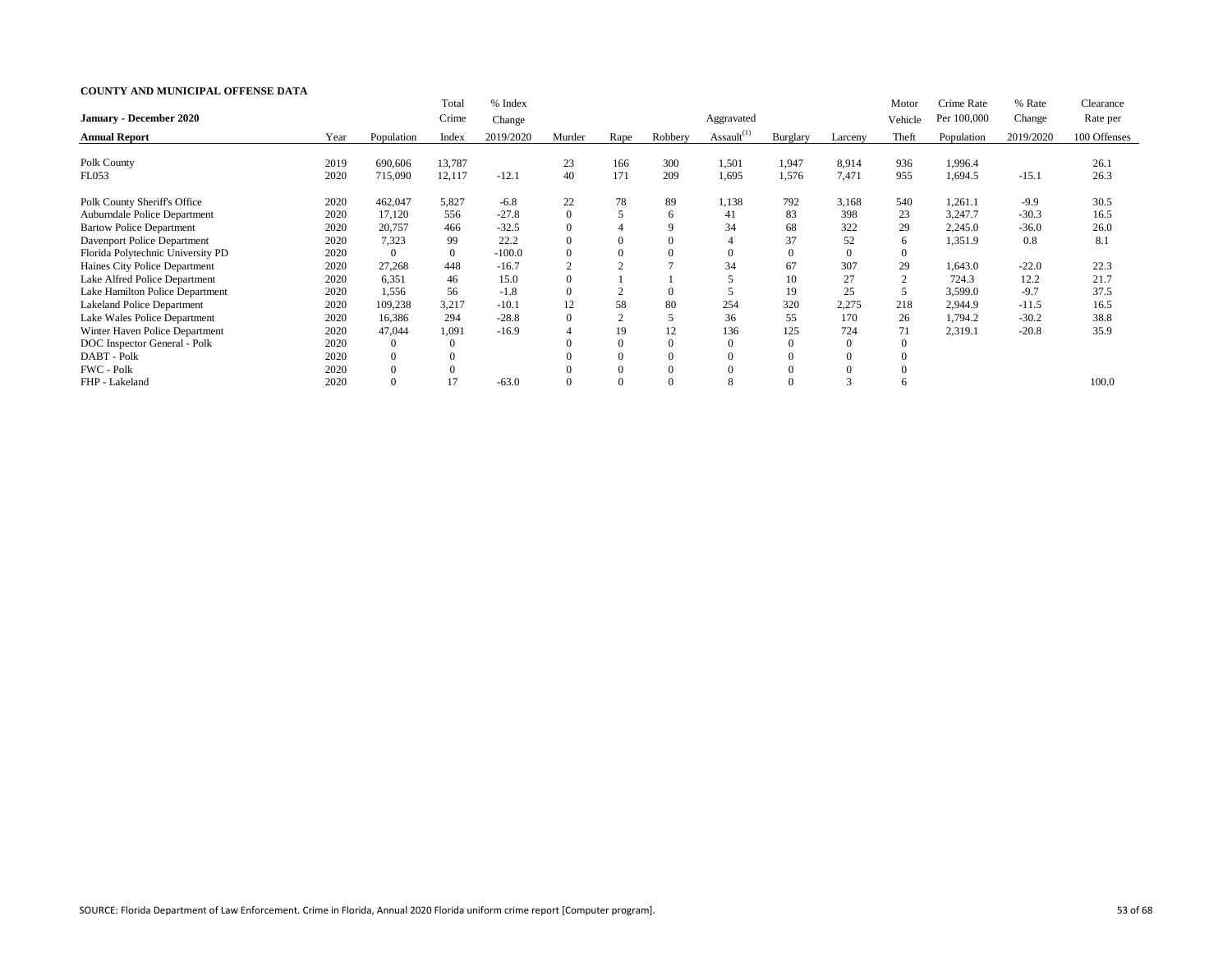| <b>January - December 2020</b>         |      |                  | Total<br>Crime | % Index<br>Change |                          |                          |                          | Aggravated       |               |               | Motor<br>Vehicle | Crime Rate<br>Per 100,000 | % Rate<br>Change  | Clearance<br>Rate per |
|----------------------------------------|------|------------------|----------------|-------------------|--------------------------|--------------------------|--------------------------|------------------|---------------|---------------|------------------|---------------------------|-------------------|-----------------------|
| <b>Annual Report</b>                   | Year | Population       | Index          | 2019/2020         | Murder                   | Rape                     | Robbery                  | Assault $^{(1)}$ | Burglary      | Larceny       | Theft            | Population                | 2019/2020         | 100 Offenses          |
| <b>Putnam County</b>                   | 2019 | 73,268           | 1,535          |                   | 4                        | 22                       | 24                       | 138              | 296           | 977           | 74               | 2,095.0                   |                   | 42.9                  |
| <b>FL054</b>                           | 2020 | 73,723           | 1,498          | $-2.4$            | 10                       | 15                       | 30                       | 96               | 264           | 997           | 86               | 2,031.9                   | $-3.0$            | 42.1                  |
| <b>Putnam County Sheriff's Office</b>  | 2020 | 59,269           | 834            | $-9.4$            |                          | 14                       | 19                       | 53               | 174           | 526           | 45               | 1,407.1                   | $-10.0$           | 37.3                  |
| Palatka Police Department              | 2020 | 10,770           | 608            | 10.1              |                          |                          |                          | 38               | 69            | 445           | 38               | 5,645.3                   | 9.7               | 50.8                  |
| <b>Crescent City Police Department</b> | 2020 | 1,589            | 47             | $-6.0$            |                          | $\overline{0}$           | $\Omega$                 |                  | 17            | 22            | 3                | 2,957.8                   | $-6.4$            | 19.1                  |
| Interlachen Police Department          | 2020 | 1,372            | <b>DNR</b>     | $-  \,$           | $\overline{\phantom{a}}$ | $\overline{\phantom{a}}$ | $\overline{\phantom{a}}$ | $- -$            | $\sim$ $\sim$ | $\sim$ $\sim$ | $\sim$ $\sim$    | $\sim$ $\sim$             | $\qquad \qquad -$ | $\sim$ $\sim$         |
| Welaka Police Department               | 2020 | 723              |                | $-12.5$           |                          | $\mathbf{0}$             | $\Omega$                 |                  | 4             |               | $\overline{0}$   | 968.2                     | $-13.2$           | 0.0                   |
| DOC Inspector General - Putnam         | 2020 | $\overline{0}$   | $\Omega$       |                   |                          | $\Omega$                 | $\Omega$                 |                  | $\Omega$      | $\Omega$      |                  |                           |                   |                       |
| DABT - Putnam                          | 2020 | $\overline{0}$   |                |                   |                          | $\theta$                 | $\Omega$                 |                  |               | $\Omega$      |                  |                           |                   |                       |
| FWC - Putnam                           | 2020 | $\boldsymbol{0}$ | $\theta$       |                   |                          | $\overline{0}$           | $\Omega$                 |                  |               | $\Omega$      |                  |                           |                   |                       |
| FHP - Palatka                          | 2020 | $\overline{0}$   |                | $-50.0$           |                          | $\overline{0}$           | $\Omega$                 |                  | $\Omega$      |               | $\Omega$         |                           |                   | 100.0                 |

DNR=Did not report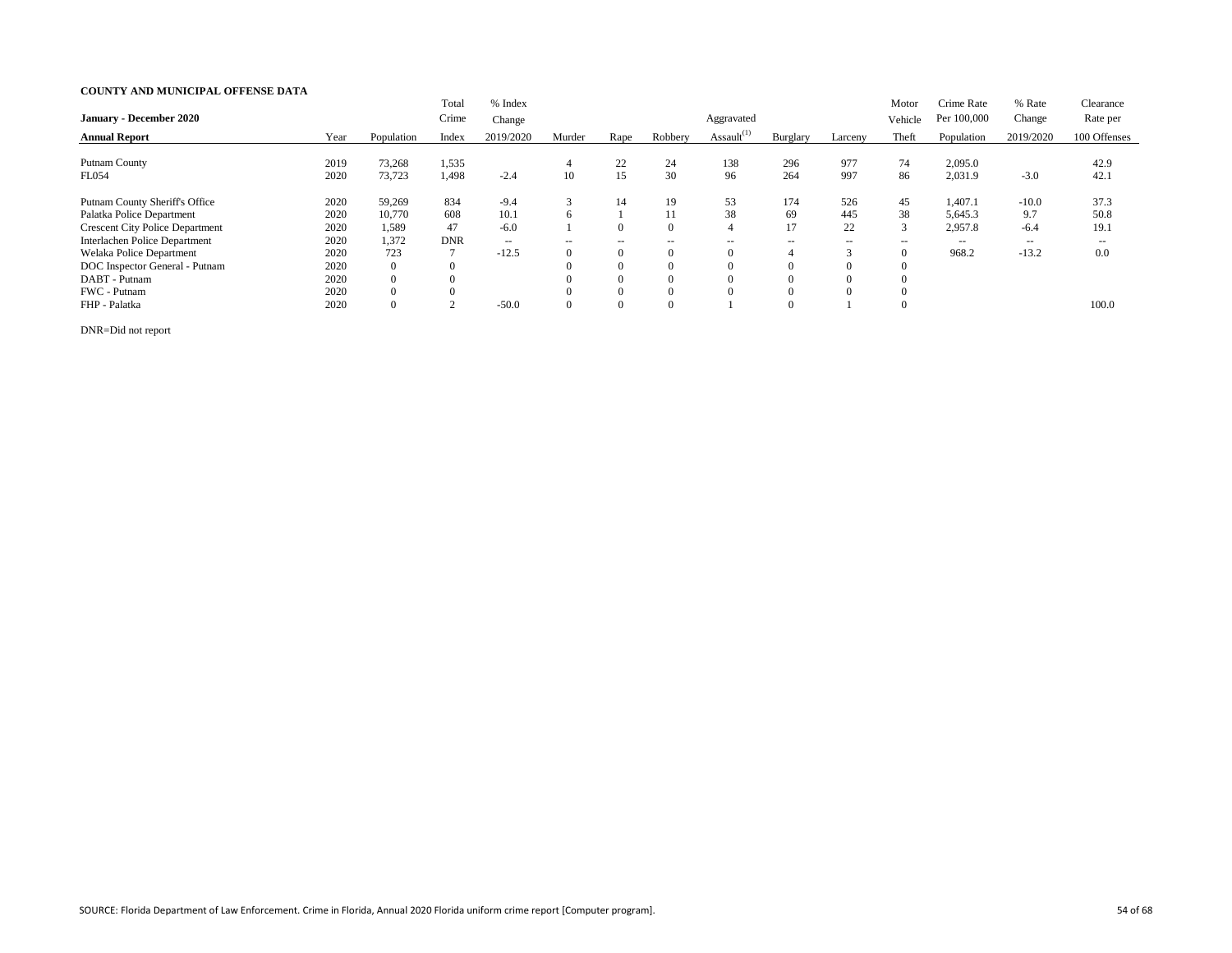|                                       |      |                | Total    | % Index   |          |      |         |                  |          |          | Motor    | Crime Rate  | % Rate    | Clearance    |
|---------------------------------------|------|----------------|----------|-----------|----------|------|---------|------------------|----------|----------|----------|-------------|-----------|--------------|
| <b>January - December 2020</b>        |      |                | Crime    | Change    |          |      |         | Aggravated       |          |          | Vehicle  | Per 100,000 | Change    | Rate per     |
| <b>Annual Report</b>                  | Year | Population     | Index    | 2019/2020 | Murder   | Rape | Robbery | Assault $^{(1)}$ | Burglary | Larceny  | Theft    | Population  | 2019/2020 | 100 Offenses |
|                                       |      |                |          |           |          |      |         |                  |          |          |          |             |           |              |
| St. Johns County                      | 2019 | 254,412        | 3,022    |           | 6        | 44   | 46      | 296              | 364      | 2,090    | 176      | 1,187.8     |           | 25.9         |
| <b>FL055</b>                          | 2020 | 261,898        | 2,566    | $-15.1$   | 4        | 22   | 32      | 319              | 275      | 1,755    | 159      | 979.8       | $-17.5$   | 25.6         |
| St. Johns County Sheriff's Office     | 2020 | 239,740        | 1,947    | $-18.4$   | 4        | 11   | 23      | 255              | 225      | 1,300    | 129      | 812.1       | $-20.7$   | 24.6         |
| St. Augustine Police Department       | 2020 | 15,306         | 533      | $-2.6$    | $\Omega$ | 11   | 9       | 56               | 43       | 392      | 22       | 3,482.3     | $-6.7$    | 28.7         |
| St. Augustine Beach Police Department | 2020 | 6,852          | 80       | $-10.1$   | $\Omega$ |      |         |                  |          | 61       | 4        | 1,167.5     | $-11.5$   | 25.0         |
| Florida School for the Deaf and Blind | 2020 | $\overline{0}$ |          | 0.0       | $\theta$ |      |         |                  |          |          | $_{0}$   |             |           | 100.0        |
| DOC Inspector General - St. Johns     | 2020 | $\Omega$       | $\Omega$ |           | $\Omega$ |      |         |                  |          | $\Omega$ | $\theta$ |             |           |              |
| DABT - St. Johns                      | 2020 | $\overline{0}$ |          |           | $\Omega$ |      |         |                  |          | $\Omega$ | $\theta$ |             |           |              |
| FWC - St. Johns                       | 2020 | $\theta$       |          |           | $\Omega$ |      |         |                  |          | $\Omega$ | 0        |             |           |              |
| FHP - St. Augustine                   | 2020 | $\overline{0}$ |          |           | $\Omega$ |      |         |                  |          |          |          |             |           | 100.0        |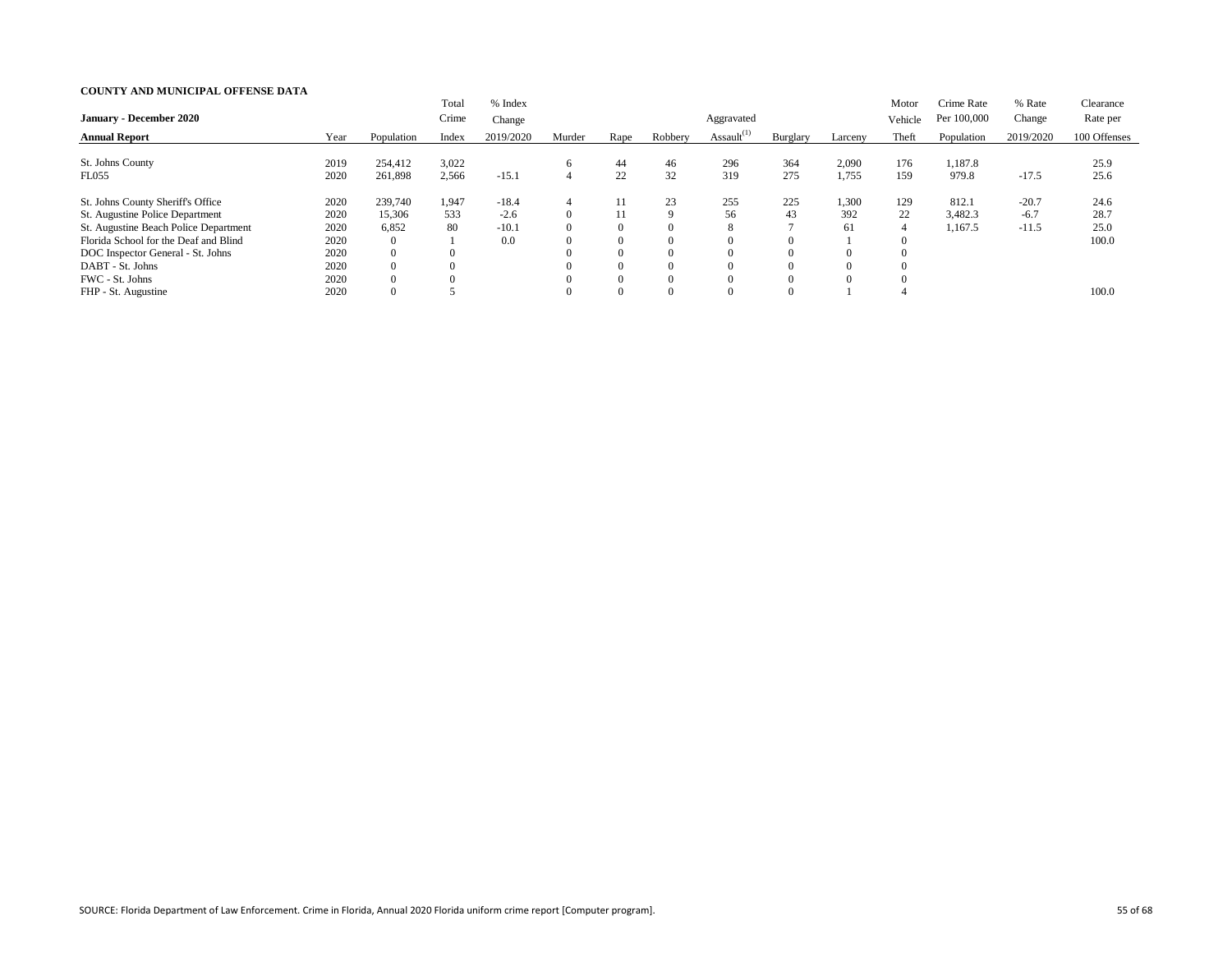| <b>January - December 2020</b>    |      |                | Total<br>Crime | % Index<br>Change |          |          |          | Aggravated       |                  |                | Motor<br>Vehicle | Crime Rate<br>Per 100,000 | % Rate<br>Change | Clearance<br>Rate per |
|-----------------------------------|------|----------------|----------------|-------------------|----------|----------|----------|------------------|------------------|----------------|------------------|---------------------------|------------------|-----------------------|
| <b>Annual Report</b>              | Year | Population     | Index          | 2019/2020         | Murder   | Rape     | Robbery  | Assault $^{(1)}$ | Burglary         | Larceny        | Theft            | Population                | 2019/2020        | 100 Offenses          |
| St. Lucie County                  | 2019 | 309,359        | 5,045          |                   | 19       | 104      | 149      | 540              | 538              | 3,351          | 344              | 1,630.8                   |                  | 37.6                  |
| <b>FL056</b>                      | 2020 | 322,265        | 4,497          | $-10.9$           | 18       | 93       | 123      | 581              | 468              | 2,885          | 329              | 1,395.4                   | $-14.4$          | 33.9                  |
| St. Lucie County Sheriff's Office | 2020 | 74,875         | 1,369          | $-3.5$            | $\sigma$ | 41       | 40       | 210              | 186              | 788            | 98               | 1,828.4                   | $-4.9$           | 28.9                  |
| Fort Pierce Police Department     | 2020 | 44,476         | 1,189          | $-25.7$           |          | 17       | 43       | 184              | 93               | 713            | 132              | 2,673.4                   | $-27.1$          | 24.2                  |
| Port St. Lucie Police Department  | 2020 | 202,914        | 1,930          | $-3.0$            |          | 35       | 40       | 184              | 189              | 1,381          | 96               | 951.1                     | $-8.2$           | 43.1                  |
| DOC Inspector General - St. Lucie | 2020 | $\rm 0$        | $\theta$       |                   |          | $\Omega$ | $\Omega$ |                  | $\boldsymbol{0}$ | $\overline{0}$ | $\theta$         |                           |                  |                       |
| DABT - St. Lucie                  | 2020 | $\overline{0}$ |                |                   |          | $\Omega$ | $\Omega$ |                  |                  | $\theta$       | $\Omega$         |                           |                  |                       |
| FWC - St. Lucie                   | 2020 | $\overline{0}$ | $\Omega$       |                   |          | $\Omega$ | $\Omega$ |                  | $\Omega$         | $\theta$       | $\Omega$         |                           |                  |                       |
| FHP - Fort Pierce                 | 2020 | $\overline{0}$ |                | $-75.0$           |          | $\Omega$ | $\Omega$ |                  |                  |                |                  |                           |                  | 100.0                 |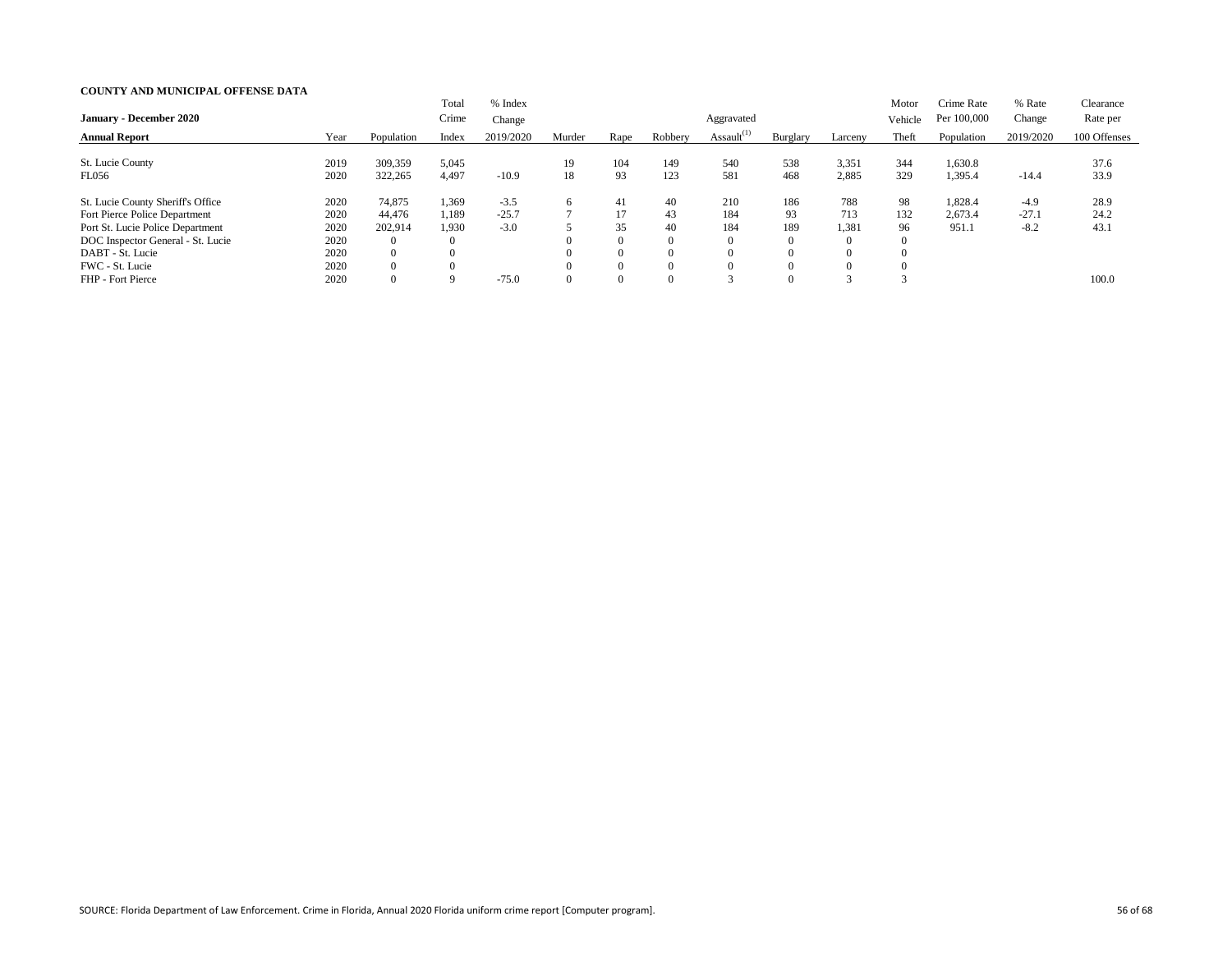|                                      |      |                | Total          | % Index   |              |          |          |                  |          |          | Motor         | Crime Rate  | % Rate    | Clearance    |
|--------------------------------------|------|----------------|----------------|-----------|--------------|----------|----------|------------------|----------|----------|---------------|-------------|-----------|--------------|
| <b>January - December 2020</b>       |      |                | Crime          | Change    |              |          |          | Aggravated       |          |          | Vehicle       | Per 100,000 | Change    | Rate per     |
| <b>Annual Report</b>                 | Year | Population     | Index          | 2019/2020 | Murder       | Rape     | Robbery  | Assault $^{(1)}$ | Burglary | Larceny  | Theft         | Population  | 2019/2020 | 100 Offenses |
|                                      |      |                |                |           |              |          |          |                  |          |          |               |             |           |              |
| Santa Rosa County                    | 2019 | 179,054        | 1,885          |           |              | 61       | 18       | 176              | 361      | 1,138    | 126           | 1,052.8     |           | 50.0         |
| <b>FL057</b>                         | 2020 | 184,653        | 1,731          | $-8.2$    | <sub>6</sub> | 46       | 19       | 170              | 323      | 1,045    | 122           | 937.4       | $-11.0$   | 45.4         |
| Santa Rosa County Sheriff's Office   | 2020 | 167,449        | 1,497          | $-4.6$    |              | 43       | 15       | 158              | 267      | 904      | 105           | 894.0       | $-7.6$    | 45.2         |
| <b>Milton Police Department</b>      | 2020 | 10,767         | 136            | $-34.3$   |              | $\theta$ | 4        |                  | 37       | 77       | 13            | 1,263.1     | $-35.6$   | 51.5         |
| <b>Gulf Breeze Police Department</b> | 2020 | 5,910          | 90             | 18.4      |              | $\sim$   | $\left($ |                  | 19       | 61       | $\Omega$<br>∠ | 1,522.8     | 17.2      | 38.9         |
| Jay Police Department                | 2020 | 527            | $\overline{4}$ | $-55.6$   |              |          | $\theta$ |                  | $\Omega$ |          |               | 759.0       | $-56.1$   | 25.0         |
| DOC Inspector General - Santa Rosa   | 2020 | $\overline{0}$ | $\Omega$       |           |              | 0        | $\Omega$ |                  |          | $\Omega$ |               |             |           |              |
| DABT - Santa Rosa                    | 2020 | $\overline{0}$ |                |           |              | $\Omega$ | $\Omega$ |                  |          | $\Omega$ |               |             |           |              |
| FWC - Santa Rosa                     | 2020 | $\Omega$       |                |           |              | $\Omega$ | $\Omega$ |                  |          | $\Omega$ |               |             |           |              |
| FHP - Santa Rosa Co                  | 2020 |                |                | $-83.3$   |              |          | 0        |                  |          | $\Omega$ |               |             |           | 100.0        |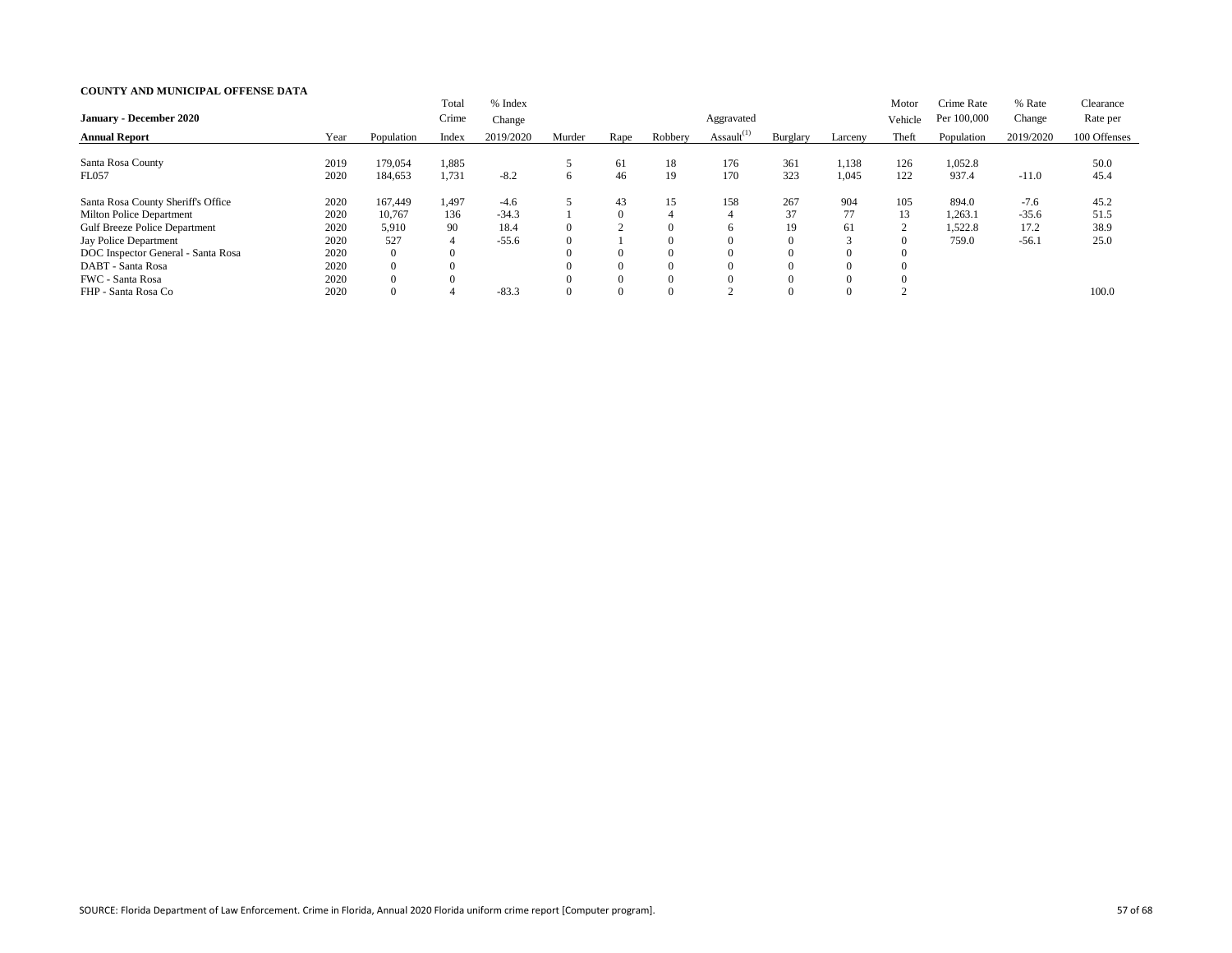|                                       |      |                | Total    | % Index   |              |             |         |                  |          |          | Motor          | Crime Rate  | % Rate    | Clearance    |
|---------------------------------------|------|----------------|----------|-----------|--------------|-------------|---------|------------------|----------|----------|----------------|-------------|-----------|--------------|
| <b>January - December 2020</b>        |      |                | Crime    | Change    |              |             |         | Aggravated       |          |          | Vehicle        | Per 100,000 | Change    | Rate per     |
| <b>Annual Report</b>                  | Year | Population     | Index    | 2019/2020 | Murder       | Rape        | Robbery | Assault $^{(1)}$ | Burglary | Larceny  | Theft          | Population  | 2019/2020 | 100 Offenses |
|                                       |      |                |          |           |              |             |         |                  |          |          |                |             |           |              |
| Sarasota County                       | 2019 | 421,685        | 8,267    |           | 9            | 77          | 143     | 696              | 967      | 5,980    | 395            | 1,960.5     |           | 28.8         |
| <b>FL058</b>                          | 2020 | 434,199        | 7,621    | $-7.8$    | $\mathbf{r}$ | 102         | 134     | 735              | 932      | 5,310    | 401            | 1,755.2     | $-10.5$   | 26.5         |
| Sarasota County Sheriff's Office      | 2020 | 274,939        | 4,333    | $-7.0$    | 3            | 40          | 63      | 383              | 553      | 3,077    | 214            | 1,576.0     | $-9.3$    | 29.9         |
| Sarasota Police Department            | 2020 | 57,683         | 1,971    | $-9.4$    |              | 32          | 59      | 257              | 227      | 1,271    | 124            | 3,417.0     | $-11.0$   | 17.4         |
| Venice Police Department              | 2020 | 24,016         | 362      | 19.5      | $\Omega$     | $\sim$<br>∠ |         |                  | 56       | 274      | 16             | 1,507.3     | 16.0      | 2.8          |
| North Port Police Department          | 2020 | 77,561         | 860      | $-19.0$   | 3            | 27          | h.      | 81               | 88       | 634      | 21             | 1,108.8     | $-23.1$   | 39.3         |
| Sarasota Manatee Airport Authority PD | 2020 | $\overline{0}$ | 26       | 30.0      | $\Omega$     |             |         |                  |          |          | 25             |             |           | 38.5         |
| New College of Florida                | 2020 | $\overline{0}$ | 19       | 58.3      | $\Omega$     |             |         |                  |          | 17       | $\overline{0}$ |             |           | 5.3          |
| Sarasota County Schools Police Dept.  | 2020 | $\overline{0}$ | 48       | 45.5      | $\Omega$     |             |         |                  |          | 36       | $\overline{0}$ |             |           | 43.8         |
| DOC Inspector General - Sarasota      | 2020 | $\overline{0}$ | $\theta$ |           |              |             |         |                  |          | $\Omega$ | $\Omega$       |             |           |              |
| DABT - Sarasota                       | 2020 | $\overline{0}$ |          |           |              |             |         |                  |          | $\Omega$ | $\Omega$       |             |           |              |
| FWC - Sarasota                        | 2020 |                |          |           |              |             |         |                  |          | $\Omega$ | $\Omega$       |             |           |              |
| FHP - Venice                          | 2020 |                |          | $-33.3$   | $\Omega$     |             |         |                  |          | $\Omega$ |                |             |           | 100.0        |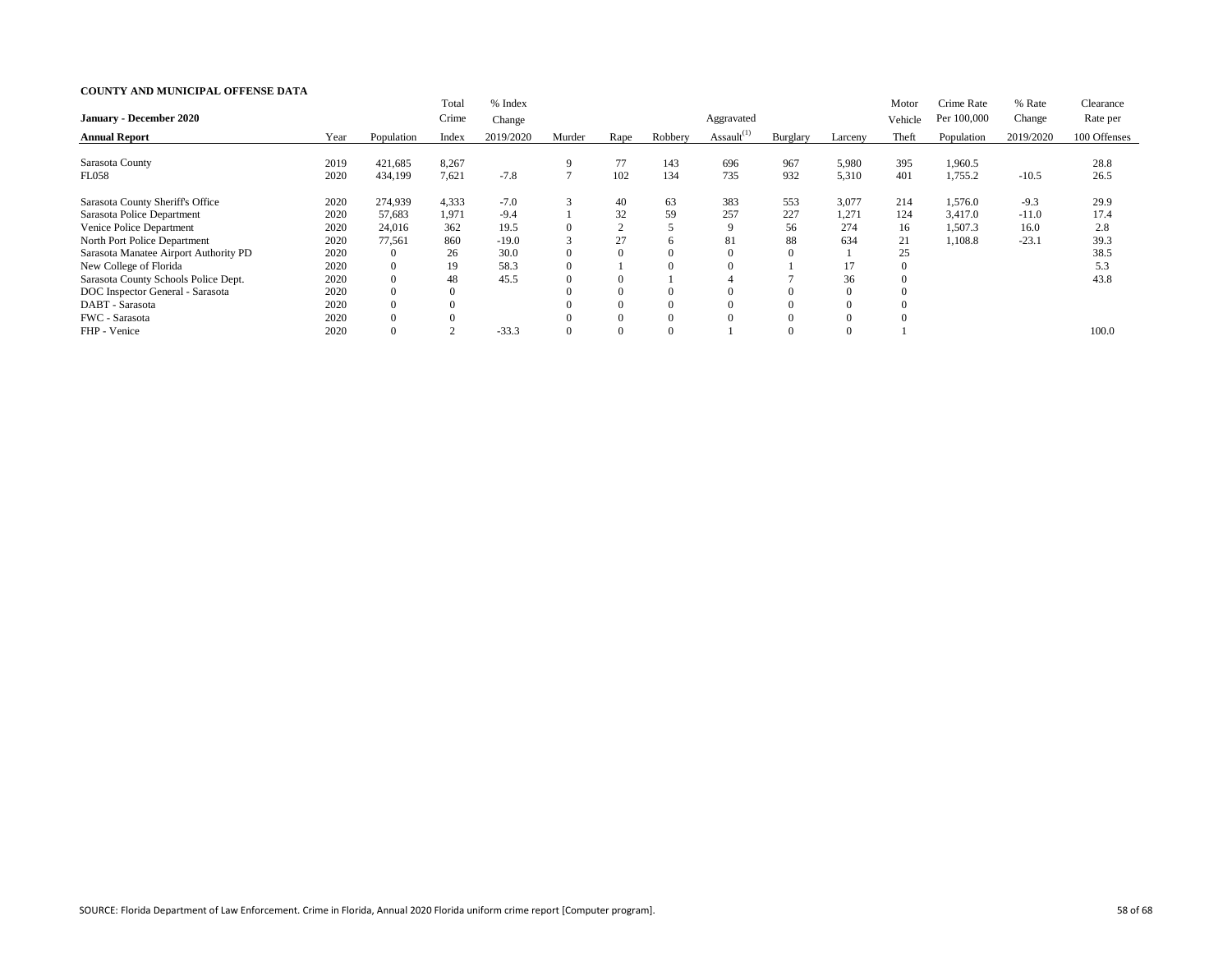|                                            |      |            | Total          | % Index   |                |                |         |                  |                |                | Motor   | Crime Rate  | % Rate    | Clearance    |
|--------------------------------------------|------|------------|----------------|-----------|----------------|----------------|---------|------------------|----------------|----------------|---------|-------------|-----------|--------------|
| <b>January - December 2020</b>             |      |            | Crime          | Change    |                |                |         | Aggravated       |                |                | Vehicle | Per 100,000 | Change    | Rate per     |
| <b>Annual Report</b>                       | Year | Population | Index          | 2019/2020 | Murder         | Rape           | Robbery | Assault $^{(1)}$ | Burglary       | Larceny        | Theft   | Population  | 2019/2020 | 100 Offenses |
|                                            |      |            |                |           |                |                |         |                  |                |                |         |             |           |              |
| Seminole County                            | 2019 | 471,735    | 9,472          |           | 6              | 201            | 235     | 863              | 1,137          | 6,502          | 528     | 2,007.9     |           | 23.9         |
| <b>FL059</b>                               | 2020 | 476,727    | 7,397          | $-21.9$   | 14             | 193            | 202     | 971              | 754            | 4,851          | 412     | 1,551.6     | $-22.7$   | 22.8         |
| Seminole County Sheriff's Office           | 2020 | 226,717    | 2,290          | $-23.6$   | 8              | 77             | 51      | 302              | 258            | 1,463          | 131     | 1,010.1     | $-24.4$   | 23.2         |
| <b>Altamonte Springs Police Department</b> | 2020 | 45,304     | 1,139          | $-24.8$   | $\overline{2}$ | 28             | 29      | 81               | 72             | 858            | 69      | 2,514.1     | $-24.8$   | 33.7         |
| <b>Casselberry Police Department</b>       | 2020 | 30,341     | 881            | $-14.1$   | $\Omega$       | 6              | 16      | 81               | 64             | 671            | 43      | 2,903.7     | $-15.0$   | 21.2         |
| Longwood Police Department                 | 2020 | 16,036     | 299            | $-32.5$   | $\Omega$       |                | 8       | 30               | 47             | 202            | 10      | ,864.6      | $-33.4$   | 16.1         |
| <b>Oviedo Police Department</b>            | 2020 | 40,145     | 299            | $-14.1$   |                | 28             |         | 19               | 22             | 211            | 14      | 744.8       | $-14.3$   | 24.7         |
| <b>Sanford Police Department</b>           | 2020 | 61,791     | 1,907          | $-27.3$   | 3              | 38             | 84      | 386              | 210            | 1,084          | 102     | 3,086.2     | $-29.1$   | 19.9         |
| Winter Springs Police Department           | 2020 | 38,760     | 351            | 19.0      | $\Omega$       | 10             | 8       | 48               | 60             | 197            | 28      | 905.6       | 18.5      | 16.8         |
| Lake Mary Police Department                | 2020 | 17,633     | 229            | 2.2       |                | 4              |         | 24               | 21             | 165            | 13      | 1,298.7     | 1.2       | 10.5         |
| DOC Inspector General - Seminole           | 2020 | $\Omega$   | $\overline{0}$ |           |                | $\overline{0}$ |         |                  | $\overline{0}$ | $\overline{0}$ |         |             |           |              |
| DABT - Seminole                            | 2020 | $\Omega$   | $\theta$       |           |                |                |         |                  |                | $\Omega$       |         |             |           |              |
| FWC - Seminole                             | 2020 | $\Omega$   |                |           |                |                |         |                  |                | $\Omega$       |         |             |           |              |
| FHP - Seminole Co                          | 2020 |            |                | 100.0     |                |                |         |                  |                |                |         |             |           | 100.0        |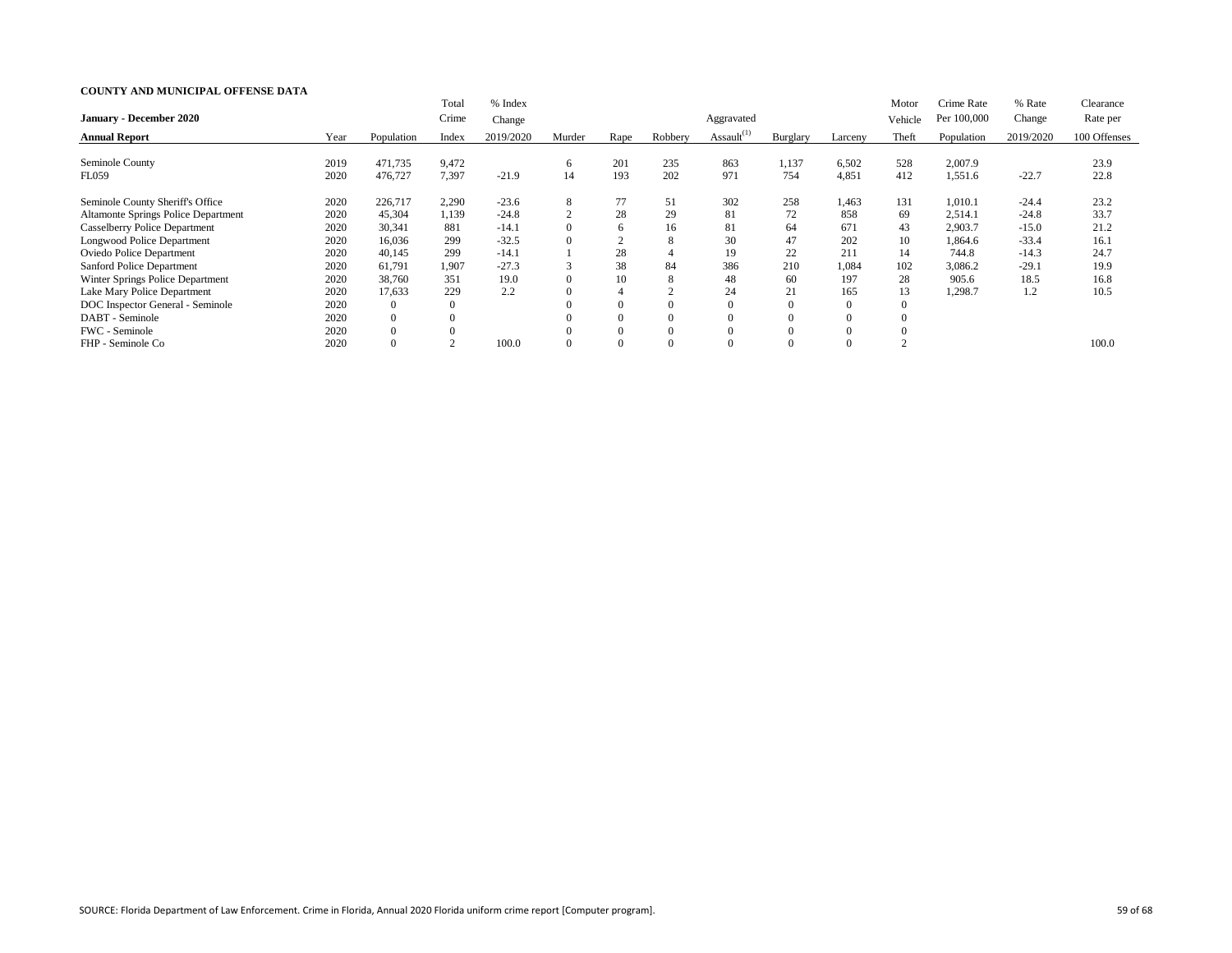| <b>January - December 2020</b>                                                                                                                                          |                                              |                                                                                  | Total<br>Crime                                   | % Index<br>Change          |        |                                              |                                                   | Aggravated       |                                                     |                                        | Motor<br>Vehicle          | Crime Rate<br>Per 100,000   | % Rate<br>Change            | Clearance<br>Rate per |
|-------------------------------------------------------------------------------------------------------------------------------------------------------------------------|----------------------------------------------|----------------------------------------------------------------------------------|--------------------------------------------------|----------------------------|--------|----------------------------------------------|---------------------------------------------------|------------------|-----------------------------------------------------|----------------------------------------|---------------------------|-----------------------------|-----------------------------|-----------------------|
| <b>Annual Report</b>                                                                                                                                                    | Year                                         | Population                                                                       | Index                                            | 2019/2020                  | Murder | Rape                                         | Robbery                                           | Assault $^{(1)}$ | Burglary                                            | Larceny                                | Theft                     | Population                  | 2019/2020                   | 100 Offenses          |
| <b>Sumter County</b><br><b>FL060</b>                                                                                                                                    | 2019<br>2020                                 | 128,633<br>141,422                                                               | 1,388<br>1,246                                   | $-10.2$                    |        | 18<br>22                                     | <b>20</b><br>20                                   | 206<br>234       | 318<br>191                                          | 703<br>666                             | 118<br>110                | 1,079.0<br>881.1            | $-18.3$                     | 66.7<br>69.3          |
| <b>Sumter County Sheriff's Office</b><br>Center Hill Police Department<br>Wildwood Police Department<br>DOC Inspector General - Sumter<br>DABT - Sumter<br>FWC - Sumter | 2020<br>2020<br>2020<br>2020<br>2020<br>2020 | 122,904<br>1,164<br>17,354<br>$\overline{0}$<br>$\overline{0}$<br>$\overline{0}$ | 993<br>20<br>222<br>$\boldsymbol{0}$<br>$\theta$ | $-6.3$<br>233.3<br>$-25.5$ |        | 20<br>$\Omega$<br>$\overline{0}$<br>$\theta$ | $\Omega$<br>h<br>$\Omega$<br>$\Omega$<br>$\Omega$ | 174<br>⌒<br>56   | 128<br>58<br>$\Omega$<br>$\overline{0}$<br>$\Omega$ | 571<br>8<br>82<br>$\Omega$<br>$\Omega$ | 84<br>$\mathcal{R}$<br>18 | 807.9<br>1,718.2<br>1,279.2 | $-12.5$<br>228.8<br>$-45.6$ | 70.4<br>60.0<br>64.0  |
| FHP - Sumter Co                                                                                                                                                         | 2020                                         | 0                                                                                |                                                  | $-54.2$                    |        | $\overline{0}$                               | $\Omega$                                          |                  | $\Omega$                                            |                                        |                           |                             |                             | 100.0                 |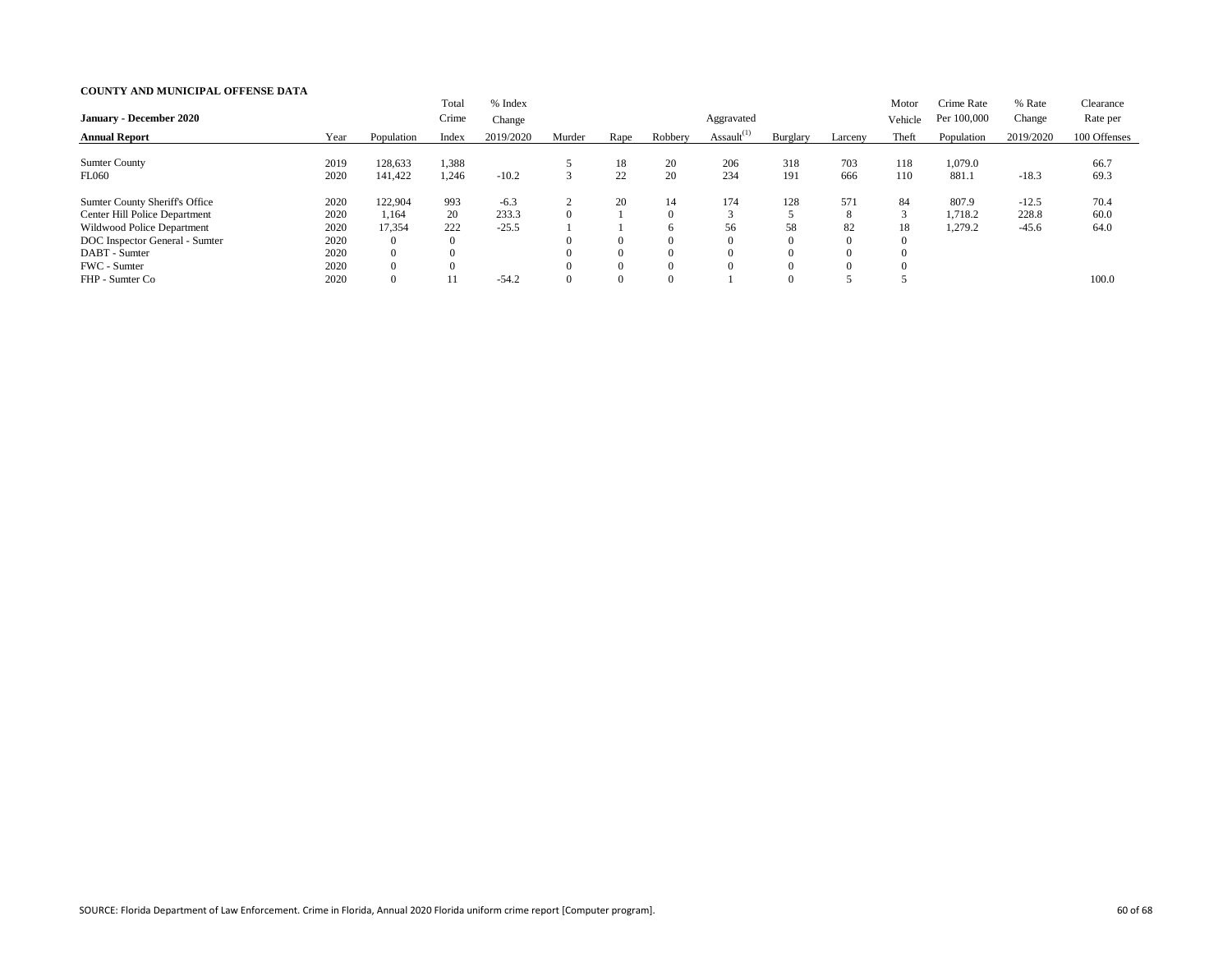| <b>January - December 2020</b>                                                                                                                                             |                                              |                                                                      | Total<br>Crime         | % Index<br>Change |        |                                                                      |                                                         | Aggravated       |                                                                  |                                                          | Motor<br>Vehicle   | Crime Rate<br>Per 100,000 | % Rate<br>Change | Clearance<br>Rate per |
|----------------------------------------------------------------------------------------------------------------------------------------------------------------------------|----------------------------------------------|----------------------------------------------------------------------|------------------------|-------------------|--------|----------------------------------------------------------------------|---------------------------------------------------------|------------------|------------------------------------------------------------------|----------------------------------------------------------|--------------------|---------------------------|------------------|-----------------------|
| <b>Annual Report</b>                                                                                                                                                       | Year                                         | Population                                                           | Index                  | 2019/2020         | Murder | Rape                                                                 | Robbery                                                 | Assault $^{(1)}$ | Burglary                                                         | Larceny                                                  | Theft              | Population                | 2019/2020        | 100 Offenses          |
| <b>Suwannee County</b><br>FL061                                                                                                                                            | 2019<br>2020                                 | 45,423<br>45,463                                                     | 804<br>913             | 13.6              |        | 17<br>13                                                             | 19                                                      | 183<br>183       | 213<br>260                                                       | 340<br>378                                               | 39<br>59           | 1,770.0<br>2,008.2        | 13.5             | 52.9<br>39.8          |
| <b>Suwannee County Sheriff's Office</b><br>Live Oak Police Department<br>DOC Inspector General - Suwannee<br>DABT - Suwannee<br><b>FWC</b> - Suwannee<br>FHP - Suwannee Co | 2020<br>2020<br>2020<br>2020<br>2020<br>2020 | 38,570<br>6,893<br>0<br>$\overline{0}$<br>$\theta$<br>$\overline{0}$ | 601<br>307<br>$\theta$ | 3.6<br>37.1       |        | 13<br>$\Omega$<br>$\theta$<br>$\theta$<br>$\theta$<br>$\overline{0}$ | $\perp$<br>$\Omega$<br>$\Omega$<br>$\Omega$<br>$\Omega$ | 136<br>46        | 151<br>109<br>$\overline{0}$<br>$\Omega$<br>$\Omega$<br>$\Omega$ | 260<br>116<br>$\theta$<br>$\Omega$<br>$\Omega$<br>$\sim$ | 33<br>24<br>$\sim$ | 1,558.2<br>4,453.8        | 3.5<br>37.1      | 39.3<br>39.7<br>100.0 |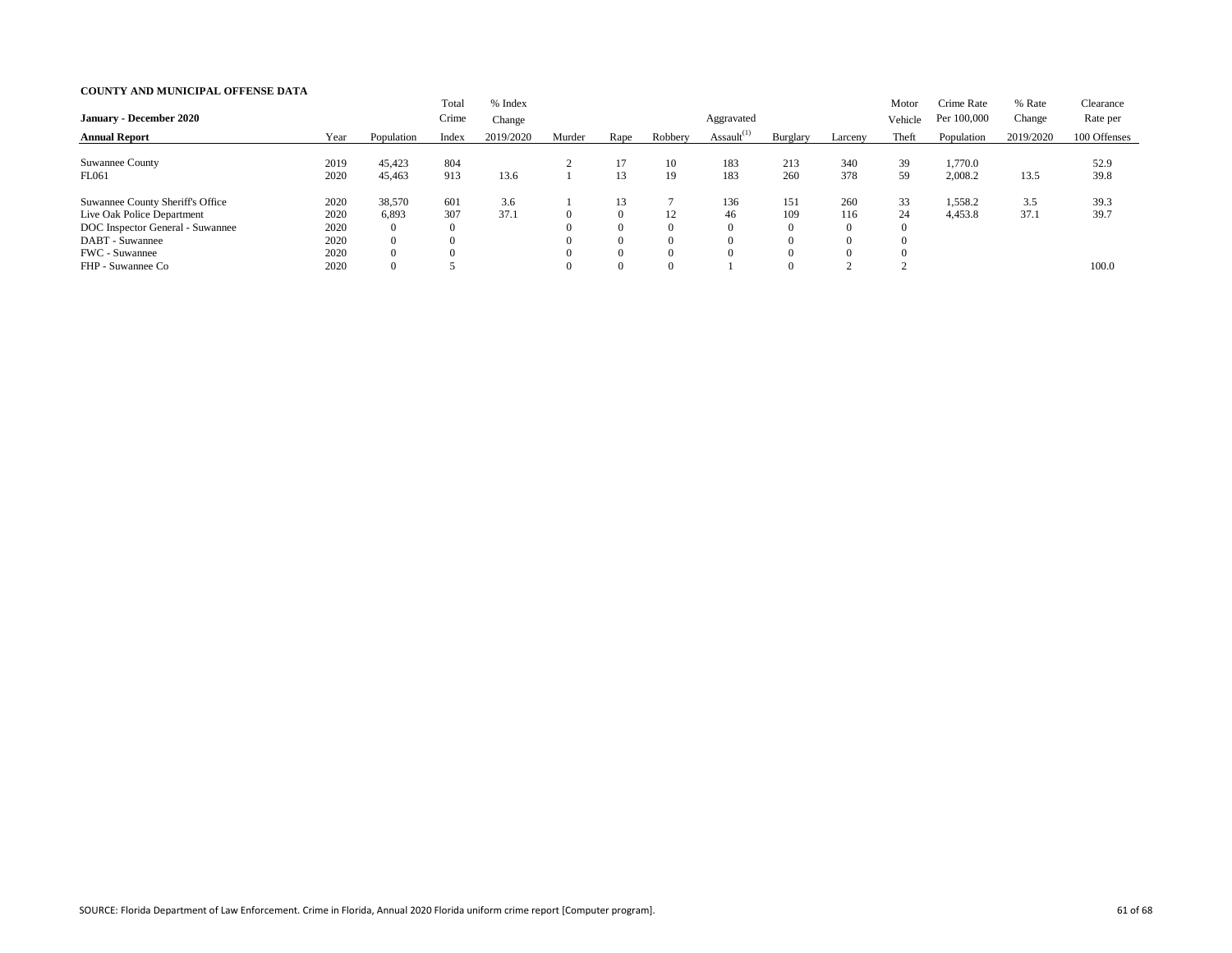| <b>January - December 2020</b>                                                                                               |                                      |                                                                       | Total<br>Crime                 | % Index<br>Change |        |                                             |                                                   | Aggravated       |                                                     |                                   | Motor<br>Vehicle | Crime Rate<br>Per 100,000 | % Rate<br>Change | Clearance<br>Rate per |
|------------------------------------------------------------------------------------------------------------------------------|--------------------------------------|-----------------------------------------------------------------------|--------------------------------|-------------------|--------|---------------------------------------------|---------------------------------------------------|------------------|-----------------------------------------------------|-----------------------------------|------------------|---------------------------|------------------|-----------------------|
| <b>Annual Report</b>                                                                                                         | Year                                 | Population                                                            | Index                          | 2019/2020         | Murder | Rape                                        | Robbery                                           | Assault $^{(1)}$ | Burglary                                            | Larceny                           | Theft            | Population                | 2019/2020        | 100 Offenses          |
| <b>Taylor County</b><br>FL062                                                                                                | 2019<br>2020                         | 22,458<br>22,436                                                      | 683<br>689                     | 0.9               |        | 11<br>8                                     | <b>Q</b>                                          | 135<br>118       | 189<br>240                                          | 283<br>256                        | 58<br>55         | 3,041.2<br>3,071.0        | 1.0              | 37.2<br>44.3          |
| Taylor County Sheriff's Office<br>Perry Police Department<br>DOC Inspector General - Taylor<br>DABT - Taylor<br>FWC - Taylor | 2020<br>2020<br>2020<br>2020<br>2020 | 15,499<br>6,937<br>$\overline{0}$<br>$\overline{0}$<br>$\overline{0}$ | 273<br>413<br>$\boldsymbol{0}$ | $-9.0$<br>15.4    |        | 6<br>$\overline{0}$<br>$\theta$<br>$\theta$ | $\Omega$<br>Q<br>$\Omega$<br>$\Omega$<br>$\Omega$ | 58<br>57         | 91<br>149<br>$\overline{0}$<br>$\Omega$<br>$\Omega$ | 87<br>169<br>$\theta$<br>$\Omega$ | 30<br>25         | ,761.4<br>5,953.6         | $-9.4$<br>16.9   | 44.3<br>43.8          |
| FHP - Perry                                                                                                                  | 2020                                 | $\overline{0}$                                                        |                                | $-88.0$           |        | $\overline{0}$                              | $\Omega$                                          | $\sim$           | $\Omega$                                            | $\Omega$                          |                  |                           |                  | 100.0                 |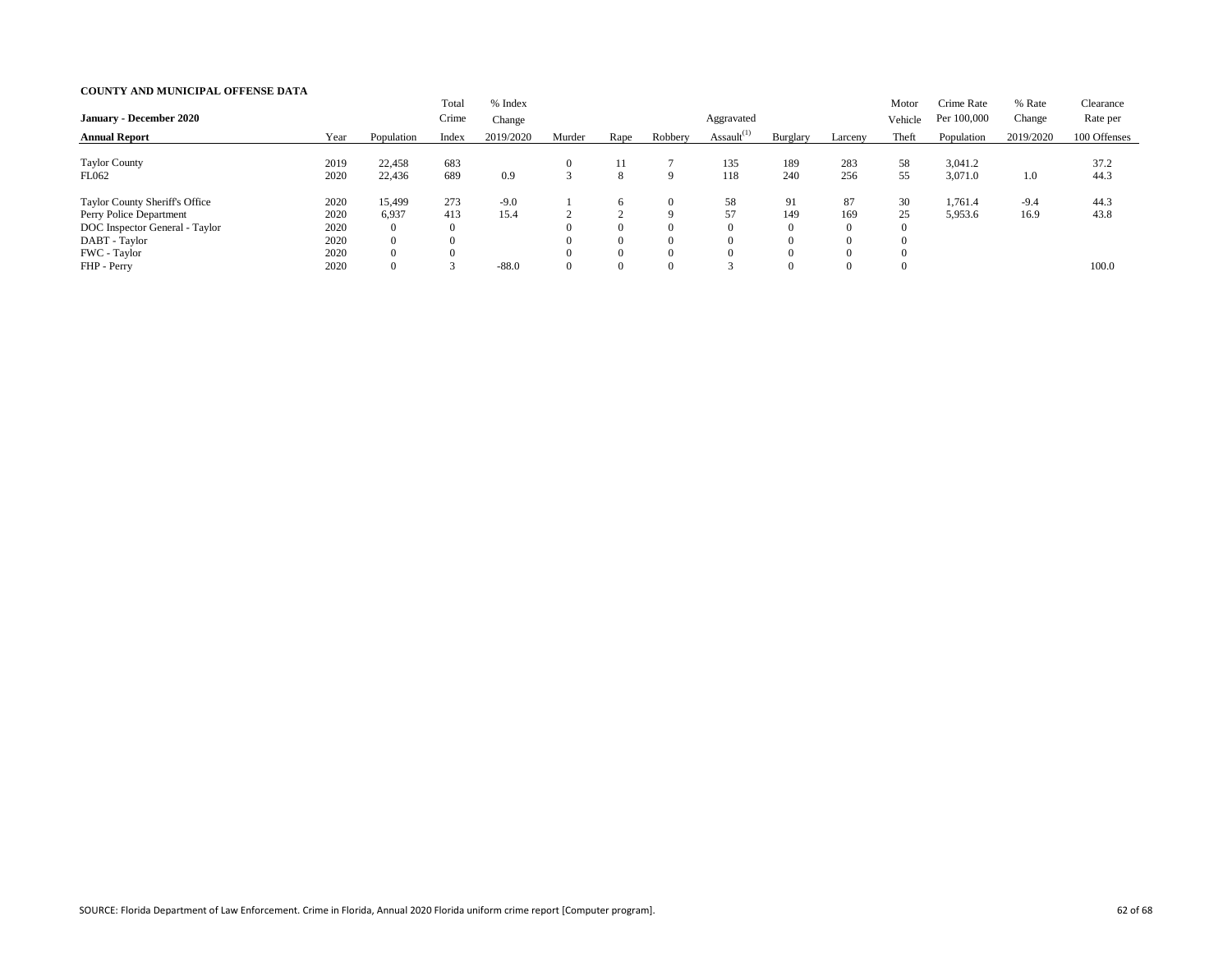|                                |      |                | Total          | % Index   |        |                |          |                  |                |          | Motor    | Crime Rate  | % Rate    | Clearance    |
|--------------------------------|------|----------------|----------------|-----------|--------|----------------|----------|------------------|----------------|----------|----------|-------------|-----------|--------------|
| <b>January - December 2020</b> |      |                | Crime          | Change    |        |                |          | Aggravated       |                |          | Vehicle  | Per 100,000 | Change    | Rate per     |
| <b>Annual Report</b>           | Year | Population     | Index          | 2019/2020 | Murder | Rape           | Robbery  | Assault $^{(1)}$ | Burglary       | Larceny  | Theft    | Population  | 2019/2020 | 100 Offenses |
| <b>Union County</b>            | 2019 | 15,505         | 130            |           |        | 12             |          | 32               | 30             | 47       | 6.       | 838.4       |           | 88.5         |
| <b>FL063</b>                   | 2020 | 15,410         | 134            | 3.1       |        |                |          | 31               | 41             | 45       | 11       | 869.6       | 3.7       | 92.5         |
| Union County Sheriff's Office  | 2020 | 15,410         | 134            | 3.1       |        |                |          | 31               | 41             | 45       | 11       | 869.6       | 3.7       | 92.5         |
| DOC Inspector General - Union  | 2020 | $\overline{0}$ | $\overline{0}$ |           |        | $\Omega$       | $\Omega$ | 0                | $\overline{0}$ | $\theta$ | $\Omega$ |             |           |              |
| DABT - Union                   | 2020 | $\overline{0}$ |                |           |        | $\theta$       | $\Omega$ | 0                | $\overline{0}$ |          |          |             |           |              |
| FWC - Union                    | 2020 | $\overline{0}$ |                |           |        | $\overline{0}$ | $\Omega$ |                  | $\overline{0}$ | $\theta$ |          |             |           |              |
| FHP - Union Co                 | 2020 | $\overline{0}$ |                |           |        | $\overline{0}$ | $\Omega$ |                  | $\overline{0}$ | $\theta$ |          |             |           |              |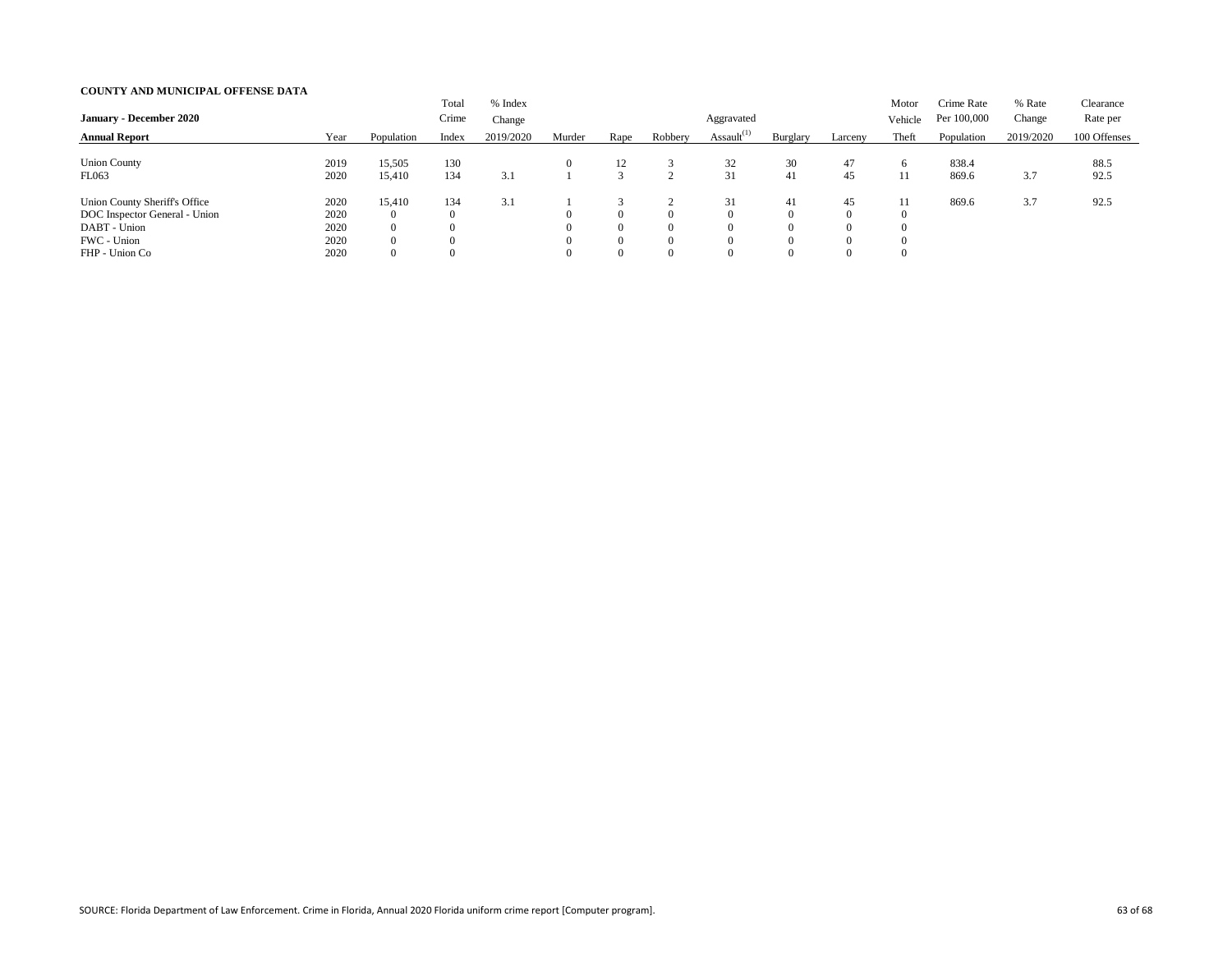|                                      |      |                | Total  | % Index   |        |                |          |                  |                 |         | Motor   | Crime Rate  | % Rate    | Clearance    |
|--------------------------------------|------|----------------|--------|-----------|--------|----------------|----------|------------------|-----------------|---------|---------|-------------|-----------|--------------|
| <b>January - December 2020</b>       |      |                | Crime  | Change    |        |                |          | Aggravated       |                 |         | Vehicle | Per 100,000 | Change    | Rate per     |
| <b>Annual Report</b>                 | Year | Population     | Index  | 2019/2020 | Murder | Rape           | Robbery  | Assault $^{(1)}$ | <b>Burglary</b> | Larceny | Theft   | Population  | 2019/2020 | 100 Offenses |
| Volusia County                       | 2019 | 538,703        | 12,729 |           | 25     | 98             | 278      | 1,511            | 1,698           | 8,282   | 837     | 2,362.9     |           | 34.7         |
| FL064                                | 2020 | 551,528        | 10,956 | $-13.9$   | 26     | 160            | 264      | 1,578            | 1,429           | 6,727   | 772     | 1,986.5     | $-15.9$   | 36.6         |
| Volusia County Sheriff's Office      | 2020 | 238,840        | 2,443  | $-11.2$   | 8      | 91             | 120      | 426              | 329             | 1,276   | 193     | 1,022.9     | $-12.7$   | 51.4         |
| Daytona Beach Police Department      | 2020 | 70,235         | 2,870  | $-20.9$   | 14     | 25             | 77       | 609              | 274             | 1,668   | 203     | 4,086.3     | $-24.1$   | 30.8         |
| <b>Deland Police Department</b>      | 2020 | 37,043         | 1,058  | $-20.1$   |        | 8              | 16       | 163              | 111             | 697     | 62      | 2,856.1     | $-22.9$   | 28.4         |
| New Smyrna Beach Police Department   | 2020 | 28,594         | 533    | $-15.3$   |        | $\theta$       | 8        | 67               | 81              | 341     | 36      | 1,864.0     | $-19.5$   | 48.4         |
| Ormond Beach Police Department       | 2020 | 41,782         | 1,196  | $-4.5$    |        | 26             | 23       | 111              | 166             | 773     | 96      | 2,862.5     | $-5.6$    | 40.8         |
| Daytona Beach Shores Public Safety   | 2020 | 4,489          | 181    | 56.0      |        | $\overline{0}$ |          | 23               | 40              | 98      | 17      | 4,032.1     | 52.0      | 30.9         |
| <b>Edgewater Police Department</b>   | 2020 | 23,818         | 408    | 6.5       |        | $\Omega$       |          | 32               | 93              | 255     | 28      | 1,713.0     | 4.9       | 25.2         |
| Holly Hill Police Department         | 2020 | 12,398         | 273    | $-28.3$   |        |                |          | 45               | 33              | 166     | 26      | 2,202.0     | $-29.8$   | 41.0         |
| Lake Helen Police Department         | 2020 | 2,849          | 23     | $-25.8$   |        |                |          | 8                | 3               | 9       | 3       | 807.3       | $-27.8$   | 43.5         |
| <b>Orange City Police Department</b> | 2020 | 12,436         | 604    | $-9.7$    |        |                |          | 30               | 48              | 494     | 26      | 4,856.9     | $-12.1$   | 40.4         |
| Port Orange Police Department        | 2020 | 62,832         | 1,003  | $-17.0$   |        |                |          | 42               | 154             | 746     | 53      | 1,596.3     | $-18.6$   | 23.0         |
| South Daytona Police Department      | 2020 | 13,007         | 219    | $-9.1$    |        |                | 8        | 12               | 44              | 129     | 26      | .683.7      | $-10.4$   | 19.2         |
| Ponce Inlet Police Department        | 2020 | 3,205          | 18     | $-43.8$   |        |                |          |                  |                 | 15      |         | 561.6       | $-44.7$   | 27.8         |
| Volusia County Beach Patrol          | 2020 | $\mathbf{0}$   | 123    | 44.7      |        |                |          | 8                | 51              | 59      |         |             |           | 12.2         |
| DOC Inspector General - Volusia      | 2020 | $\overline{0}$ |        |           |        | $\Omega$       |          |                  | $\overline{0}$  |         |         |             |           |              |
| DABT - Volusia                       | 2020 | $\overline{0}$ |        |           |        | $\theta$       | $\Omega$ |                  | $\overline{0}$  |         |         |             |           |              |
| FWC - Volusia                        | 2020 | $\Omega$       |        |           |        | $\theta$       |          |                  |                 |         |         |             |           |              |
| FHP - Deland                         | 2020 | $\Omega$       |        |           |        | $\Omega$       |          |                  |                 |         |         |             |           | 100.0        |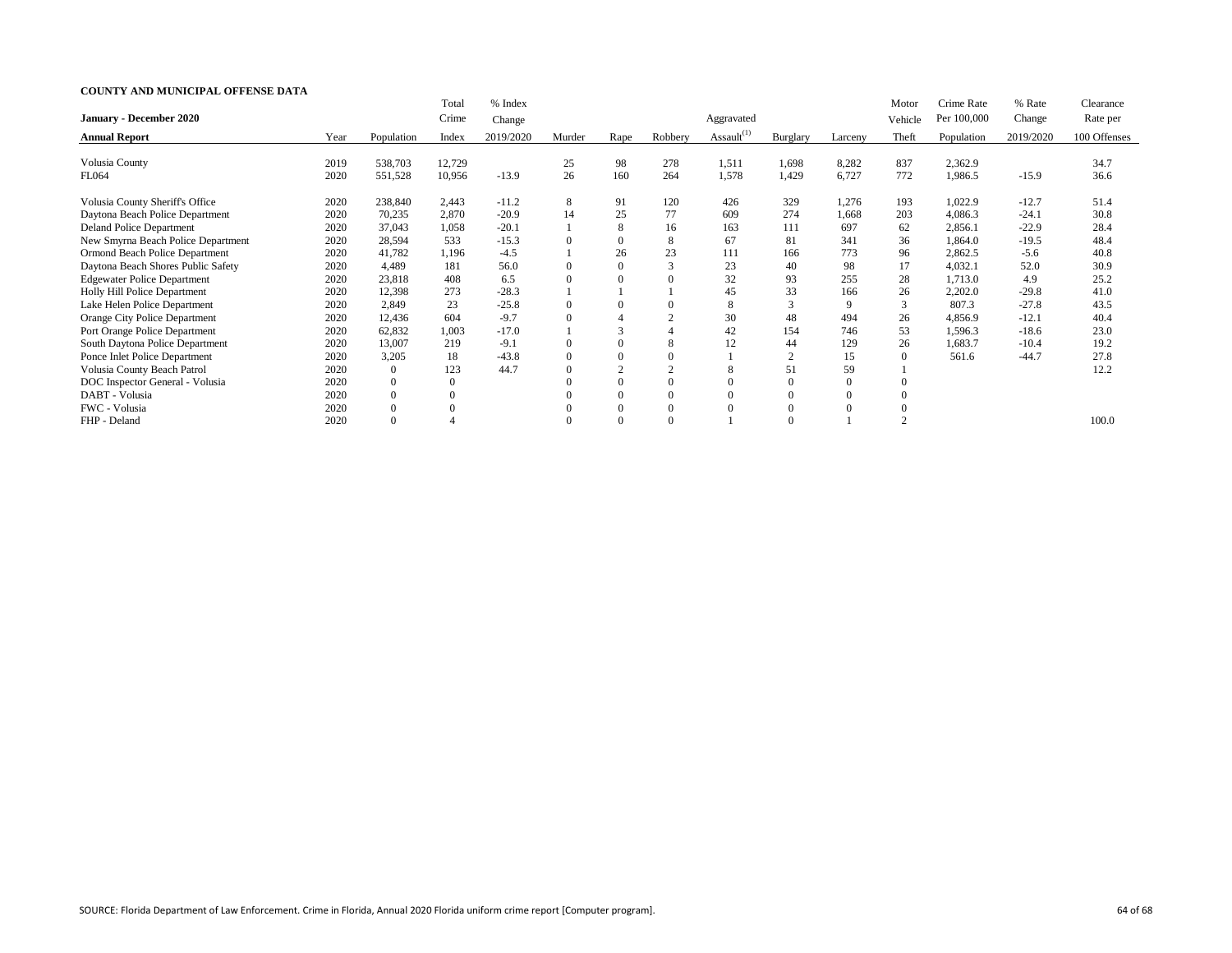|                                 |      |                | Total    | % Index   |           |                |                |                  |                |          | Motor   | Crime Rate  | % Rate    | Clearance    |
|---------------------------------|------|----------------|----------|-----------|-----------|----------------|----------------|------------------|----------------|----------|---------|-------------|-----------|--------------|
| <b>January - December 2020</b>  |      |                | Crime    | Change    |           |                |                | Aggravated       |                |          | Vehicle | Per 100,000 | Change    | Rate per     |
| <b>Annual Report</b>            | Year | Population     | Index    | 2019/2020 | Murder    | Rape           | Robbery        | Assault $^{(1)}$ | Burglary       | Larceny  | Theft   | Population  | 2019/2020 | 100 Offenses |
|                                 |      |                |          |           |           |                |                |                  |                |          |         |             |           |              |
| Wakulla County                  | 2019 | 32,976         | 579      |           |           | 11             |                | 63               | 124            | 346      | 33      | 1,755.8     |           | 63.7         |
| <b>FL065</b>                    | 2020 | 33,981         | 503      | $-13.1$   |           |                | 4              | 69               | 112            | 282      | 27      | 1,480.2     | $-15.7$   | 83.9         |
| Wakulla County Sheriff's Office | 2020 | 33,981         | 503      | $-13.0$   | $\bigcap$ |                | $\overline{4}$ | 69               | 112            | 282      | 27      | ,480.2      | $-15.6$   | 83.9         |
| DOC Inspector General - Wakulla | 2020 | $\overline{0}$ | $\Omega$ |           |           | 0              | $\left($       |                  | $\overline{0}$ | $\theta$ |         |             |           |              |
| DABT - Wakulla                  | 2020 | $\overline{0}$ | 0        |           |           | $\overline{0}$ | $\Omega$       |                  | $\Omega$       | $\Omega$ |         |             |           |              |
| FWC - Wakulla                   | 2020 | $\overline{0}$ |          |           |           | $\overline{0}$ | $\Omega$       |                  | $\Omega$       | $\Omega$ |         |             |           |              |
| FHP - Wakulla Co                | 2020 | $\overline{0}$ | $\theta$ | $-100.0$  |           | $\overline{0}$ | $\left($       |                  | 0              | $\Omega$ |         |             |           |              |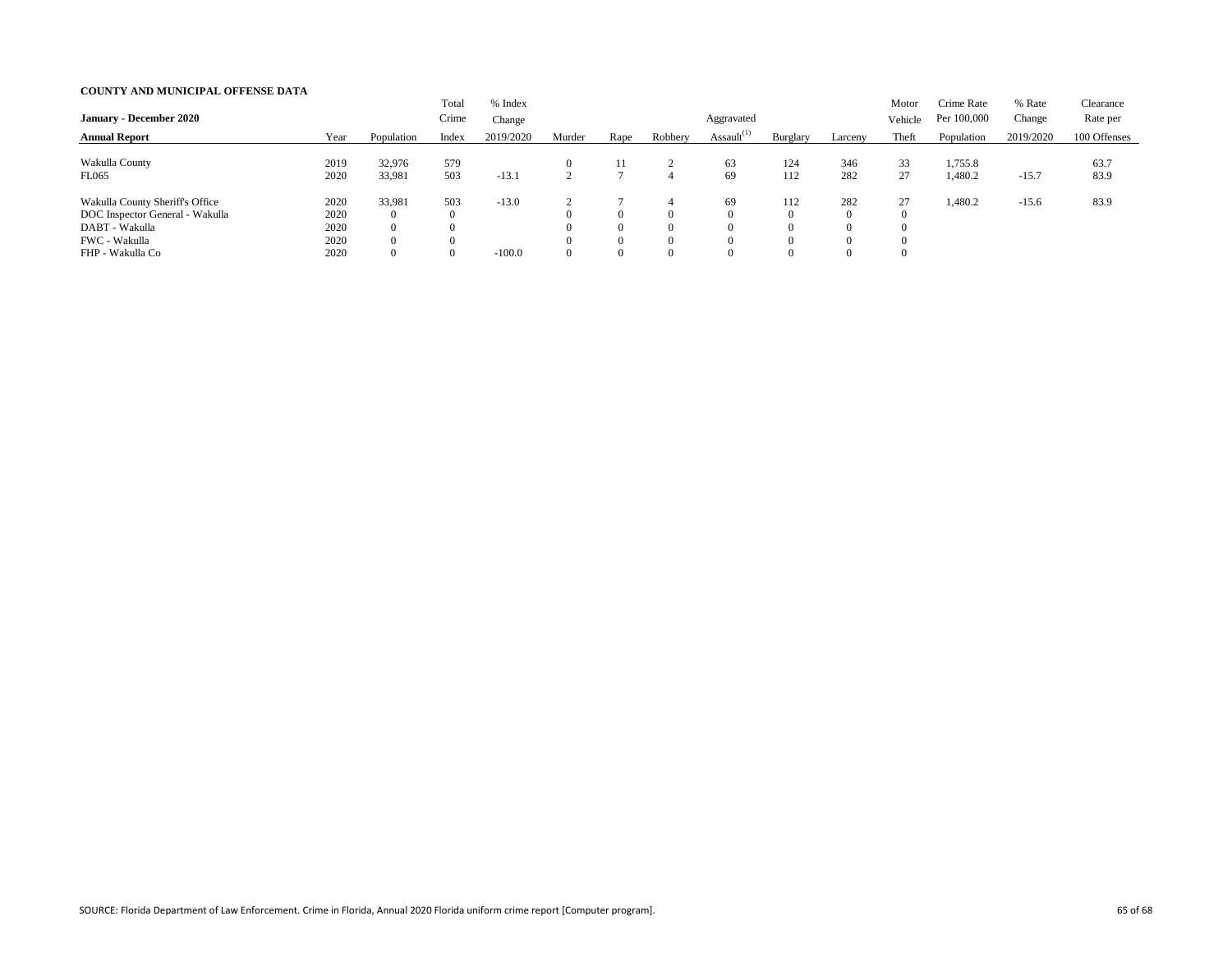| <b>January - December 2020</b>                                                                                                                 |                                      |                                                                 | Total<br>Crime                           | % Index<br>Change |                                              |                                              |                    | Aggravated       |                       |                                                | Motor<br>Vehicle | Crime Rate<br>Per 100,000 | % Rate<br>Change  | Clearance<br>Rate per |
|------------------------------------------------------------------------------------------------------------------------------------------------|--------------------------------------|-----------------------------------------------------------------|------------------------------------------|-------------------|----------------------------------------------|----------------------------------------------|--------------------|------------------|-----------------------|------------------------------------------------|------------------|---------------------------|-------------------|-----------------------|
| <b>Annual Report</b>                                                                                                                           | Year                                 | Population                                                      | Index                                    | 2019/2020         | Murder                                       | Rape                                         | Robbery            | Assault $^{(1)}$ | Burglary              | Larceny                                        | Theft            | Population                | 2019/2020         | 100 Offenses          |
| <b>Walton County</b><br><b>FL066</b>                                                                                                           | 2019<br>2020                         | 70,071<br>74,724                                                | 1,086<br>984                             | $-9.4$            |                                              | 18<br>23                                     | $\overline{4}$     | 120<br>89        | 153<br>174            | 713<br>616                                     | 77<br>74         | 1,549.9<br>1,316.8        | $-15.0$           | 27.0<br>29.1          |
| <b>Walton County Sheriff's Office</b><br>DeFuniak Springs Police Department<br>DOC Inspector General - Walton<br>DABT - Walton<br>FWC - Walton | 2020<br>2020<br>2020<br>2020<br>2020 | 69,071<br>5,653<br>$\overline{0}$<br>$\overline{0}$<br>$\Omega$ | 767<br>214<br>$\overline{0}$<br>$\Omega$ | $-11.7$<br>$-1.4$ | $\Omega$<br>$\Omega$<br>$\Omega$<br>$\Omega$ | 16<br>$\overline{0}$<br>$\Omega$<br>$\Omega$ | $\Omega$<br>0<br>0 | 67<br>21<br>∠⊥   | 149<br>25<br>$\Omega$ | 472<br>143<br>$\theta$<br>$\theta$<br>$\Omega$ | 59<br>14         | 1,110.5<br>3,785.6        | $-17.6$<br>$-1.8$ | 29.9<br>25.2          |
| FHP - Walton Co                                                                                                                                | 2020                                 | $\overline{0}$                                                  |                                          |                   | $\Omega$                                     | $\overline{0}$                               | $\Omega$           |                  | $\overline{0}$        |                                                |                  |                           |                   | 100.0                 |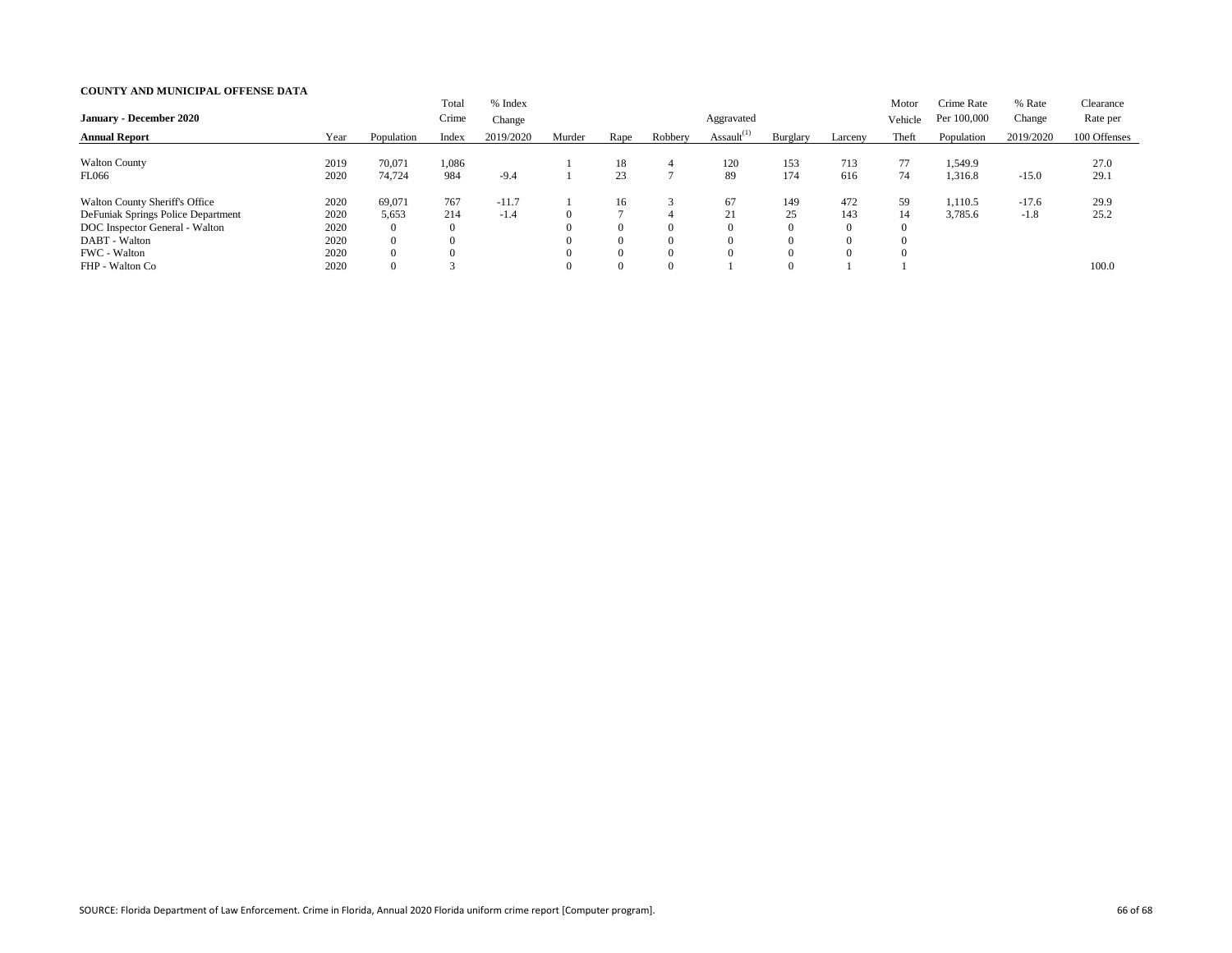| <b>January - December 2020</b>                                                                                                                               |                                      |                                                                 | Total<br>Crime         | % Index<br>Change |        |                                  |                                              | Aggravated       |                                             |                                               | Motor<br>Vehicle | Crime Rate<br>Per 100,000 | % Rate<br>Change | Clearance<br>Rate per |
|--------------------------------------------------------------------------------------------------------------------------------------------------------------|--------------------------------------|-----------------------------------------------------------------|------------------------|-------------------|--------|----------------------------------|----------------------------------------------|------------------|---------------------------------------------|-----------------------------------------------|------------------|---------------------------|------------------|-----------------------|
| <b>Annual Report</b>                                                                                                                                         | Year                                 | Population                                                      | Index                  | 2019/2020         | Murder | Rape                             | Robbery                                      | Assault $^{(1)}$ | Burglary                                    | Larceny                                       | Theft            | Population                | 2019/2020        | 100 Offenses          |
| <b>Washington County</b><br><b>FL067</b>                                                                                                                     | 2019<br>2020                         | 25,387<br>25,334                                                | 308<br>291             | $-5.5$            |        |                                  | <sub>n</sub>                                 | 53<br>38         | 57<br>45                                    | 162<br>173                                    | 28<br>30         | 1,213.2<br>1,148.7        | $-5.3$           | 51.3<br>54.6          |
| <b>Washington County Sheriff's Office</b><br><b>Chipley Police Department</b><br>DOC Inspector General - Washington<br>DABT - Washington<br>FWC - Washington | 2020<br>2020<br>2020<br>2020<br>2020 | 21,733<br>3,601<br>$\overline{0}$<br>$\overline{0}$<br>$\theta$ | 137<br>153<br>$\theta$ | $-16.5$<br>8.5    |        | $\theta$<br>$\theta$<br>$\theta$ | $\theta$<br>$\Omega$<br>$\Omega$<br>$\Omega$ | 25<br>12         | 37<br>8<br>$\Omega$<br>$\Omega$<br>$\Omega$ | 52<br>121<br>$\Omega$<br>$\Omega$<br>$\Omega$ | 21<br>9          | 630.4<br>4,248.8          | $-16.1$<br>7.5   | 51.8<br>56.9          |
| FHP - Washington Co                                                                                                                                          | 2020                                 | $\overline{0}$                                                  |                        | $-66.7$           |        | $\overline{0}$                   | $\Omega$                                     |                  | $\Omega$                                    |                                               |                  |                           |                  | 100.0                 |